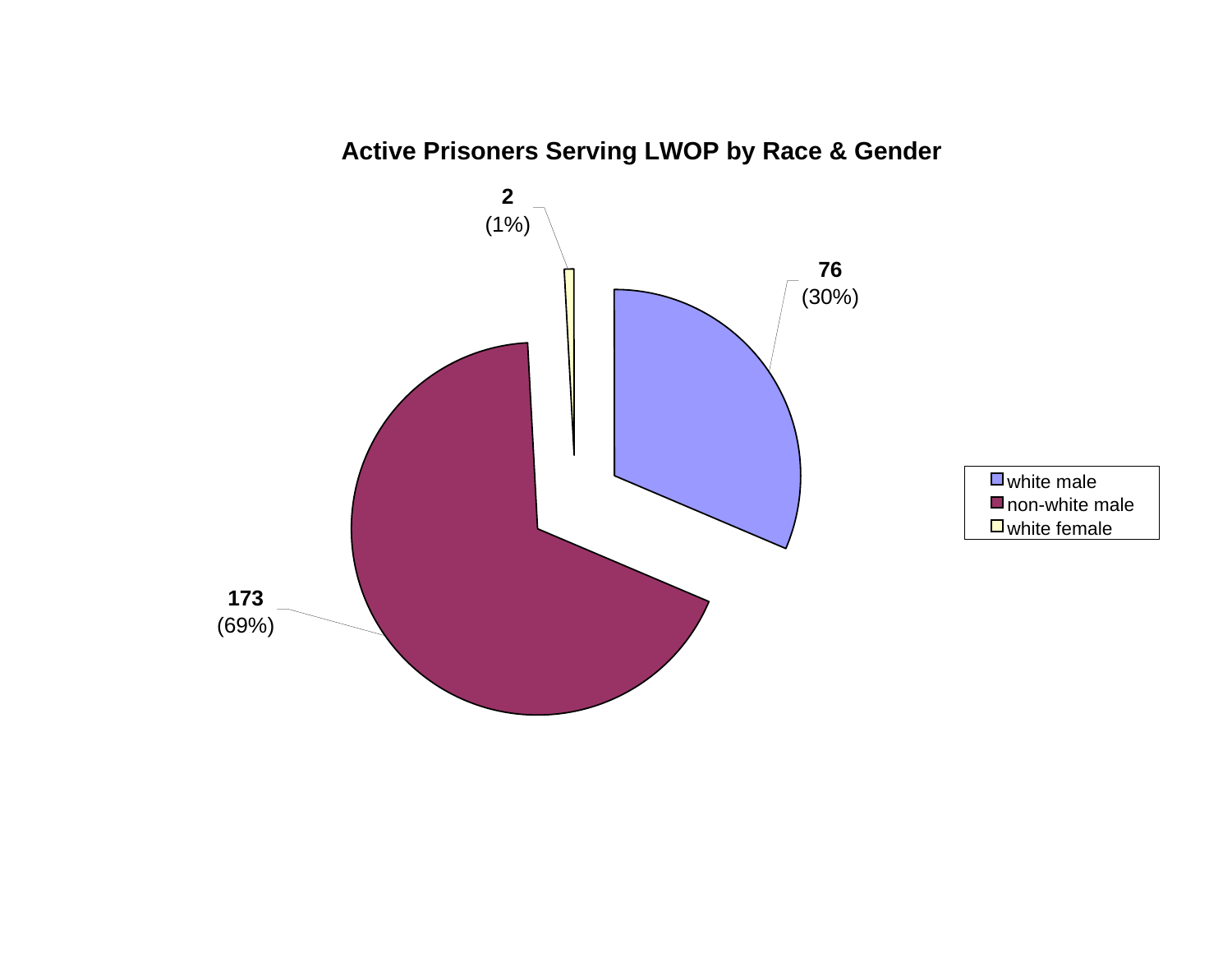

# **Prior Incarcerations for Inmates Serving Life Without Parole**

**Priors**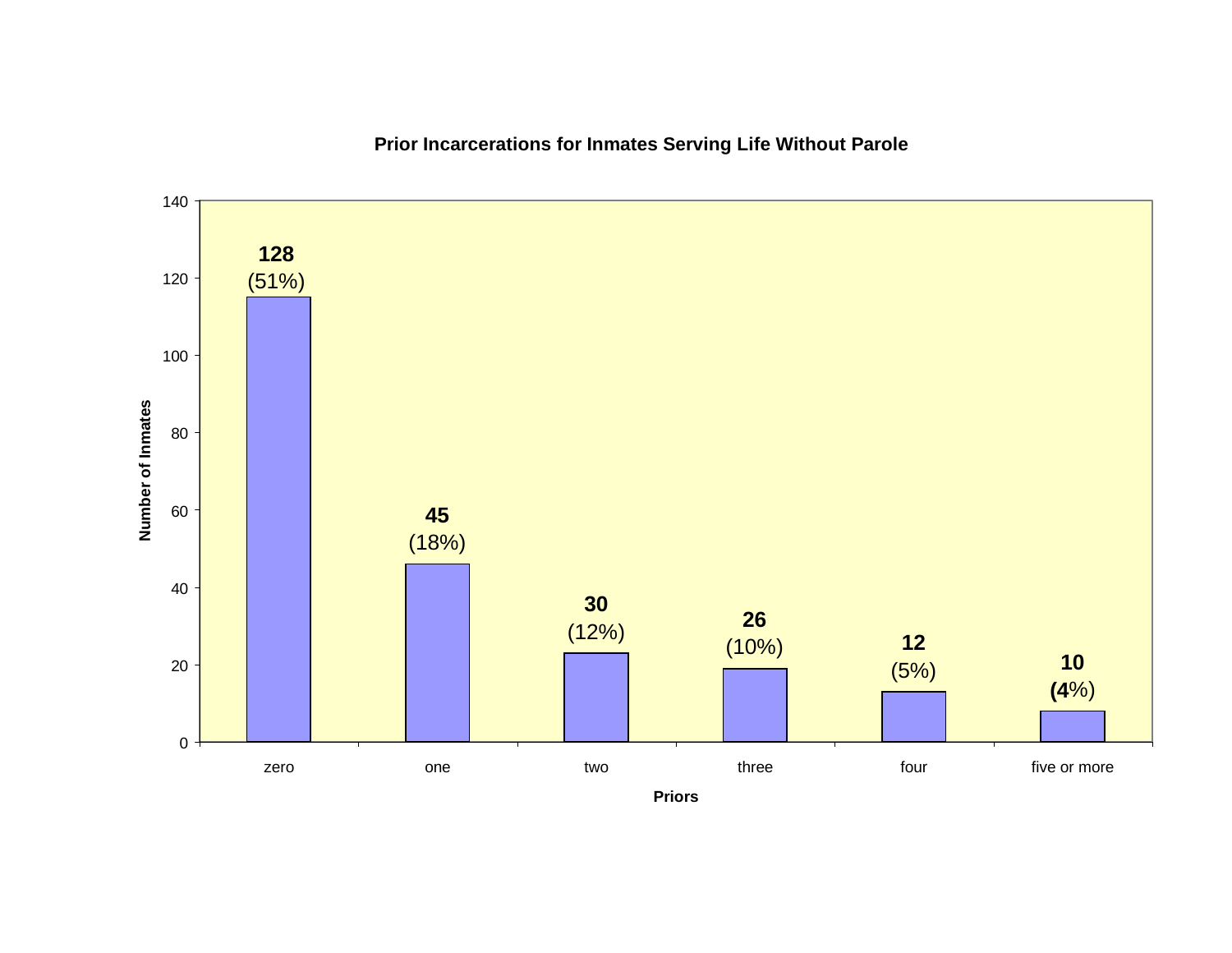# **Active Inmates Serving LWOP by Crime Type**

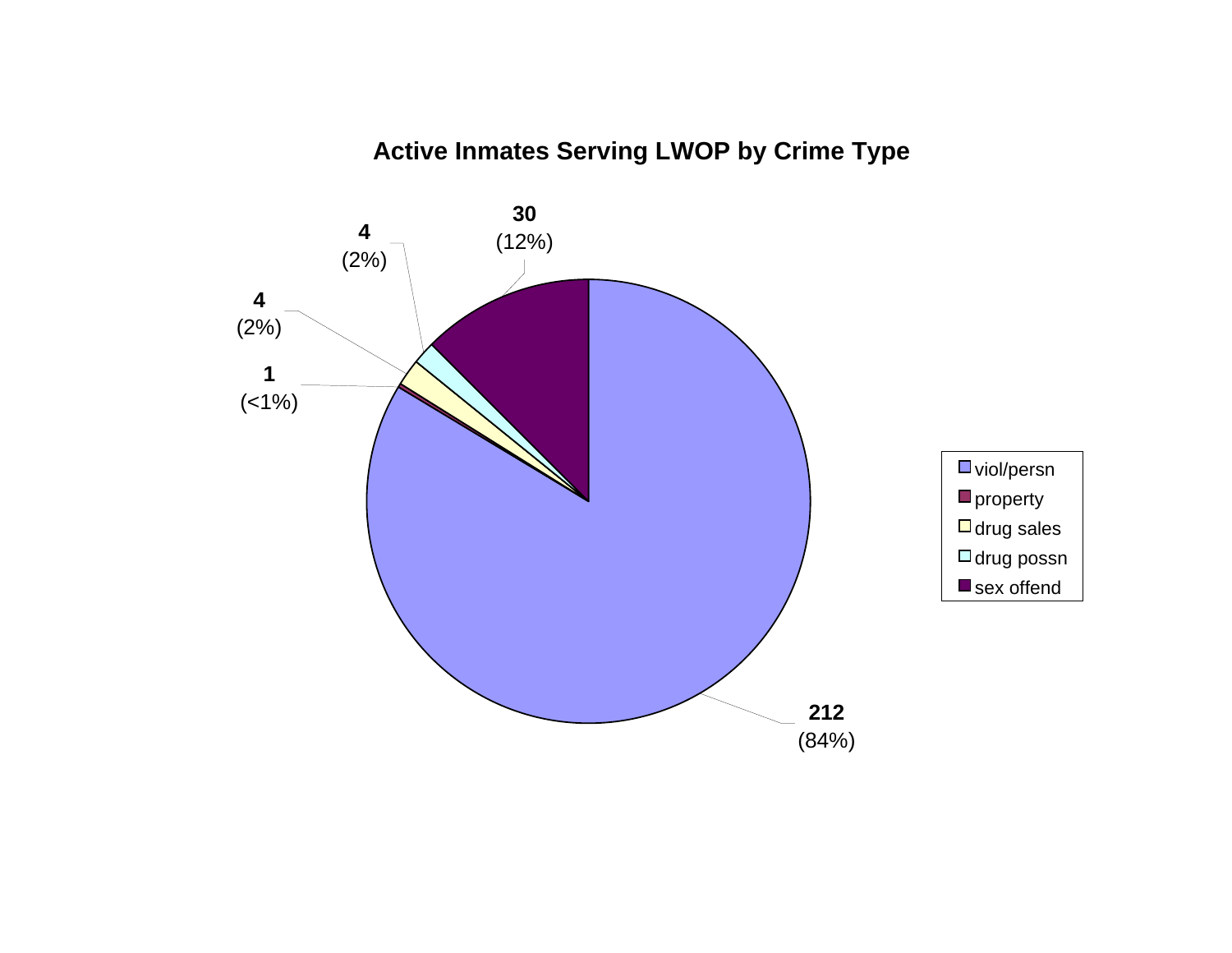Georgia Department of Corrections Page 1 Run 09/17/01 Office of Planning and Analysis

#### Inmate statistical profile

TABLE OF CONTENTS FOR ACTIVE PRISONERS EXCLUDING JAIL

Title PAGE ----- ---- RACE AND SEX............................ 2 Culture Fair IQ Scores.................. 3 Self-Rpt Socioeconomic Class............ 4 Self-Rpt Environment To Age 16.......... 5 Self-Rpt Education Level................ 6 Functional Reading Level (WRAT Scores).. 7 Functional Math Level (WRAT Scores)..... 8 Functional Spelling Level (WRAT Scores). 9 Self-Rpt Guardian Status To Age 16......10 Self-Rpt Employment Status Before Prison11 Self-Rpt Marital Status At Admission....12 Self-Rpt Number Of Children At Admission13 Self-Rpt Religious Affiliation..........14 Self-Rpt Family Behavior Patterns \*.....15 Inmate Diagnostic Behavior Problem \*....16 Physical Profile (General Condition)....17 Security Status...........................18 Number Of Sentences.....................19 Number Of Disciplinaries................20 Number Of Escapes........................21 Number Of Prior Georgia Incarcerations \*22 Number Of Transfers.....................23 County Of Conviction....................24 Circ Of Conviction......................27 Home County.............................29 Prison Sentence In Years.................32 Probation To Follow Prison..............33Admission Type............................34 Release Type..............................35 Inst By Group..............................36 Institution.............................37 Misdemeanors And Felonies...............38 Crimes By Group.............................39 Most Serious Offense....................40 Most Serious Crime Type.................41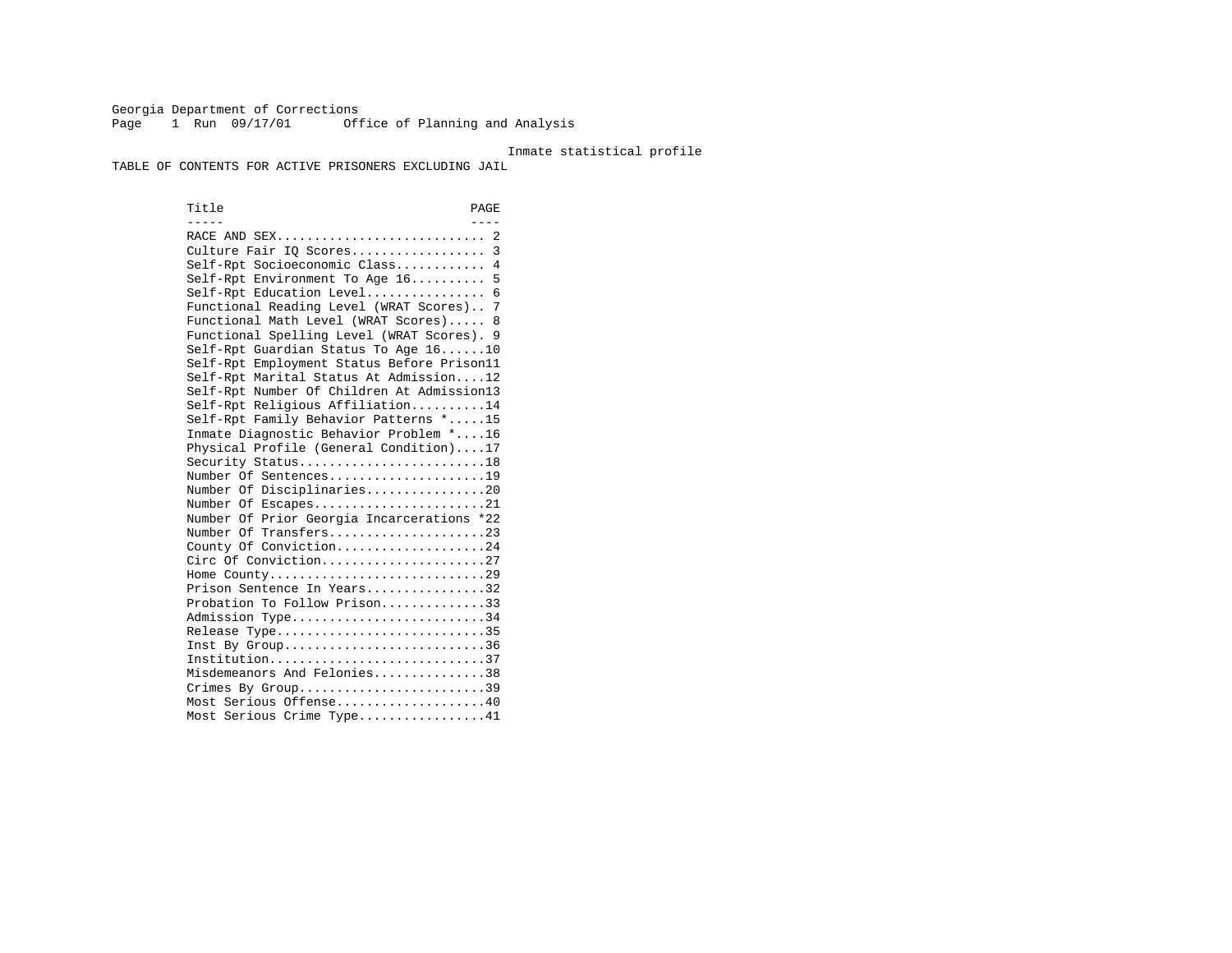Georgia Department of Corrections Page 2 Run 09/17/01 Office of Planning and Analysis

#### Inmate statistical profile

Sample: ACTIVE PRISONERS EXCLUDING JAIL **Requestor:** Statistics Active inmates 09/17/2001

RACE AND SEX by current age & sex

|                  |                  |                     | M E N            |                  |                     |                    |                   | <b>WOMEN</b>               |                            |                  |                                  |
|------------------|------------------|---------------------|------------------|------------------|---------------------|--------------------|-------------------|----------------------------|----------------------------|------------------|----------------------------------|
| RACE AND SEX     | Age<br>$00 - 21$ | Age<br>$ 22-39 $    | Age<br>$ 40-54 $ | Age<br>$8 55-99$ | Men<br>ి<br>% Total | Age<br>$ 00 - 21 $ | Age<br>$ 22-39 $  | Age<br>$ 40-54 $           | Age<br>$8 55-99$           | Women<br>% Total | Grand<br>ႜ<br>%   Total          |
| WHITE MALE       | 0<br>0           | 29<br>41            | 28<br>32         | 7<br>47          | 76<br>31            | 0<br>0             | 0<br>0            | $\mathbf 0$                | 0                          |                  | 76<br>30                         |
| NON WHITE MALE   | 5 100            | 101<br>71           | 59<br>68         | 8<br>53          | 173<br>69           | $\mathbf{0}$<br>0  | $\mathbf 0$<br>0  | $\mathbf 0$<br>$\mathbf 0$ | $\mathbf 0$<br>0           | $\Omega$<br>0    | 173<br>69                        |
| WHITE FEMALE     | 0<br>0           | $\overline{0}$<br>0 | $\mathbf 0$<br>0 | 0<br>0           | 0<br>$\Omega$       | $\mathbf 0$<br>0   | 2 100             | $\mathbf 0$<br>$\Omega$    | 0<br>0                     | 2 100            | 2<br>1                           |
| NON WHITE FEMALE | 0<br>0           | 0<br>$\overline{0}$ | 0<br>0           | $\mathbf 0$<br>0 | 0<br>0              | 0<br>0             | $\mathbf{0}$<br>0 | 0<br>0                     | $\mathbf 0$<br>0           | 0<br>0           | $\overline{0}$<br>$\overline{0}$ |
| Total reported   | 5 100            | 142 100             | 87 100           | 15 100           | 249 100             | 0<br>0             | 2 100             | $\mathbf 0$<br>0           | $\Omega$<br>0 <sup>1</sup> | 2 100            | 251 100                          |
| Percent reported | 100.0            | 100.0               | 100.0            | 100.0            | 100.0               | .0                 | 100.0             | . 0                        | .0 <sup>1</sup>            | 100.0            | 100.0                            |
| NOT REPORTED     | 0                | 0                   | $\mathbf 0$      | 0                | 0                   | $\mathbf 0$        | $\mathbf 0$       | $\mathbf 0$                | $\Omega$                   | $\mathbf 0$      | 0                                |
| Total            | 5                | 142                 | 87               | 15               | 249                 | $\mathbf 0$        | 2                 | $\mathbf 0$                | $\Omega$                   | 2                | 251                              |
|                  |                  |                     |                  |                  |                     |                    |                   |                            |                            |                  |                                  |
|                  |                  |                     |                  |                  |                     |                    |                   |                            |                            |                  |                                  |
| AVERAGE AGE      | 20.00            | 30.65               | 45.80            | 61.40            | 37.59               | .00                | 31.00             | .00                        | .00                        | 31.00            | 37.53                            |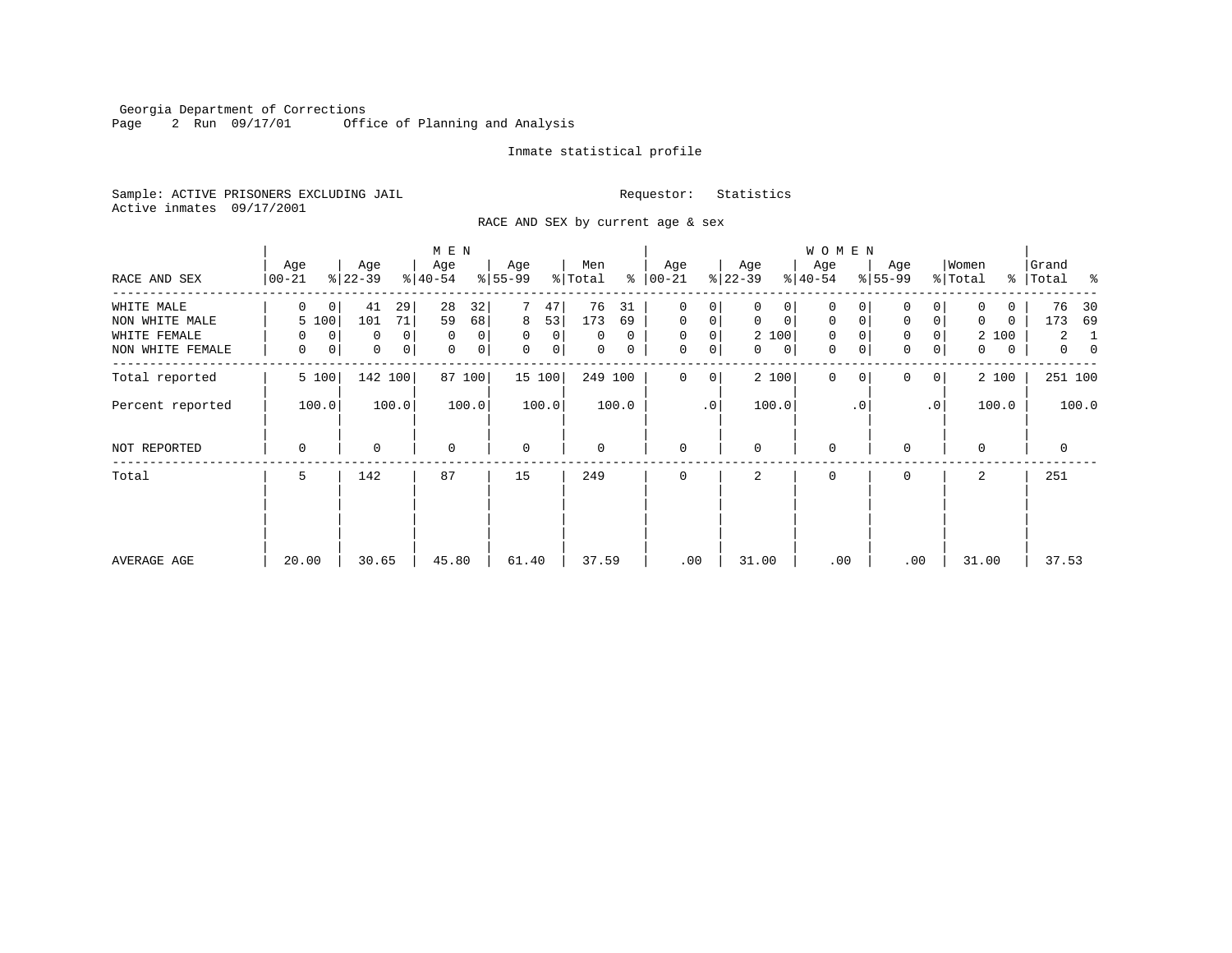### Georgia Department of Corrections Page 3 Run 09/17/01 Office of Planning and Analysis

#### Inmate statistical profile

Sample: ACTIVE PRISONERS EXCLUDING JAIL **Requestor:** Statistics Active inmates 09/17/2001

Culture Fair IQ Scores by current age & sex

|                           |                  |                                  | M E N                |                         |                      |                                     |                            | <b>WOMEN</b>     |                                                  |                        |                    |
|---------------------------|------------------|----------------------------------|----------------------|-------------------------|----------------------|-------------------------------------|----------------------------|------------------|--------------------------------------------------|------------------------|--------------------|
| IQ Score                  | Age<br>$00 - 21$ | Age<br>$ 22-39 $                 | Age<br>$8 40-54$     | Age<br>$8 55-99$        | Men<br>% Total<br>နွ | Age<br>$ 00 - 21 $                  | Age<br>$ 22-39$            | Age<br>$8 40-54$ | Age<br>$8 55-99$                                 | Women<br>% Total       | Grand<br>% Total % |
| LESS THAN 70<br>70 AND UP | 0<br>0<br>4 100  | 5<br>4 <sup>1</sup><br>128<br>96 | 10<br>13<br>67<br>87 | $\Omega$<br>0<br>13 100 | 15<br>93<br>212      | 0<br>0<br>$\mathsf{O}\xspace$<br> 0 | $\mathbf{0}$<br>0<br>2 100 | 0<br>0<br>0<br>0 | $\overline{0}$<br>$\Omega$<br> 0 <br>$\mathbf 0$ | $\Omega$<br>0<br>2 100 | 15 7<br>214 93     |
| Total reported            | 4 100            | 133 100                          | 77 100               | 13 100                  | 227 100              | $\mathbf 0$<br>$\overline{0}$       | 2 100                      | $\mathbf 0$<br>0 | 0<br> 0                                          | 2 100                  | 229 100            |
| Percent reported          | 80.0             | 93.7                             | 88.5                 | 86.7                    | 91.2                 | .0 <sup>1</sup>                     | 100.0                      | $\cdot$ 0        | $\cdot$ 0                                        | 100.0                  | 91.2               |
| NOT REPORTED              | 1                | 9                                | 10                   | 2                       | 22                   | $\mathbf 0$                         | $\mathbf 0$                | $\mathbf 0$      | $\Omega$                                         | $\mathbf 0$            | 22                 |
| Total                     | 5                | 142                              | 87                   | 15                      | 249                  | $\mathbf 0$                         | 2                          | $\mathbf 0$      | 0                                                | 2                      | 251                |
|                           |                  |                                  |                      |                         |                      |                                     |                            |                  |                                                  |                        |                    |
|                           |                  |                                  |                      |                         |                      |                                     |                            |                  |                                                  |                        |                    |
| AVERAGE IQ                | 106.50           | 100.22                           | 94.94                | 95.38                   | 98.26                | .00                                 | 107.00                     | .00              | .00                                              | 107.00                 | 98.34              |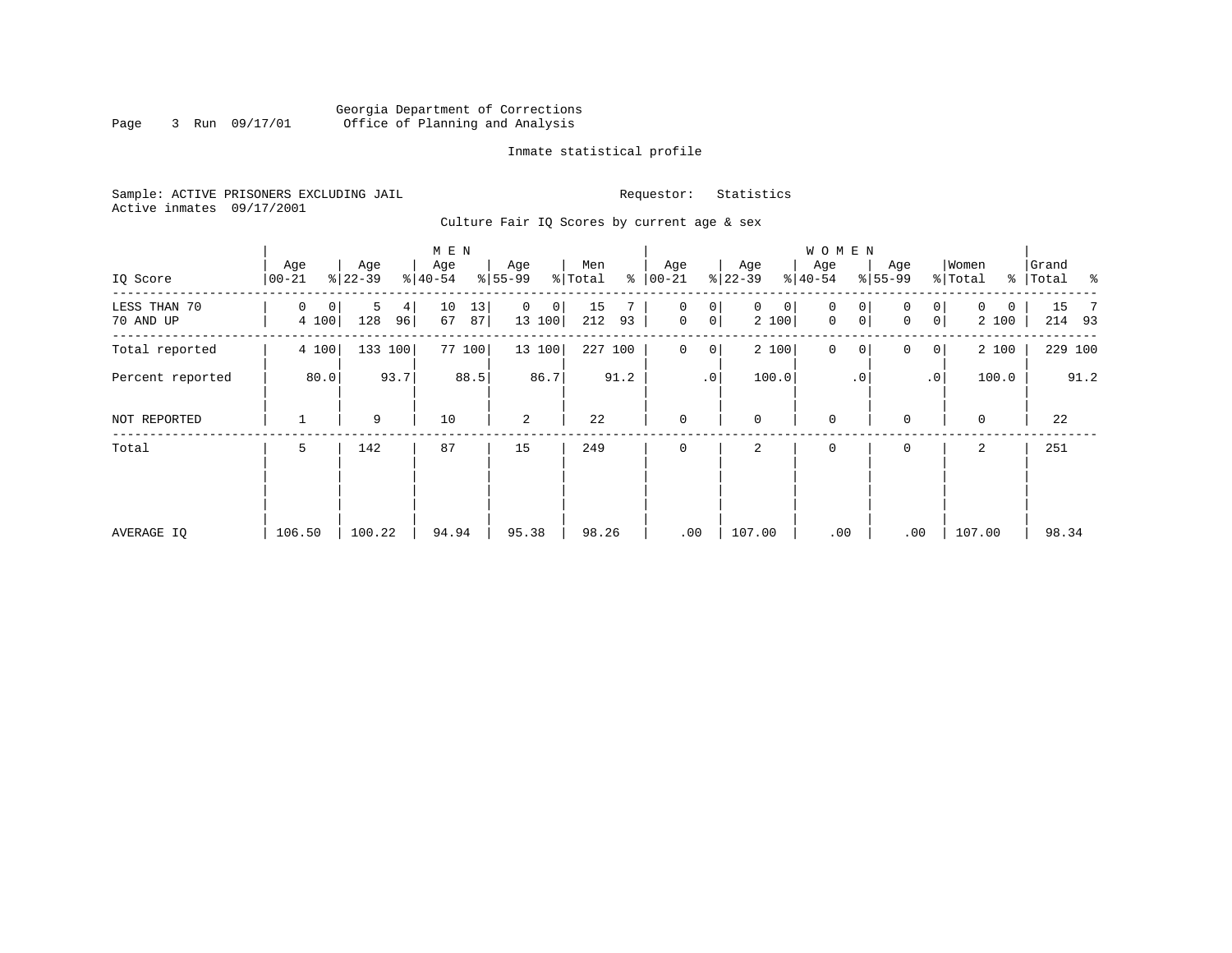### Georgia Department of Corrections<br>4 Run 09/17/01 Office of Planning and Analysis Page 4 Run 09/17/01 Office of Planning and Analysis

#### Inmate statistical profile

Sample: ACTIVE PRISONERS EXCLUDING JAIL **Requestor:** Statistics Active inmates 09/17/2001

Self-Rpt Socioeconomic Class by current age & sex

|                     |          |             |           |                | M E N     |                |             |             |         |      |             |             |              |             | <b>WOMEN</b> |             |             |                 |          |       |           |          |
|---------------------|----------|-------------|-----------|----------------|-----------|----------------|-------------|-------------|---------|------|-------------|-------------|--------------|-------------|--------------|-------------|-------------|-----------------|----------|-------|-----------|----------|
|                     | Age      |             | Age       |                | Age       |                | Age         |             | Men     |      | Age         |             | Age          |             | Age          |             | Age         |                 | Women    |       | Grand     |          |
| Socioeconomic Class | $ 00-21$ |             | $8 22-39$ |                | $8 40-54$ |                | $ 55-99$    |             | % Total | ⊱    | $00 - 21$   |             | $ 22-39 $    |             | $ 40-54 $    |             | $8155 - 99$ |                 | % Total  |       | %   Total | $\sim$ 8 |
| WELFARE             | $\Omega$ | $\mathbf 0$ |           | 5 <sup>1</sup> |           | 4              | 0           | 0           | 10      | 4    |             | 0           | 0            | 0           | 0            | 0           |             |                 | $\Omega$ | 0     | 10        |          |
| OCC EMPLOY          |          | 25          | 7         | 5              | 4         | 5              | $\mathbf 0$ | $\mathbf 0$ | 12      | 5    | $\Omega$    | $\mathbf 0$ | $\mathbf{0}$ | $\mathbf 0$ | $\Omega$     | $\Omega$    | $\Omega$    | 0               | $\Omega$ | 0     | 12        | 5        |
| MINIMUM STD         |          | 75          | 79        | 57             | 43        | 51             | 10          | 71          | 135     | 56   | $\Omega$    | 0           | $\Omega$     | 0           | $\Omega$     | $\Omega$    | 0           |                 | $\Omega$ | 0     | 135       | - 55     |
| MIDDLE              | $\Omega$ | 0           | 44        | 32             | 33        | 39             | 4           | 29          | 81      | 33   | $\mathbf 0$ | $\mathbf 0$ |              | 50          | $\mathbf 0$  | $\mathbf 0$ | 0           |                 |          | 50    | 82        | -34      |
| OTHER               | 0        | 0           | 2         |                | 2         | $\overline{a}$ | 0           | 0           | 4       | 2    | 0           | 0           |              | 50          | $\mathbf 0$  | 0           | 0           | $\mathbf 0$     |          | 50    |           | 2<br>5   |
| Total reported      |          | 4 100       |           | 139 100        | 85        | 100            |             | 14 100      | 242 100 |      | 0           | 0           |              | 2 100       | $\mathbf{0}$ | 0           | 0           | $\circ$         |          | 2 100 |           | 244 100  |
| Percent reported    |          | 80.0        |           | 97.9           |           | 97.7           |             | 93.3        |         | 97.2 |             | $\cdot$ 0   |              | 100.0       |              | . 0         |             | .0 <sup>1</sup> |          | 100.0 |           | 97.2     |
| NOT RPTD            |          |             |           |                | 2         |                |             |             |         |      | $\mathbf 0$ |             | 0            |             | $\mathbf 0$  |             | $\Omega$    |                 | $\Omega$ |       |           |          |
| Total               | 5        |             | 142       |                | 87        |                | 15          |             | 249     |      | $\Omega$    |             | 2            |             | $\mathbf 0$  |             | 0           |                 | 2        |       | 251       |          |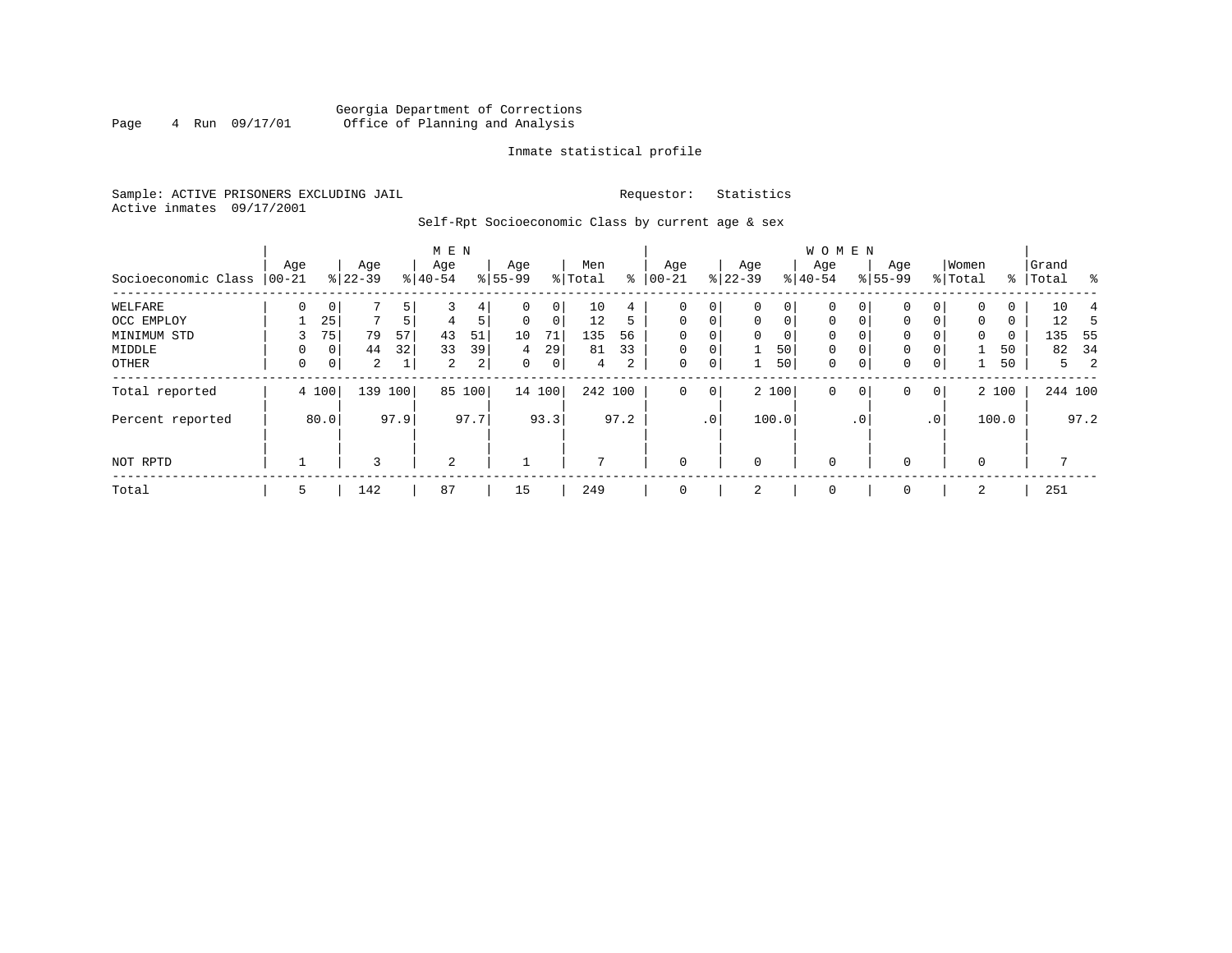### Georgia Department of Corrections Page 5 Run 09/17/01 Office of Planning and Analysis

#### Inmate statistical profile

Sample: ACTIVE PRISONERS EXCLUDING JAIL **Requestor:** Statistics Active inmates 09/17/2001

Self-Rpt Environment To Age 16 by current age & sex

|                  | M E N          |                |                  |      |                              |      |                 |        |                |      |                  |                 |                  |          | <b>WOMEN</b>     |             |                    |                |                  |       |                    |               |
|------------------|----------------|----------------|------------------|------|------------------------------|------|-----------------|--------|----------------|------|------------------|-----------------|------------------|----------|------------------|-------------|--------------------|----------------|------------------|-------|--------------------|---------------|
| Environment      | Age<br>  00-21 |                | Age<br>$8 22-39$ |      | Age<br>$\frac{1}{6}$   40-54 |      | Age<br>$ 55-99$ |        | Men<br>% Total | ႜ    | Age<br>$00 - 21$ |                 | Age<br>$ 22-39 $ |          | Age<br>$8 40-54$ |             | Age<br>$8155 - 99$ |                | Women<br>% Total |       | Grand<br>%   Total | $\frac{8}{6}$ |
| RURAL/FARM       | 0              | 0              | 0                | 0    | 3                            | 4    | 3               | 20     | 6              | 2    | 0                | 0               | 0                | 0        | 0                | 0           | $\Omega$           | 0              | 0                | 0     | б.                 | 2             |
| RURAL/NFARM      | $\Omega$       | 0              | 10               |      |                              | 8    |                 | 7      | 18             |      | $\mathbf 0$      | 0               |                  | 50       | $\mathbf 0$      | 0           | $\Omega$           |                |                  | 50    | 19                 | -8            |
| S.M.S.A          |                | 20             | 62               | 45   | 27                           | 32   | 6               | 40     | 96             | 40   | $\Omega$         |                 | $\Omega$         | $\Omega$ | $\Omega$         | $\Omega$    | $\Omega$           |                | $\Omega$         | 0     | 96                 | 39            |
| URBAN            |                | 20             | 23               | 17   | 14                           | 16   | 0               | 0      | 38             | 16   | $\mathbf 0$      |                 | $\Omega$         | 0        | $\Omega$         | $\Omega$    | $\Omega$           |                | $\Omega$         | 0     | 38                 | 16            |
| SMALL TOWN       |                | 60             | 42               | 30   | 34                           | 40   | 5               | 33     | 84             | 35   | $\mathbf 0$      | 0               |                  | 50       | $\mathbf 0$      | 0           | 0                  |                |                  | 50    | 85                 | 35            |
| OTHER            | 0              | $\overline{0}$ |                  |      | $\mathbf 0$                  | 0    | 0               | 0      |                | 0    | 0                | 0               | 0                | 0        | 0                | 0           | 0                  | 0              | 0                | 0     |                    | 0             |
| Total reported   |                | 5 100          | 138              | 100  | 85                           | 100  |                 | 15 100 | 243 100        |      | 0                | 0               |                  | 2 100    | $\mathbf 0$      | $\mathbf 0$ | $\Omega$           | $\overline{0}$ |                  | 2 100 |                    | 245 100       |
| Percent reported |                | 100.0          |                  | 97.2 |                              | 97.7 |                 | 100.0  |                | 97.6 |                  | .0 <sup>′</sup> |                  | 100.0    |                  | . 0         |                    | $\cdot$ 0      |                  | 100.0 |                    | 97.6          |
| NOT RPTD         | $\mathbf 0$    |                | 4                |      | 2                            |      | $\Omega$        |        | 6              |      | $\mathbf{0}$     |                 | $\Omega$         |          | $\mathbf 0$      |             | $\Omega$           |                | $\Omega$         |       | 6                  |               |
| Total            | 5              |                | 142              |      | 87                           |      | 15              |        | 249            |      | 0                |                 | 2                |          | 0                |             | 0                  |                | 2                |       | 251                |               |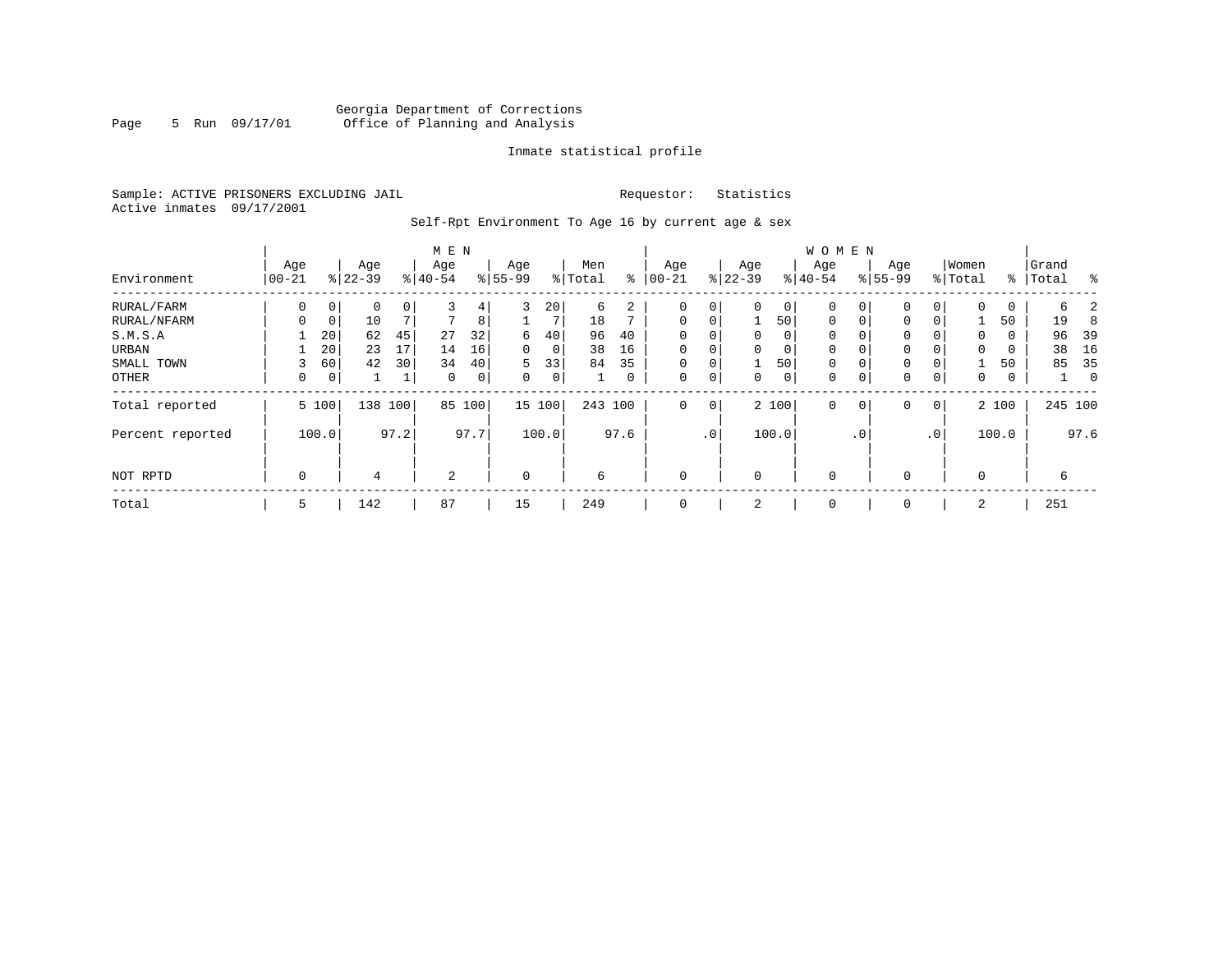#### Georgia Department of Corrections Page 6 Run 09/17/01 Office of Planning and Analysis

#### Inmate statistical profile

Sample: ACTIVE PRISONERS EXCLUDING JAIL **Requestor:** Statistics Active inmates 09/17/2001

Self-Rpt Education Level by current age & sex

|                     | M E N           |             |                  |      |                  |        |                 |        |                |      |                 |           |                  |          | WOMEN            |           |                  |              |                  |       |                    |         |     |
|---------------------|-----------------|-------------|------------------|------|------------------|--------|-----------------|--------|----------------|------|-----------------|-----------|------------------|----------|------------------|-----------|------------------|--------------|------------------|-------|--------------------|---------|-----|
| Education Level     | Age<br>$ 00-21$ |             | Age<br>$ 22-39 $ |      | Age<br>$ 40-54 $ |        | Age<br>$ 55-99$ |        | Men<br>% Total | ៖    | Age<br>$ 00-21$ |           | Age<br>$ 22-39 $ |          | Age<br>$ 40-54 $ |           | Age<br>$8 55-99$ |              | Women<br>% Total |       | Grand<br>%   Total |         | နွ  |
| LESS THAN GRADE 7   | $\Omega$        | 0           | 4                | 3    |                  | 4      | 2               | 13     | 9              | 4    | $\Omega$        | 0         | $\Omega$         | 0        | 0                | $\Omega$  | 0                | 0            |                  | 0     |                    | 9       |     |
| GRADE 7             |                 | 20          | 4                | 3    |                  | 8      |                 | 7      | 13             | 5    | $\Omega$        | 0         | 0                | 0        | $\mathbf 0$      | 0         | $\Omega$         |              |                  | 0     | 13                 |         | -5  |
| GRADE 8             |                 | 20          | 18               | 13   |                  | 5      | 5               | 33     | 28             | 11   | $\Omega$        |           | $\Omega$         | $\Omega$ | 0                | O         | $\Omega$         |              | $\Omega$         | 0     |                    | 28      | -11 |
| GRADE 9             |                 | 0           | 20               | 14   | 14               | 16     |                 |        | 35             | 14   | 0               |           | $\Omega$         | $\Omega$ | 0                |           | 0                |              | $\Omega$         | 0     |                    | 35      | 14  |
| GRADE 10            |                 | 20          | 36               | 26   | 14               | 16     |                 | 7      | 52             | 21   | $\Omega$        | 0         | $\Omega$         | $\Omega$ | 0                | $\Omega$  | 0                |              | $\Omega$         |       |                    | 52      | 21  |
| GRADE 11            | $\Omega$        | $\mathbf 0$ | 20               | 14   | 8                | 9      | 2               | 13     | 30             | 12   | $\Omega$        |           |                  | 2 100    | 0                |           | $\Omega$         |              | 2                | 100   |                    | 32      | 13  |
| GRADE 12            | 2               | 40          | 23               | 16   | 8                | 9      |                 | 7      | 34             | 14   | $\Omega$        | 0         | $\Omega$         | 0        | 0                | $\Omega$  | 0                |              | 0                | 0     |                    | 34      | 14  |
| MORE THAN GRADE 12  | 0               | 0           | 16               | 11   | 27               | 32     | 2               | 13     | 45             | 18   | 0               | 0         | 0                | 0        | $\mathbf 0$      | 0         | $\mathbf 0$      | 0            | $\mathbf{0}$     | 0     |                    | 45      | 18  |
| Total reported      |                 | 5 100       | 141 100          |      |                  | 85 100 |                 | 15 100 | 246 100        |      | $\Omega$        | 0         |                  | 2 100    | $\mathbf{0}$     | $\Omega$  | $\Omega$         | $\mathbf{0}$ |                  | 2 100 |                    | 248 100 |     |
| Percent reported    |                 | 100.0       |                  | 99.3 |                  | 97.7   |                 | 100.0  |                | 98.8 |                 | $\cdot$ 0 | 100.0            |          |                  | $\cdot$ 0 |                  | $\cdot$ 0    |                  | 100.0 |                    | 98.8    |     |
| NOT REPORTED        | 0               |             |                  |      | $\overline{c}$   |        | $\mathbf 0$     |        | 3              |      | $\mathbf 0$     |           | 0                |          | $\mathbf 0$      |           | 0                |              | 0                |       |                    | 3       |     |
| Total               | 5               |             | 142              |      | 87               |        | 15              |        | 249            |      | $\Omega$        |           | 2                |          | $\Omega$         |           | $\Omega$         |              | $\overline{a}$   |       | 251                |         |     |
|                     |                 |             |                  |      |                  |        |                 |        |                |      |                 |           |                  |          |                  |           |                  |              |                  |       |                    |         |     |
| AVG EDUCATION LEVEL | 9.80            |             | 11.35            |      | 12.19            |        | 10.47           |        | 11.56          |      | .00             |           | 11.00            |          | .00              |           | .00              |              | 11.00            |       |                    | 11.55   |     |

\* NOTE: THE FIELD LABLED "LESS THAN GRADE 7" WAS CORRECTED IN MARCH 1989: MISSING DATA FOR INMATES STILL IN DIAGNOSTICS NOW HAS BEEN REMOVED FROM THIS FIELD AND IDENTIFIED AS "NOT REPORTED" INFORMATION.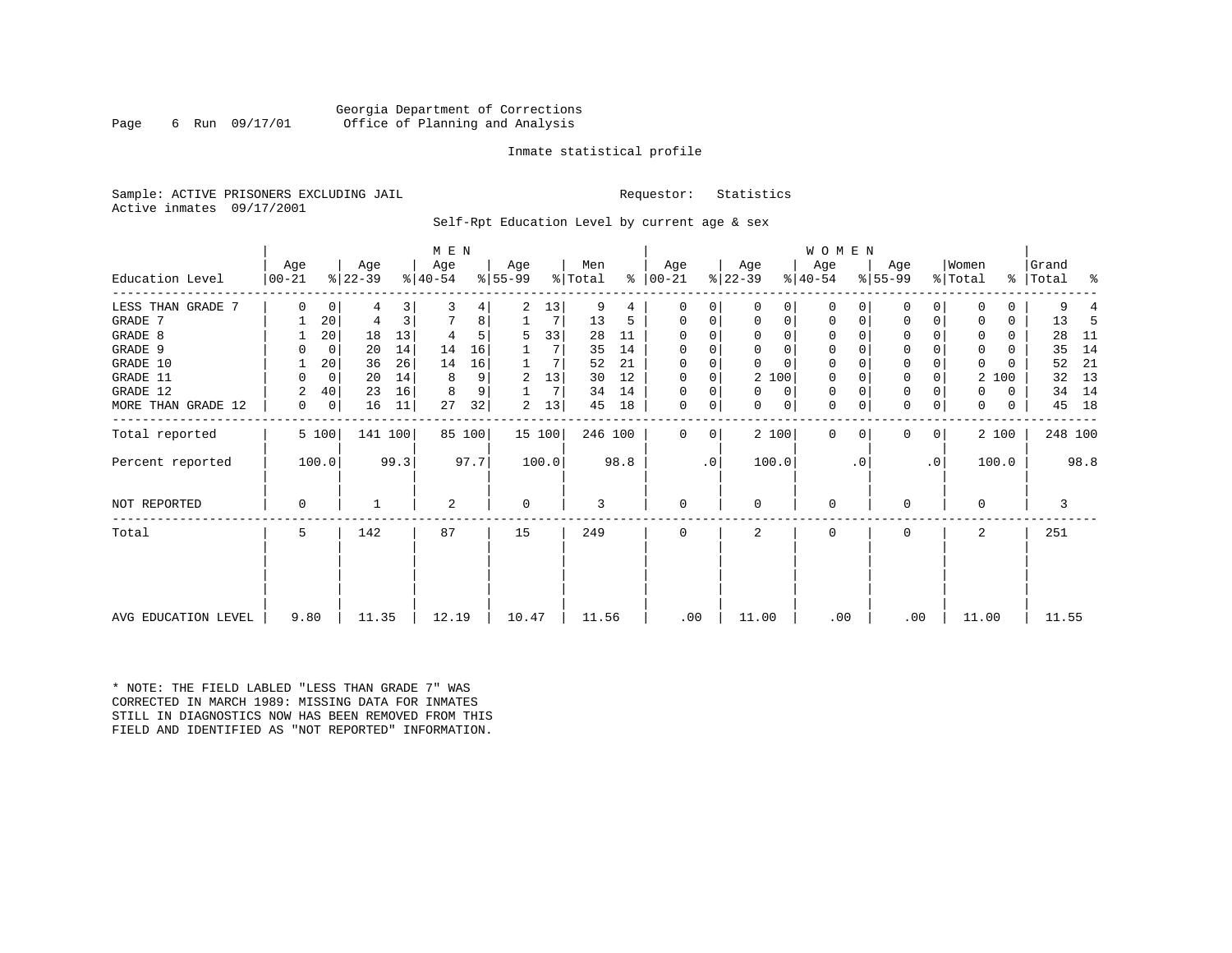### Georgia Department of Corrections Page 7 Run 09/17/01 Office of Planning and Analysis

#### Inmate statistical profile

Sample: ACTIVE PRISONERS EXCLUDING JAIL **Requestor:** Statistics Active inmates 09/17/2001

### Functional Reading Level (WRAT Scores) by current age & sex

|                    |                  |       |                  |         | M E N            |        |                  |        |                |      |                    |           |                  |          | <b>WOMEN</b>     |          |                  |           |                  |       |                    |      |
|--------------------|------------------|-------|------------------|---------|------------------|--------|------------------|--------|----------------|------|--------------------|-----------|------------------|----------|------------------|----------|------------------|-----------|------------------|-------|--------------------|------|
| WRAT Reading Score | Age<br>$ 00-21 $ |       | Age<br>$ 22-39 $ |         | Age<br>$8 40-54$ |        | Age<br>$8 55-99$ |        | Men<br>% Total | ွေ   | Age<br>$ 00 - 21 $ |           | Age<br>$ 22-39 $ |          | Age<br>$ 40-54 $ |          | Age<br>$8 55-99$ |           | Women<br>% Total |       | Grand<br>%   Total | ႜ    |
| LESS THAN GRADE 6  |                  | 25    | 44               | 33      | 31               | 40     | 6                | 46     | 82             | 36   | $\mathbf{0}$       | 0         |                  | 50       | $\Omega$         | $\Omega$ | $\Omega$         |           |                  | 50    | 83                 | 36   |
| 6TH THRU 8TH GRADE | 2                | 50    | 29               | 22      | 14               | 18     | 3                | 23     | 48             | 21   | 0                  | 0         | $\mathbf 0$      | 0        | 0                | $\Omega$ | 0                | 0         |                  | 0     | 48                 | 21   |
| GRADE 9            |                  | 25    | 14               | 10      | 9                | 12     | 0                | 0      | 24             | 10   | 0                  |           |                  | 0        | 0                |          | 0                |           |                  | 0     | 24                 | 10   |
| GRADE 10           | 0                |       | 4                |         | $\overline{2}$   | 3      | 0                | 0      | 6              | 3    | 0                  |           | $\mathbf 0$      | 0        | 0                |          | 0                |           | 0                | 0     | 6                  | 3    |
| GRADE 11           | 0                |       | 8                | 6       |                  |        |                  | 8      | 13             | 6    | $\Omega$           |           |                  | $\Omega$ | $\Omega$         |          | $\Omega$         |           |                  | 0     | 13                 | -6   |
| GRADE 12           | O                | 0     | 22               | 16      | 12               | 15     | $\overline{2}$   | 15     | 36             | 16   | $\Omega$           |           | $\Omega$         | $\Omega$ | 0                |          | 0                |           |                  | U     | 36                 | 16   |
| MORE THAN GRADE 12 | 0                | 0     | 13               | 10      | 6                | 8      |                  | 8      | 20             | 9    | 0                  | 0         |                  | 50       | $\mathbf 0$      | 0        | $\Omega$         | 0         |                  | 50    | 21                 | 9    |
| Total reported     |                  | 4 100 |                  | 134 100 |                  | 78 100 |                  | 13 100 | 229 100        |      | 0                  | 0         |                  | 2 100    | $\mathbf 0$      | $\Omega$ | $\Omega$         | 0         |                  | 2 100 | 231 100            |      |
| Percent reported   |                  | 80.0  |                  | 94.4    |                  | 89.7   |                  | 86.7   |                | 92.0 |                    | $\cdot$ 0 |                  | 100.0    |                  | . 0      |                  | $\cdot$ 0 |                  | 100.0 |                    | 92.0 |
| NOT REPORTED       |                  |       | 8                |         | 9                |        | 2                |        | 20             |      | $\mathbf{0}$       |           | $\Omega$         |          | $\mathbf 0$      |          | $\Omega$         |           | $\Omega$         |       | 20                 |      |
| Total              | 5                |       | 142              |         | 87               |        | 15               |        | 249            |      | 0                  |           | 2                |          | 0                |          | 0                |           | 2                |       | 251                |      |
|                    |                  |       |                  |         |                  |        |                  |        |                |      |                    |           |                  |          |                  |          |                  |           |                  |       |                    |      |
| AVG READING SCORE  | 7.35             |       | 8.12             |         | 7.47             |        | 7.01             |        | 7.82           |      | .00                |           | 9.10             |          | .00              |          | .00              |           | 9.10             |       | 7.83               |      |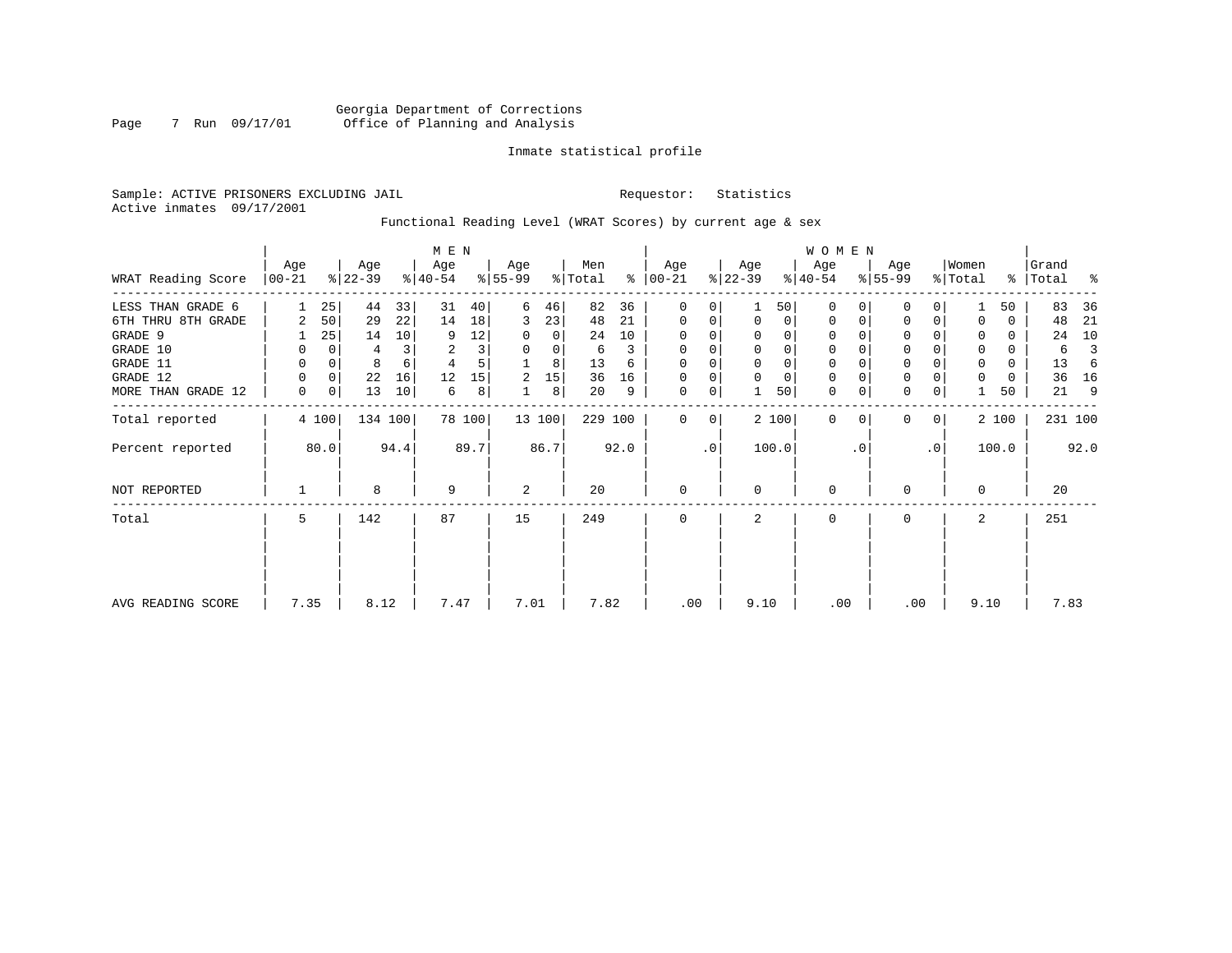### Georgia Department of Corrections Page 8 Run 09/17/01 Office of Planning and Analysis

#### Inmate statistical profile

Sample: ACTIVE PRISONERS EXCLUDING JAIL **Requestor:** Statistics Active inmates 09/17/2001

# Functional Math Level (WRAT Scores) by current age & sex

|                    |                  |                |                  |              | M E N            |        |                  |                |                |      |                  |           |                  |          | W O M E N        |          |                  |                |                  |       |                      |      |
|--------------------|------------------|----------------|------------------|--------------|------------------|--------|------------------|----------------|----------------|------|------------------|-----------|------------------|----------|------------------|----------|------------------|----------------|------------------|-------|----------------------|------|
| WRAT Math Score    | Age<br>$ 00-21 $ |                | Age<br>$ 22-39 $ |              | Age<br>$8 40-54$ |        | Age<br>$8 55-99$ |                | Men<br>% Total | ႜႜ   | Age<br>$ 00-21 $ |           | Age<br>$ 22-39 $ |          | Age<br>$8 40-54$ |          | Age<br>$8 55-99$ |                | Women<br>% Total |       | Grand<br>%   Total % |      |
| LESS THAN GRADE 6  |                  | 50             | 45               | 34           | 38               | 49     | 8                | 62             | 93             | 41   | $\Omega$         |           |                  |          |                  |          |                  |                |                  | 0     | 93                   | 40   |
| 6TH THRU 8TH GRADE |                  | $\overline{0}$ | 60               | 45           | 24               | 31     | 3                | 23             | 87             | 38   | 0                |           | $\Omega$         | 0        | 0                | 0        | 0                | 0              | n                | 0     | 87                   | 38   |
| GRADE 9            | 2                | 50             | 14               | 10           |                  | 9      | $\Omega$         | $\overline{0}$ | 23             | 10   | 0                | 0         |                  | 50       | $\mathbf 0$      | 0        | 0                |                |                  | 50    | 24                   | 10   |
| GRADE 10           | 0                | 0              | 9                | 7            | 4                |        |                  | 8              | 14             | 6    | $\Omega$         |           | $\Omega$         | 0        | $\Omega$         |          | 0                |                | $\mathbf 0$      | 0     | 14                   | 6    |
| GRADE 11           | 0                | 0              | 3                |              |                  |        | $\Omega$         | $\Omega$       | 4              | 2    | 0                |           |                  | 0        | $\mathbf 0$      |          | 0                |                | 0                | 0     | 4                    | 2    |
| GRADE 12           | 0                | $\mathbf 0$    | 2                |              | 3                |        | $\Omega$         | $\Omega$       | 5              | 2    | $\Omega$         | $\Omega$  | $\Omega$         | $\Omega$ | $\mathbf 0$      | $\Omega$ | 0                |                | $\Omega$         | 0     | 5                    | 2    |
| MORE THAN GRADE 12 | 0                | 0              |                  | $\mathbf{1}$ |                  |        |                  | 8              | 3              |      | $\Omega$         |           |                  | 50       | $\Omega$         | $\Omega$ | $\Omega$         | $\Omega$       |                  | 50    | 4                    | 2    |
| Total reported     |                  | 4 100          |                  | 134 100      |                  | 78 100 |                  | 13 100         | 229 100        |      | $\Omega$         | $\Omega$  |                  | 2 100    | $\Omega$         | 0        | 0                | $\overline{0}$ |                  | 2 100 | 231 100              |      |
| Percent reported   |                  | 80.0           |                  | 94.4         |                  | 89.7   |                  | 86.7           |                | 92.0 |                  | $\cdot$ 0 | 100.0            |          |                  | . 0      |                  | $\cdot$ 0      |                  | 100.0 |                      | 92.0 |
| NOT REPORTED       |                  |                | 8                |              | 9                |        | 2                |                | 20             |      | $\Omega$         |           | $\Omega$         |          | $\Omega$         |          | U                |                | $\Omega$         |       | 20                   |      |
| Total              | 5                |                | 142              |              | 87               |        | 15               |                | 249            |      | <sup>0</sup>     |           |                  |          | $\Omega$         |          | $\Omega$         |                | $\mathfrak{D}$   |       | 251                  |      |
|                    |                  |                |                  |              |                  |        |                  |                |                |      |                  |           |                  |          |                  |          |                  |                |                  |       |                      |      |
| AVG MATH SCORE     | 7.23             |                | 7.00             |              | 6.43             |        | 5.64             |                | 6.73           |      | .00              |           | 11.40            |          | .00              |          | .00              |                | 11.40            |       | 6.77                 |      |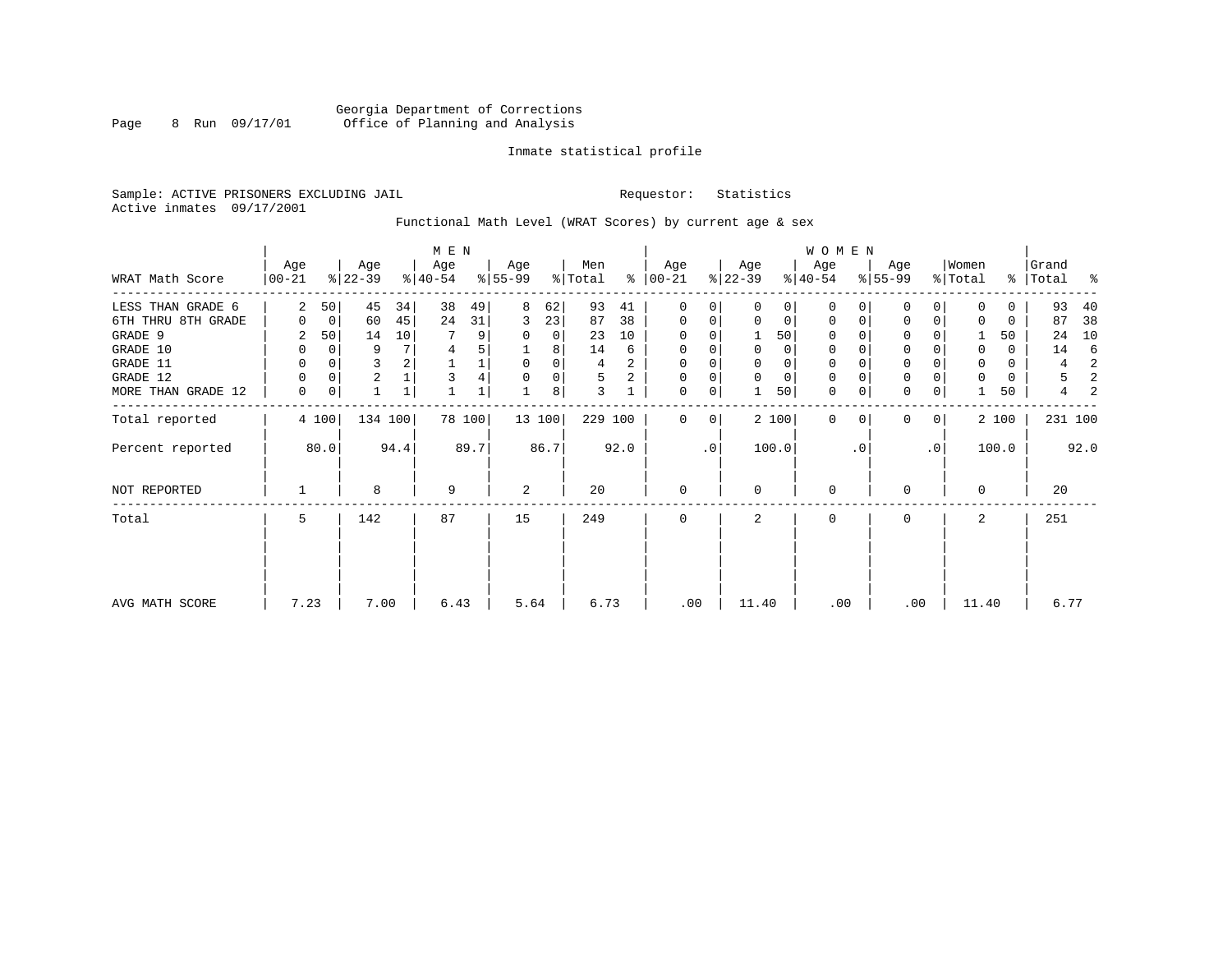### Georgia Department of Corrections Page 9 Run 09/17/01 Office of Planning and Analysis

#### Inmate statistical profile

Sample: ACTIVE PRISONERS EXCLUDING JAIL **Requestor:** Statistics Active inmates 09/17/2001

### Functional Spelling Level (WRAT Scores) by current age & sex

|                     |                  |             |                  |         | M E N            |        |                  |             |                |      |                   |           |                  |             | W O M E N        |          |                  |                |                  |       |                    |                |
|---------------------|------------------|-------------|------------------|---------|------------------|--------|------------------|-------------|----------------|------|-------------------|-----------|------------------|-------------|------------------|----------|------------------|----------------|------------------|-------|--------------------|----------------|
| WRAT Spelling Score | Age<br>$00 - 21$ |             | Age<br>$ 22-39 $ |         | Age<br>$ 40-54 $ |        | Age<br>$ 55-99 $ |             | Men<br>% Total | ⊱    | Age<br>$ 00 - 21$ |           | Age<br>$ 22-39 $ |             | Age<br>$ 40-54 $ |          | Age<br>$8 55-99$ |                | Women<br>% Total |       | Grand<br>%   Total | ႜ              |
| LESS THAN GRADE 6   | $\Omega$         | $\mathbf 0$ | 50               | 37      | 39               | 50     | 6                | 46          | 95             | 41   | 0                 | 0         | $\Omega$         | $\Omega$    | $\Omega$         | $\Omega$ | $\Omega$         | $\Omega$       |                  | 0     | 95                 | 41             |
| 6TH THRU 8TH GRADE  | 2                | 50          | 41               | 31      | 20               | 26     | 3                | 23          | 66             | 29   | $\mathbf 0$       | 0         |                  | 50          | $\mathbf 0$      | 0        | 0                | 0              |                  | 50    | 67                 | 29             |
| GRADE 9             |                  | 25          | 11               | 8       | 5                | 6      | 2                | 15          | 19             | 8    | 0                 | 0         |                  | 0           | $\mathbf 0$      |          | $\Omega$         |                | 0                | 0     | 19                 | 8              |
| GRADE 10            |                  | 25          | 8                | 6       | $\overline{c}$   | 3      | 0                | $\mathbf 0$ | 11             | 5    | $\mathbf 0$       | 0         | 0                | 0           | $\mathbf 0$      |          | 0                |                | 0                | 0     | 11                 | 5              |
| GRADE 11            | 0                | 0           | 5                |         | 3                | 4      |                  | 8           | 9              |      | $\Omega$          |           |                  | $\mathbf 0$ | 0                |          | $\mathbf 0$      |                |                  | 0     | 9                  | $\overline{4}$ |
| GRADE 12            | 0                | 0           | 13               | 10      | 5                | 6      |                  | 8           | 19             | 8    | $\mathbf 0$       | 0         | $\Omega$         | $\mathbf 0$ | 0                |          | 0                |                | 0                | 0     | 19                 | 8              |
| MORE THAN GRADE 12  | 0                | 0           | 6                | 4       | 4                | 5      | $\Omega$         | 0           | 10             | 4    | 0                 | 0         |                  | 50          | $\mathbf 0$      | 0        | $\mathbf 0$      | 0              |                  | 50    | 11                 | -5             |
| Total reported      |                  | 4 100       |                  | 134 100 |                  | 78 100 |                  | 13 100      | 229 100        |      | $\mathbf{0}$      | 0         |                  | 2 100       | $\mathbf 0$      | $\Omega$ | $\Omega$         | $\overline{0}$ |                  | 2 100 | 231 100            |                |
| Percent reported    |                  | 80.0        |                  | 94.4    |                  | 89.7   |                  | 86.7        |                | 92.0 |                   | $\cdot$ 0 |                  | 100.0       |                  | . 0      |                  | $\cdot$ 0      |                  | 100.0 |                    | 92.0           |
| NOT REPORTED        |                  |             | 8                |         | 9                |        | 2                |             | 20             |      | $\mathbf{0}$      |           | $\Omega$         |             | $\mathbf 0$      |          | $\Omega$         |                | $\Omega$         |       | 20                 |                |
| Total               | 5                |             | 142              |         | 87               |        | 15               |             | 249            |      | $\mathbf 0$       |           | 2                |             | $\mathbf 0$      |          | 0                |                | 2                |       | 251                |                |
|                     |                  |             |                  |         |                  |        |                  |             |                |      |                   |           |                  |             |                  |          |                  |                |                  |       |                    |                |
| AVG SPELLING SCORE  | 8.98             |             | 7.31             |         | 6.19             |        | 6.33             |             | 6.90           |      | .00               |           | 9.70             |             | .00              |          | .00              |                | 9.70             |       | 6.93               |                |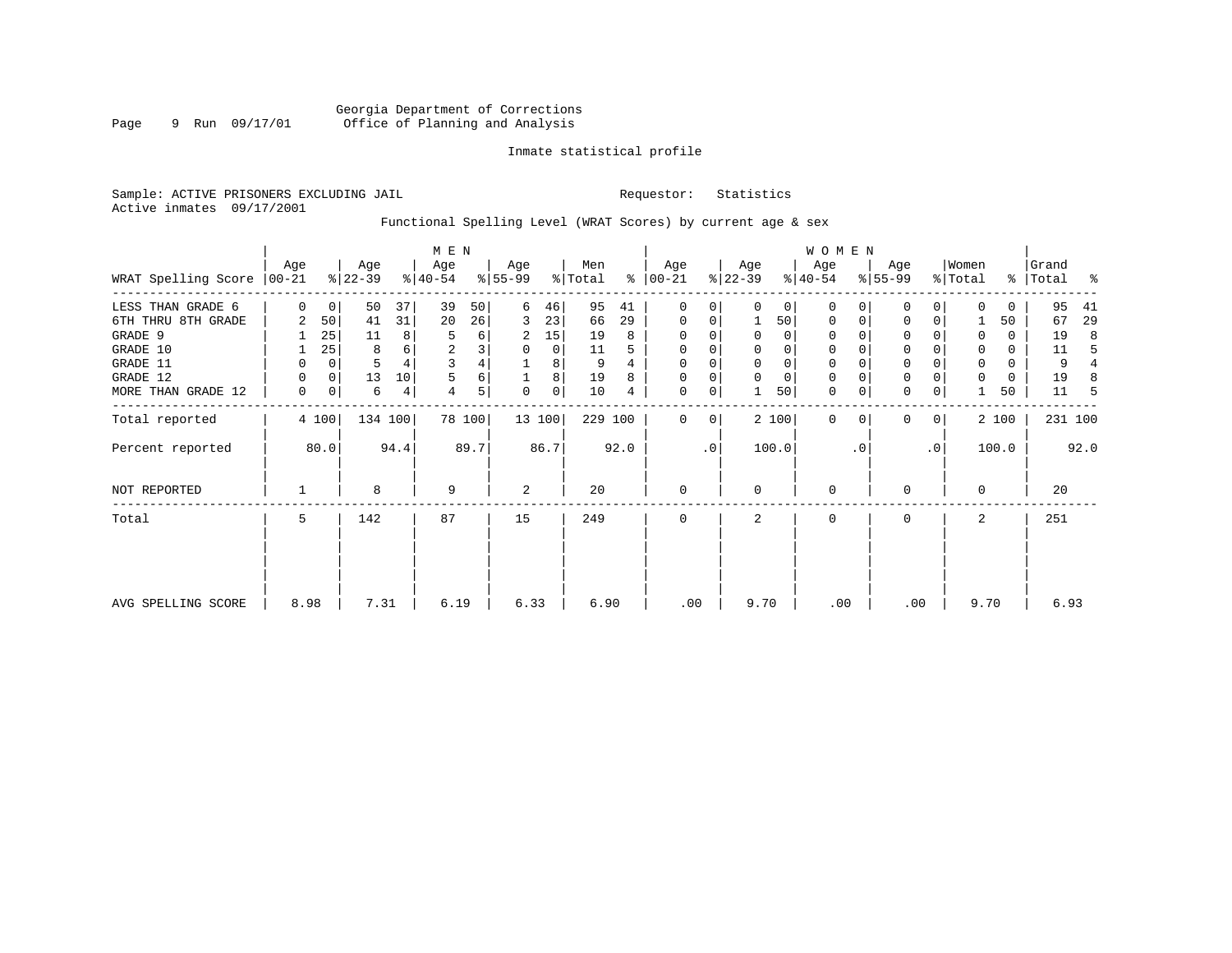#### Georgia Department of Corrections Page 10 Run 09/17/01 Office of Planning and Analysis

#### Inmate statistical profile

Sample: ACTIVE PRISONERS EXCLUDING JAIL **Requestor:** Statistics Active inmates 09/17/2001

Self-Rpt Guardian Status To Age 16 by current age & sex

|                  | M E N             |       |                  |      |                  |        |                  |          |                |      |                   |           |                 |          | WOMEN            |           |                  |              |                  |          |                |         |
|------------------|-------------------|-------|------------------|------|------------------|--------|------------------|----------|----------------|------|-------------------|-----------|-----------------|----------|------------------|-----------|------------------|--------------|------------------|----------|----------------|---------|
| Guardian Status  | Age<br>$ 00 - 21$ |       | Age<br>$ 22-39 $ |      | Age<br>$ 40-54 $ |        | Age<br>$8 55-99$ |          | Men<br>% Total | ⊱    | Age<br>$ 00 - 21$ |           | Age<br>$ 22-39$ |          | Age<br>$ 40-54 $ |           | Age<br>$ 55-99 $ |              | Women<br>% Total | ွေ       | Grand<br>Total | န္      |
| ORPHANAGE        |                   |       | O                |      |                  | U      |                  |          | 0              | 0    | O                 | 0         |                 | O        | 0                |           |                  |              | U                | 0        |                |         |
| FATHER ONLY      |                   |       |                  |      |                  | ⊥      |                  | 0        | 6              | 2    | $\Omega$          | 0         |                 | $\Omega$ | $\Omega$         |           |                  | 0            |                  | 0        | h              |         |
| FTR MTR HD       |                   | 20    | 11               | 8    | 5                | 6      |                  |          | 18             |      |                   |           |                 |          | O                |           |                  |              | 0                | 0        | 18             |         |
| MOTHER ONLY      |                   | 20    | 51               | 36   | 31               | 36     | 4                | 27       | 87             | 35   |                   |           |                 |          | O                |           |                  |              |                  | O        | 87             | 35      |
| MTR FTR HD       | 2                 | 40    | 47               | 33   | 33               | 38     | 8                | 53       | 90             | 36   | $\Omega$          | 0         |                 | 2 100    | 0                |           |                  |              |                  | 2 100    | 92             | 37      |
| OTH FEMALE       |                   |       |                  |      |                  | 6      |                  | 0        | 10             |      | 0                 | 0         |                 | 0        | 0                |           | 0                |              |                  | 0        | 10             |         |
| OTH MALE         |                   |       |                  |      |                  | 0      |                  |          |                |      | $\Omega$          |           |                 |          | 0                |           |                  |              | 0                | 0        |                |         |
| STEP-PARNTS      |                   | 20    |                  |      | 2                | 2      |                  | $\Omega$ | 6              | 2    | $\Omega$          | 0         |                 | $\Omega$ | 0                |           | $\Omega$         |              | 0                | 0        |                |         |
| FOSTER HOME      |                   |       | 6                |      |                  | 0      |                  |          |                |      | $\Omega$          |           |                 | $\Omega$ | $\Omega$         |           |                  |              | $\Omega$         | 0        |                |         |
| GRAND PRNTS      |                   |       | 6                |      | 6                |        |                  | 7        | 13             |      | $\Omega$          | 0         |                 | $\Omega$ | 0                |           |                  |              |                  | $\Omega$ | 13             |         |
| OTHER            | 0                 |       | 6                | 4    | 3                | 3      |                  | $\Omega$ | 9              |      | $\mathbf 0$       | 0         |                 | $\Omega$ | $\Omega$         |           |                  | 0            |                  | 0        | 9              |         |
| Total reported   |                   | 5 100 | 141 100          |      |                  | 86 100 |                  | 15 100   | 247 100        |      | $\Omega$          | 0         |                 | 2 100    | $\Omega$         | 0         | $\Omega$         | $\mathbf{0}$ |                  | 2 100    |                | 249 100 |
| Percent reported |                   | 100.0 |                  | 99.3 |                  | 98.9   |                  | 100.0    |                | 99.2 |                   | $\cdot$ 0 |                 | 100.0    |                  | $\cdot$ 0 |                  | .0'          |                  | 100.0    |                | 99.2    |
| NOT RPTD         | 0                 |       |                  |      |                  |        | $\Omega$         |          | $\overline{a}$ |      | $\mathbf 0$       |           | $\Omega$        |          | 0                |           | $\Omega$         |              | $\Omega$         |          |                |         |
| Total            | 5                 |       | 142              |      | 87               |        | 15               |          | 249            |      |                   |           |                 |          | $\Omega$         |           |                  |              | 2                |          | 251            |         |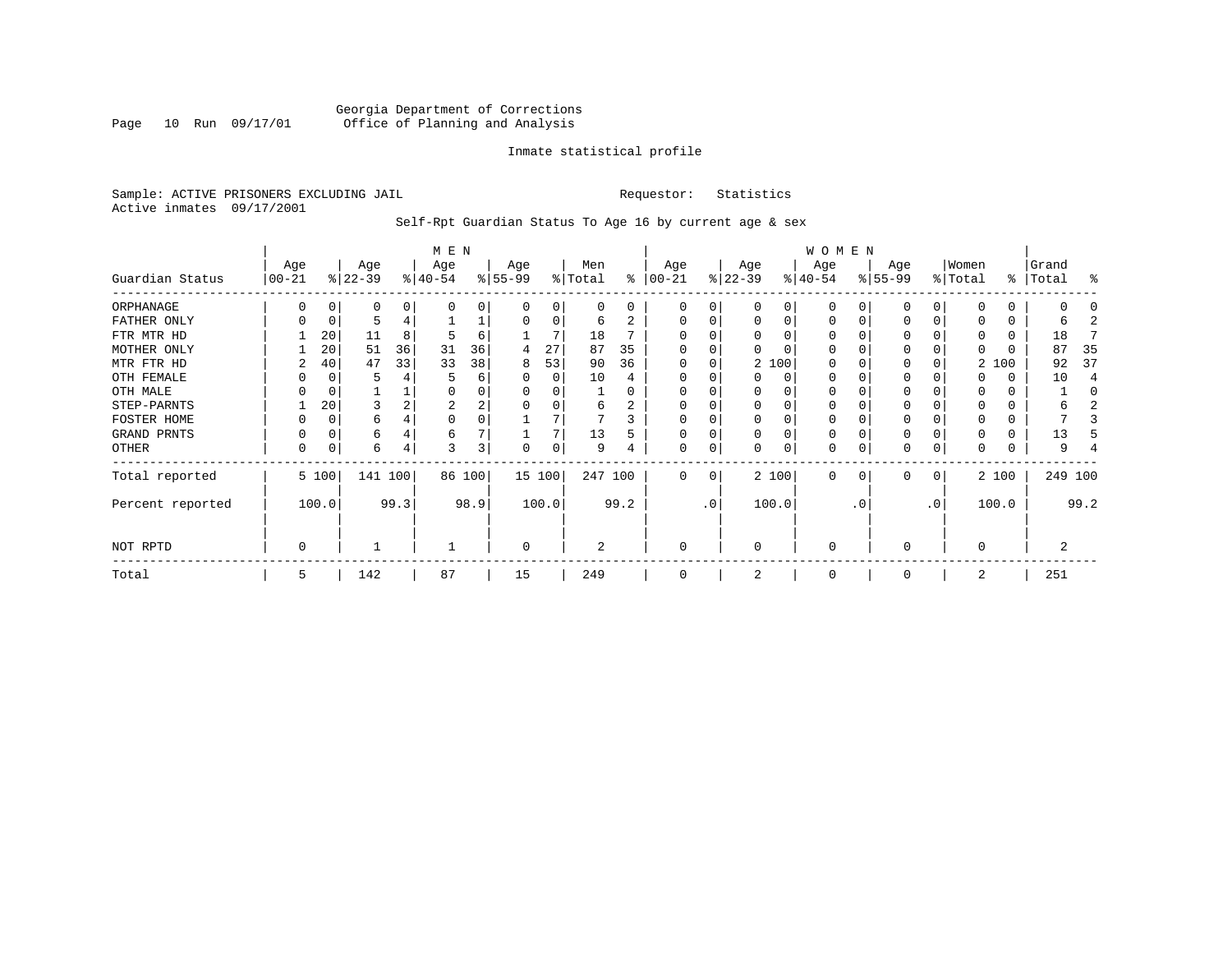#### Georgia Department of Corrections Office of Planning and Analysis

#### Inmate statistical profile

Sample: ACTIVE PRISONERS EXCLUDING JAIL **Requestor:** Statistics Active inmates 09/17/2001

#### Self-Rpt Employment Status Before Prison by current age & sex

|                  |                 |       |                  |      | M E N           |        |                 |        |                |          |                 |                |                  |          | W O M E N        |             |                 |              |                  |       |                    |                |
|------------------|-----------------|-------|------------------|------|-----------------|--------|-----------------|--------|----------------|----------|-----------------|----------------|------------------|----------|------------------|-------------|-----------------|--------------|------------------|-------|--------------------|----------------|
| Employment       | Age<br>$ 00-21$ |       | Age<br>$ 22-39 $ |      | Age<br>$ 40-54$ |        | Age<br>$ 55-99$ |        | Men<br>% Total | ွေ       | Age<br>$ 00-21$ |                | Age<br>$ 22-39 $ |          | Age<br>$ 40-54 $ |             | Age<br>$ 55-99$ |              | Women<br>% Total |       | Grand<br>%   Total | ႜ              |
| FULL TIME        |                 | 25    | 71               | 53   | 50              | 66     | 8               | 57     | 130            | 57       | $\Omega$        | 0              |                  | 2 100    | $\mathbf 0$      | 0           | 0               | 0            |                  | 2 100 | 132                | -57            |
| PART TIME        | 0               | 0     |                  | 5    |                 |        | 0               | 0      | 8              | 4        | $\Omega$        | 0              | 0                | 0        | $\mathbf 0$      | $\mathbf 0$ | $\Omega$        | $\Omega$     | $\Omega$         | 0     | 8                  | 3              |
| UNEMPL < 6M      | 2               | 50    | 17               | 13   | 8               | 11     | 0               | 0      | 27             | 12       |                 |                | 0                | 0        | 0                |             | 0               |              | 0                | 0     | 27                 | 12             |
| UNEMPL > 6M      | 0               | 0     | 29               | 22   | 11              | 14     | $\overline{2}$  | 14     | 42             | 18       |                 |                | $\Omega$         | $\Omega$ | 0                | $\Omega$    | $\Omega$        |              | $\Omega$         | 0     | 42                 | 18             |
| NEVER WORKD      |                 | 25    |                  | 5    |                 |        |                 | 7      | 10             | 4        |                 |                | 0                | 0        | $\mathbf 0$      | C           | $\Omega$        |              | $\Omega$         | 0     | 10                 | $\overline{4}$ |
| <b>STUDENT</b>   | 0               | 0     |                  |      | $\Omega$        |        | 0               | 0      |                | $\Omega$ | $\Omega$        |                | $\mathbf 0$      | $\Omega$ | 0                | $\Omega$    | 0               |              | $\Omega$         | 0     |                    | 0              |
| INCAPABLE        | 0               | 0     | 2                |      | 5               |        | 3               | 21     | 10             | 4        |                 |                | 0                | 0        | 0                |             | 0               |              |                  | 0     | 10                 |                |
| <b>OTHER</b>     | 0               | 0     | 0                | 0    | $\Omega$        | 0      | 0               | 0      | 0              | 0        | $\Omega$        | 0              | 0                | 0        | 0                | 0           | 0               | 0            | 0                | 0     | 0                  |                |
| Total reported   |                 | 4 100 | 134 100          |      |                 | 76 100 |                 | 14 100 | 228 100        |          | $\Omega$        | 0 <sup>1</sup> |                  | 2 100    | $\mathbf{0}$     | $\mathbf 0$ | 0               | $\mathbf{0}$ |                  | 2 100 | 230 100            |                |
| Percent reported |                 | 80.0  |                  | 94.4 |                 | 87.4   |                 | 93.3   |                | 91.6     |                 | .0'            |                  | 100.0    |                  | . 0         |                 | $\cdot$ 0    | 100.0            |       |                    | 91.6           |
| NOT RPTD         |                 |       | 8                |      | 11              |        |                 |        | 21             |          | $\Omega$        |                | $\mathbf 0$      |          | $\mathbf{0}$     |             | $\Omega$        |              | $\Omega$         |       | 21                 |                |
| Total            | 5               |       | 142              |      | 87              |        | 15              |        | 249            |          |                 |                | 2                |          | $\mathbf 0$      |             | $\Omega$        |              | 2                |       | 251                |                |

\* NOTE: THE FIELD LABELD "OTHER" WAS CORRECTED IN APRIL 1989; INMATES CODED "PRE-OTIS NOT REPORTED" NOW HAVE BEEN REMOVED FROM THIS FIELD AND IDENTIFIED AS "NOT REPORTED".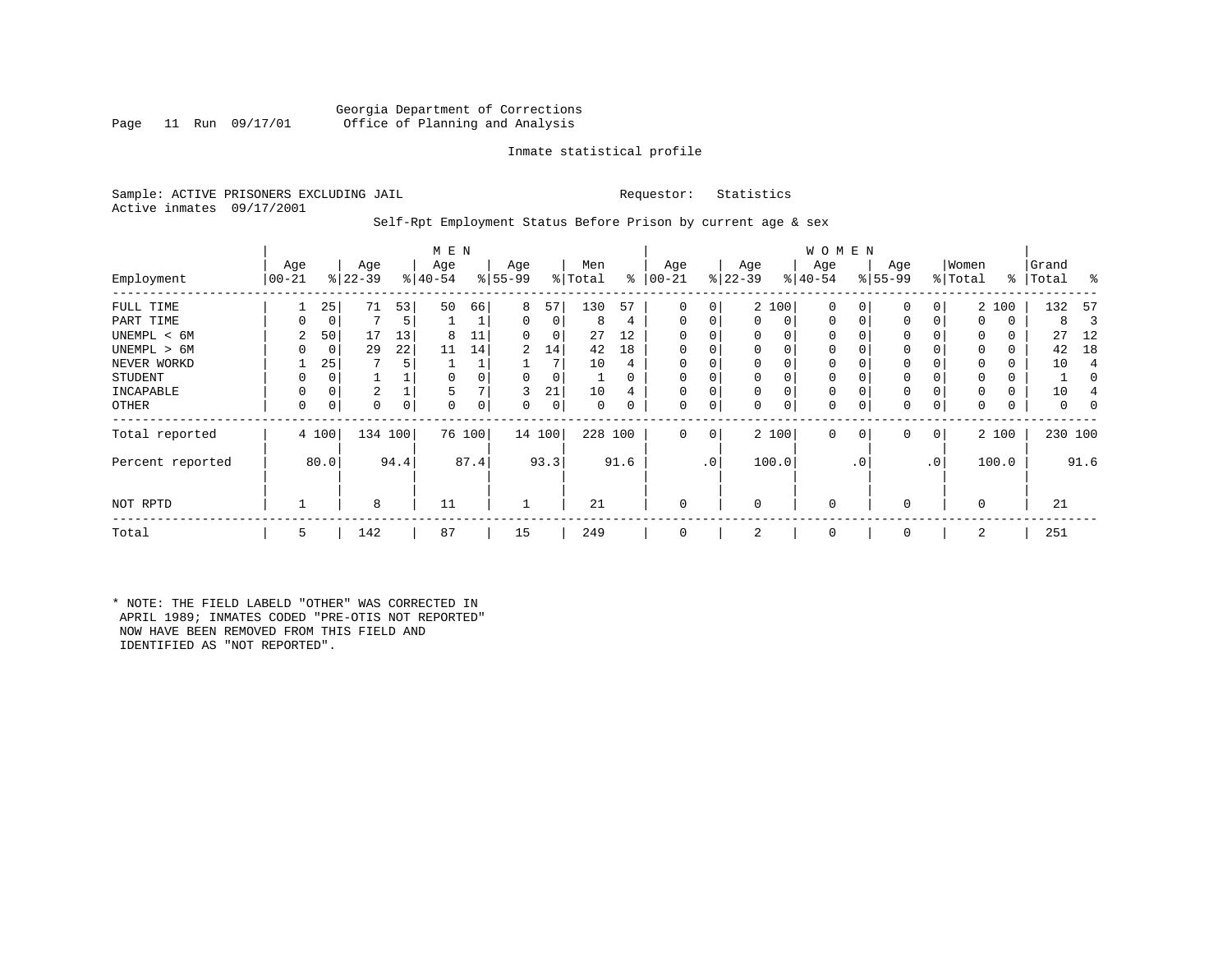#### Georgia Department of Corrections Page 12 Run 09/17/01 Office of Planning and Analysis

#### Inmate statistical profile

Sample: ACTIVE PRISONERS EXCLUDING JAIL **Requestor:** Statistics Active inmates 09/17/2001

### Self-Rpt Marital Status At Admission by current age & sex

|                  |           |             |              |      | M E N    |      |                |       |                |      |             |                 |             |       | <b>WOMEN</b> |             |           |              |          |       |           |                |
|------------------|-----------|-------------|--------------|------|----------|------|----------------|-------|----------------|------|-------------|-----------------|-------------|-------|--------------|-------------|-----------|--------------|----------|-------|-----------|----------------|
|                  | Age       |             | Age          |      | Age      |      | Age            |       | Men            |      | Age         |                 | Age         |       | Age          |             | Age       |              | Women    |       | Grand     |                |
| Marital Status   | $00 - 21$ |             | $ 22-39 $    |      | $ 40-54$ |      | $8 55-99$      |       | % Total        | ⊱    | $ 00-21$    |                 | $ 22-39 $   |       | $ 40-54 $    |             | $8 55-99$ |              | % Total  |       | %   Total | $\sim$         |
| SINGLE           |           | 5 100       | 96           | 68   | 33       | 38   |                | 7     | 135            | 55   | 0           | 0               | 1           | 50    | $\mathbf 0$  | 0           | 0         | 0            |          | 50    | 136       | 55             |
| MARRIED          | $\Omega$  | $\mathbf 0$ | 16           | 11   | 14       | 16   | 6              | 40    | 36             | 15   | $\mathbf 0$ | 0               | 0           | 0     | $\mathbf 0$  | 0           | 0         | $\Omega$     | $\Omega$ | 0     | 36        | 14             |
| SEPARATED        | $\Omega$  | 0           | 2            |      | 5        | 6    | $\overline{2}$ | 13    | 9              | 4    | $\Omega$    |                 | $\mathbf 0$ | 0     | $\mathbf 0$  | $\Omega$    | $\Omega$  |              | 0        | 0     | 9         | $\overline{4}$ |
| DIVORCED         | 0         | 0           | $\mathbf{r}$ | 5    | 20       | 23   | 3              | 20    | 30             | 12   | 0           | 0               | 0           | 0     | $\mathbf 0$  | 0           | 0         |              | $\Omega$ | 0     | 30        | -12            |
| WIDOWED          | $\Omega$  | 0           | 2            |      | 6        |      |                | 7     | 9              | 4    | $\Omega$    | 0               |             | 50    | $\mathbf 0$  | $\Omega$    | 0         |              |          | 50    | 10        | $\overline{4}$ |
| COMMON LAW       | $\Omega$  | $\Omega$    | 18           | 13   | 8        | 9    | 2              | 13    | 28             | 11   | $\Omega$    |                 | $\mathbf 0$ | 0     | $\mathbf 0$  | $\Omega$    | $\Omega$  |              | $\Omega$ | 0     | 28        | 11             |
| OTHER            | 0         | 0           | 0            | 0    | 0        | 0    | 0              | 0     | 0              | 0    | 0           | 0               | 0           | 0     | $\mathbf 0$  | 0           | 0         | 0            | 0        | 0     | 0         | $\overline{0}$ |
| Total reported   |           | 5 100       | 141 100      |      | 86       | 100  | 15 100         |       | 247            | 100  | $\Omega$    | 0               |             | 2 100 | $\mathbf 0$  | $\mathbf 0$ | 0         | $\mathbf{0}$ |          | 2 100 | 249 100   |                |
| Percent reported |           | 100.0       |              | 99.3 |          | 98.9 |                | 100.0 |                | 99.2 |             | .0 <sup>1</sup> |             | 100.0 |              | . 0         |           | $\cdot$ 0    |          | 100.0 |           | 99.2           |
| NOT RPTD         | 0         |             |              |      |          |      | $\mathbf 0$    |       | $\overline{a}$ |      | $\Omega$    |                 | 0           |       | $\mathbf 0$  |             | $\Omega$  |              | $\Omega$ |       | 2         |                |
| Total            | 5         |             | 142          |      | 87       |      | 15             |       | 249            |      | 0           |                 | 2           |       | 0            |             | 0         |              | 2        |       | 251       |                |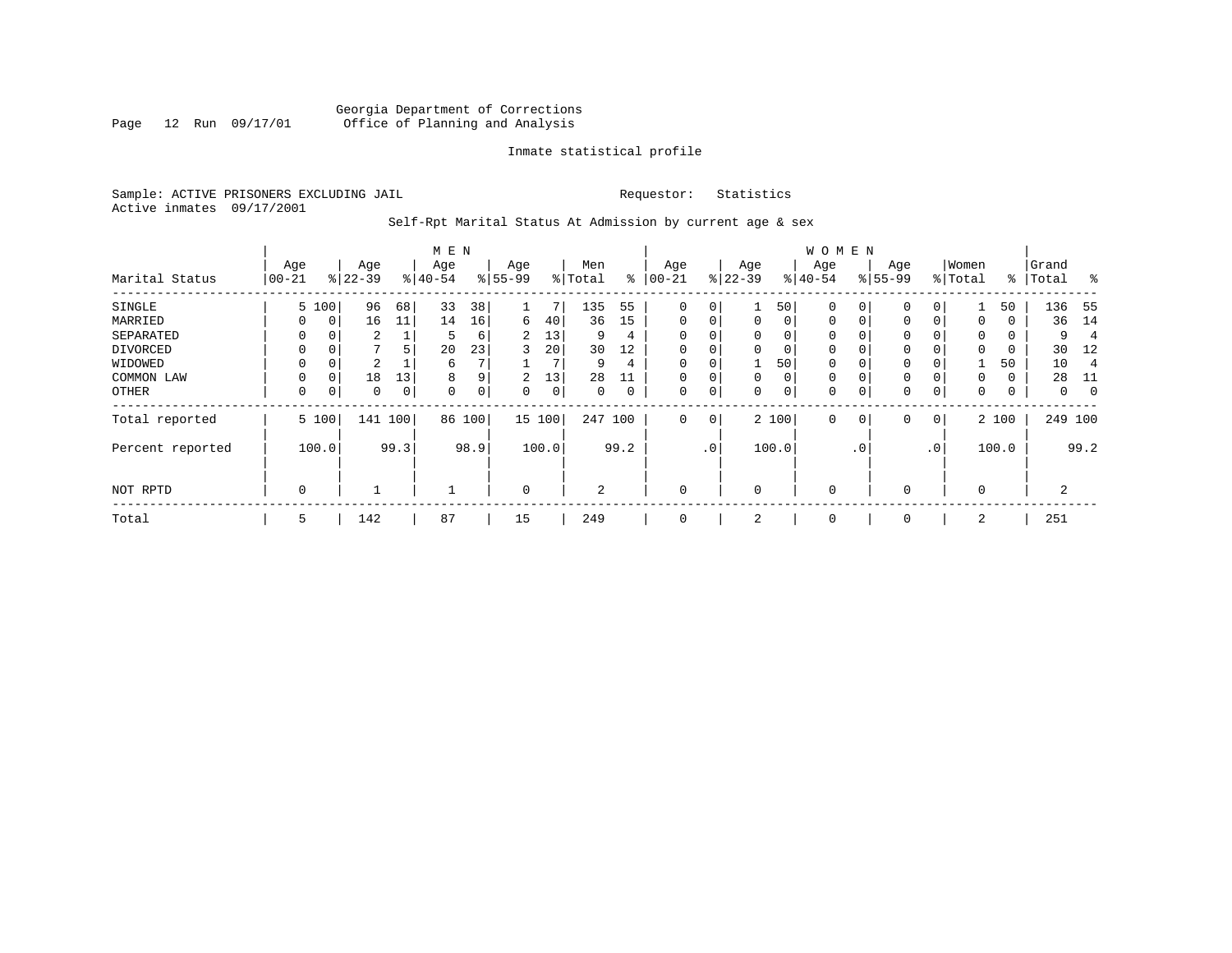Georgia Department of Corrections Office of Planning and Analysis

#### Inmate statistical profile

Sample: ACTIVE PRISONERS EXCLUDING JAIL **Requestor:** Statistics Active inmates 09/17/2001

#### Self-Rpt Number Of Children At Admission by current age & sex

| Number Of Children   | Age<br>$ 00-21 $ |             | Age<br>$ 22-39 $ |        | M E N<br>Age<br>$ 40-54 $ |        | Age<br>$8 55-99$ |             | Men<br>% Total |      | Age<br>$8   00 - 21$ |           | Age<br>$ 22-39 $ |          | WOMEN<br>Age<br>$ 40-54$ |           | Age<br>$ 55-99$ |              | Women<br>% Total | ွေ       | Grand<br> Total | ႜ    |
|----------------------|------------------|-------------|------------------|--------|---------------------------|--------|------------------|-------------|----------------|------|----------------------|-----------|------------------|----------|--------------------------|-----------|-----------------|--------------|------------------|----------|-----------------|------|
| NO CHILDREN          | 0                | $\mathbf 0$ |                  |        | $\Omega$                  | 0      | $\Omega$         | $\mathbf 0$ |                |      | 0                    | 0         | $\Omega$         | 0        | $\Omega$                 | 0         | $\Omega$        | 0            | $\Omega$         | 0        |                 |      |
| ONE CHILD            | 0                | 0           | 36               | 42     | 21                        | 34     | 6                | 46          | 63             | 39   | 0                    | 0         | $\Omega$         | $\Omega$ | $\mathbf 0$              | 0         | $\mathbf 0$     | 0            | $\Omega$         | $\Omega$ | 63              | 38   |
| TWO CHILDREN         | $\overline{2}$   | 100         | 27               | 31     | 21                        | 34     |                  | $\Omega$    | 50             | 31   | $\Omega$             | 0         |                  | 1 100    | 0                        |           | $\Omega$        |              |                  | 100      | 51              | 31   |
| THREE CHILDREN       | 0                | $\mathbf 0$ | 13               | 15     | 14                        | 23     |                  | 8           | 28             | 17   | $\Omega$             | 0         |                  | 0        | $\mathbf 0$              |           | $\Omega$        |              | $\Omega$         | $\Omega$ | 28              | 17   |
| FOUR CHILDREN        | 0                | 0           | 6                |        | 3                         | 5      | 2                | 15          | 11             |      | $\Omega$             |           |                  | $\Omega$ | 0                        |           | $\Omega$        |              | 0                | $\Omega$ | 11              | 7    |
| FIVE CHILDREN        | 0                | $\mathbf 0$ | 2                |        | 2                         | 3      |                  | 8           | 5              |      | $\Omega$             | 0         | 0                | $\Omega$ | 0                        |           | $\Omega$        |              | 0                | 0        | 5               | 3    |
| MORE THAN 5 CHILDREN | 0                | 0           |                  |        |                           | 2      | 3                | 23          | 5              | 3    | 0                    | 0         | 0                | 0        | 0                        | 0         | 0               | 0            | 0                | 0        | 5               |      |
| Total reported       |                  | 2 100       |                  | 86 100 |                           | 62 100 |                  | 13 100      | 163 100        |      | $\Omega$             | 0         |                  | 1 100    | $\Omega$                 | 0         | $\Omega$        | $\mathbf{0}$ |                  | 1 100    | 164 100         |      |
| Percent reported     |                  | 40.0        |                  | 60.6   |                           | 71.3   |                  | 86.7        |                | 65.5 |                      | $\cdot$ 0 |                  | 50.0     |                          | $\cdot$ 0 |                 | $\cdot$ 0    |                  | 50.0     |                 | 65.3 |
| NOT REPORTED         | 3                |             | 56               |        | 25                        |        | 2                |             | 86             |      | $\mathbf 0$          |           |                  |          | $\mathbf 0$              |           | $\mathbf 0$     |              |                  |          | 87              |      |
| Total                | 5                |             | 142              |        | 87                        |        | 15               |             | 249            |      | $\mathbf 0$          |           | 2                |          | 0                        |           | 0               |              | 2                |          | 251             |      |
|                      |                  |             |                  |        |                           |        |                  |             |                |      |                      |           |                  |          |                          |           |                 |              |                  |          |                 |      |
| AVG NUM CHILDREN     | 2.00             |             | 1.97             |        | 2.23                      |        | 3.92             |             | 2.22           |      | .00                  |           | 2.00             |          | .00                      |           | .00             |              | 2.00             |          | 2.22            |      |

\* NOTE: THE FIELD LABLED "NO CHILDREN" WAS CORRECTED IN MARCH 1989: MISSING DATA FOR INMATES STILL IN DIAGNOSTICS NOW HAS BEEN REMOVED FROM THIS FIELD AND IDENTIFIED AS "NOT REPORTED" INFORMATION.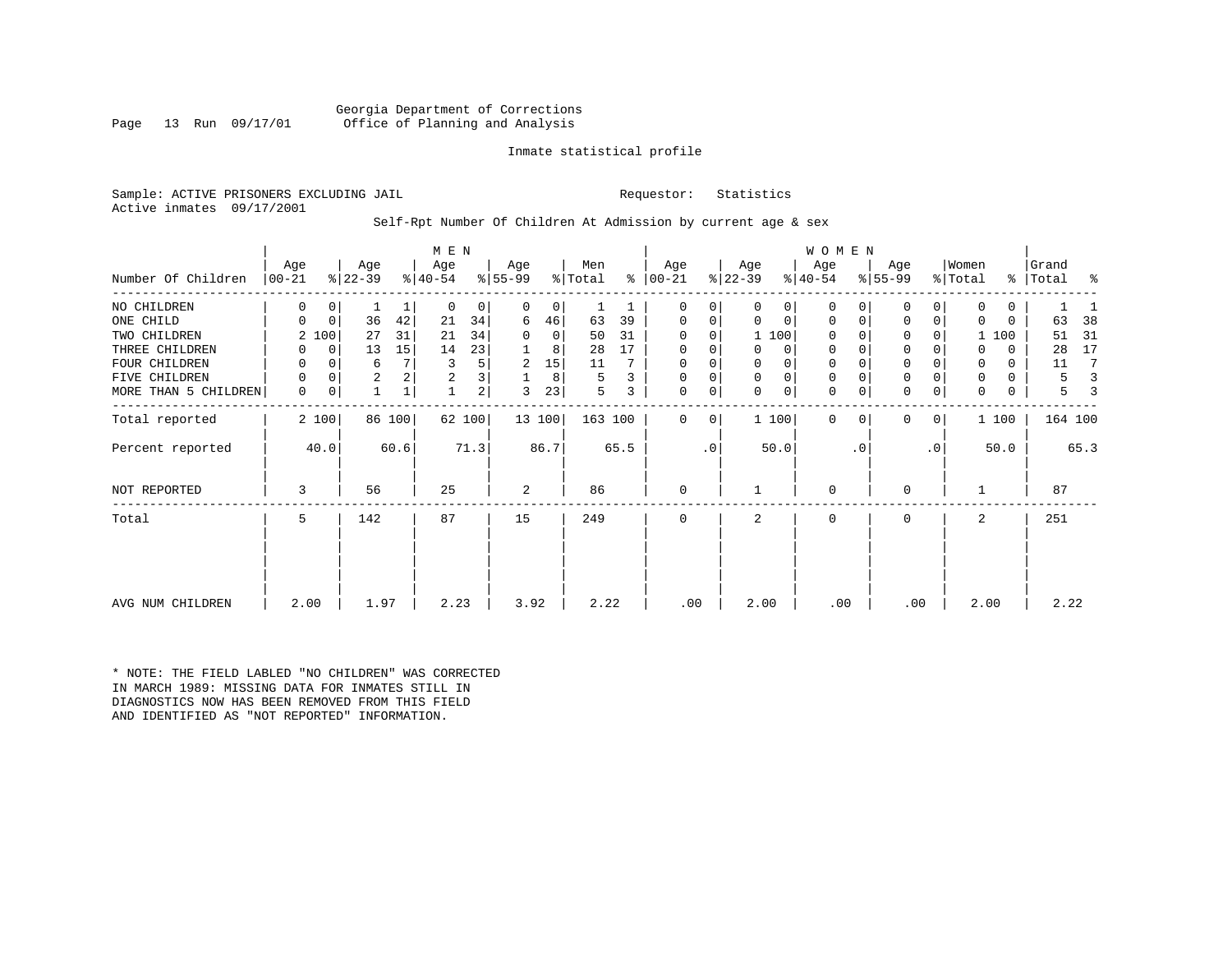### Georgia Department of Corrections Page 14 Run 09/17/01 Office of Planning and Analysis

#### Inmate statistical profile

Sample: ACTIVE PRISONERS EXCLUDING JAIL **Requestor:** Statistics Active inmates 09/17/2001

### Self-Rpt Religious Affiliation by current age & sex

|                   |           |             |                |          | M E N       |          |             |          |             |                |            |             |                       |          | WOMEN        |           |             |           |              |             |           |                |
|-------------------|-----------|-------------|----------------|----------|-------------|----------|-------------|----------|-------------|----------------|------------|-------------|-----------------------|----------|--------------|-----------|-------------|-----------|--------------|-------------|-----------|----------------|
|                   | Age       |             | Age            |          | Age         |          | Age         |          | Men         |                | Age        |             | Age                   |          | Age          |           | Age         |           | Women        |             | Grand     |                |
| Religion          | $00 - 21$ |             | $8 22-39$      |          | $8 40-54$   |          | $8155 - 99$ |          | % Total     | ႜ              | $ 00 - 21$ |             | $\frac{1}{6}$   22-39 |          | $8 40-54$    |           | $8155 - 99$ |           | % Total      |             | %   Total | ٩,             |
| <b>ISLAM</b>      | 0         | 0           | 10             | 7        | .5          | 6        |             | 7        | 16          |                | 0          | 0           | 0                     | 0        | 0            | 0         | 0           | 0         | $\Omega$     | 0           | 16        | 7              |
| CATHOLIC          |           | 0           | 3              | 2        | 2           | 2        | 0           | 0        | 5           | 2              | $\Omega$   | 0           | $\mathbf 0$           | 0        | 0            | 0         | 0           | 0         | $\Omega$     | $\mathbf 0$ | 5         | $\overline{2}$ |
| <b>BAPTIST</b>    |           | 20          | 51             | 37       | 50          | 58       | 7           | 47       | 109         | 45             | $\Omega$   | $\Omega$    | 1                     | 50       | $\Omega$     | 0         | 0           | $\Omega$  | $\mathbf{1}$ | 50          | 110       | 45             |
| METHODIST         |           | 0           | 2              | 1        | 1           | 1        |             | 7        | 4           | $\overline{a}$ | $\Omega$   | $\Omega$    | $\mathbf 0$           | 0        | $\Omega$     | $\Omega$  | 0           | $\Omega$  | $\Omega$     | $\Omega$    | 4         | $\overline{c}$ |
| EPISCOPLN         |           | $\mathbf 0$ | 0              | $\Omega$ | $\Omega$    | 0        | U           | $\Omega$ | $\Omega$    | $\Omega$       | $\Omega$   | $\Omega$    | $\mathbf 0$           | $\Omega$ | 0            | 0         | 0           | $\Omega$  | $\Omega$     | 0           |           | $\mathbf{0}$   |
| PRESBYTRN         |           | 0           | 0              | 0        | $\mathbf 0$ | $\Omega$ | U           | $\Omega$ | $\Omega$    | $\Omega$       | $\Omega$   | $\Omega$    | $\Omega$              | $\Omega$ | <sup>0</sup> | $\Omega$  | 0           | $\Omega$  | $\Omega$     | 0           | O         | $\Omega$       |
| CHC OF GOD        |           | 0           |                | 1        | $\Omega$    | $\Omega$ | U           | $\Omega$ |             | $\Omega$       | $\Omega$   | $\Omega$    | $\Omega$              | $\Omega$ | $\Omega$     | $\Omega$  | 0           | $\Omega$  | $\Omega$     | $\Omega$    |           | $\Omega$       |
| HOLINESS          |           | 0           | 4              | 3        | 2           | 2        | 2           | 13       | 8           | 3              | $\Omega$   | $\Omega$    |                       | 50       | $\Omega$     | 0         | 0           | $\Omega$  |              | 50          | $\Omega$  | 4              |
| <b>JEWISH</b>     |           | 0           |                | 1        | $\Omega$    | $\Omega$ | U           | $\Omega$ |             | O              | $\Omega$   |             | 0                     | $\Omega$ | 0            | $\Omega$  | 0           | $\Omega$  | $\Omega$     | 0           |           | $\Omega$       |
| ANGLICAN          |           | 0           | U              | 0        | $\Omega$    | 0        | U           | 0        | 0           | 0              | $\Omega$   | $\Omega$    | $\Omega$              | $\Omega$ | <sup>0</sup> | 0         | 0           | 0         | $\Omega$     | 0           |           | $\mathbf{0}$   |
| GRK ORTHDX        |           | 0           | U              | $\Omega$ | $\Omega$    | $\Omega$ | U           | O        | $\Omega$    | $\Omega$       | $\Omega$   | $\Omega$    | $\Omega$              | $\Omega$ | $\Omega$     | $\Omega$  | U           | $\Omega$  | $\Omega$     | $\Omega$    |           | $\Omega$       |
| HINDU             |           | $\Omega$    | 0              | 0        | $\Omega$    | 0        | U           | 0        | $\Omega$    | 0              | $\Omega$   | $\Omega$    | $\Omega$              | $\Omega$ | <sup>0</sup> | $\Omega$  | 0           | 0         | $\Omega$     | 0           |           | $\Omega$       |
| <b>BUDDHIST</b>   |           | 0           | 0              | $\Omega$ | $\Omega$    | $\Omega$ | U           | 0        | $\Omega$    | $\Omega$       | $\Omega$   | 0           | $\Omega$              | 0        | $\Omega$     | 0         | 0           | $\Omega$  | $\Omega$     | O           |           | $\Omega$       |
| TAOIST            |           | 0           | 0              | $\Omega$ | $\Omega$    | $\Omega$ | U           | 0        | $\Omega$    | $\Omega$       | $\Omega$   | $\Omega$    | $\Omega$              | $\Omega$ | $\Omega$     | $\Omega$  | 0           | $\Omega$  | $\Omega$     | O           |           | $\Omega$       |
| SHINTOIST         |           | $\Omega$    | 0              | $\Omega$ | $\Omega$    | $\Omega$ | 0           | 0        | $\Omega$    | 0              | $\Omega$   | $\Omega$    | $\Omega$              | $\Omega$ | 0            | $\Omega$  | 0           | 0         | $\Omega$     | 0           |           | $\Omega$       |
| SEVEN D AD        |           | $\Omega$    | 0              | $\Omega$ | 2           | 2        | 0           | 0        | 2           | 1              | $\Omega$   | $\Omega$    | $\Omega$              | $\Omega$ | 0            | $\Omega$  | $\Omega$    | $\Omega$  | $\Omega$     | $\Omega$    |           | $\mathbf{1}$   |
| <b>JEHOVAH WT</b> |           | 0           | $\overline{2}$ | 1        |             | 1        | O           | 0        | 3           | 1              | $\Omega$   | $\Omega$    | $\mathbf 0$           | 0        | $\Omega$     | $\Omega$  | 0           | $\Omega$  | $\Omega$     | $\Omega$    |           | 1              |
| LATR DAY S        |           | 0           | 0              | 0        | $\Omega$    | 0        | U           | 0        | $\Omega$    | $\Omega$       | $\Omega$   | $\Omega$    | 0                     | $\Omega$ | $\Omega$     | 0         | 0           | $\Omega$  | $\Omega$     | 0           |           | 0              |
| <b>OUAKER</b>     |           | 0           | $\Omega$       | $\Omega$ | $\Omega$    | $\Omega$ | $\Omega$    | 0        | $\mathbf 0$ | $\Omega$       | $\Omega$   | $\Omega$    | $\mathbf 0$           | $\Omega$ | $\Omega$     | $\Omega$  | 0           | $\Omega$  | $\Omega$     | 0           | n         | $\Omega$       |
| OTHER PROD        |           | $\Omega$    | 16             | 12       | 6           | 7        | -1          | 7        | 23          | 9              | $\Omega$   | $\Omega$    | $\mathbf 0$           | 0        | $\Omega$     | $\Omega$  | 0           | $\Omega$  | $\Omega$     | $\Omega$    | 23        | 9              |
| <b>NONE</b>       | 3         | 60          | 33             | 24       | 14          | 16       | 3           | 20       | 53          | 22             | $\Omega$   | 0           | $\Omega$              | 0        | $\Omega$     | 0         | 0           | 0         | $\Omega$     | 0           | 53        | 22             |
| <b>OTHER</b>      |           | 20          | 15             | 11       | 3           | 3        | 0           | 0        | 19          | 8              | 0          | $\mathbf 0$ | $\Omega$              | 0        | 0            | 0         | 0           | 0         | $\Omega$     | $\Omega$    | 19        | 8              |
| Total reported    |           | 5 100       | 138 100        |          |             | 86 100   | 15 100      |          | 244 100     |                | $\Omega$   | 0           |                       | 2 100    | $\Omega$     | 0         | 0           | 0         |              | 2 100       | 246 100   |                |
| Percent reported  |           | 100.0       |                | 97.2     |             | 98.9     | 100.0       |          |             | 98.0           |            | $\cdot$ 0   |                       | 100.0    |              | $\cdot$ 0 |             | $\cdot$ 0 |              | 100.0       |           | 98.0           |
| NOT RPTD          | $\Omega$  |             | 4              |          |             |          | 0           |          | 5           |                | $\Omega$   |             | $\Omega$              |          | $\cap$       |           | 0           |           | $\Omega$     |             | 5         |                |
| Total             | 5         |             | 142            |          | 87          |          | 15          |          | 249         |                | $\Omega$   |             | 2                     |          | $\Omega$     |           | 0           |           | 2            |             | 251       |                |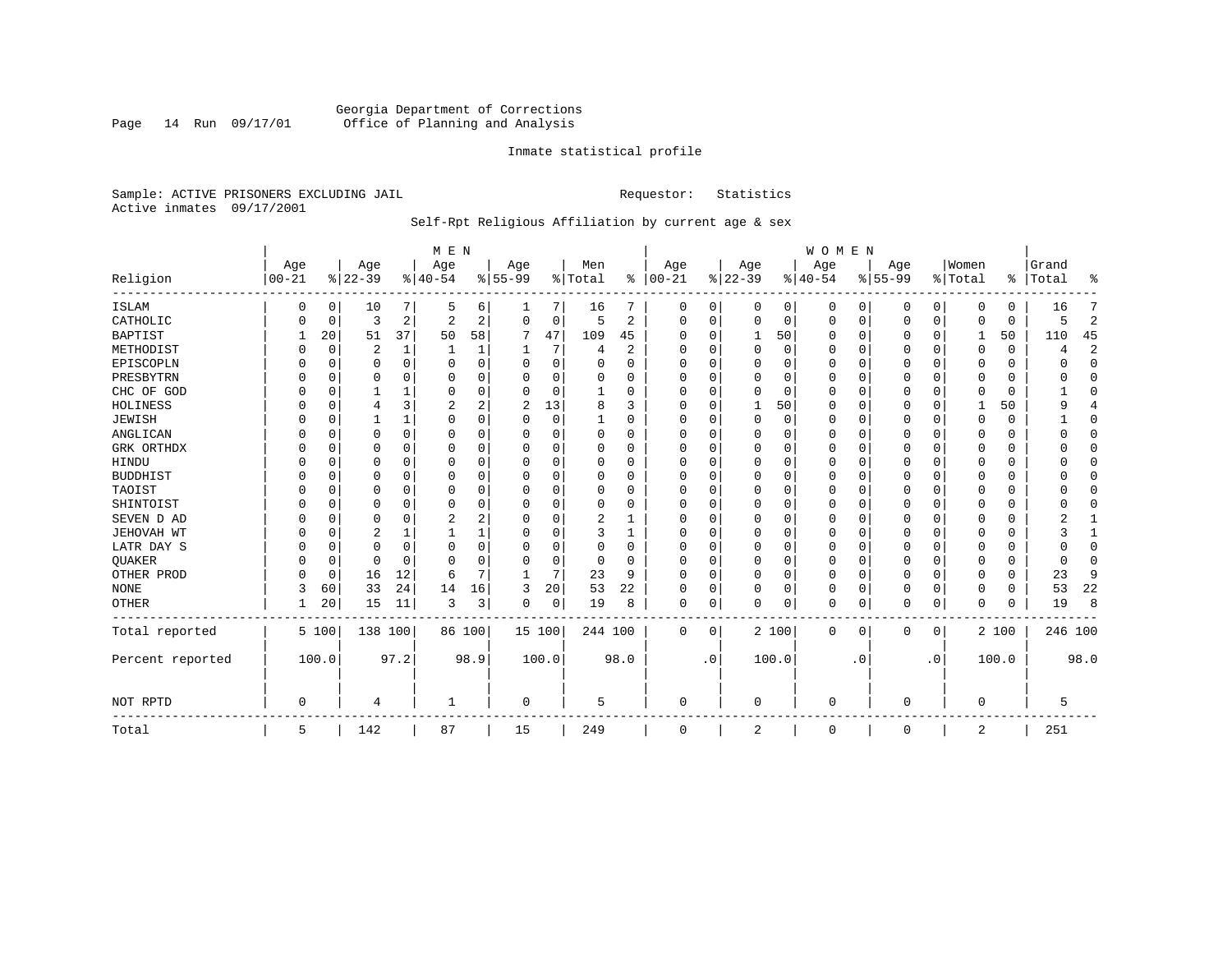#### Georgia Department of Corrections<br>Page 15 Run 09/17/01 office of Planning and Analysis Office of Planning and Analysis

#### Inmate statistical profile

Sample: ACTIVE PRISONERS EXCLUDING JAIL **Requestor:** Statistics Active inmates 09/17/2001

#### Self-Rpt Family Behavior Patterns \* by current age & sex

|                   |       |        |           |          | M E N     |      |          |        |         |          |          |                 |             |          | W O M E N    |             |           |           |          |       |           |      |
|-------------------|-------|--------|-----------|----------|-----------|------|----------|--------|---------|----------|----------|-----------------|-------------|----------|--------------|-------------|-----------|-----------|----------|-------|-----------|------|
|                   | Age   |        | Age       |          | Age       |      | Age      |        | Men     |          | Age      |                 | Age         |          | Age          |             | Age       |           | Women    |       | Grand     |      |
| Family Behavior   | 00-21 |        | $ 22-39 $ |          | $8 40-54$ |      | $ 55-99$ |        | % Total | ∻        | 00-21    |                 | $ 22-39 $   |          | $ 40-54 $    |             | $8 55-99$ |           | % Total  |       | %   Total | ႜ    |
| CRIMINLTY         | 2     | 17     | 47        | 21       | 31        | 25   | 3        | 20     | 83      | 23       | $\Omega$ | $\Omega$        |             | 17       | $\mathbf 0$  | $\Omega$    | $\Omega$  |           |          | 17    | 84        | 22   |
| ALCOHOLISM        |       | 17     | 32        | 15       | 20        | 16   |          |        | 55      | 15       | $\Omega$ | 0               |             | 17       | $\mathbf 0$  | 0           | $\Omega$  | $\Omega$  |          | 17    | 56        | 15   |
| DRUG ABUSE        |       | 17     | 22        | 10       | 11        | 9    |          |        | 36      | 10       |          |                 |             | 17       | $\Omega$     |             |           |           |          | 17    | 37        | 10   |
| <b>DOMINERING</b> |       | 0      |           | $\Omega$ |           |      |          |        |         | $\Omega$ |          |                 |             | 17       | $\Omega$     |             |           |           |          | 17    |           |      |
| MIGRANT           | 0     | 0      |           |          |           |      |          | 0      | 4       |          |          |                 |             | 0        | 0            |             | $\Omega$  |           |          | 0     |           |      |
| INFL BTGS         |       | 8      |           | 5        | 4         |      | 3        | 20     | 19      |          |          |                 |             | 0        | 0            |             | $\Omega$  |           |          | 0     | 19        |      |
| PERMISSIVE        |       | 0      | 0         | $\Omega$ | $\Omega$  |      | 0        | 0      | 0       | 0        |          |                 |             | 17       | 0            |             | $\Omega$  |           |          | 17    |           |      |
| FATH ABSNT        |       | 25     | 75        | 34       | 41        | 34   | 5        | 33     | 124     | 34       |          |                 | $\Omega$    | $\Omega$ | 0            | 0           | $\Omega$  |           |          | 0     | 124       | 33   |
| MOTH ABSNT        |       | 17     | 24        | 11       | 12        | 10   | 2        | 13     | 40      | 11       | $\Omega$ |                 |             | 0        | 0            | C.          | $\Omega$  |           | 0        | 0     | 40        | 11   |
| NONE              | 0     | 0      | 4         | 2        | 2         | 2    | 0        | 0      | 6       | 2        | $\Omega$ | 0               |             | 17       | 0            | C           | 0         |           |          | 17    |           | -2   |
| Total reported    |       | 12 100 | 219       | 100      | 122       | 100  |          | 15 100 | 368 100 |          | $\Omega$ | $\overline{0}$  |             | 6 100    | $\mathbf{0}$ | $\mathbf 0$ | 0         | 0         |          | 6 100 | 374 100   |      |
| Percent reported  |       | 100.0  |           | 76.1     |           | 77.0 |          | 60.0   |         | 75.9     |          | .0 <sup>1</sup> |             | 100.0    |              | $\cdot$ 0   |           | $\cdot$ 0 |          | 100.0 |           | 76.1 |
| OTHER             | 0     |        | 34        |          | 20        |      | 6        |        | 60      |          | $\Omega$ |                 | $\mathbf 0$ |          | 0            |             | $\Omega$  |           | $\Omega$ |       | 60        |      |
| Total             | 5     |        | 142       |          | 87        |      | 15       |        | 249     |          | 0        |                 | 2           |          | 0            |             | 0         |           | 2        |       | 251       |      |

\* NOTE: SINCE THERE CAN BE UP TO FIVE BEHAVIOR CODES PER INMATE, THE NUMBER OF CASES REPORTED IN THE DETAIL LINES AND THE TOTAL REPORTED LINE MAY EXCEED THE TOTAL NUMBER OF CASES. IN SHORT, THIS TABLE COUNTS THE NUMBER OF BEHAVIOR PROBLEMS, NOT INMATES.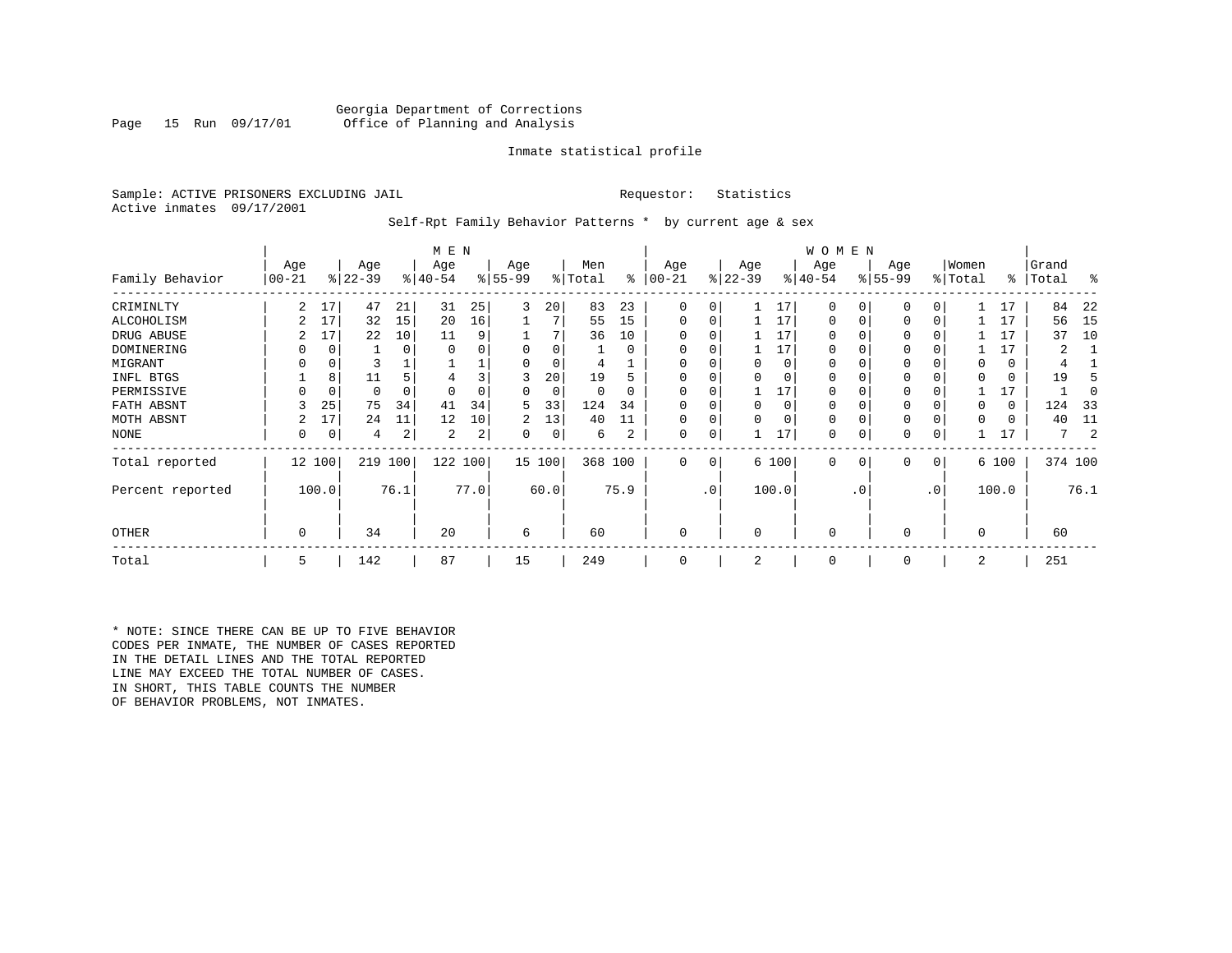#### Georgia Department of Corrections Office of Planning and Analysis

#### Inmate statistical profile

Sample: ACTIVE PRISONERS EXCLUDING JAIL **Requestor:** Statistics Active inmates 09/17/2001

# Inmate Diagnostic Behavior Problem \* by current age & sex

|                    |            |          |           |                | M E N          |       |           |       |         |      |            |           |              |          | W O       | M E N     |           |                |          |       |         |              |
|--------------------|------------|----------|-----------|----------------|----------------|-------|-----------|-------|---------|------|------------|-----------|--------------|----------|-----------|-----------|-----------|----------------|----------|-------|---------|--------------|
|                    | Age        |          | Age       |                | Age            |       | Age       |       | Men     |      | Age        |           | Age          |          | Age       |           | Age       |                | Women    |       | Grand   |              |
| Diagnostic Problem | $ 00 - 21$ |          | $ 22-39 $ |                | $8 40-54$      |       | $ 55-99 $ |       | % Total | ∻    | $ 00 - 21$ |           | $ 22-39$     |          | $8 40-54$ |           | $8 55-99$ |                | % Total  | ៖     | Total   | ႜ            |
| <b>ALCOHOLIC</b>   | O          | 0        | 8         | 2              | 6              | 3     | 3         | 10    | 17      | 3    | 0          | 0         |              | 25       | 0         | 0         |           | 0 <sup>1</sup> |          | 25    | 18      | 3            |
| <b>ALCOH ABSE</b>  |            | 0        | 28        | 8              | 18             | 10    | 2         |       | 48      | 9    | U          | 0         | 0            | 0        | 0         | 0         |           | 0              | U        | 0     | 48      | 8            |
| DRUG EXP           |            | 9        | 50        | 15             | 30             | 16    | 4         | 13    | 85      | 15   | 0          | 0         | 0            | 0        | $\Omega$  | 0         |           | 0              | O        | 0     | 85      | 15           |
| DRUG ABSE          |            | 27       | 58        | 17             | 24             | 13    | 2         | 7     | 87      | 15   | 0          | $\Omega$  |              | 25       | $\Omega$  | O         |           | 0              |          | 25    | 88      | 16           |
| NARC ADDCT         |            | $\Omega$ | 2         | 1              | 2              |       | U         | 0     | 4       |      |            | 0         | $\Omega$     | 0        | $\Omega$  | 0         |           | $\Omega$       | 0        | 0     | 4       | $\mathbf{1}$ |
| EPILEPTIC          |            | 0        | 2         |                |                |       | O         | 0     | 3       |      | 0          | 0         | $\Omega$     |          | 0         | U         |           | $\Omega$       | 0        | 0     | 3       |              |
| MANIPULTVE         |            | 18       | 24        | 7              | 9              | 5     | 3         | 10    | 38      | 7    | 0          | 0         | 0            | 0        | 0         | 0         |           | 0              | 0        | 0     | 38      | 7            |
| ASSAULTIVE         | 4          | 36       | 110       | 33             | 69             | 37    | 11        | 37    | 194     | 35   | U          | 0         | 2            | 50       | $\Omega$  | U         |           | $\Omega$       | 2        | 50    | 196     | 35           |
| ESCPE TEND         |            | 0        | 15        | 4              | 16             | 9     | 2         | 7     | 33      | 6    |            | 0         | $\Omega$     | $\Omega$ | 0         | U         |           | $\Omega$       |          | U     | 33      | 6            |
| SUICIDAL           |            | 0        | 17        | 5              | 4              | 2     |           | 3     | 22      | 4    |            | 0         | $\Omega$     | O        | $\Omega$  | U         |           | $\Omega$       |          | 0     | 22      | 4            |
| WITHDRAWN          |            | $\Omega$ |           | $\Omega$       | $\Omega$       |       | $\Omega$  | 0     |         | O    |            | 0         | $\Omega$     | O        | 0         | 0         |           | $\Omega$       |          | U     |         | $\Omega$     |
| PR RLTY CT         |            | $\Omega$ | 3         |                |                |       | $\Omega$  | O     | 5       |      |            | 0         | <sup>0</sup> | O        | $\Omega$  | O         |           | $\Omega$       |          | U     |         |              |
| HOMOSEXUAL         |            | 9        |           | $\Omega$       | $\Omega$       |       |           | 0     | 2       | 0    |            | 0         | $\Omega$     |          | 0         | O         |           | $\Omega$       |          |       |         | U            |
| <b>NONE</b>        |            | $\Omega$ | 3         |                |                |       |           | 3     |         |      | 0          | 0         | $\Omega$     | $\Omega$ | 0         | 0         |           | 0              |          | 0     |         |              |
| <b>OTHER</b>       |            | $\Omega$ | 6         | $\overline{c}$ | 2              |       |           | 0     | 8       |      |            | 0         | $\Omega$     | $\Omega$ | $\Omega$  | 0         |           | $\Omega$       | 0        | U     | 8       |              |
| NOT RPTD           | $\Omega$   | 0        | 6         | 2              | $\overline{c}$ |       |           | 3     | 9       | 2    | U          | 0         | $\Omega$     | 0        | $\Omega$  | 0         |           | 0              | $\Omega$ | 0     | q       | 2            |
| Total reported     |            | 11 100   | 335       | 100            | 186 100        |       | 30 100    |       | 562 100 |      | 0          | 0         |              | 4 100    | 0         | 0         | O         | $\circ$        |          | 4 100 | 566 100 |              |
| Percent reported   |            | 100.0    |           | 99.3           |                | 100.0 |           | 100.0 |         | 99.6 |            | $\cdot$ 0 |              | 100.0    |           | $\cdot$ 0 |           | $\cdot$ 0      |          | 100.0 |         | 99.6         |
| UNKNOWN            | 0          |          |           |                | $\mathbf 0$    |       | 0         |       |         |      | 0          |           | $\Omega$     |          | 0         |           |           |                | 0        |       |         |              |
| Total              | 5          |          | 142       |                | 87             |       | 15        |       | 249     |      |            |           | 2            |          | 0         |           |           |                | 2        |       | 251     |              |

\* NOTE: SINCE THERE CAN BE UP TO FIVE BEHAVIOR CODES PER INMATE, THE NUMBER OF CASES REPORTED IN THE DETAIL LINES AND THE TOTAL REPORTED LINE MAY EXCEED THE TOTAL NUMBER OF CASES.IN SHORT, THIS TABLE COUNTS THE NUMBER OF BEHAVIOR PROBLEMS, NOT INMATES.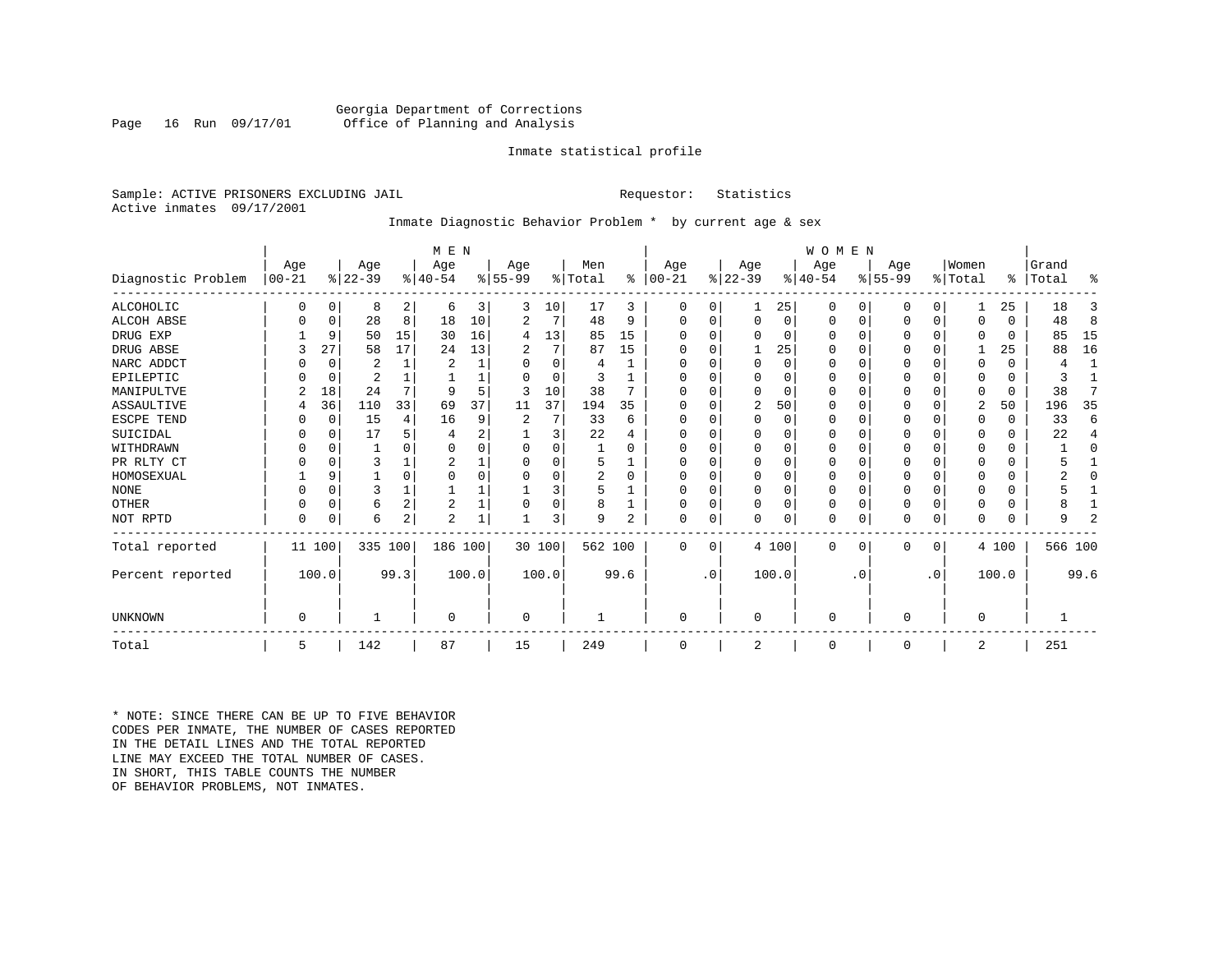#### Georgia Department of Corrections Page 17 Run 09/17/01 Office of Planning and Analysis

#### Inmate statistical profile

Sample: ACTIVE PRISONERS EXCLUDING JAIL **Requestor:** Statistics Active inmates 09/17/2001

# Physical Profile (General Condition) by current age & sex

| Physical Profile                        | Age<br>  00-21 |                                   | Age<br>$8 22-39$   |          | M E N<br>Age<br>$8 40-54$ |          | Age<br>$ 55-99$ |          | Men<br>% Total | ⊱        | Aqe<br>$00 - 21$ |               | Age<br>$ 22-39 $ |                     | <b>WOMEN</b><br>Aqe<br>$8 40-54$ |                         | Age<br>$8155 - 99$ |                            | Women<br>% Total  |        | Grand<br>%   Total | $\sim$ $\sim$        |
|-----------------------------------------|----------------|-----------------------------------|--------------------|----------|---------------------------|----------|-----------------|----------|----------------|----------|------------------|---------------|------------------|---------------------|----------------------------------|-------------------------|--------------------|----------------------------|-------------------|--------|--------------------|----------------------|
| NO LIMITATION<br>DEFECT NO MAJOR LIMT   | 4<br>$\Omega$  | 80<br>0                           | 106<br>15          | 76<br>11 | 44<br>15                  | 51<br>17 | 4<br>2          | 27<br>13 | 158<br>32      | 64<br>13 | 0<br>$\Omega$    | 0<br>$\Omega$ | $\Omega$         | 2 100<br>$\Omega$   | 0<br>$\Omega$                    | 0<br>$\Omega$           | 0<br>$\Omega$      | $\overline{0}$<br>$\Omega$ | 2 100<br>$\Omega$ | 0      | 160<br>32          | 65<br>13             |
| DEFECT MAJOR LIMIT<br>VERY MAJOR DEFECT | 0              | 20 <sup>1</sup><br>0 <sup>1</sup> | 18<br>$\mathbf{0}$ | 13<br>0  | 28<br>$\mathbf 0$         | 32<br>0  | 8               | 53<br>7  | 55             | 22<br>0  | 0<br>0           | $\Omega$<br>0 | $\mathbf 0$<br>0 | $\overline{0}$<br>0 | $\Omega$<br>$\mathbf 0$          | $\Omega$<br>$\mathbf 0$ | 0<br>0             | $\Omega$<br>$\overline{0}$ | $\Omega$<br>0     | 0<br>0 | 55                 | 22<br>$\overline{0}$ |
| Total reported                          |                | 5 100                             | 139                | 100      | 87                        | 100      |                 | 15 100   | 246 100        |          | $\mathbf{0}$     | $\mathbf 0$   |                  | 2 100               | $\mathbf 0$                      | $\mathbf 0$             | 0                  | 0 <sup>1</sup>             | 2 100             |        | 248 100            |                      |
| Percent reported                        |                | 100.0                             |                    | 97.9     |                           | 100.0    |                 | 100.0    |                | 98.8     |                  | .0'           |                  | 100.0               |                                  | . 0                     |                    | .0 <sup>1</sup>            | 100.0             |        |                    | 98.8                 |
| NOT REPORTED                            | $\mathbf 0$    |                                   | 3                  |          | $\mathbf 0$               |          | $\mathbf 0$     |          | 3              |          | $\mathbf{0}$     |               | $\mathbf 0$      |                     | $\mathbf 0$                      |                         | $\Omega$           |                            | $\Omega$          |        | 3                  |                      |
| Total                                   | 5              |                                   | 142                |          | 87                        |          | 15              |          | 249            |          | $\mathbf 0$      |               | 2                |                     | $\mathbf 0$                      |                         | $\Omega$           |                            | 2                 |        | 251                |                      |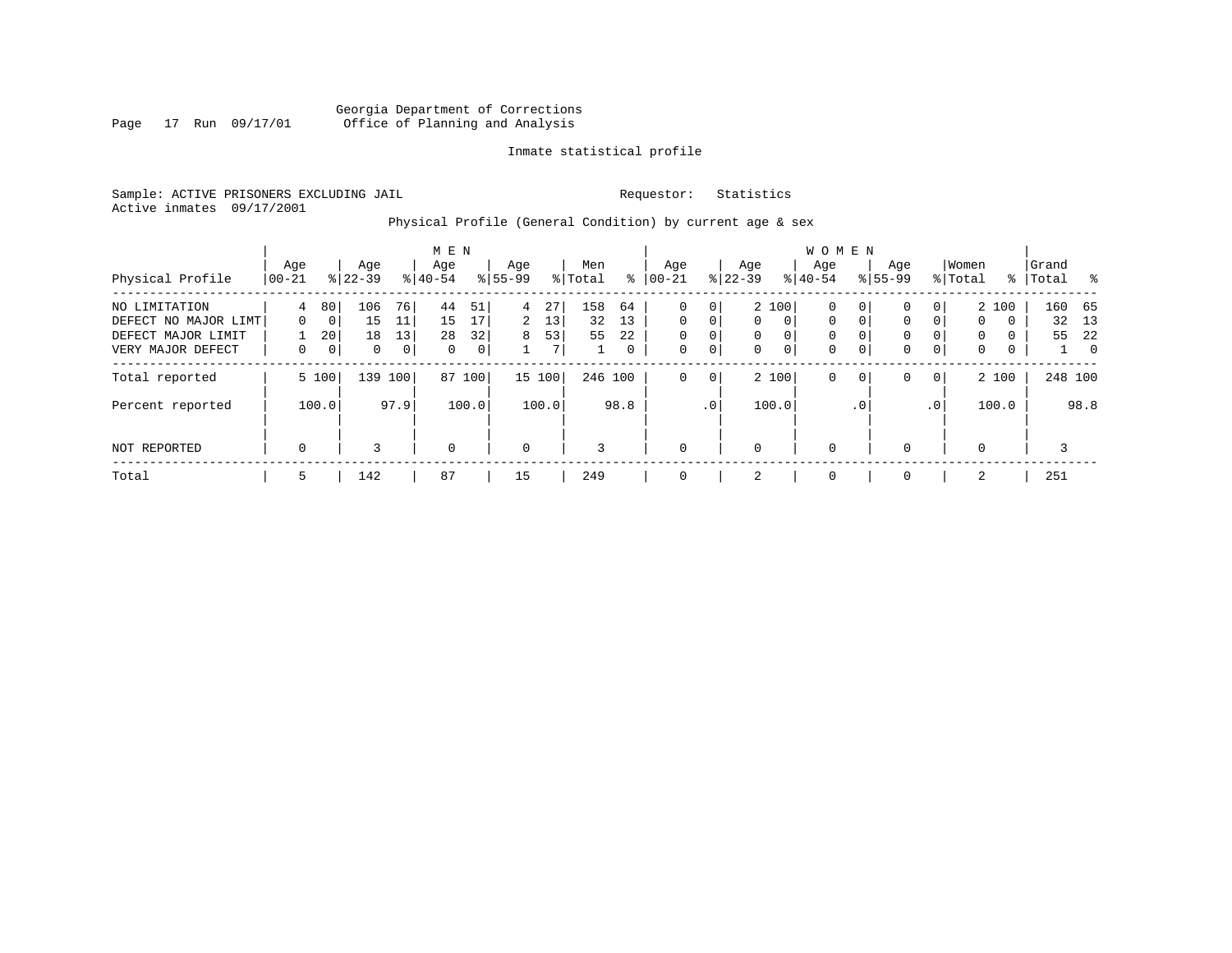#### Georgia Department of Corrections Office of Planning and Analysis

#### Inmate statistical profile

Sample: ACTIVE PRISONERS EXCLUDING JAIL **Requestor:** Statistics Active inmates 09/17/2001

Security Status by current age & sex

|                  |             |       |           |       | M E N       |                |             |        |          |          |            |                 |             |       | W O M E N   |     |             |                |                |               |       |             |
|------------------|-------------|-------|-----------|-------|-------------|----------------|-------------|--------|----------|----------|------------|-----------------|-------------|-------|-------------|-----|-------------|----------------|----------------|---------------|-------|-------------|
|                  | Age         |       | Age       |       | Age         |                | Age         |        | Men      |          | Age        |                 | Age         |       | Age         |     | Age         |                | Women          |               | Grand |             |
| Security         | $00 - 21$   |       | $ 22-39 $ |       | $ 40-54$    |                | $8 55-99$   |        | % Total  | ి        | $ 00 - 21$ |                 | $8 22-39$   |       | $ 40-54 $   |     | $ 55-99 $   |                | % Total        | $\frac{8}{6}$ | Total | ႜ           |
| DIAG INCOM       | $\Omega$    | 0     | 0         | 0     | O           | 0              | 0           | 0      | 0        | 0        | 0          | 0 <sup>1</sup>  | $\mathbf 0$ | 0     | 0           |     | 0           | 0              | $\Omega$       | 0             |       | O           |
| WRK RELEAS       |             | 0     | 0         | 0     |             | 0              | 0           | 0      | 0        | 0        | $\Omega$   | 0               | 0           | 0     | 0           |     | 0           | 0              | $\Omega$       | 0             |       |             |
| TRUSTY           |             |       | 0         |       |             |                | $\Omega$    | 0      | $\Omega$ | $\Omega$ |            |                 | 0           | 0     | 0           |     | 0           |                | $\Omega$       | 0             |       |             |
| MINIMUM          | $\Omega$    | 0     |           |       |             |                |             | 7      | 2        |          |            |                 | 0           | 0     | 0           |     | $\mathbf 0$ |                | $\Omega$       | 0             |       |             |
| MEDIUM           | U           | 0     | 27        | 19    | 32          | 37             | 6           | 40     | 65       | 26       | $\Omega$   |                 |             | 50    | 0           |     | 0           |                |                | 50            | 66    | 26          |
| CLOSE            | 5           | 100   | 98        | 69    | 54          | 62             | 8           | 53     | 165      | 66       |            |                 | 0           | 0     | 0           |     | 0           |                | $\Omega$       | 0             | 165   | 66          |
| MAXIMUM          | 0           | 0     | 15        | 11    |             |                | 0           | 0      | 16       | 6        | $\Omega$   |                 |             | 50    | 0           |     | 0           |                |                | 50            | 17    | 7           |
| DIAGNOSTIC       | 0           | 0     |           |       | 0           | $\overline{0}$ | 0           | 0      |          | 0        | 0          | 0 <sup>1</sup>  | 0           | 0     | 0           | 0   | 0           | 0              | 0              | 0             |       | $\mathbf 0$ |
| Total reported   |             | 5 100 | 142 100   |       | 87          | 100            |             | 15 100 |          | 249 100  | 0          | 0               |             | 2 100 | $\mathbf 0$ | 0   | 0           | $\overline{0}$ |                | 2 100         |       | 251 100     |
| Percent reported |             | 100.0 |           | 100.0 |             | 100.0          |             | 100.0  |          | 100.0    |            | .0 <sup>1</sup> |             | 100.0 |             | . 0 |             | $\cdot$ 0      |                | 100.0         |       | 100.0       |
| NOT RPTD         | $\mathbf 0$ |       | $\Omega$  |       | $\mathbf 0$ |                | $\mathbf 0$ |        | $\Omega$ |          | $\Omega$   |                 | 0           |       | $\mathbf 0$ |     | $\Omega$    |                | $\overline{0}$ |               | 0     |             |
| Total            | 5           |       | 142       |       | 87          |                | 15          |        | 249      |          | 0          |                 | 2           |       | 0           |     | $\mathbf 0$ |                | 2              |               | 251   |             |

\* NOTE: BEGINNING IN JULY 1987, THE FACILITIES DIVISION NO LONGER CODED INMATES AS BEING WORK RELEASE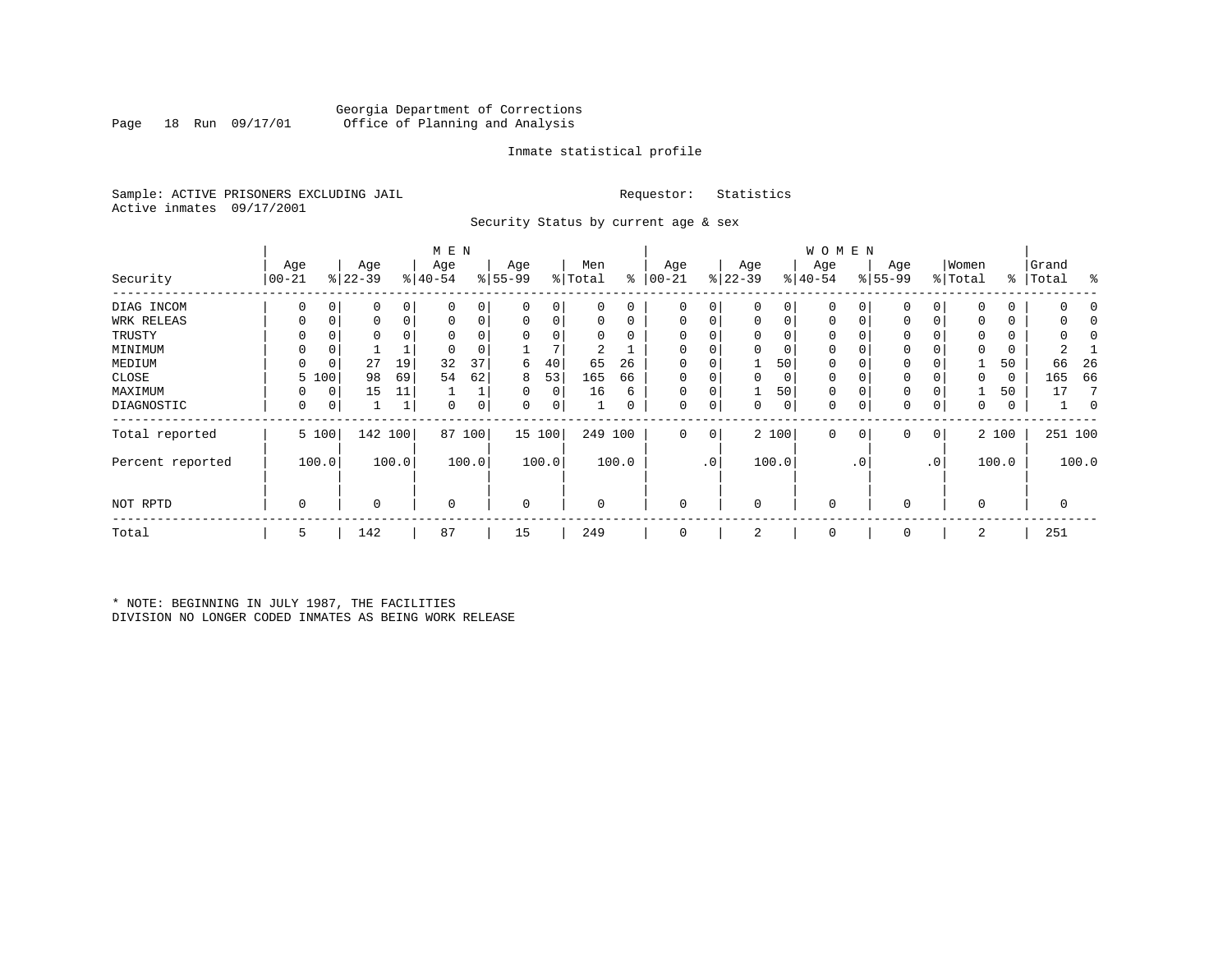#### Georgia Department of Corrections Page 19 Run 09/17/01 Office of Planning and Analysis

#### Inmate statistical profile

Sample: ACTIVE PRISONERS EXCLUDING JAIL **Requestor:** Statistics Active inmates 09/17/2001

Number Of Sentences by current age & sex

|                             |          |       |           |       | M E N       |        |             |        |         |       |               |           |           |             | WOMEN     |           |             |                 |             |       |           |       |
|-----------------------------|----------|-------|-----------|-------|-------------|--------|-------------|--------|---------|-------|---------------|-----------|-----------|-------------|-----------|-----------|-------------|-----------------|-------------|-------|-----------|-------|
|                             | Age      |       | Age       |       | Age         |        | Age         |        | Men     |       | Age           |           | Age       |             | Age       |           | Age         |                 | Women       |       | Grand     |       |
| Number Of Sentences   00-21 |          |       | $ 22-39 $ |       | $ 40-54 $   |        | $8 55-99$   |        | % Total |       | $8   00 - 21$ |           | $ 22-39 $ |             | $ 40-54 $ |           | $ 55-99 $   |                 | % Total     |       | %   Total | ႜ     |
| ONE                         | 0        | 0     | 17        | 12    | 13          | 15     | 2           | 13     | 32      | 13    | 0             | 0         | $\Omega$  | 0           | $\Omega$  | 0         | 0           | 0               | $\Omega$    | 0     | 32        | 13    |
| TWO                         | 3        | 60    | 28        | 20    | 15          | 17     | 5           | 33     | 51      | 20    | $\mathbf 0$   | 0         |           | 50          | 0         |           | $\Omega$    | 0               |             | 50    | 52        | - 21  |
| THREE                       | 0        | 0     | 28        | 20    | 18          | 21     |             |        | 47      | 19    | $\mathbf 0$   | 0         | 0         | 0           | 0         |           | 0           |                 | 0           | 0     | 47        | 19    |
| FOUR                        | 0        |       | 19        | 13    | 12          | 14     |             |        | 32      | 13    | $\mathbf 0$   | 0         |           | $\mathbf 0$ | 0         |           | 0           |                 | 0           | 0     | 32        | 13    |
| FIVE                        | $\Omega$ | 0     | 12        | 8     | 6           |        | 2           | 13     | 20      | 8     | $\mathbf 0$   | 0         |           | 50          | 0         |           | $\mathbf 0$ |                 |             | 50    | 21        | 8     |
| MORE THAN FIVE              | 2        | 40    | 38        | 27    | 23          | 26     | 4           | 27     | 67      | 27    | $\mathbf 0$   | 0         | 0         | 0           | 0         | 0         | $\mathbf 0$ | 0               | 0           | 0     | 67        | - 27  |
| Total reported              |          | 5 100 | 142 100   |       |             | 87 100 |             | 15 100 | 249 100 |       | 0             | 0         |           | 2 100       | $\Omega$  | 0         | $\Omega$    | $\overline{0}$  |             | 2 100 | 251 100   |       |
| Percent reported            |          | 100.0 |           | 100.0 |             | 100.0  |             | 100.0  |         | 100.0 |               | $\cdot$ 0 |           | 100.0       |           | $\cdot$ 0 |             | .0 <sup>1</sup> |             | 100.0 |           | 100.0 |
| NOT REPORTED                | 0        |       | 0         |       | $\mathbf 0$ |        | $\mathbf 0$ |        | 0       |       | $\mathbf 0$   |           | $\Omega$  |             | 0         |           | $\mathbf 0$ |                 | $\mathbf 0$ |       | 0         |       |
| Total                       | 5        |       | 142       |       | 87          |        | 15          |        | 249     |       | $\Omega$      |           | 2         |             | $\Omega$  |           | $\Omega$    |                 | 2           |       | 251       |       |
|                             |          |       |           |       |             |        |             |        |         |       |               |           |           |             |           |           |             |                 |             |       |           |       |
| AVG NUM SENTENCES           | 4.20     |       | 4.35      |       | 4.44        |        | 4.40        |        | 4.38    |       | .00           |           | 3.50      |             | .00       |           |             | .00             | 3.50        |       | 4.37      |       |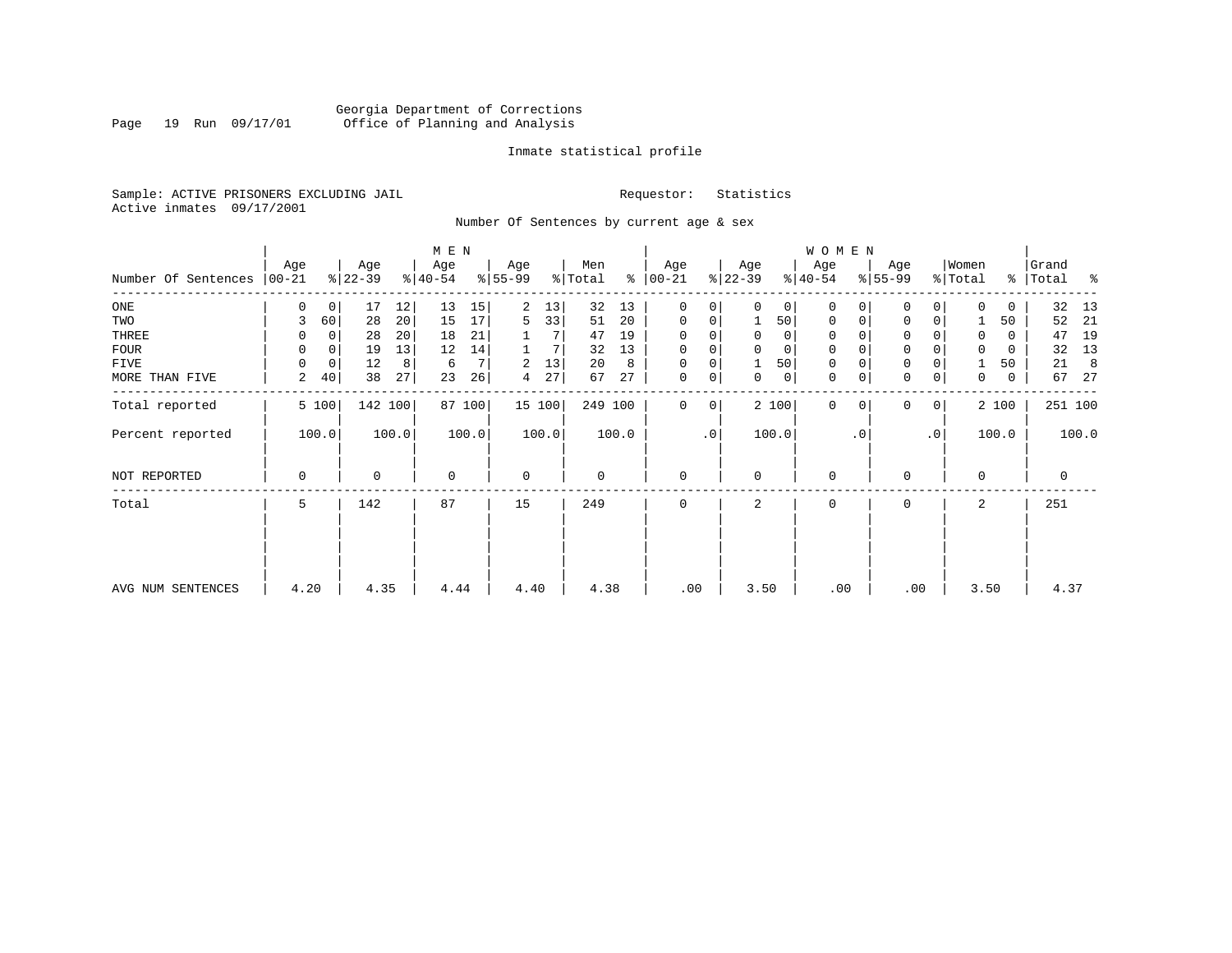### Georgia Department of Corrections Page 20 Run 09/17/01 Office of Planning and Analysis

#### Inmate statistical profile

Sample: ACTIVE PRISONERS EXCLUDING JAIL **Requestor:** Statistics Active inmates 09/17/2001

Number Of Disciplinaries by current age & sex

|                   |    |            |                             | M E N                    |           |               |                    |                         |         |                          |           |          |          | WOMEN                   |           |              |           |             |                                    |                         |                       |
|-------------------|----|------------|-----------------------------|--------------------------|-----------|---------------|--------------------|-------------------------|---------|--------------------------|-----------|----------|----------|-------------------------|-----------|--------------|-----------|-------------|------------------------------------|-------------------------|-----------------------|
| Age<br>$ 00 - 21$ |    | Age        |                             | Age                      |           | Age           |                    | Men                     | နွ      | Age                      |           | Age      |          | Age                     |           | Age          |           |             |                                    | Grand<br>Total          | ႜ                     |
|                   |    | 29         | 20                          | 30                       | 34        |               | 47                 | 67                      | 27      | 0                        | 0         | $\Omega$ | 0        | 0                       |           | 0            | 0         | $\Omega$    | 0                                  | 67                      | 27                    |
| 3                 | 60 | 13         | 9                           | 12                       | 14        | 3             | 20                 | 31                      | 12      | 0                        | 0         | 0        | 0        | 0                       | 0         | $\mathbf 0$  | 0         | 0           | 0                                  | 31                      | 12                    |
| 0                 |    | 11         | 8                           | 12                       | 14        | 2             | 13                 | 25                      | 10      | $\Omega$                 | 0         |          | 0        | 0                       |           | $\Omega$     |           | 0           | 0                                  | 25                      | 10                    |
| 0                 |    | 17         | 12                          |                          | 8         | $\Omega$      | 0                  | 24                      | 10      | $\Omega$                 | 0         |          | $\Omega$ | 0                       |           | $\Omega$     |           | 0           | $\Omega$                           | 24                      | 10                    |
| $\Omega$          |    | 11         | 8                           | 5                        | 6         | $\Omega$      | $\Omega$           | 16                      | 6       | $\Omega$                 | 0         |          | 50       | $\Omega$                |           | $\Omega$     |           |             | 50                                 | 17                      | 7                     |
| $\Omega$          | 0  | 10         |                             |                          | 5         | $\Omega$      | 0                  | 14                      | 6       | $\mathbf 0$              | 0         | $\Omega$ | 0        | 0                       |           | $\mathbf{0}$ | 0         | 0           | 0                                  | 14                      | 6                     |
|                   | 20 | 51         | 36                          | 17                       | 20        | 3             | 20                 | 72                      | 29      | $\mathbf 0$              | 0         |          | 50       | 0                       | 0         | $\mathbf 0$  | 0         |             | 50                                 | 73                      | 29                    |
|                   |    |            |                             |                          |           |               |                    |                         |         | $\mathbf 0$              | 0         |          |          | $\mathbf{0}$            | $\Omega$  | $\Omega$     |           |             |                                    |                         |                       |
|                   |    |            |                             |                          |           |               |                    |                         |         |                          | $\cdot$ 0 |          |          |                         | $\cdot$ 0 |              | $\cdot$ 0 |             |                                    |                         | 100.0                 |
| 0                 |    | 0          |                             | $\mathbf 0$              |           | $\mathbf 0$   |                    | $\mathbf 0$             |         | $\mathbf 0$              |           | $\Omega$ |          | $\mathbf 0$             |           | $\mathbf 0$  |           | $\mathbf 0$ |                                    | 0                       |                       |
| 5                 |    | 142        |                             | 87                       |           | 15            |                    | 249                     |         | $\mathbf 0$              |           | 2        |          | 0                       |           | 0            |           | 2           |                                    | 251                     |                       |
|                   |    |            |                             |                          |           |               |                    |                         |         |                          |           |          |          |                         |           |              |           |             |                                    |                         |                       |
|                   |    |            |                             |                          |           |               |                    |                         |         |                          |           |          |          |                         |           |              |           |             |                                    |                         |                       |
|                   |    | 20<br>3.00 | $ 22-39 $<br>5 100<br>100.0 | 142 100<br>100.0<br>6.96 | $ 40-54 $ | 100.0<br>3.18 | $ 55-99$<br>87 100 | 15 100<br>100.0<br>1.93 | % Total | 249 100<br>100.0<br>5.26 | $ 00-21 $ | .00      | $ 22-39$ | 2 100<br>100.0<br>10.50 | $ 40-54 $ | .00          | $ 55-99 $ | .00         | Women<br>% Total<br>$\overline{0}$ | 2 100<br>100.0<br>10.50 | ွေ<br>251 100<br>5.30 |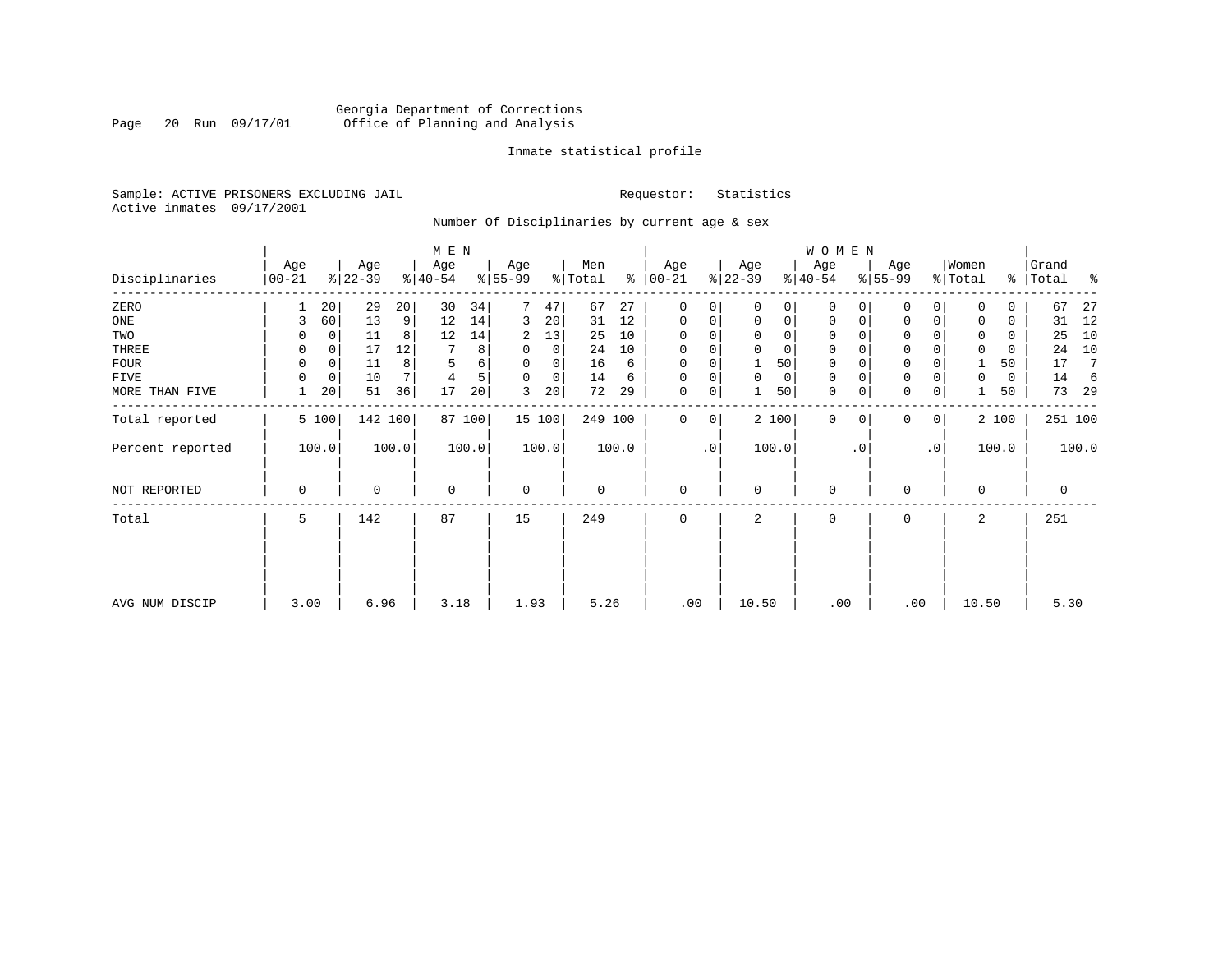#### Georgia Department of Corrections Page 21 Run 09/17/01 Office of Planning and Analysis

#### Inmate statistical profile

Sample: ACTIVE PRISONERS EXCLUDING JAIL **Requestor:** Statistics Active inmates 09/17/2001

Number Of Escapes by current age & sex

|                  |                  |       |                  |          | M E N                       |        |                  |        |                |             |                  |           |                 |             | <b>WOMEN</b>     |           |                  |           |                  |       |                 |             |          |
|------------------|------------------|-------|------------------|----------|-----------------------------|--------|------------------|--------|----------------|-------------|------------------|-----------|-----------------|-------------|------------------|-----------|------------------|-----------|------------------|-------|-----------------|-------------|----------|
| Escapes          | Age<br>$00 - 21$ |       | Age<br>$ 22-39 $ |          | Age<br>$\frac{1}{6}$  40-54 |        | Age<br>$ 55-99 $ |        | Men<br>% Total | ៖           | Age<br>$00 - 21$ |           | Age<br>$ 22-39$ |             | Age<br>$ 40-54 $ |           | Age<br>$ 55-99 $ |           | Women<br>% Total | ွေ    | Grand<br> Total | း - ၁       |          |
| ZERO             |                  | 5 100 | 141              | 99       | 87                          | 100    | 15 100           |        | 248 100        |             | $\mathbf 0$      | 0         |                 | 2 100       | 0                |           | 0                | 0         |                  | 2 100 |                 | 250 100     |          |
| ONE              |                  | 0     |                  | 1        | 0                           | 0      | 0                | 0      |                | $\mathbf 0$ | 0                | 0         | $\Omega$        | 0           | 0                | 0         | $\mathbf 0$      | 0         | $\Omega$         | 0     |                 |             | $\Omega$ |
| TWO              | 0                |       |                  |          | 0                           | 0      | 0                |        | 0              | 0           | 0                |           | 0               | 0           | 0                |           | U                |           | 0                | 0     |                 |             |          |
| THREE            | 0                |       |                  |          | 0                           |        | $\Omega$         | 0      | U              | 0           | 0                |           | 0               | 0           | 0                |           | 0                |           | 0                | 0     |                 |             |          |
| <b>FOUR</b>      | $\Omega$         |       |                  |          | $\Omega$                    | 0      | $\Omega$         | 0      | 0              | $\Omega$    | 0                |           | $\Omega$        | $\mathbf 0$ | $\mathbf 0$      |           | $\Omega$         |           | $\Omega$         | 0     |                 |             |          |
| FIVE             |                  | 0     |                  | $\Omega$ | $\mathbf 0$                 | 0      | $\Omega$         | 0      | U              | $\Omega$    | $\Omega$         | 0         | $\Omega$        | $\mathsf 0$ | 0                |           | $\Omega$         |           | 0                | 0     |                 |             |          |
| MORE THAN FIVE   | 0                | 0     | 0                | 0        | 0                           | 0      | 0                | 0      | 0              | 0           | 0                | 0         | $\Omega$        | $\mathbf 0$ | $\mathbf 0$      |           | $\Omega$         | 0         | 0                | 0     |                 |             |          |
| Total reported   |                  | 5 100 | 142 100          |          |                             | 87 100 |                  | 15 100 | 249 100        |             | 0                | 0         |                 | 2 100       | $\mathbf{0}$     | $\Omega$  | 0                | $\circ$   |                  | 2 100 |                 | 251 100     |          |
| Percent reported |                  | 100.0 |                  | 100.0    |                             | 100.0  |                  | 100.0  |                | 100.0       |                  | $\cdot$ 0 |                 | 100.0       |                  | $\cdot$ 0 |                  | $\cdot$ 0 |                  | 100.0 |                 | 100.0       |          |
| NOT REPORTED     | $\Omega$         |       | 0                |          | $\mathbf 0$                 |        | 0                |        | 0              |             | 0                |           | $\Omega$        |             | 0                |           | 0                |           | $\mathbf 0$      |       |                 | $\mathbf 0$ |          |
| Total            | 5                |       | 142              |          | 87                          |        | 15               |        | 249            |             | 0                |           | 2               |             | 0                |           | $\mathbf 0$      |           | 2                |       |                 | 251         |          |
|                  |                  |       |                  |          |                             |        |                  |        |                |             |                  |           |                 |             |                  |           |                  |           |                  |       |                 |             |          |
| AVG NUM ESCAPES  | .00              |       | .01              |          |                             | .00    | .00              |        | .00            |             | .00              |           | .00             |             | .00              |           | .00              |           |                  | .00   |                 | .00         |          |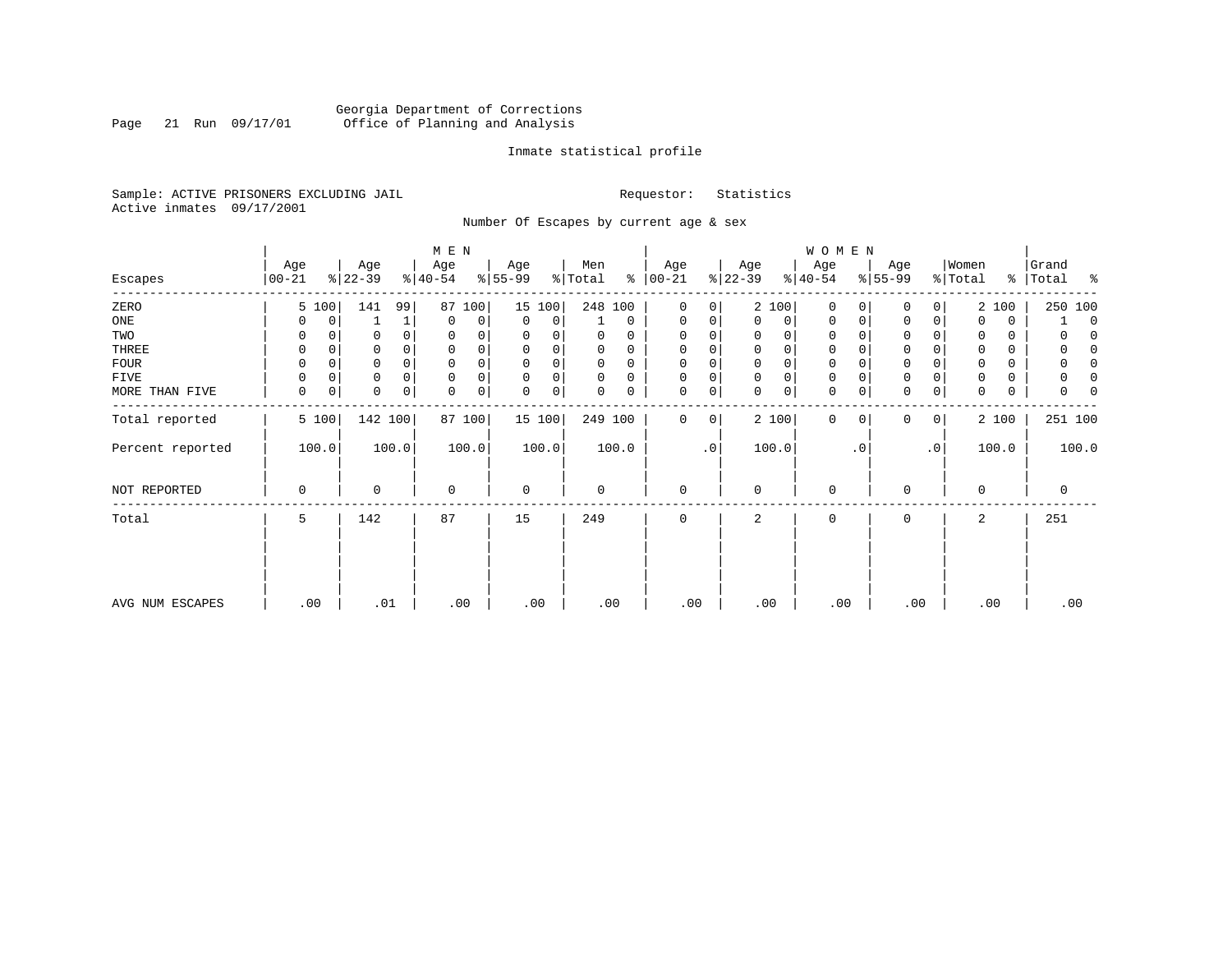#### Georgia Department of Corrections Page 22 Run 09/17/01 Office of Planning and Analysis

#### Inmate statistical profile

Sample: ACTIVE PRISONERS EXCLUDING JAIL **Requestor:** Statistics Active inmates 09/17/2001

#### Number Of Prior Georgia Incarcerations \* by current age & sex

|                            |          |             |                 |                | M E N            |                         |                  |        |                |       |                   |              |                  |              | WOMEN            |           |                  |                |                  |             |                |       |
|----------------------------|----------|-------------|-----------------|----------------|------------------|-------------------------|------------------|--------|----------------|-------|-------------------|--------------|------------------|--------------|------------------|-----------|------------------|----------------|------------------|-------------|----------------|-------|
| Prior Incarcerations 00-21 | Age      |             | Age<br>$ 22-39$ |                | Age<br>$ 40-54 $ |                         | Age<br>$ 55-99 $ |        | Men<br>% Total | ⊱     | Age<br>$ 00 - 21$ |              | Age<br>$ 22-39 $ |              | Age<br>$8 40-54$ |           | Age<br>$ 55-99 $ |                | Women<br>% Total | ႜၟ          | Grand<br>Total | ႜ     |
| ZERO                       | 4        | 80          | 82              | 58             | 32               | 37                      | 8                | 53     | 126            | 51    | 0                 | 0            |                  | 2 100        | $\Omega$         | $\Omega$  | $\Omega$         | 0              |                  | 2 100       | 128            | 51    |
| ONE                        |          | 20          | 24              | 17             | 16               | 18                      | 4                | 27     | 45             | 18    | 0                 | $\mathbf{0}$ | $\Omega$         | 0            | 0                | 0         | $\mathbf 0$      | 0              | $\Omega$         | $\mathbf 0$ | 45             | 18    |
| TWO                        | 0        | $\Omega$    | 16              | 11             | 13               | 15                      |                  |        | 30             | 12    | 0                 | 0            | 0                | 0            | 0                |           | 0                |                | 0                | $\Omega$    | 30             | 12    |
| THREE                      | 0        | $\Omega$    | 15              | 11             | 10               | 11                      |                  | 7      | 26             | 10    | 0                 | 0            | $\mathbf 0$      | $\mathsf{O}$ | $\mathsf 0$      |           | $\mathbf 0$      | 0              | $\Omega$         | $\Omega$    | 26             | 10    |
| <b>FOUR</b>                | 0        | $\Omega$    | 3               | $\overline{a}$ | 9                | 10                      | $\mathbf 0$      | 0      | 12             | 5     | $\mathbf 0$       | 0            | $\mathbf 0$      | $\mathsf{O}$ | 0                |           | $\mathbf 0$      |                | 0                | 0           | 12             |       |
| FIVE                       | 0        | 0           | $\overline{2}$  |                | 5                | 6                       | $\mathbf 0$      | 0      | 7              | 3     | $\mathbf 0$       | 0            | $\mathbf 0$      | $\mathbf 0$  | $\mathbf 0$      |           | $\mathsf 0$      | 0              | 0                | 0           | 7              |       |
| MORE THAN FIVE             | $\Omega$ | $\mathbf 0$ | $\Omega$        | $\overline{0}$ | $\overline{a}$   | $\overline{\mathbf{c}}$ |                  | 7      | 3              |       | 0                 | 0            | $\Omega$         | $\mathsf{O}$ | $\mathbf 0$      | 0         | $\mathbf 0$      | $\mathbf 0$    | $\Omega$         | $\mathbf 0$ | 3              |       |
| Total reported             |          | 5 100       | 142 100         |                |                  | 87 100                  |                  | 15 100 | 249 100        |       | $\Omega$          | 0            |                  | 2 100        | $\Omega$         | $\Omega$  | $\mathbf 0$      | $\overline{0}$ |                  | 2 100       | 251 100        |       |
| Percent reported           |          | 100.0       |                 | 100.0          |                  | 100.0                   |                  | 100.0  |                | 100.0 |                   | $\cdot$ 0    |                  | 100.0        |                  | $\cdot$ 0 |                  | $\cdot$ 0      |                  | 100.0       |                | 100.0 |
| NOT REPORTED               | 0        |             | $\Omega$        |                | 0                |                         | $\mathbf 0$      |        | 0              |       | $\mathbf 0$       |              | $\Omega$         |              | $\mathbf 0$      |           | $\mathbf 0$      |                | $\Omega$         |             | 0              |       |
| Total                      | 5        |             | 142             |                | 87               |                         | 15               |        | 249            |       | 0                 |              | 2                |              | 0                |           | $\mathbf 0$      |                | 2                |             | 251            |       |
|                            |          |             |                 |                |                  |                         |                  |        |                |       |                   |              |                  |              |                  |           |                  |                |                  |             |                |       |
| AVG # INCARCERATIONS       |          | .20         | .87             |                | 1.71             |                         | 1.00             |        | 1.16           |       | .00               |              | .00              |              | .00              |           | .00              |                |                  | .00         | 1.15           |       |

\* This data counts a parole revocation on an existing sentenCE AS A prior incarceration. Also, this data counts, for any cohort of inmates, the total number of Georgia incarcerations the inmate has had during his entire criminal career. For example, if an inmate was admitted to prison first in FY72, and then re-admitted in FY79 and FY85, he had two prior incarcerations before the FY85 admission. This inmate's records show two prior incarcerations in all three of his records since he has had two prior incarcerations in his criminal career. If the cohort of FY72 admissions is selected for analysis, two prior incarcerations will be listed for this inmate even though in FY72, he had no prior incarcerations.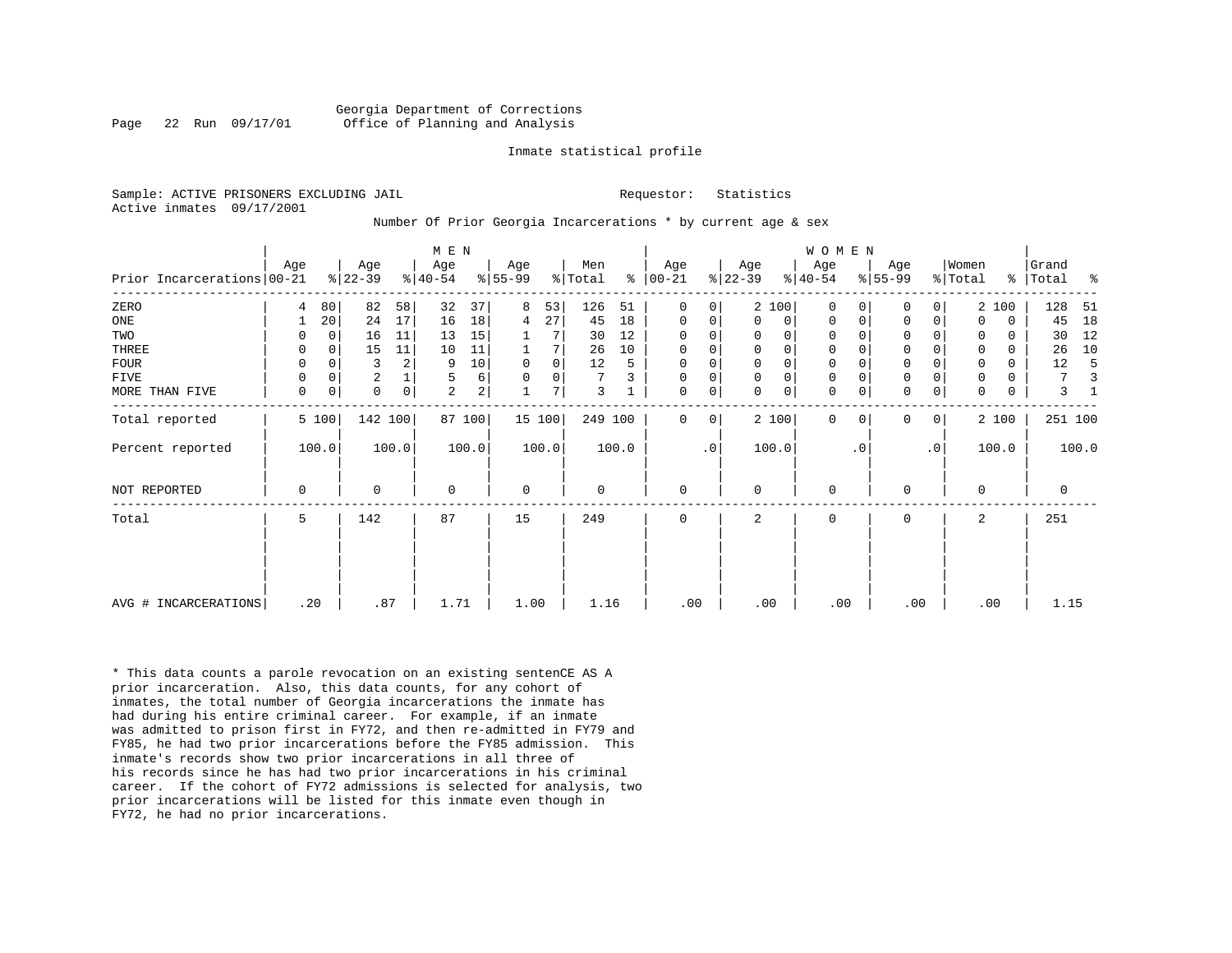### Georgia Department of Corrections Page 23 Run 09/17/01 Office of Planning and Analysis

#### Inmate statistical profile

Sample: ACTIVE PRISONERS EXCLUDING JAIL **Requestor:** Statistics Active inmates 09/17/2001

Number Of Transfers by current age & sex

|                   |                  |             |                  |                | M E N            |             |                 |        |                |       |                 |           |                  |             | W O M E N        |           |                  |             |                  |       |                    |                |
|-------------------|------------------|-------------|------------------|----------------|------------------|-------------|-----------------|--------|----------------|-------|-----------------|-----------|------------------|-------------|------------------|-----------|------------------|-------------|------------------|-------|--------------------|----------------|
| Transfers         | Age<br>$00 - 21$ |             | Age<br>$ 22-39 $ |                | Age<br>$ 40-54 $ |             | Age<br>$ 55-99$ |        | Men<br>% Total | ៖     | Age<br>$ 00-21$ |           | Age<br>$ 22-39 $ |             | Age<br>$ 40-54 $ |           | Age<br>$8 55-99$ |             | Women<br>% Total |       | Grand<br>% Total % |                |
| ZERO              | 2                | 40          | 4                | 3              | 3                | 3           |                 |        | 10             | 4     | $\Omega$        | 0         |                  | 50          | $\mathbf{0}$     | $\Omega$  | 0                |             |                  | 50    | 11                 |                |
| ONE               |                  | 20          | 65               | 46             | 45               | 52          | 6               | 40     | 117            | 47    | 0               | 0         |                  | 50          | 0                | 0         | 0                | 0           |                  | 50    | 118                | 47             |
| TWO               |                  | 20          | 38               | 27             | 22               | 25          | 4               | 27     | 65             | 26    | $\Omega$        |           | 0                | 0           | $\mathbf 0$      | $\Omega$  | $\Omega$         |             | 0                | 0     | 65                 | 26             |
| THREE             |                  | 20          | 15               | 11             | 11               | 13          | 2               | 13     | 29             | 12    | $\Omega$        |           | 0                | 0           | $\mathbf 0$      |           | 0                |             |                  | 0     | 29                 | 12             |
| FOUR              | 0                | $\Omega$    | 5                | $4\vert$       | 4                | 5           |                 | 7      | 10             | 4     | $\Omega$        |           | $\Omega$         | 0           | $\Omega$         |           | $\Omega$         |             |                  | 0     | 10                 | $\overline{4}$ |
| FIVE              | 0                | 0           | 8                | 6              |                  |             | 0               | 0      | 9              | 4     | $\Omega$        | 0         | 0                | 0           | $\mathbf 0$      | $\Omega$  | 0                |             | 0                | 0     | 9                  | 4              |
| MORE THAN FIVE    | $\mathbf 0$      | $\mathbf 0$ | 7                | 5 <sup>1</sup> |                  | $\mathbf 1$ |                 | 7      | 9              | 4     | 0               | 0         | $\Omega$         | $\mathbf 0$ | $\mathbf 0$      | 0         | $\mathbf 0$      | $\mathbf 0$ | 0                | 0     | 9                  |                |
| Total reported    | 5 100            |             | 142 100          |                |                  | 87 100      |                 | 15 100 | 249 100        |       | $\Omega$        | 0         |                  | 2 100       | 0                | 0         | 0                | 0           |                  | 2 100 | 251 100            |                |
| Percent reported  | 100.0            |             |                  | 100.0          |                  | 100.0       |                 | 100.0  |                | 100.0 |                 | $\cdot$ 0 |                  | 100.0       |                  | $\cdot$ 0 |                  | $\cdot$ 0   |                  | 100.0 |                    | 100.0          |
| NOT REPORTED      | 0                |             | $\Omega$         |                | $\mathbf 0$      |             | $\mathbf 0$     |        | 0              |       | $\mathbf 0$     |           | $\mathbf 0$      |             | $\mathbf 0$      |           | 0                |             | 0                |       | $\mathbf 0$        |                |
| Total             | 5                |             | 142              |                | 87               |             | 15              |        | 249            |       | 0               |           | 2                |             | $\mathbf 0$      |           | 0                |             | 2                |       | 251                |                |
|                   |                  |             |                  |                |                  |             |                 |        |                |       |                 |           |                  |             |                  |           |                  |             |                  |       |                    |                |
| AVG NUM TRANSFERS | 1.20             |             | 2.09             |                | 1.71             |             | 2.00            |        | 1.94           |       | .00             |           | .50              |             | .00              |           | .00              |             | .50              |       | 1.92               |                |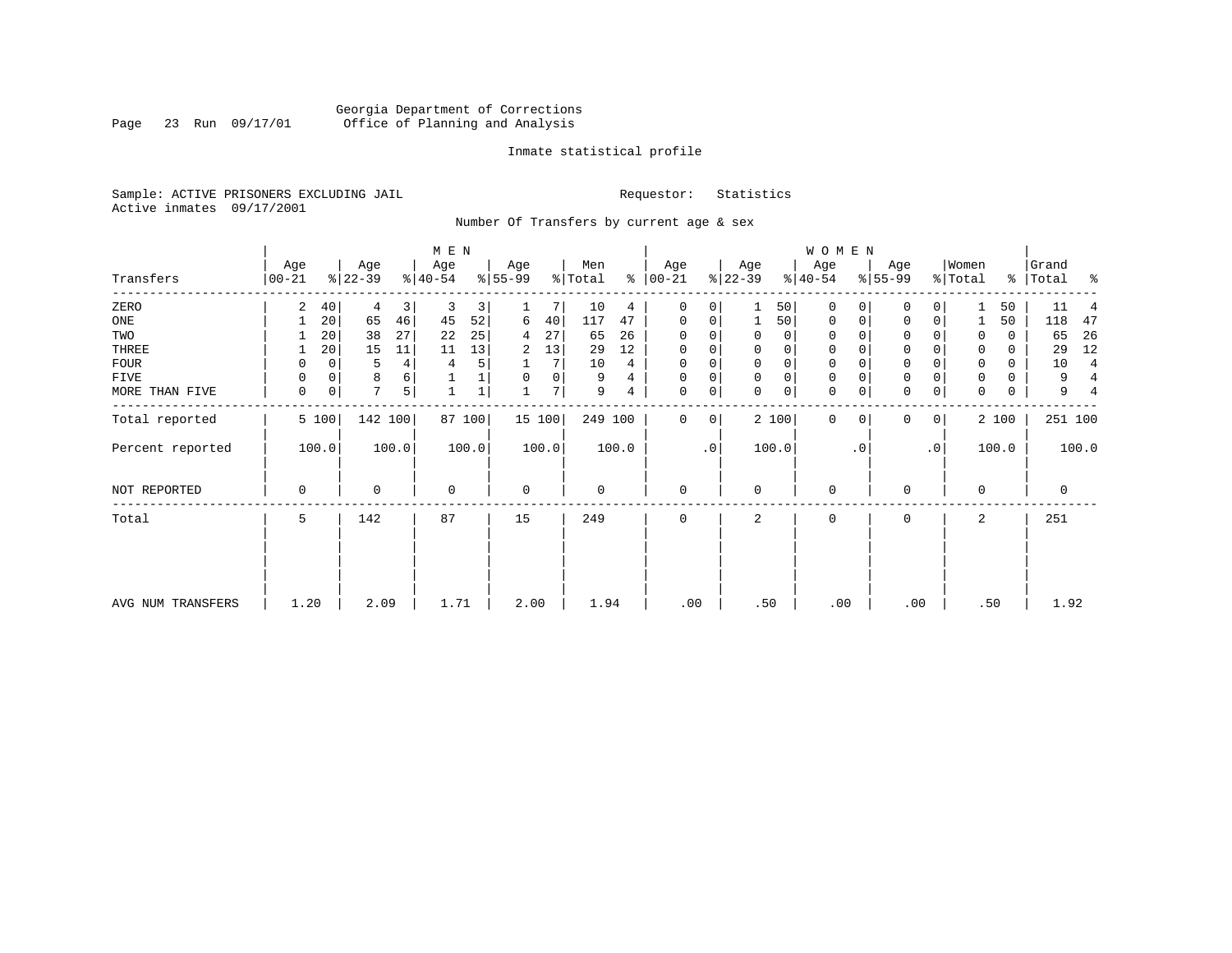#### Georgia Department of Corrections Page 24 Run 09/17/01 Office of Planning and Analysis

#### Inmate statistical profile

Sample: ACTIVE PRISONERS EXCLUDING JAIL **Requestor:** Statistics Active inmates 09/17/2001

County Of Conviction by current age & sex

| Age<br>Age<br>Women<br>Age<br>Age<br>Age<br>Men<br>Age<br>Age<br>Age<br>Grand<br>County Of Conviction   00-21<br>$8   00 - 21$<br>$ 22-39$<br>$8 22-39$<br>$8 40-54$<br>$8 55-99$<br>% Total<br>$8 40-54$<br>$8155 - 99$<br>% Total<br>%  <br>Total<br>နွ<br>Appling<br>$\overline{0}$<br>2<br>$\mathbf 0$<br>0<br>0<br>0<br>$\overline{0}$<br>$\mathbf{1}$<br>1 <br>0<br>1<br>0<br>0<br>0<br>0<br>0<br>0<br>2<br>1<br>1<br>0<br>1<br>Atkinson<br>$\mathbf 0$<br>$\mathsf{O}$<br>0<br>0<br>7<br>$\mathbf 1$<br>$\mathsf 0$<br>$\mathbf 0$<br>$\Omega$<br>0<br>$\mathbf 1$<br>0<br>$\mathbf 0$<br>0<br>$\mathbf 0$<br>0<br>$\mathbf 0$<br>$\mathbf 0$<br>$\mathbf 0$<br>0<br>0<br>$\mathbf{1}$<br>$\mathbf 1$<br>0<br>$\Omega$<br>Bacon<br>0<br>0<br>$\mathbf 0$<br>0<br>$\mathbf{1}$<br>$\Omega$<br>1<br>0<br>$\Omega$<br>0<br>0<br>0<br>0<br>0<br>0<br>0<br>0<br>0<br>Baldwin<br>2<br>2<br>0<br>1<br>0<br>3<br>$\Omega$<br>0<br>$\mathbf 0$<br>0<br>$\mathbf 0$<br>0<br>0<br>0<br>$\Omega$<br>3<br>1<br>O<br>0<br>$\Omega$<br>1<br>$\mathbf{1}$<br>Banks<br>$\mathbf{1}$<br>$\Omega$<br>$\Omega$<br>$\mathbf{1}$<br>$\Omega$<br>$\Omega$<br>$\Omega$<br>$\Omega$<br>$\Omega$<br>$\Omega$<br>$\Omega$<br>$\Omega$<br>$\Omega$<br>$\Omega$<br>$\Omega$<br>$\Omega$<br>$\Omega$<br>O<br>$\Omega$<br>$\Omega$<br>2<br>$\mathbf{1}$<br>$\mathbf 1$<br>$\Omega$<br>0<br>0<br>$\mathbf 0$<br>$\Omega$<br>$\Omega$<br>$\Omega$<br>0<br>2<br>Barrow<br>$\Omega$<br>$\mathbf{1}$<br>$\mathbf{1}$<br>$\Omega$<br>$\mathbf{1}$<br>$\Omega$<br>$\mathbf 0$<br>$\Omega$<br>$\mathbf{1}$<br>0<br>$\mathbf 0$<br>1<br>$\mathsf 0$<br>$\mathbf 0$<br>$\mathbf{1}$<br>$\mathbf{1}$<br>0<br>0<br>$\mathbf{0}$<br>$\mathbf 0$<br>$\Omega$<br>$\mathbf 0$<br>$\Omega$<br>$\mathbf 0$<br>$\mathbf 0$<br>0<br>$\Omega$<br>Bartow<br>O<br>0<br>$\Omega$<br>$\Omega$<br>Ben Hill<br>0<br>0<br>0<br>0<br>$\mathbf 0$<br>O<br>0<br>1<br>1<br>$\Omega$<br>1<br>0<br>0<br>0<br>0<br>0<br>0<br>$\Omega$<br>0<br>0<br>$\Omega$<br>Berrien<br>0<br>$\mathbf{1}$<br>1<br>0<br>$\Omega$<br>0<br>1<br>0<br>$\Omega$<br>0<br>$\mathbf 0$<br>0<br>0<br>$\mathbf 0$<br>$\mathbf 0$<br>$\mathbf 0$<br>0<br>0<br>$\Omega$<br>O<br>0<br>2<br><b>Bibb</b><br>4<br>2<br>3<br>6<br>$\Omega$<br>8<br>3<br>$\Omega$<br>0<br>$\Omega$<br>0<br>$\Omega$<br>$\mathbf 0$<br>$\Omega$<br>$\mathbf 0$<br>8<br>O<br>0<br>$\Omega$<br>$\Omega$<br>$\Omega$<br>Bleckley<br>0<br>0<br>$\mathbf{1}$<br>$\Omega$<br>$\Omega$<br>$\mathbf{1}$<br>$\Omega$<br>$\Omega$<br>0<br>$\Omega$<br>$\mathbf 0$<br>$\Omega$<br>$\mathbf 0$<br>$\Omega$<br>$\Omega$<br>$\mathbf 0$<br>$\Omega$<br>$\Omega$<br>O<br>$\mathbf{1}$<br>$\Omega$<br>Brantley<br>$\mathbf 0$<br>$\mathbf 0$<br>1<br>$\mathbf 0$<br>$\mathbf{1}$<br>0<br>$\mathbf 0$<br>$\mathbf 0$<br>$\mathbf 0$<br>$\Omega$<br>$\Omega$<br>$\mathbf{1}$<br>$\Omega$<br>0<br>$\Omega$<br>$\mathbf 0$<br>$\Omega$<br>$\Omega$<br>$\Omega$<br>0<br>0<br>Brooks<br>1<br>$\mathbf 0$<br>$\mathbf{1}$<br>0<br>0<br>0<br>0<br>$\mathbf 0$<br>0<br>$\mathbf 0$<br>$\mathbf 0$<br>$\mathbf 0$<br>0<br>0<br>$\Omega$<br>1<br>0<br>$\mathbf 0$<br>0<br>0<br>U<br>5<br>$\overline{c}$<br>Burke<br>3<br>$\mathbf{1}$<br>1<br>2<br>0<br>$\overline{4}$<br>$\Omega$<br>0<br>0<br>0<br>$\Omega$<br>0<br>0<br>0<br>0<br>0<br>0<br>0<br>5<br>U<br>3<br><b>Butts</b><br>1<br>$\mathbf{1}$<br>1<br>7<br>$\Omega$<br>0<br>$\mathbf 0$<br>0<br>0<br>0<br>0<br>0<br>0<br>ς<br>1<br>U<br>0<br>1<br>1<br>0<br>Camden<br>1<br>$\mathbf 0$<br>$\Omega$<br>$\mathbf 0$<br>0<br>0<br>$\Omega$<br>$\mathbf 0$<br>$\Omega$<br>O<br>$\Omega$<br>1<br>$\Omega$<br>1<br>0<br>$\Omega$<br>$\mathbf 0$<br>$\Omega$<br>$\mathbf 0$<br>$\Omega$<br>$\Omega$<br>Carroll<br>$\overline{2}$<br>0<br>$\overline{c}$<br>$\Omega$<br>$\Omega$<br>$\Omega$<br>$\Omega$<br>0<br>$\Omega$<br>$\mathbf 0$<br>$\Omega$<br>$\Omega$<br>$\overline{2}$<br>O<br>0<br>1<br>$\Omega$<br>1<br>$\Omega$<br>$\Omega$<br>$\Omega$<br>$\mathbf{1}$<br>Chatham<br>2<br>20<br>5<br>4<br>2<br>7<br>9<br>0<br>0<br>$\mathbf 0$<br>q<br>$\overline{4}$<br>4<br>$\Omega$<br>$\mathbf 0$<br>0<br>$\mathbf 0$<br>$\Omega$<br>$\Omega$<br>0<br>1<br>-1<br>0<br>0<br>$\mathbf 1$<br>$\Omega$<br>0<br>1<br>0<br>$\mathbf 0$<br>$\mathbf 0$<br>0<br>$\mathbf 0$<br>$\mathbf 0$<br>$\mathbf 0$<br>Chatooga<br>0<br>1<br>$\Omega$<br>0<br>0<br>$\mathbf 0$<br>0<br>0<br>Cherokee<br>$\mathbf{1}$<br>$\mathbf{1}$<br>$\mathbf{1}$<br>1<br>0<br>2<br>$\mathbf{1}$<br>$\mathbf 0$<br>$\mathbf{1}$<br>0<br>$\Omega$<br>0<br>0<br>0<br>0<br>0<br>0<br>0<br>0<br>0<br>2<br>U<br>Clarke<br>5<br>4<br>7<br>6<br>$\mathbf 0$<br>0<br>11<br>$\Omega$<br>0<br>$\mathbf 0$<br>0<br>0<br>$\mathbf 0$<br>$\mathbf 0$<br>0<br>$\mathbf 0$<br>$\overline{4}$<br>O<br>0<br>4<br>0<br>11<br>3<br>$\overline{c}$<br>$\overline{\mathbf{c}}$<br>7<br>7<br>$\overline{3}$<br>Clayton<br>$\overline{4}$<br>0<br>0<br>$\Omega$<br>$\mathbf 0$<br>$\Omega$<br>3<br>$\Omega$<br>$\mathbf 0$<br>$\Omega$<br>0<br>$\Omega$<br>0<br>U<br>$\overline{2}$<br>Cobb<br>$\overline{2}$<br>$\mathbf 1$<br>20<br>$\mathbf{1}$<br>$\mathbf{1}$<br>$\Omega$<br>$\Omega$<br>2<br>$\Omega$<br>$\mathbf{0}$<br>$\mathbf 0$<br>$\Omega$<br>$\mathbf 0$<br>$\Omega$<br>$\mathbf 0$<br>4<br>$\Omega$<br>$\Omega$<br>0<br>4<br>Coffee<br>$\mathbf{1}$<br>0<br>0<br>$\mathbf 0$<br>0<br>0<br>$\mathbf 0$<br>$\mathbf 0$<br>0<br>$\mathbf 0$<br>1<br>$\mathbf 0$<br>1<br>0<br>$\Omega$<br>$\mathbf 0$<br>0<br>$\mathbf 0$<br>$\Omega$<br>$\Omega$<br>0<br>-1<br>$\overline{c}$<br>2<br>Colquit<br>20<br>$\mathbf 0$<br>$\mathbf 0$<br>0<br>3<br>0<br>$\mathbf 0$<br>$\mathbf 0$<br>0<br>$\mathbf 0$<br>$\Omega$<br>1<br>0<br>$\mathbf 0$<br>0<br>$\mathbf 0$<br>0<br>3<br>1<br>1<br>Columbia<br>$\mathbf 1$<br>2<br>$\mathbf{1}$<br>$\mathbf{1}$<br>0<br>0<br>1<br>1<br>$\mathbf{1}$<br>0<br>0<br>0<br>$\Omega$<br>0<br>0<br>$\mathbf 0$<br>$\mathbf 0$<br>0<br>0<br>0<br>2<br>$\Omega$<br>Coweta<br>1<br>1<br>0<br>0<br>0<br>1<br>$\Omega$<br>0<br>0<br>0<br>$\mathbf 0$<br>$\mathbf 0$<br>0<br>$\mathbf 0$<br>$\mathbf 0$<br>0<br>0<br>$\Omega$<br>0<br>$\mathbf 0$<br>0<br>Crisp<br>0<br>$\mathbf 0$<br>O<br>0<br>$\mathbf{1}$<br>1<br>$\Omega$<br>$\Omega$<br>1<br>$\Omega$<br>$\Omega$<br>0<br>$\mathbf 0$<br>0<br>0<br>0<br>0<br>0<br>0<br>0<br>$\Omega$<br>Dade<br>0<br>0<br>$\Omega$<br>$\mathbf{1}$<br>$\mathbf 0$<br>0<br>$\Omega$<br>$\Omega$<br>$\mathbf 0$<br>O<br>0<br>$\mathbf{1}$<br>1<br>$\Omega$<br>$\Omega$<br>$\Omega$<br>O<br>$\mathbf 0$<br>$\Omega$<br>0<br>$\Omega$<br>$\mathbf 0$<br>$\mathbf 0$<br>1<br>$\mathbf 0$<br>$\mathbf{1}$<br>Decatur<br>0<br>$\mathbf{1}$<br>$\Omega$<br>0<br>$\Omega$<br>0<br>$\mathbf 0$<br>0<br>0<br>$\mathbf 0$<br>$\Omega$<br>$\Omega$<br>0<br>0<br>$\Omega$<br>0<br>-1<br>DeKalb<br>6<br>8<br>5<br>3<br>20<br>19<br>0<br>$\mathbf 0$<br>0<br>$\mathbf 0$<br>8<br>0<br>11<br>8<br>0<br>$\mathbf 0$<br>0<br>$\mathbf 0$<br>0<br>0<br>19<br>0<br>Dodge<br>$\Omega$<br>0<br>0<br>1<br>1<br>0<br>0<br>$\Omega$<br>0<br>1<br>0<br>0<br>0<br>$\mathbf 0$<br>0<br>0<br>$\mathbf 0$<br>$\mathbf 0$<br>0<br>0<br>0<br>Dougherty<br>$\overline{2}$<br>$\overline{2}$<br>2<br>$\overline{2}$<br>$\overline{2}$<br>20<br>$\mathbf{1}$<br>7<br>6<br>$\Omega$<br>0<br>$\mathbf 0$<br>$\mathbf 0$<br>$\Omega$<br>$\mathbf 0$<br>$\mathbf 0$<br>$\mathbf 0$<br>$\Omega$<br>1<br>0<br>б<br>1<br>$\overline{c}$<br>Douglas<br>$\overline{c}$<br>3<br>6<br>4<br>$\Omega$<br>0<br>3<br>0<br>$\mathbf 0$<br>0<br>$\Omega$<br>0<br>8<br>$\mathbf 0$<br>$\mathbf 0$<br>0<br>0<br>$\mathbf 0$<br>0<br>0<br>Elbert<br>0<br>7<br>0<br>0<br>0<br>0<br>1<br>0<br>0<br>0<br>$\Omega$<br>0<br>0<br>0<br>0<br>0<br>0<br>0<br>$\Omega$<br>0<br>1<br>0<br>0<br>0<br>$\mathbf 0$<br>0<br>$\mathbf{0}$<br>0<br>$\mathbf 0$<br>0<br>1<br>1<br>0<br>0<br>$\mathbf 0$<br>0<br>$\mathbf 0$<br>0<br>$\Omega$<br>Emanuel<br>0<br>1<br>0<br>-------------- |  |  | M E N |  |  |  |  | WOMEN |  |  |  |  |
|-------------------------------------------------------------------------------------------------------------------------------------------------------------------------------------------------------------------------------------------------------------------------------------------------------------------------------------------------------------------------------------------------------------------------------------------------------------------------------------------------------------------------------------------------------------------------------------------------------------------------------------------------------------------------------------------------------------------------------------------------------------------------------------------------------------------------------------------------------------------------------------------------------------------------------------------------------------------------------------------------------------------------------------------------------------------------------------------------------------------------------------------------------------------------------------------------------------------------------------------------------------------------------------------------------------------------------------------------------------------------------------------------------------------------------------------------------------------------------------------------------------------------------------------------------------------------------------------------------------------------------------------------------------------------------------------------------------------------------------------------------------------------------------------------------------------------------------------------------------------------------------------------------------------------------------------------------------------------------------------------------------------------------------------------------------------------------------------------------------------------------------------------------------------------------------------------------------------------------------------------------------------------------------------------------------------------------------------------------------------------------------------------------------------------------------------------------------------------------------------------------------------------------------------------------------------------------------------------------------------------------------------------------------------------------------------------------------------------------------------------------------------------------------------------------------------------------------------------------------------------------------------------------------------------------------------------------------------------------------------------------------------------------------------------------------------------------------------------------------------------------------------------------------------------------------------------------------------------------------------------------------------------------------------------------------------------------------------------------------------------------------------------------------------------------------------------------------------------------------------------------------------------------------------------------------------------------------------------------------------------------------------------------------------------------------------------------------------------------------------------------------------------------------------------------------------------------------------------------------------------------------------------------------------------------------------------------------------------------------------------------------------------------------------------------------------------------------------------------------------------------------------------------------------------------------------------------------------------------------------------------------------------------------------------------------------------------------------------------------------------------------------------------------------------------------------------------------------------------------------------------------------------------------------------------------------------------------------------------------------------------------------------------------------------------------------------------------------------------------------------------------------------------------------------------------------------------------------------------------------------------------------------------------------------------------------------------------------------------------------------------------------------------------------------------------------------------------------------------------------------------------------------------------------------------------------------------------------------------------------------------------------------------------------------------------------------------------------------------------------------------------------------------------------------------------------------------------------------------------------------------------------------------------------------------------------------------------------------------------------------------------------------------------------------------------------------------------------------------------------------------------------------------------------------------------------------------------------------------------------------------------------------------------------------------------------------------------------------------------------------------------------------------------------------------------------------------------------------------------------------------------------------------------------------------------------------------------------------------------------------------------------------------------------------------------------------------------------------------------------------------------------------------------------------------------------------------------------------------------------------------------------------------------------------------------------------------------------------------------------------------------------------------------------------------------------------------------------------------------------------------------------------------------------------------------------------------------------------------------------------------------------------------------------------------------------------------------------------------------------------------------------------------------------------------------------------------------------------------------------------------------------------------------------------------------------------------------------------------------------------------------------------------------------------------------------------------------------------------------------------------------------------------------------------------------------------------------------------------------------------------------------------------------------------------------------------------------------------------------------------------------------------------------------------------------------------------------------------------------------------------------------------------------------------------------------------------------------------------------------------------------------------------------------------------------------|--|--|-------|--|--|--|--|-------|--|--|--|--|
|                                                                                                                                                                                                                                                                                                                                                                                                                                                                                                                                                                                                                                                                                                                                                                                                                                                                                                                                                                                                                                                                                                                                                                                                                                                                                                                                                                                                                                                                                                                                                                                                                                                                                                                                                                                                                                                                                                                                                                                                                                                                                                                                                                                                                                                                                                                                                                                                                                                                                                                                                                                                                                                                                                                                                                                                                                                                                                                                                                                                                                                                                                                                                                                                                                                                                                                                                                                                                                                                                                                                                                                                                                                                                                                                                                                                                                                                                                                                                                                                                                                                                                                                                                                                                                                                                                                                                                                                                                                                                                                                                                                                                                                                                                                                                                                                                                                                                                                                                                                                                                                                                                                                                                                                                                                                                                                                                                                                                                                                                                                                                                                                                                                                                                                                                                                                                                                                                                                                                                                                                                                                                                                                                                                                                                                                                                                                                                                                                                                                                                                                                                                                                                                                                                                                                                                                                                                                                                                                                                                                                                                                                                                                                                                                                                                                                                                                                                                                                                                                                                                                                                                                                                                                                                                                                                                                                                                                                                                                           |  |  |       |  |  |  |  |       |  |  |  |  |
|                                                                                                                                                                                                                                                                                                                                                                                                                                                                                                                                                                                                                                                                                                                                                                                                                                                                                                                                                                                                                                                                                                                                                                                                                                                                                                                                                                                                                                                                                                                                                                                                                                                                                                                                                                                                                                                                                                                                                                                                                                                                                                                                                                                                                                                                                                                                                                                                                                                                                                                                                                                                                                                                                                                                                                                                                                                                                                                                                                                                                                                                                                                                                                                                                                                                                                                                                                                                                                                                                                                                                                                                                                                                                                                                                                                                                                                                                                                                                                                                                                                                                                                                                                                                                                                                                                                                                                                                                                                                                                                                                                                                                                                                                                                                                                                                                                                                                                                                                                                                                                                                                                                                                                                                                                                                                                                                                                                                                                                                                                                                                                                                                                                                                                                                                                                                                                                                                                                                                                                                                                                                                                                                                                                                                                                                                                                                                                                                                                                                                                                                                                                                                                                                                                                                                                                                                                                                                                                                                                                                                                                                                                                                                                                                                                                                                                                                                                                                                                                                                                                                                                                                                                                                                                                                                                                                                                                                                                                                           |  |  |       |  |  |  |  |       |  |  |  |  |
|                                                                                                                                                                                                                                                                                                                                                                                                                                                                                                                                                                                                                                                                                                                                                                                                                                                                                                                                                                                                                                                                                                                                                                                                                                                                                                                                                                                                                                                                                                                                                                                                                                                                                                                                                                                                                                                                                                                                                                                                                                                                                                                                                                                                                                                                                                                                                                                                                                                                                                                                                                                                                                                                                                                                                                                                                                                                                                                                                                                                                                                                                                                                                                                                                                                                                                                                                                                                                                                                                                                                                                                                                                                                                                                                                                                                                                                                                                                                                                                                                                                                                                                                                                                                                                                                                                                                                                                                                                                                                                                                                                                                                                                                                                                                                                                                                                                                                                                                                                                                                                                                                                                                                                                                                                                                                                                                                                                                                                                                                                                                                                                                                                                                                                                                                                                                                                                                                                                                                                                                                                                                                                                                                                                                                                                                                                                                                                                                                                                                                                                                                                                                                                                                                                                                                                                                                                                                                                                                                                                                                                                                                                                                                                                                                                                                                                                                                                                                                                                                                                                                                                                                                                                                                                                                                                                                                                                                                                                                           |  |  |       |  |  |  |  |       |  |  |  |  |
|                                                                                                                                                                                                                                                                                                                                                                                                                                                                                                                                                                                                                                                                                                                                                                                                                                                                                                                                                                                                                                                                                                                                                                                                                                                                                                                                                                                                                                                                                                                                                                                                                                                                                                                                                                                                                                                                                                                                                                                                                                                                                                                                                                                                                                                                                                                                                                                                                                                                                                                                                                                                                                                                                                                                                                                                                                                                                                                                                                                                                                                                                                                                                                                                                                                                                                                                                                                                                                                                                                                                                                                                                                                                                                                                                                                                                                                                                                                                                                                                                                                                                                                                                                                                                                                                                                                                                                                                                                                                                                                                                                                                                                                                                                                                                                                                                                                                                                                                                                                                                                                                                                                                                                                                                                                                                                                                                                                                                                                                                                                                                                                                                                                                                                                                                                                                                                                                                                                                                                                                                                                                                                                                                                                                                                                                                                                                                                                                                                                                                                                                                                                                                                                                                                                                                                                                                                                                                                                                                                                                                                                                                                                                                                                                                                                                                                                                                                                                                                                                                                                                                                                                                                                                                                                                                                                                                                                                                                                                           |  |  |       |  |  |  |  |       |  |  |  |  |
|                                                                                                                                                                                                                                                                                                                                                                                                                                                                                                                                                                                                                                                                                                                                                                                                                                                                                                                                                                                                                                                                                                                                                                                                                                                                                                                                                                                                                                                                                                                                                                                                                                                                                                                                                                                                                                                                                                                                                                                                                                                                                                                                                                                                                                                                                                                                                                                                                                                                                                                                                                                                                                                                                                                                                                                                                                                                                                                                                                                                                                                                                                                                                                                                                                                                                                                                                                                                                                                                                                                                                                                                                                                                                                                                                                                                                                                                                                                                                                                                                                                                                                                                                                                                                                                                                                                                                                                                                                                                                                                                                                                                                                                                                                                                                                                                                                                                                                                                                                                                                                                                                                                                                                                                                                                                                                                                                                                                                                                                                                                                                                                                                                                                                                                                                                                                                                                                                                                                                                                                                                                                                                                                                                                                                                                                                                                                                                                                                                                                                                                                                                                                                                                                                                                                                                                                                                                                                                                                                                                                                                                                                                                                                                                                                                                                                                                                                                                                                                                                                                                                                                                                                                                                                                                                                                                                                                                                                                                                           |  |  |       |  |  |  |  |       |  |  |  |  |
|                                                                                                                                                                                                                                                                                                                                                                                                                                                                                                                                                                                                                                                                                                                                                                                                                                                                                                                                                                                                                                                                                                                                                                                                                                                                                                                                                                                                                                                                                                                                                                                                                                                                                                                                                                                                                                                                                                                                                                                                                                                                                                                                                                                                                                                                                                                                                                                                                                                                                                                                                                                                                                                                                                                                                                                                                                                                                                                                                                                                                                                                                                                                                                                                                                                                                                                                                                                                                                                                                                                                                                                                                                                                                                                                                                                                                                                                                                                                                                                                                                                                                                                                                                                                                                                                                                                                                                                                                                                                                                                                                                                                                                                                                                                                                                                                                                                                                                                                                                                                                                                                                                                                                                                                                                                                                                                                                                                                                                                                                                                                                                                                                                                                                                                                                                                                                                                                                                                                                                                                                                                                                                                                                                                                                                                                                                                                                                                                                                                                                                                                                                                                                                                                                                                                                                                                                                                                                                                                                                                                                                                                                                                                                                                                                                                                                                                                                                                                                                                                                                                                                                                                                                                                                                                                                                                                                                                                                                                                           |  |  |       |  |  |  |  |       |  |  |  |  |
|                                                                                                                                                                                                                                                                                                                                                                                                                                                                                                                                                                                                                                                                                                                                                                                                                                                                                                                                                                                                                                                                                                                                                                                                                                                                                                                                                                                                                                                                                                                                                                                                                                                                                                                                                                                                                                                                                                                                                                                                                                                                                                                                                                                                                                                                                                                                                                                                                                                                                                                                                                                                                                                                                                                                                                                                                                                                                                                                                                                                                                                                                                                                                                                                                                                                                                                                                                                                                                                                                                                                                                                                                                                                                                                                                                                                                                                                                                                                                                                                                                                                                                                                                                                                                                                                                                                                                                                                                                                                                                                                                                                                                                                                                                                                                                                                                                                                                                                                                                                                                                                                                                                                                                                                                                                                                                                                                                                                                                                                                                                                                                                                                                                                                                                                                                                                                                                                                                                                                                                                                                                                                                                                                                                                                                                                                                                                                                                                                                                                                                                                                                                                                                                                                                                                                                                                                                                                                                                                                                                                                                                                                                                                                                                                                                                                                                                                                                                                                                                                                                                                                                                                                                                                                                                                                                                                                                                                                                                                           |  |  |       |  |  |  |  |       |  |  |  |  |
|                                                                                                                                                                                                                                                                                                                                                                                                                                                                                                                                                                                                                                                                                                                                                                                                                                                                                                                                                                                                                                                                                                                                                                                                                                                                                                                                                                                                                                                                                                                                                                                                                                                                                                                                                                                                                                                                                                                                                                                                                                                                                                                                                                                                                                                                                                                                                                                                                                                                                                                                                                                                                                                                                                                                                                                                                                                                                                                                                                                                                                                                                                                                                                                                                                                                                                                                                                                                                                                                                                                                                                                                                                                                                                                                                                                                                                                                                                                                                                                                                                                                                                                                                                                                                                                                                                                                                                                                                                                                                                                                                                                                                                                                                                                                                                                                                                                                                                                                                                                                                                                                                                                                                                                                                                                                                                                                                                                                                                                                                                                                                                                                                                                                                                                                                                                                                                                                                                                                                                                                                                                                                                                                                                                                                                                                                                                                                                                                                                                                                                                                                                                                                                                                                                                                                                                                                                                                                                                                                                                                                                                                                                                                                                                                                                                                                                                                                                                                                                                                                                                                                                                                                                                                                                                                                                                                                                                                                                                                           |  |  |       |  |  |  |  |       |  |  |  |  |
|                                                                                                                                                                                                                                                                                                                                                                                                                                                                                                                                                                                                                                                                                                                                                                                                                                                                                                                                                                                                                                                                                                                                                                                                                                                                                                                                                                                                                                                                                                                                                                                                                                                                                                                                                                                                                                                                                                                                                                                                                                                                                                                                                                                                                                                                                                                                                                                                                                                                                                                                                                                                                                                                                                                                                                                                                                                                                                                                                                                                                                                                                                                                                                                                                                                                                                                                                                                                                                                                                                                                                                                                                                                                                                                                                                                                                                                                                                                                                                                                                                                                                                                                                                                                                                                                                                                                                                                                                                                                                                                                                                                                                                                                                                                                                                                                                                                                                                                                                                                                                                                                                                                                                                                                                                                                                                                                                                                                                                                                                                                                                                                                                                                                                                                                                                                                                                                                                                                                                                                                                                                                                                                                                                                                                                                                                                                                                                                                                                                                                                                                                                                                                                                                                                                                                                                                                                                                                                                                                                                                                                                                                                                                                                                                                                                                                                                                                                                                                                                                                                                                                                                                                                                                                                                                                                                                                                                                                                                                           |  |  |       |  |  |  |  |       |  |  |  |  |
|                                                                                                                                                                                                                                                                                                                                                                                                                                                                                                                                                                                                                                                                                                                                                                                                                                                                                                                                                                                                                                                                                                                                                                                                                                                                                                                                                                                                                                                                                                                                                                                                                                                                                                                                                                                                                                                                                                                                                                                                                                                                                                                                                                                                                                                                                                                                                                                                                                                                                                                                                                                                                                                                                                                                                                                                                                                                                                                                                                                                                                                                                                                                                                                                                                                                                                                                                                                                                                                                                                                                                                                                                                                                                                                                                                                                                                                                                                                                                                                                                                                                                                                                                                                                                                                                                                                                                                                                                                                                                                                                                                                                                                                                                                                                                                                                                                                                                                                                                                                                                                                                                                                                                                                                                                                                                                                                                                                                                                                                                                                                                                                                                                                                                                                                                                                                                                                                                                                                                                                                                                                                                                                                                                                                                                                                                                                                                                                                                                                                                                                                                                                                                                                                                                                                                                                                                                                                                                                                                                                                                                                                                                                                                                                                                                                                                                                                                                                                                                                                                                                                                                                                                                                                                                                                                                                                                                                                                                                                           |  |  |       |  |  |  |  |       |  |  |  |  |
|                                                                                                                                                                                                                                                                                                                                                                                                                                                                                                                                                                                                                                                                                                                                                                                                                                                                                                                                                                                                                                                                                                                                                                                                                                                                                                                                                                                                                                                                                                                                                                                                                                                                                                                                                                                                                                                                                                                                                                                                                                                                                                                                                                                                                                                                                                                                                                                                                                                                                                                                                                                                                                                                                                                                                                                                                                                                                                                                                                                                                                                                                                                                                                                                                                                                                                                                                                                                                                                                                                                                                                                                                                                                                                                                                                                                                                                                                                                                                                                                                                                                                                                                                                                                                                                                                                                                                                                                                                                                                                                                                                                                                                                                                                                                                                                                                                                                                                                                                                                                                                                                                                                                                                                                                                                                                                                                                                                                                                                                                                                                                                                                                                                                                                                                                                                                                                                                                                                                                                                                                                                                                                                                                                                                                                                                                                                                                                                                                                                                                                                                                                                                                                                                                                                                                                                                                                                                                                                                                                                                                                                                                                                                                                                                                                                                                                                                                                                                                                                                                                                                                                                                                                                                                                                                                                                                                                                                                                                                           |  |  |       |  |  |  |  |       |  |  |  |  |
|                                                                                                                                                                                                                                                                                                                                                                                                                                                                                                                                                                                                                                                                                                                                                                                                                                                                                                                                                                                                                                                                                                                                                                                                                                                                                                                                                                                                                                                                                                                                                                                                                                                                                                                                                                                                                                                                                                                                                                                                                                                                                                                                                                                                                                                                                                                                                                                                                                                                                                                                                                                                                                                                                                                                                                                                                                                                                                                                                                                                                                                                                                                                                                                                                                                                                                                                                                                                                                                                                                                                                                                                                                                                                                                                                                                                                                                                                                                                                                                                                                                                                                                                                                                                                                                                                                                                                                                                                                                                                                                                                                                                                                                                                                                                                                                                                                                                                                                                                                                                                                                                                                                                                                                                                                                                                                                                                                                                                                                                                                                                                                                                                                                                                                                                                                                                                                                                                                                                                                                                                                                                                                                                                                                                                                                                                                                                                                                                                                                                                                                                                                                                                                                                                                                                                                                                                                                                                                                                                                                                                                                                                                                                                                                                                                                                                                                                                                                                                                                                                                                                                                                                                                                                                                                                                                                                                                                                                                                                           |  |  |       |  |  |  |  |       |  |  |  |  |
|                                                                                                                                                                                                                                                                                                                                                                                                                                                                                                                                                                                                                                                                                                                                                                                                                                                                                                                                                                                                                                                                                                                                                                                                                                                                                                                                                                                                                                                                                                                                                                                                                                                                                                                                                                                                                                                                                                                                                                                                                                                                                                                                                                                                                                                                                                                                                                                                                                                                                                                                                                                                                                                                                                                                                                                                                                                                                                                                                                                                                                                                                                                                                                                                                                                                                                                                                                                                                                                                                                                                                                                                                                                                                                                                                                                                                                                                                                                                                                                                                                                                                                                                                                                                                                                                                                                                                                                                                                                                                                                                                                                                                                                                                                                                                                                                                                                                                                                                                                                                                                                                                                                                                                                                                                                                                                                                                                                                                                                                                                                                                                                                                                                                                                                                                                                                                                                                                                                                                                                                                                                                                                                                                                                                                                                                                                                                                                                                                                                                                                                                                                                                                                                                                                                                                                                                                                                                                                                                                                                                                                                                                                                                                                                                                                                                                                                                                                                                                                                                                                                                                                                                                                                                                                                                                                                                                                                                                                                                           |  |  |       |  |  |  |  |       |  |  |  |  |
|                                                                                                                                                                                                                                                                                                                                                                                                                                                                                                                                                                                                                                                                                                                                                                                                                                                                                                                                                                                                                                                                                                                                                                                                                                                                                                                                                                                                                                                                                                                                                                                                                                                                                                                                                                                                                                                                                                                                                                                                                                                                                                                                                                                                                                                                                                                                                                                                                                                                                                                                                                                                                                                                                                                                                                                                                                                                                                                                                                                                                                                                                                                                                                                                                                                                                                                                                                                                                                                                                                                                                                                                                                                                                                                                                                                                                                                                                                                                                                                                                                                                                                                                                                                                                                                                                                                                                                                                                                                                                                                                                                                                                                                                                                                                                                                                                                                                                                                                                                                                                                                                                                                                                                                                                                                                                                                                                                                                                                                                                                                                                                                                                                                                                                                                                                                                                                                                                                                                                                                                                                                                                                                                                                                                                                                                                                                                                                                                                                                                                                                                                                                                                                                                                                                                                                                                                                                                                                                                                                                                                                                                                                                                                                                                                                                                                                                                                                                                                                                                                                                                                                                                                                                                                                                                                                                                                                                                                                                                           |  |  |       |  |  |  |  |       |  |  |  |  |
|                                                                                                                                                                                                                                                                                                                                                                                                                                                                                                                                                                                                                                                                                                                                                                                                                                                                                                                                                                                                                                                                                                                                                                                                                                                                                                                                                                                                                                                                                                                                                                                                                                                                                                                                                                                                                                                                                                                                                                                                                                                                                                                                                                                                                                                                                                                                                                                                                                                                                                                                                                                                                                                                                                                                                                                                                                                                                                                                                                                                                                                                                                                                                                                                                                                                                                                                                                                                                                                                                                                                                                                                                                                                                                                                                                                                                                                                                                                                                                                                                                                                                                                                                                                                                                                                                                                                                                                                                                                                                                                                                                                                                                                                                                                                                                                                                                                                                                                                                                                                                                                                                                                                                                                                                                                                                                                                                                                                                                                                                                                                                                                                                                                                                                                                                                                                                                                                                                                                                                                                                                                                                                                                                                                                                                                                                                                                                                                                                                                                                                                                                                                                                                                                                                                                                                                                                                                                                                                                                                                                                                                                                                                                                                                                                                                                                                                                                                                                                                                                                                                                                                                                                                                                                                                                                                                                                                                                                                                                           |  |  |       |  |  |  |  |       |  |  |  |  |
|                                                                                                                                                                                                                                                                                                                                                                                                                                                                                                                                                                                                                                                                                                                                                                                                                                                                                                                                                                                                                                                                                                                                                                                                                                                                                                                                                                                                                                                                                                                                                                                                                                                                                                                                                                                                                                                                                                                                                                                                                                                                                                                                                                                                                                                                                                                                                                                                                                                                                                                                                                                                                                                                                                                                                                                                                                                                                                                                                                                                                                                                                                                                                                                                                                                                                                                                                                                                                                                                                                                                                                                                                                                                                                                                                                                                                                                                                                                                                                                                                                                                                                                                                                                                                                                                                                                                                                                                                                                                                                                                                                                                                                                                                                                                                                                                                                                                                                                                                                                                                                                                                                                                                                                                                                                                                                                                                                                                                                                                                                                                                                                                                                                                                                                                                                                                                                                                                                                                                                                                                                                                                                                                                                                                                                                                                                                                                                                                                                                                                                                                                                                                                                                                                                                                                                                                                                                                                                                                                                                                                                                                                                                                                                                                                                                                                                                                                                                                                                                                                                                                                                                                                                                                                                                                                                                                                                                                                                                                           |  |  |       |  |  |  |  |       |  |  |  |  |
|                                                                                                                                                                                                                                                                                                                                                                                                                                                                                                                                                                                                                                                                                                                                                                                                                                                                                                                                                                                                                                                                                                                                                                                                                                                                                                                                                                                                                                                                                                                                                                                                                                                                                                                                                                                                                                                                                                                                                                                                                                                                                                                                                                                                                                                                                                                                                                                                                                                                                                                                                                                                                                                                                                                                                                                                                                                                                                                                                                                                                                                                                                                                                                                                                                                                                                                                                                                                                                                                                                                                                                                                                                                                                                                                                                                                                                                                                                                                                                                                                                                                                                                                                                                                                                                                                                                                                                                                                                                                                                                                                                                                                                                                                                                                                                                                                                                                                                                                                                                                                                                                                                                                                                                                                                                                                                                                                                                                                                                                                                                                                                                                                                                                                                                                                                                                                                                                                                                                                                                                                                                                                                                                                                                                                                                                                                                                                                                                                                                                                                                                                                                                                                                                                                                                                                                                                                                                                                                                                                                                                                                                                                                                                                                                                                                                                                                                                                                                                                                                                                                                                                                                                                                                                                                                                                                                                                                                                                                                           |  |  |       |  |  |  |  |       |  |  |  |  |
|                                                                                                                                                                                                                                                                                                                                                                                                                                                                                                                                                                                                                                                                                                                                                                                                                                                                                                                                                                                                                                                                                                                                                                                                                                                                                                                                                                                                                                                                                                                                                                                                                                                                                                                                                                                                                                                                                                                                                                                                                                                                                                                                                                                                                                                                                                                                                                                                                                                                                                                                                                                                                                                                                                                                                                                                                                                                                                                                                                                                                                                                                                                                                                                                                                                                                                                                                                                                                                                                                                                                                                                                                                                                                                                                                                                                                                                                                                                                                                                                                                                                                                                                                                                                                                                                                                                                                                                                                                                                                                                                                                                                                                                                                                                                                                                                                                                                                                                                                                                                                                                                                                                                                                                                                                                                                                                                                                                                                                                                                                                                                                                                                                                                                                                                                                                                                                                                                                                                                                                                                                                                                                                                                                                                                                                                                                                                                                                                                                                                                                                                                                                                                                                                                                                                                                                                                                                                                                                                                                                                                                                                                                                                                                                                                                                                                                                                                                                                                                                                                                                                                                                                                                                                                                                                                                                                                                                                                                                                           |  |  |       |  |  |  |  |       |  |  |  |  |
|                                                                                                                                                                                                                                                                                                                                                                                                                                                                                                                                                                                                                                                                                                                                                                                                                                                                                                                                                                                                                                                                                                                                                                                                                                                                                                                                                                                                                                                                                                                                                                                                                                                                                                                                                                                                                                                                                                                                                                                                                                                                                                                                                                                                                                                                                                                                                                                                                                                                                                                                                                                                                                                                                                                                                                                                                                                                                                                                                                                                                                                                                                                                                                                                                                                                                                                                                                                                                                                                                                                                                                                                                                                                                                                                                                                                                                                                                                                                                                                                                                                                                                                                                                                                                                                                                                                                                                                                                                                                                                                                                                                                                                                                                                                                                                                                                                                                                                                                                                                                                                                                                                                                                                                                                                                                                                                                                                                                                                                                                                                                                                                                                                                                                                                                                                                                                                                                                                                                                                                                                                                                                                                                                                                                                                                                                                                                                                                                                                                                                                                                                                                                                                                                                                                                                                                                                                                                                                                                                                                                                                                                                                                                                                                                                                                                                                                                                                                                                                                                                                                                                                                                                                                                                                                                                                                                                                                                                                                                           |  |  |       |  |  |  |  |       |  |  |  |  |
|                                                                                                                                                                                                                                                                                                                                                                                                                                                                                                                                                                                                                                                                                                                                                                                                                                                                                                                                                                                                                                                                                                                                                                                                                                                                                                                                                                                                                                                                                                                                                                                                                                                                                                                                                                                                                                                                                                                                                                                                                                                                                                                                                                                                                                                                                                                                                                                                                                                                                                                                                                                                                                                                                                                                                                                                                                                                                                                                                                                                                                                                                                                                                                                                                                                                                                                                                                                                                                                                                                                                                                                                                                                                                                                                                                                                                                                                                                                                                                                                                                                                                                                                                                                                                                                                                                                                                                                                                                                                                                                                                                                                                                                                                                                                                                                                                                                                                                                                                                                                                                                                                                                                                                                                                                                                                                                                                                                                                                                                                                                                                                                                                                                                                                                                                                                                                                                                                                                                                                                                                                                                                                                                                                                                                                                                                                                                                                                                                                                                                                                                                                                                                                                                                                                                                                                                                                                                                                                                                                                                                                                                                                                                                                                                                                                                                                                                                                                                                                                                                                                                                                                                                                                                                                                                                                                                                                                                                                                                           |  |  |       |  |  |  |  |       |  |  |  |  |
|                                                                                                                                                                                                                                                                                                                                                                                                                                                                                                                                                                                                                                                                                                                                                                                                                                                                                                                                                                                                                                                                                                                                                                                                                                                                                                                                                                                                                                                                                                                                                                                                                                                                                                                                                                                                                                                                                                                                                                                                                                                                                                                                                                                                                                                                                                                                                                                                                                                                                                                                                                                                                                                                                                                                                                                                                                                                                                                                                                                                                                                                                                                                                                                                                                                                                                                                                                                                                                                                                                                                                                                                                                                                                                                                                                                                                                                                                                                                                                                                                                                                                                                                                                                                                                                                                                                                                                                                                                                                                                                                                                                                                                                                                                                                                                                                                                                                                                                                                                                                                                                                                                                                                                                                                                                                                                                                                                                                                                                                                                                                                                                                                                                                                                                                                                                                                                                                                                                                                                                                                                                                                                                                                                                                                                                                                                                                                                                                                                                                                                                                                                                                                                                                                                                                                                                                                                                                                                                                                                                                                                                                                                                                                                                                                                                                                                                                                                                                                                                                                                                                                                                                                                                                                                                                                                                                                                                                                                                                           |  |  |       |  |  |  |  |       |  |  |  |  |
|                                                                                                                                                                                                                                                                                                                                                                                                                                                                                                                                                                                                                                                                                                                                                                                                                                                                                                                                                                                                                                                                                                                                                                                                                                                                                                                                                                                                                                                                                                                                                                                                                                                                                                                                                                                                                                                                                                                                                                                                                                                                                                                                                                                                                                                                                                                                                                                                                                                                                                                                                                                                                                                                                                                                                                                                                                                                                                                                                                                                                                                                                                                                                                                                                                                                                                                                                                                                                                                                                                                                                                                                                                                                                                                                                                                                                                                                                                                                                                                                                                                                                                                                                                                                                                                                                                                                                                                                                                                                                                                                                                                                                                                                                                                                                                                                                                                                                                                                                                                                                                                                                                                                                                                                                                                                                                                                                                                                                                                                                                                                                                                                                                                                                                                                                                                                                                                                                                                                                                                                                                                                                                                                                                                                                                                                                                                                                                                                                                                                                                                                                                                                                                                                                                                                                                                                                                                                                                                                                                                                                                                                                                                                                                                                                                                                                                                                                                                                                                                                                                                                                                                                                                                                                                                                                                                                                                                                                                                                           |  |  |       |  |  |  |  |       |  |  |  |  |
|                                                                                                                                                                                                                                                                                                                                                                                                                                                                                                                                                                                                                                                                                                                                                                                                                                                                                                                                                                                                                                                                                                                                                                                                                                                                                                                                                                                                                                                                                                                                                                                                                                                                                                                                                                                                                                                                                                                                                                                                                                                                                                                                                                                                                                                                                                                                                                                                                                                                                                                                                                                                                                                                                                                                                                                                                                                                                                                                                                                                                                                                                                                                                                                                                                                                                                                                                                                                                                                                                                                                                                                                                                                                                                                                                                                                                                                                                                                                                                                                                                                                                                                                                                                                                                                                                                                                                                                                                                                                                                                                                                                                                                                                                                                                                                                                                                                                                                                                                                                                                                                                                                                                                                                                                                                                                                                                                                                                                                                                                                                                                                                                                                                                                                                                                                                                                                                                                                                                                                                                                                                                                                                                                                                                                                                                                                                                                                                                                                                                                                                                                                                                                                                                                                                                                                                                                                                                                                                                                                                                                                                                                                                                                                                                                                                                                                                                                                                                                                                                                                                                                                                                                                                                                                                                                                                                                                                                                                                                           |  |  |       |  |  |  |  |       |  |  |  |  |
|                                                                                                                                                                                                                                                                                                                                                                                                                                                                                                                                                                                                                                                                                                                                                                                                                                                                                                                                                                                                                                                                                                                                                                                                                                                                                                                                                                                                                                                                                                                                                                                                                                                                                                                                                                                                                                                                                                                                                                                                                                                                                                                                                                                                                                                                                                                                                                                                                                                                                                                                                                                                                                                                                                                                                                                                                                                                                                                                                                                                                                                                                                                                                                                                                                                                                                                                                                                                                                                                                                                                                                                                                                                                                                                                                                                                                                                                                                                                                                                                                                                                                                                                                                                                                                                                                                                                                                                                                                                                                                                                                                                                                                                                                                                                                                                                                                                                                                                                                                                                                                                                                                                                                                                                                                                                                                                                                                                                                                                                                                                                                                                                                                                                                                                                                                                                                                                                                                                                                                                                                                                                                                                                                                                                                                                                                                                                                                                                                                                                                                                                                                                                                                                                                                                                                                                                                                                                                                                                                                                                                                                                                                                                                                                                                                                                                                                                                                                                                                                                                                                                                                                                                                                                                                                                                                                                                                                                                                                                           |  |  |       |  |  |  |  |       |  |  |  |  |
|                                                                                                                                                                                                                                                                                                                                                                                                                                                                                                                                                                                                                                                                                                                                                                                                                                                                                                                                                                                                                                                                                                                                                                                                                                                                                                                                                                                                                                                                                                                                                                                                                                                                                                                                                                                                                                                                                                                                                                                                                                                                                                                                                                                                                                                                                                                                                                                                                                                                                                                                                                                                                                                                                                                                                                                                                                                                                                                                                                                                                                                                                                                                                                                                                                                                                                                                                                                                                                                                                                                                                                                                                                                                                                                                                                                                                                                                                                                                                                                                                                                                                                                                                                                                                                                                                                                                                                                                                                                                                                                                                                                                                                                                                                                                                                                                                                                                                                                                                                                                                                                                                                                                                                                                                                                                                                                                                                                                                                                                                                                                                                                                                                                                                                                                                                                                                                                                                                                                                                                                                                                                                                                                                                                                                                                                                                                                                                                                                                                                                                                                                                                                                                                                                                                                                                                                                                                                                                                                                                                                                                                                                                                                                                                                                                                                                                                                                                                                                                                                                                                                                                                                                                                                                                                                                                                                                                                                                                                                           |  |  |       |  |  |  |  |       |  |  |  |  |
|                                                                                                                                                                                                                                                                                                                                                                                                                                                                                                                                                                                                                                                                                                                                                                                                                                                                                                                                                                                                                                                                                                                                                                                                                                                                                                                                                                                                                                                                                                                                                                                                                                                                                                                                                                                                                                                                                                                                                                                                                                                                                                                                                                                                                                                                                                                                                                                                                                                                                                                                                                                                                                                                                                                                                                                                                                                                                                                                                                                                                                                                                                                                                                                                                                                                                                                                                                                                                                                                                                                                                                                                                                                                                                                                                                                                                                                                                                                                                                                                                                                                                                                                                                                                                                                                                                                                                                                                                                                                                                                                                                                                                                                                                                                                                                                                                                                                                                                                                                                                                                                                                                                                                                                                                                                                                                                                                                                                                                                                                                                                                                                                                                                                                                                                                                                                                                                                                                                                                                                                                                                                                                                                                                                                                                                                                                                                                                                                                                                                                                                                                                                                                                                                                                                                                                                                                                                                                                                                                                                                                                                                                                                                                                                                                                                                                                                                                                                                                                                                                                                                                                                                                                                                                                                                                                                                                                                                                                                                           |  |  |       |  |  |  |  |       |  |  |  |  |
|                                                                                                                                                                                                                                                                                                                                                                                                                                                                                                                                                                                                                                                                                                                                                                                                                                                                                                                                                                                                                                                                                                                                                                                                                                                                                                                                                                                                                                                                                                                                                                                                                                                                                                                                                                                                                                                                                                                                                                                                                                                                                                                                                                                                                                                                                                                                                                                                                                                                                                                                                                                                                                                                                                                                                                                                                                                                                                                                                                                                                                                                                                                                                                                                                                                                                                                                                                                                                                                                                                                                                                                                                                                                                                                                                                                                                                                                                                                                                                                                                                                                                                                                                                                                                                                                                                                                                                                                                                                                                                                                                                                                                                                                                                                                                                                                                                                                                                                                                                                                                                                                                                                                                                                                                                                                                                                                                                                                                                                                                                                                                                                                                                                                                                                                                                                                                                                                                                                                                                                                                                                                                                                                                                                                                                                                                                                                                                                                                                                                                                                                                                                                                                                                                                                                                                                                                                                                                                                                                                                                                                                                                                                                                                                                                                                                                                                                                                                                                                                                                                                                                                                                                                                                                                                                                                                                                                                                                                                                           |  |  |       |  |  |  |  |       |  |  |  |  |
|                                                                                                                                                                                                                                                                                                                                                                                                                                                                                                                                                                                                                                                                                                                                                                                                                                                                                                                                                                                                                                                                                                                                                                                                                                                                                                                                                                                                                                                                                                                                                                                                                                                                                                                                                                                                                                                                                                                                                                                                                                                                                                                                                                                                                                                                                                                                                                                                                                                                                                                                                                                                                                                                                                                                                                                                                                                                                                                                                                                                                                                                                                                                                                                                                                                                                                                                                                                                                                                                                                                                                                                                                                                                                                                                                                                                                                                                                                                                                                                                                                                                                                                                                                                                                                                                                                                                                                                                                                                                                                                                                                                                                                                                                                                                                                                                                                                                                                                                                                                                                                                                                                                                                                                                                                                                                                                                                                                                                                                                                                                                                                                                                                                                                                                                                                                                                                                                                                                                                                                                                                                                                                                                                                                                                                                                                                                                                                                                                                                                                                                                                                                                                                                                                                                                                                                                                                                                                                                                                                                                                                                                                                                                                                                                                                                                                                                                                                                                                                                                                                                                                                                                                                                                                                                                                                                                                                                                                                                                           |  |  |       |  |  |  |  |       |  |  |  |  |
|                                                                                                                                                                                                                                                                                                                                                                                                                                                                                                                                                                                                                                                                                                                                                                                                                                                                                                                                                                                                                                                                                                                                                                                                                                                                                                                                                                                                                                                                                                                                                                                                                                                                                                                                                                                                                                                                                                                                                                                                                                                                                                                                                                                                                                                                                                                                                                                                                                                                                                                                                                                                                                                                                                                                                                                                                                                                                                                                                                                                                                                                                                                                                                                                                                                                                                                                                                                                                                                                                                                                                                                                                                                                                                                                                                                                                                                                                                                                                                                                                                                                                                                                                                                                                                                                                                                                                                                                                                                                                                                                                                                                                                                                                                                                                                                                                                                                                                                                                                                                                                                                                                                                                                                                                                                                                                                                                                                                                                                                                                                                                                                                                                                                                                                                                                                                                                                                                                                                                                                                                                                                                                                                                                                                                                                                                                                                                                                                                                                                                                                                                                                                                                                                                                                                                                                                                                                                                                                                                                                                                                                                                                                                                                                                                                                                                                                                                                                                                                                                                                                                                                                                                                                                                                                                                                                                                                                                                                                                           |  |  |       |  |  |  |  |       |  |  |  |  |
|                                                                                                                                                                                                                                                                                                                                                                                                                                                                                                                                                                                                                                                                                                                                                                                                                                                                                                                                                                                                                                                                                                                                                                                                                                                                                                                                                                                                                                                                                                                                                                                                                                                                                                                                                                                                                                                                                                                                                                                                                                                                                                                                                                                                                                                                                                                                                                                                                                                                                                                                                                                                                                                                                                                                                                                                                                                                                                                                                                                                                                                                                                                                                                                                                                                                                                                                                                                                                                                                                                                                                                                                                                                                                                                                                                                                                                                                                                                                                                                                                                                                                                                                                                                                                                                                                                                                                                                                                                                                                                                                                                                                                                                                                                                                                                                                                                                                                                                                                                                                                                                                                                                                                                                                                                                                                                                                                                                                                                                                                                                                                                                                                                                                                                                                                                                                                                                                                                                                                                                                                                                                                                                                                                                                                                                                                                                                                                                                                                                                                                                                                                                                                                                                                                                                                                                                                                                                                                                                                                                                                                                                                                                                                                                                                                                                                                                                                                                                                                                                                                                                                                                                                                                                                                                                                                                                                                                                                                                                           |  |  |       |  |  |  |  |       |  |  |  |  |
|                                                                                                                                                                                                                                                                                                                                                                                                                                                                                                                                                                                                                                                                                                                                                                                                                                                                                                                                                                                                                                                                                                                                                                                                                                                                                                                                                                                                                                                                                                                                                                                                                                                                                                                                                                                                                                                                                                                                                                                                                                                                                                                                                                                                                                                                                                                                                                                                                                                                                                                                                                                                                                                                                                                                                                                                                                                                                                                                                                                                                                                                                                                                                                                                                                                                                                                                                                                                                                                                                                                                                                                                                                                                                                                                                                                                                                                                                                                                                                                                                                                                                                                                                                                                                                                                                                                                                                                                                                                                                                                                                                                                                                                                                                                                                                                                                                                                                                                                                                                                                                                                                                                                                                                                                                                                                                                                                                                                                                                                                                                                                                                                                                                                                                                                                                                                                                                                                                                                                                                                                                                                                                                                                                                                                                                                                                                                                                                                                                                                                                                                                                                                                                                                                                                                                                                                                                                                                                                                                                                                                                                                                                                                                                                                                                                                                                                                                                                                                                                                                                                                                                                                                                                                                                                                                                                                                                                                                                                                           |  |  |       |  |  |  |  |       |  |  |  |  |
|                                                                                                                                                                                                                                                                                                                                                                                                                                                                                                                                                                                                                                                                                                                                                                                                                                                                                                                                                                                                                                                                                                                                                                                                                                                                                                                                                                                                                                                                                                                                                                                                                                                                                                                                                                                                                                                                                                                                                                                                                                                                                                                                                                                                                                                                                                                                                                                                                                                                                                                                                                                                                                                                                                                                                                                                                                                                                                                                                                                                                                                                                                                                                                                                                                                                                                                                                                                                                                                                                                                                                                                                                                                                                                                                                                                                                                                                                                                                                                                                                                                                                                                                                                                                                                                                                                                                                                                                                                                                                                                                                                                                                                                                                                                                                                                                                                                                                                                                                                                                                                                                                                                                                                                                                                                                                                                                                                                                                                                                                                                                                                                                                                                                                                                                                                                                                                                                                                                                                                                                                                                                                                                                                                                                                                                                                                                                                                                                                                                                                                                                                                                                                                                                                                                                                                                                                                                                                                                                                                                                                                                                                                                                                                                                                                                                                                                                                                                                                                                                                                                                                                                                                                                                                                                                                                                                                                                                                                                                           |  |  |       |  |  |  |  |       |  |  |  |  |
|                                                                                                                                                                                                                                                                                                                                                                                                                                                                                                                                                                                                                                                                                                                                                                                                                                                                                                                                                                                                                                                                                                                                                                                                                                                                                                                                                                                                                                                                                                                                                                                                                                                                                                                                                                                                                                                                                                                                                                                                                                                                                                                                                                                                                                                                                                                                                                                                                                                                                                                                                                                                                                                                                                                                                                                                                                                                                                                                                                                                                                                                                                                                                                                                                                                                                                                                                                                                                                                                                                                                                                                                                                                                                                                                                                                                                                                                                                                                                                                                                                                                                                                                                                                                                                                                                                                                                                                                                                                                                                                                                                                                                                                                                                                                                                                                                                                                                                                                                                                                                                                                                                                                                                                                                                                                                                                                                                                                                                                                                                                                                                                                                                                                                                                                                                                                                                                                                                                                                                                                                                                                                                                                                                                                                                                                                                                                                                                                                                                                                                                                                                                                                                                                                                                                                                                                                                                                                                                                                                                                                                                                                                                                                                                                                                                                                                                                                                                                                                                                                                                                                                                                                                                                                                                                                                                                                                                                                                                                           |  |  |       |  |  |  |  |       |  |  |  |  |
|                                                                                                                                                                                                                                                                                                                                                                                                                                                                                                                                                                                                                                                                                                                                                                                                                                                                                                                                                                                                                                                                                                                                                                                                                                                                                                                                                                                                                                                                                                                                                                                                                                                                                                                                                                                                                                                                                                                                                                                                                                                                                                                                                                                                                                                                                                                                                                                                                                                                                                                                                                                                                                                                                                                                                                                                                                                                                                                                                                                                                                                                                                                                                                                                                                                                                                                                                                                                                                                                                                                                                                                                                                                                                                                                                                                                                                                                                                                                                                                                                                                                                                                                                                                                                                                                                                                                                                                                                                                                                                                                                                                                                                                                                                                                                                                                                                                                                                                                                                                                                                                                                                                                                                                                                                                                                                                                                                                                                                                                                                                                                                                                                                                                                                                                                                                                                                                                                                                                                                                                                                                                                                                                                                                                                                                                                                                                                                                                                                                                                                                                                                                                                                                                                                                                                                                                                                                                                                                                                                                                                                                                                                                                                                                                                                                                                                                                                                                                                                                                                                                                                                                                                                                                                                                                                                                                                                                                                                                                           |  |  |       |  |  |  |  |       |  |  |  |  |
|                                                                                                                                                                                                                                                                                                                                                                                                                                                                                                                                                                                                                                                                                                                                                                                                                                                                                                                                                                                                                                                                                                                                                                                                                                                                                                                                                                                                                                                                                                                                                                                                                                                                                                                                                                                                                                                                                                                                                                                                                                                                                                                                                                                                                                                                                                                                                                                                                                                                                                                                                                                                                                                                                                                                                                                                                                                                                                                                                                                                                                                                                                                                                                                                                                                                                                                                                                                                                                                                                                                                                                                                                                                                                                                                                                                                                                                                                                                                                                                                                                                                                                                                                                                                                                                                                                                                                                                                                                                                                                                                                                                                                                                                                                                                                                                                                                                                                                                                                                                                                                                                                                                                                                                                                                                                                                                                                                                                                                                                                                                                                                                                                                                                                                                                                                                                                                                                                                                                                                                                                                                                                                                                                                                                                                                                                                                                                                                                                                                                                                                                                                                                                                                                                                                                                                                                                                                                                                                                                                                                                                                                                                                                                                                                                                                                                                                                                                                                                                                                                                                                                                                                                                                                                                                                                                                                                                                                                                                                           |  |  |       |  |  |  |  |       |  |  |  |  |
|                                                                                                                                                                                                                                                                                                                                                                                                                                                                                                                                                                                                                                                                                                                                                                                                                                                                                                                                                                                                                                                                                                                                                                                                                                                                                                                                                                                                                                                                                                                                                                                                                                                                                                                                                                                                                                                                                                                                                                                                                                                                                                                                                                                                                                                                                                                                                                                                                                                                                                                                                                                                                                                                                                                                                                                                                                                                                                                                                                                                                                                                                                                                                                                                                                                                                                                                                                                                                                                                                                                                                                                                                                                                                                                                                                                                                                                                                                                                                                                                                                                                                                                                                                                                                                                                                                                                                                                                                                                                                                                                                                                                                                                                                                                                                                                                                                                                                                                                                                                                                                                                                                                                                                                                                                                                                                                                                                                                                                                                                                                                                                                                                                                                                                                                                                                                                                                                                                                                                                                                                                                                                                                                                                                                                                                                                                                                                                                                                                                                                                                                                                                                                                                                                                                                                                                                                                                                                                                                                                                                                                                                                                                                                                                                                                                                                                                                                                                                                                                                                                                                                                                                                                                                                                                                                                                                                                                                                                                                           |  |  |       |  |  |  |  |       |  |  |  |  |
|                                                                                                                                                                                                                                                                                                                                                                                                                                                                                                                                                                                                                                                                                                                                                                                                                                                                                                                                                                                                                                                                                                                                                                                                                                                                                                                                                                                                                                                                                                                                                                                                                                                                                                                                                                                                                                                                                                                                                                                                                                                                                                                                                                                                                                                                                                                                                                                                                                                                                                                                                                                                                                                                                                                                                                                                                                                                                                                                                                                                                                                                                                                                                                                                                                                                                                                                                                                                                                                                                                                                                                                                                                                                                                                                                                                                                                                                                                                                                                                                                                                                                                                                                                                                                                                                                                                                                                                                                                                                                                                                                                                                                                                                                                                                                                                                                                                                                                                                                                                                                                                                                                                                                                                                                                                                                                                                                                                                                                                                                                                                                                                                                                                                                                                                                                                                                                                                                                                                                                                                                                                                                                                                                                                                                                                                                                                                                                                                                                                                                                                                                                                                                                                                                                                                                                                                                                                                                                                                                                                                                                                                                                                                                                                                                                                                                                                                                                                                                                                                                                                                                                                                                                                                                                                                                                                                                                                                                                                                           |  |  |       |  |  |  |  |       |  |  |  |  |
|                                                                                                                                                                                                                                                                                                                                                                                                                                                                                                                                                                                                                                                                                                                                                                                                                                                                                                                                                                                                                                                                                                                                                                                                                                                                                                                                                                                                                                                                                                                                                                                                                                                                                                                                                                                                                                                                                                                                                                                                                                                                                                                                                                                                                                                                                                                                                                                                                                                                                                                                                                                                                                                                                                                                                                                                                                                                                                                                                                                                                                                                                                                                                                                                                                                                                                                                                                                                                                                                                                                                                                                                                                                                                                                                                                                                                                                                                                                                                                                                                                                                                                                                                                                                                                                                                                                                                                                                                                                                                                                                                                                                                                                                                                                                                                                                                                                                                                                                                                                                                                                                                                                                                                                                                                                                                                                                                                                                                                                                                                                                                                                                                                                                                                                                                                                                                                                                                                                                                                                                                                                                                                                                                                                                                                                                                                                                                                                                                                                                                                                                                                                                                                                                                                                                                                                                                                                                                                                                                                                                                                                                                                                                                                                                                                                                                                                                                                                                                                                                                                                                                                                                                                                                                                                                                                                                                                                                                                                                           |  |  |       |  |  |  |  |       |  |  |  |  |

(continued)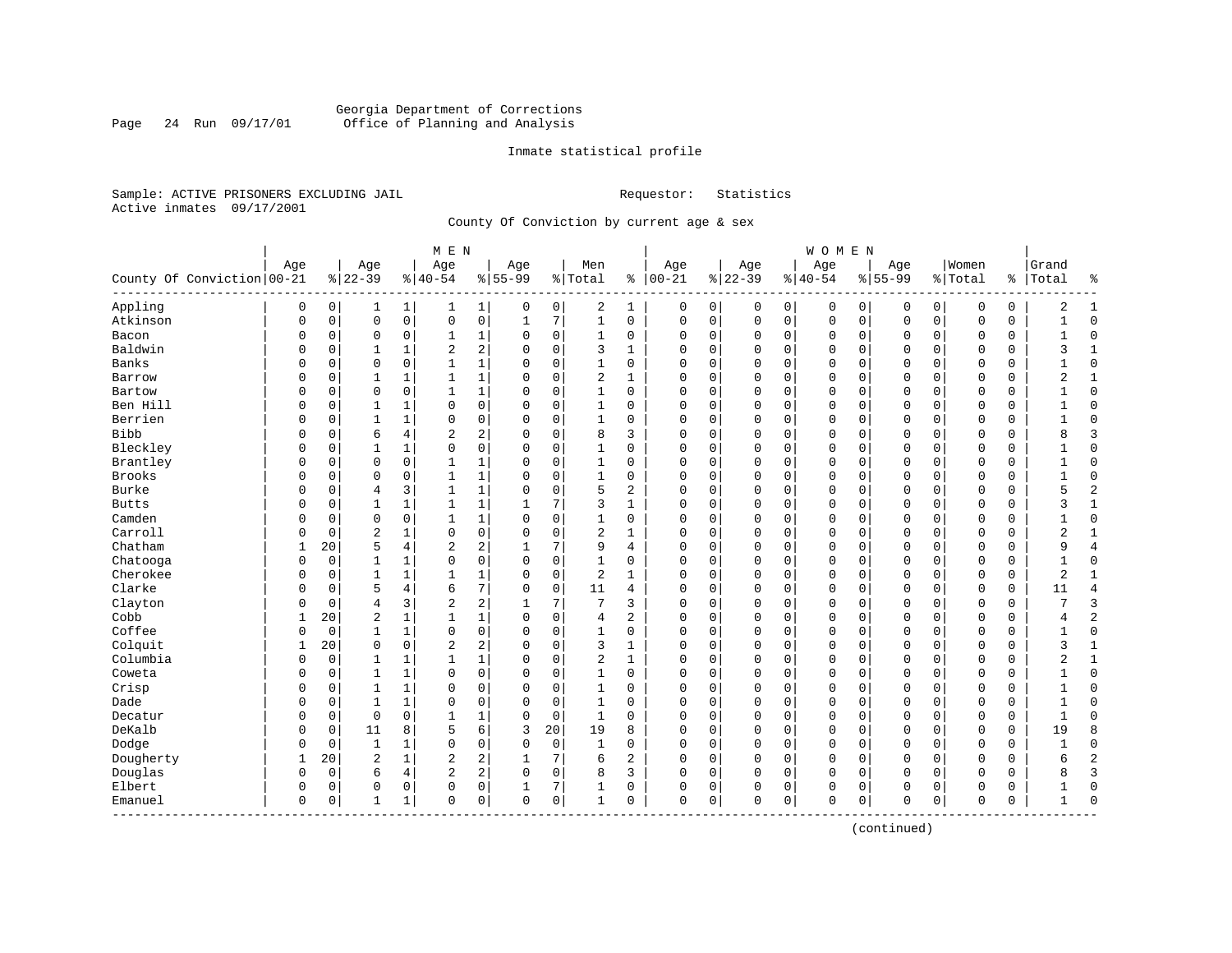#### Georgia Department of Corrections Page 25 Run 09/17/01 Office of Planning and Analysis

#### Inmate statistical profile

| Sample: ACTIVE PRISONERS EXCLUDING JAIL | Requestor: Statistics |  |
|-----------------------------------------|-----------------------|--|
| Active inmates 09/17/2001               |                       |  |

### County Of Conviction by current age & sex (continued)

|                            |             |             |                |              | M E N          |                |             |             |                |             |             |             |           |             | WOMEN       |             |             |             |             |             |                |                |
|----------------------------|-------------|-------------|----------------|--------------|----------------|----------------|-------------|-------------|----------------|-------------|-------------|-------------|-----------|-------------|-------------|-------------|-------------|-------------|-------------|-------------|----------------|----------------|
|                            | Age         |             | Age            |              | Age            |                | Age         |             | Men            |             | Age         |             | Age       |             | Age         |             | Age         |             | Women       |             | Grand          |                |
| County Of Conviction 00-21 |             |             | $8 22-39$      |              | $8 40-54$      |                | $8155 - 99$ |             | % Total        |             | $% 100-21$  |             | $8 22-39$ |             | $8 40-54$   |             | $8155 - 99$ |             | % Total     | ွေ          | Total          | နွ             |
| Fayette                    | $\Omega$    | 0           | 0              | 0            |                | 1              | 1           | 7           | 2              | 1           | 0           | 0           | $\Omega$  | 0           | 0           | 0           | 0           | 0           | $\Omega$    | 0           | 2              | $\mathbf{1}$   |
| Floyd                      | $\Omega$    | $\Omega$    | 4              | 3            | $\Omega$       | $\mathbf 0$    | $\Omega$    | $\Omega$    | $\overline{4}$ | 2           | $\mathbf 0$ | $\mathbf 0$ | $\Omega$  | $\mathbf 0$ | $\mathbf 0$ | $\mathbf 0$ | $\mathbf 0$ | $\mathbf 0$ | $\mathbf 0$ | $\mathbf 0$ | 4              | $\overline{2}$ |
| Forsyth                    | $\Omega$    | $\Omega$    | $\Omega$       | 0            | 1              | 1              | 0           | 0           | 1              | 0           | 0           | $\mathbf 0$ | $\Omega$  | 0           | 0           | 0           | $\mathbf 0$ | $\mathbf 0$ | 0           | 0           | 1              | $\Omega$       |
| Franklin                   | $\Omega$    | $\mathbf 0$ | 1              | 1            | $\Omega$       | $\mathbf 0$    | 0           | $\mathbf 0$ | $\mathbf{1}$   | 0           | 0           | $\mathbf 0$ | $\Omega$  | $\mathbf 0$ | 0           | 0           | $\mathbf 0$ | $\Omega$    | 0           | 0           | $\mathbf{1}$   | $\Omega$       |
| Fulton                     | $\Omega$    | $\mathbf 0$ | 10             | 7            | 9              | 10             | $\Omega$    | $\mathbf 0$ | 19             | 8           | $\Omega$    | 0           | $\Omega$  | 0           | $\Omega$    | $\mathbf 0$ | $\mathbf 0$ | $\mathbf 0$ | $\Omega$    | $\mathbf 0$ | 19             | 8              |
| Gilmer                     | $\Omega$    | $\mathbf 0$ | $\mathbf{1}$   | 1            | $\Omega$       | $\mathbf 0$    | 0           | $\mathbf 0$ | $\mathbf{1}$   | $\Omega$    | $\Omega$    | 0           | $\Omega$  | $\mathbf 0$ | $\Omega$    | 0           | $\mathbf 0$ | 0           | 0           | 0           |                | $\Omega$       |
| Glynn                      | $\Omega$    | $\mathbf 0$ | 5              | 4            | $\overline{2}$ | $\overline{2}$ | 1           | 7           | 8              | 3           | $\Omega$    | 0           | $\Omega$  | $\mathbf 0$ | $\mathbf 0$ | 0           | $\mathbf 0$ | $\mathbf 0$ | $\mathbf 0$ | $\mathbf 0$ | 8              | 3              |
| Gordon                     | $\Omega$    | 0           | $\Omega$       | 0            | $\Omega$       | $\mathbf 0$    | 1           | 7           | 1              | 0           | 0           | $\mathbf 0$ | 0         | $\mathbf 0$ | $\mathbf 0$ | 0           | $\mathbf 0$ | $\mathbf 0$ | $\Omega$    | 0           |                | $\Omega$       |
| Greene                     | $\Omega$    | $\Omega$    | 1              | 1            | $\Omega$       | $\mathbf 0$    | 0           | 0           | $\mathbf{1}$   | $\Omega$    | $\Omega$    | $\mathbf 0$ | $\Omega$  | $\mathbf 0$ | 0           | $\Omega$    | $\mathbf 0$ | $\mathbf 0$ | $\Omega$    | 0           |                | $\Omega$       |
| Gwinnett                   | $\Omega$    | $\Omega$    | $\overline{a}$ | 1            |                | 1              | 0           | $\Omega$    | 3              | 1           | $\Omega$    | $\mathbf 0$ | $\Omega$  | 0           | $\Omega$    | $\Omega$    | $\mathbf 0$ | $\mathbf 0$ | $\Omega$    | $\mathbf 0$ | 3              | $\mathbf{1}$   |
| Habersham                  | $\Omega$    | $\Omega$    | $\mathbf{1}$   | $\mathbf{1}$ | $\Omega$       | $\Omega$       | 0           | $\Omega$    | $\mathbf{1}$   | $\Omega$    | $\Omega$    | $\Omega$    | $\Omega$  | $\Omega$    | $\Omega$    | $\Omega$    | $\Omega$    | $\Omega$    | $\Omega$    | 0           |                | $\Omega$       |
| Hall                       | $\Omega$    | $\Omega$    | 1              | 1            |                | $\mathbf{1}$   | 0           | $\Omega$    | $\overline{2}$ | 1           | $\Omega$    | $\Omega$    | $\Omega$  | $\mathbf 0$ | $\Omega$    | $\Omega$    | $\Omega$    | $\Omega$    | $\Omega$    | 0           | 2              |                |
| Harris                     | $\Omega$    | $\Omega$    | $\mathbf{1}$   | $\mathbf{1}$ | $\Omega$       | $\mathbf 0$    | 0           | 0           | 1              | 0           | 0           | $\mathbf 0$ | $\Omega$  | $\mathbf 0$ | $\Omega$    | $\Omega$    | $\mathbf 0$ | $\Omega$    | 0           | 0           |                | $\Omega$       |
| Hart                       | $\Omega$    | 0           | 2              | $\mathbf 1$  | $\Omega$       | $\mathbf 0$    | 0           | $\mathsf 0$ | $\sqrt{2}$     | 1           | $\Omega$    | 0           | $\Omega$  | 0           | $\Omega$    | 0           | $\mathbf 0$ | $\mathbf 0$ | 0           | $\mathbf 0$ | 2              | $\mathbf{1}$   |
| Henry                      | $\Omega$    | $\Omega$    | 3              | 2            | $\Omega$       | 0              | 0           | $\Omega$    | 3              | 1           | $\Omega$    | 0           | $\Omega$  | 0           | $\Omega$    | 0           | $\mathbf 0$ | 0           | $\Omega$    | 0           | 3              | $\mathbf{1}$   |
| Houston                    | $\Omega$    | $\Omega$    | $\overline{2}$ | 1            | 3              | 3              | 0           | $\mathbf 0$ | 5              | 2           | $\Omega$    | 0           | $\Omega$  | $\mathbf 0$ | $\mathbf 0$ | 0           | $\mathbf 0$ | $\mathbf 0$ | $\Omega$    | $\mathbf 0$ | 5              | $\overline{c}$ |
| Jackson                    | $\Omega$    | 0           | $\Omega$       | $\mathbf 0$  |                | $\mathbf{1}$   | 0           | $\Omega$    | 1              | 0           | $\Omega$    | $\mathbf 0$ | 0         | $\mathbf 0$ | $\mathbf 0$ | 0           | $\mathbf 0$ | $\mathbf 0$ | $\mathbf 0$ | $\mathbf 0$ |                | $\Omega$       |
| Jasper                     | $\Omega$    | $\Omega$    |                | 1            | $\Omega$       | $\mathbf 0$    | 0           | 0           | $\mathbf{1}$   | 0           | 0           | $\mathbf 0$ | 0         | $\mathbf 0$ | $\mathbf 0$ | 0           | $\mathbf 0$ | $\mathbf 0$ | 0           | $\mathbf 0$ |                | $\Omega$       |
| Jeff Davis                 | $\Omega$    | $\Omega$    | $\overline{2}$ | 1            | $\Omega$       | $\mathbf 0$    | 0           | $\mathbf 0$ | $\overline{c}$ |             | 0           | $\mathbf 0$ | 0         | $\mathbf 0$ | $\mathbf 0$ | 0           | $\mathbf 0$ | $\mathbf 0$ | $\Omega$    | $\mathbf 0$ | $\overline{2}$ | $\mathbf{1}$   |
| Jones                      | $\Omega$    | $\Omega$    | 1              | $\mathbf{1}$ | $\Omega$       | $\mathbf 0$    | 0           | $\mathbf 0$ | 1              | 0           | 0           | $\mathbf 0$ | $\Omega$  | 0           | 0           | 0           | $\mathbf 0$ | $\mathbf 0$ | 0           | 0           |                | $\Omega$       |
| Lee                        | $\Omega$    | $\Omega$    | -1             | $\mathbf{1}$ | $\Omega$       | $\Omega$       | 0           | $\Omega$    | 1              | 0           | $\Omega$    | $\Omega$    | $\Omega$  | $\mathbf 0$ | $\Omega$    | $\Omega$    | $\Omega$    | $\Omega$    | $\Omega$    | $\Omega$    | 1              | $\Omega$       |
| Liberty                    | $\Omega$    | $\Omega$    | 1              | 1            |                | 1              | 0           | $\Omega$    | $\overline{2}$ | 1           | 0           | $\mathbf 0$ | $\Omega$  | $\mathbf 0$ | 0           | 0           | $\mathbf 0$ | $\mathbf 0$ | $\Omega$    | 0           | $\overline{2}$ |                |
| Long                       | $\Omega$    | $\Omega$    | 3              | 2            | $\Omega$       | $\mathsf 0$    | 0           | 0           | 3              | 1           | $\Omega$    | $\mathsf 0$ | $\Omega$  | 0           | $\Omega$    | 0           | 0           | $\mathbf 0$ | $\Omega$    | 0           | 3              |                |
| Lowndes                    | $\Omega$    | $\Omega$    | $\mathbf{1}$   | 1            | $\Omega$       | 0              | 0           | 0           | $\mathbf{1}$   | 0           | $\Omega$    | 0           | $\Omega$  | $\mathbf 0$ | 0           | 0           | 0           | 0           | 0           | 0           |                | $\Omega$       |
| Marion                     | $\Omega$    | $\Omega$    | $\mathbf{1}$   | 1            | $\Omega$       | $\mathbf 0$    | 0           | $\mathbf 0$ | $\mathbf{1}$   | $\Omega$    | $\Omega$    | $\mathbf 0$ | $\Omega$  | $\mathbf 0$ | $\Omega$    | 0           | $\mathbf 0$ | $\mathbf 0$ | $\mathbf 0$ | $\mathbf 0$ |                | $\Omega$       |
| McIntosh                   | $\Omega$    | $\Omega$    | -1             | 1            | $\Omega$       | $\mathbf 0$    | 0           | $\mathbf 0$ | 1              | 0           | $\Omega$    | 0           | $\Omega$  | 0           | $\mathbf 0$ | 0           | $\mathbf 0$ | 0           | $\mathbf 0$ | 0           |                | $\Omega$       |
| Monroe                     | $\Omega$    | $\Omega$    | 0              | 0            |                | $\mathbf{1}$   | 0           | $\mathbf 0$ | 1              | 0           | $\mathbf 0$ | 0           | $\Omega$  | $\mathbf 0$ | $\mathbf 0$ | 0           | $\mathbf 0$ | 0           | $\Omega$    | 0           |                | $\Omega$       |
| Muscogee                   | $\Omega$    | $\Omega$    | 4              | 3            | 4              | 5              | 0           | $\Omega$    | 8              | 3           | $\Omega$    | $\mathbf 0$ | $\Omega$  | $\mathbf 0$ | 0           | 0           | $\mathbf 0$ | $\mathbf 0$ | $\Omega$    | $\mathbf 0$ | 8              | 3              |
| Newton                     | $\Omega$    | $\Omega$    |                | 1            | $\Omega$       | $\Omega$       | 0           | $\Omega$    | $\mathbf{1}$   | $\Omega$    | $\Omega$    | $\mathbf 0$ | $\Omega$  | $\mathbf 0$ | $\mathbf 0$ | $\Omega$    | $\mathbf 0$ | $\mathbf 0$ | $\mathbf 0$ | 0           |                | $\Omega$       |
| Oglethrope                 | $\Omega$    | $\Omega$    | $\mathbf{1}$   | 1            | $\Omega$       | $\Omega$       | 0           | $\Omega$    | 1              | $\Omega$    | $\Omega$    | $\Omega$    | $\Omega$  | $\Omega$    | $\Omega$    | $\Omega$    | $\Omega$    | $\Omega$    | $\Omega$    | $\Omega$    |                | <sup>0</sup>   |
| Paulding                   | $\Omega$    | $\Omega$    | $\Omega$       | $\mathbf 0$  |                | $\mathbf{1}$   | 0           | 0           | $\mathbf{1}$   | 0           | $\Omega$    | $\mathbf 0$ | $\Omega$  | $\mathbf 0$ | 0           | $\Omega$    | $\mathbf 0$ | $\Omega$    | 0           | 0           |                | 0              |
| Pike                       | $\Omega$    | $\Omega$    | $\Omega$       | $\mathbf 0$  |                | 1              | 0           | $\mathbf 0$ | 1              | 0           | $\Omega$    | $\mathbf 0$ | $\Omega$  | $\mathbf 0$ | $\mathbf 0$ | 0           | $\mathbf 0$ | $\Omega$    | $\Omega$    | $\mathbf 0$ |                | $\Omega$       |
| Pulaski                    | $\Omega$    | $\Omega$    |                | 1            | $\Omega$       | $\mathsf 0$    | $\Omega$    | $\mathsf 0$ |                | $\mathbf 0$ | $\Omega$    | 0           | $\Omega$  | 0           | $\Omega$    | $\mathbf 0$ | 0           | $\mathbf 0$ | $\Omega$    | $\mathbf 0$ |                | $\Omega$       |
| Putnam                     | $\Omega$    | 0           | 3              | 2            |                | 1              | 0           | $\mathbf 0$ | $\overline{4}$ | 2           | $\Omega$    | 0           | $\Omega$  | $\mathbf 0$ | 0           | 0           | 0           | 0           | 0           | $\mathsf 0$ | 4              | 2              |
| Rabun<br>---------         | $\mathbf 0$ | 0           | $\mathbf{1}$   | 1            | $\Omega$       | $\mathbf 0$    | 0           | $\mathsf 0$ | 1              | 0           | $\Omega$    | 0           | $\Omega$  | 0           | $\mathbf 0$ | 0           | $\mathbf 0$ | 0           | 0           | $\mathbf 0$ | 1              | $\Omega$       |

(continued)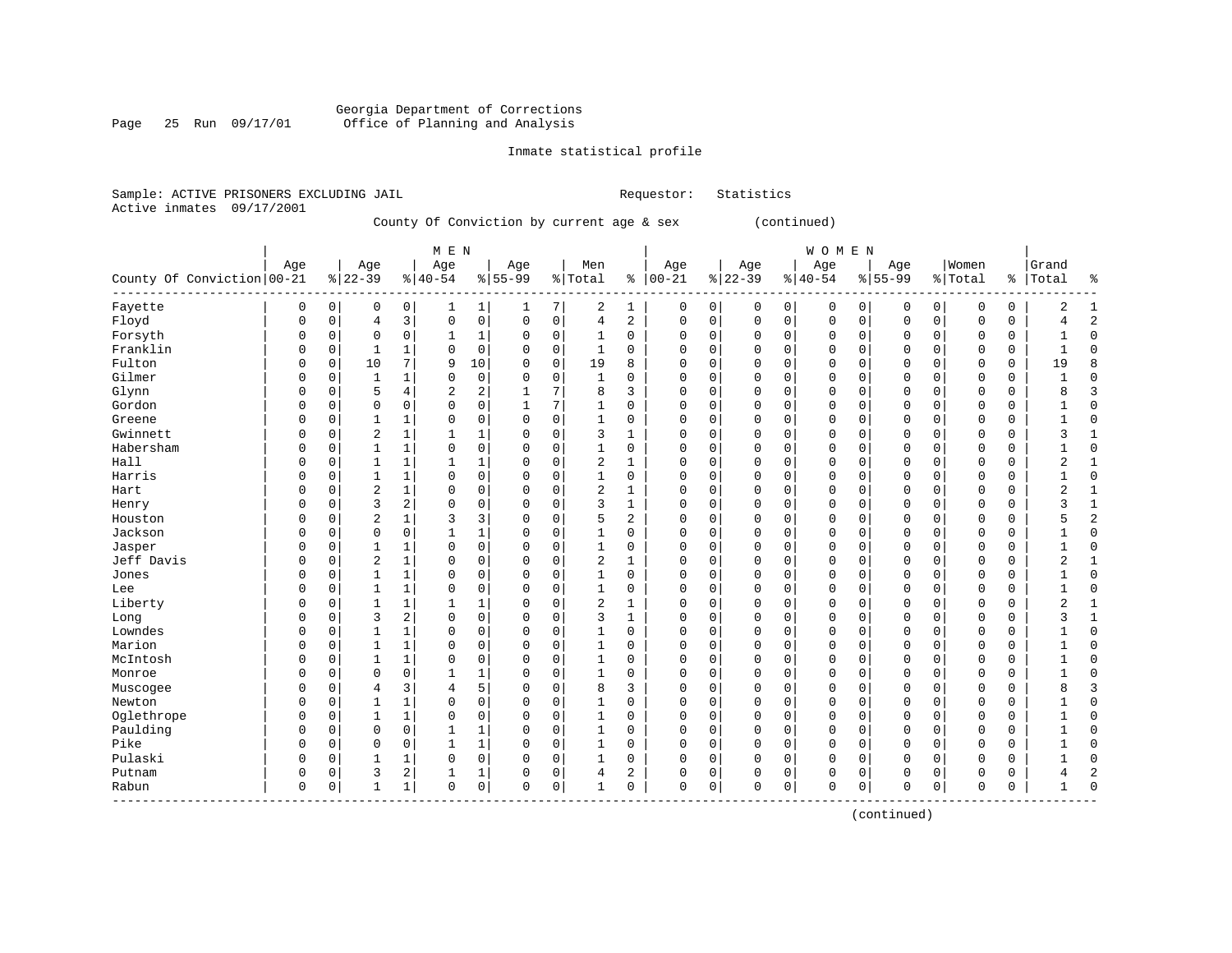#### Georgia Department of Corrections Page 26 Run 09/17/01 Office of Planning and Analysis

## Inmate statistical profile

| Sample: ACTIVE PRISONERS EXCLUDING JAIL |            |                                           |     |     | Requestor:                              | Statistics |              |     |         |             |  |
|-----------------------------------------|------------|-------------------------------------------|-----|-----|-----------------------------------------|------------|--------------|-----|---------|-------------|--|
| Active inmates 09/17/2001               |            |                                           |     |     |                                         |            |              |     |         |             |  |
|                                         |            | County Of Conviction by current age & sex |     |     |                                         |            | (continued)  |     |         |             |  |
|                                         |            |                                           |     |     |                                         |            |              |     |         |             |  |
|                                         |            | MEN                                       |     |     |                                         |            | <b>WOMEN</b> |     |         |             |  |
|                                         | Aqe<br>Age | Age                                       | Age | Men | Aqe                                     | Age        | Aqe          | Aqe | Women   | Grand       |  |
| County Of Conviction 00-21              | % 22-39    | $\frac{1}{6}$  40-54 $\frac{1}{6}$  55-99 |     |     | % Total % 00-21 % 22-39 % 40-54 % 55-99 |            |              |     | % Total | %   Total % |  |
|                                         |            |                                           |     |     |                                         |            |              |     |         |             |  |

| Randolph         |   | 20       | 0              | 0 | 0           | 0            | $\mathbf 0$ | 0           |                | 0        | $\mathbf 0$ | 0           | O        | $\overline{0}$ | 0        | 0               | U           | 0              | $\Omega$ | 0     |          | C |
|------------------|---|----------|----------------|---|-------------|--------------|-------------|-------------|----------------|----------|-------------|-------------|----------|----------------|----------|-----------------|-------------|----------------|----------|-------|----------|---|
| Richmond         | 0 | 0        | 6              | 4 |             | 6            | 0           | 0           | 11             | 4        | 0           | 0           |          | 50             | $\Omega$ | 0               | $\Omega$    | 0              |          | 50    | 12       |   |
| Rockdale         | 0 | $\Omega$ | $\overline{2}$ |   |             | 1            | $\Omega$    | $\mathbf 0$ | 3              |          | 0           | 0           | $\Omega$ | $\Omega$       | 0        | $\Omega$        | O           |                | $\Omega$ | 0     |          |   |
| Spalding         | U |          | 4              | 3 |             | $\mathbf 0$  | 0           | $\Omega$    | 4              | 2        | O           | O           |          |                | U        |                 | O           |                | $\Omega$ | 0     |          |   |
| Sumter           |   |          | $\Omega$       |   |             |              |             | $\Omega$    |                | 0        |             |             |          |                |          |                 |             |                |          | 0     |          |   |
| Terrell          | O |          | $\Omega$       |   |             | $\mathbf{1}$ |             | $\Omega$    |                | $\Omega$ | O           |             |          |                | O        |                 |             |                | U        | 0     |          |   |
| Thomas           | U |          |                |   |             | $\mathbf{1}$ | O           | $\Omega$    |                |          | O           | O           |          |                | U        |                 | U           |                | $\Omega$ | 0     |          |   |
| Tift             | U |          |                |   |             | $\Omega$     |             |             | 2              |          |             |             |          |                | U        |                 |             |                |          | 0     |          |   |
| Toombs           | 0 |          |                |   |             | 1            | 0           | $\mathbf 0$ | $\overline{c}$ |          | 0           | O           |          |                | 0        |                 | O           |                | $\Omega$ | 0     |          |   |
| Towns            | U |          |                |   |             | $\mathbf 0$  |             | C           |                | $\Omega$ | U           |             |          |                | U        |                 | U           |                | $\Omega$ | 0     |          |   |
| Troup            |   |          | $\Omega$       |   |             |              |             |             |                |          |             |             |          |                |          |                 |             |                |          | 0     |          |   |
| Union            | U |          | $\Omega$       |   |             | $\mathbf{1}$ |             | $\Omega$    |                | 0        | U           |             |          |                | O        |                 |             |                |          | 0     |          |   |
| Upson            | U |          | $\Omega$       |   |             | 1            |             | $\Omega$    |                | $\Omega$ | O           | U           |          | n              | U        |                 |             |                | $\Omega$ | 0     |          |   |
| Walker           |   |          |                |   |             | 1            |             | $\Omega$    | $\overline{c}$ |          |             | O           |          | 50             |          |                 |             |                |          | 50    |          |   |
| Walton           | 0 |          |                |   |             | $\mathbf 1$  |             | $\Omega$    | $\overline{c}$ |          | O           | 0           | $\Omega$ | $\Omega$       | O        |                 | $\Omega$    |                | U        | 0     |          |   |
| Ware             | U |          | 3              | 2 |             | 2            | 0           | $\mathbf 0$ | 5              | 2        | 0           | O           | O        |                | 0        |                 | U           | O              | $\Omega$ | 0     |          |   |
| Whitfield        | 0 |          | 0              | 0 |             | 3            |             | 7           | 4              | 2        |             | 0           |          |                | 0        |                 | 0           | 0              | 0        | 0     |          |   |
| Wilkes           | 0 |          | 1              |   | 0           | 0            | $\Omega$    | $\mathbf 0$ | 1              | 0        | $\Omega$    | 0           |          | 0              | 0        | 0               | $\Omega$    | 0              | 0        | 0     |          |   |
| Total reported   |   | 5 100    | 142 100        |   | 87 100      |              | 15 100      |             | 249 100        |          | $\mathbf 0$ | $\mathbf 0$ |          | 2 100          | 0        | $\Omega$        | $\Omega$    | $\overline{0}$ |          | 2 100 | 251 100  |   |
| Percent reported |   | 100.0    | 100.0          |   |             | 100.0        |             | 100.0       |                | 100.0    |             | $\cdot$ 0   |          | 100.0          |          | .0 <sup>1</sup> |             | .0'            |          | 100.0 | 100.0    |   |
| Not reported     | 0 |          | $\mathbf 0$    |   | $\mathbf 0$ |              | $\mathbf 0$ |             | $\mathbf 0$    |          | $\mathbf 0$ |             | $\Omega$ |                | 0        |                 | $\mathbf 0$ |                | $\Omega$ |       | $\Omega$ |   |
| Total            | 5 |          | 142            |   | 87          |              | 15          |             | 249            |          | 0           |             | 2        |                | 0        |                 | $\mathbf 0$ |                | 2        |       | 251      |   |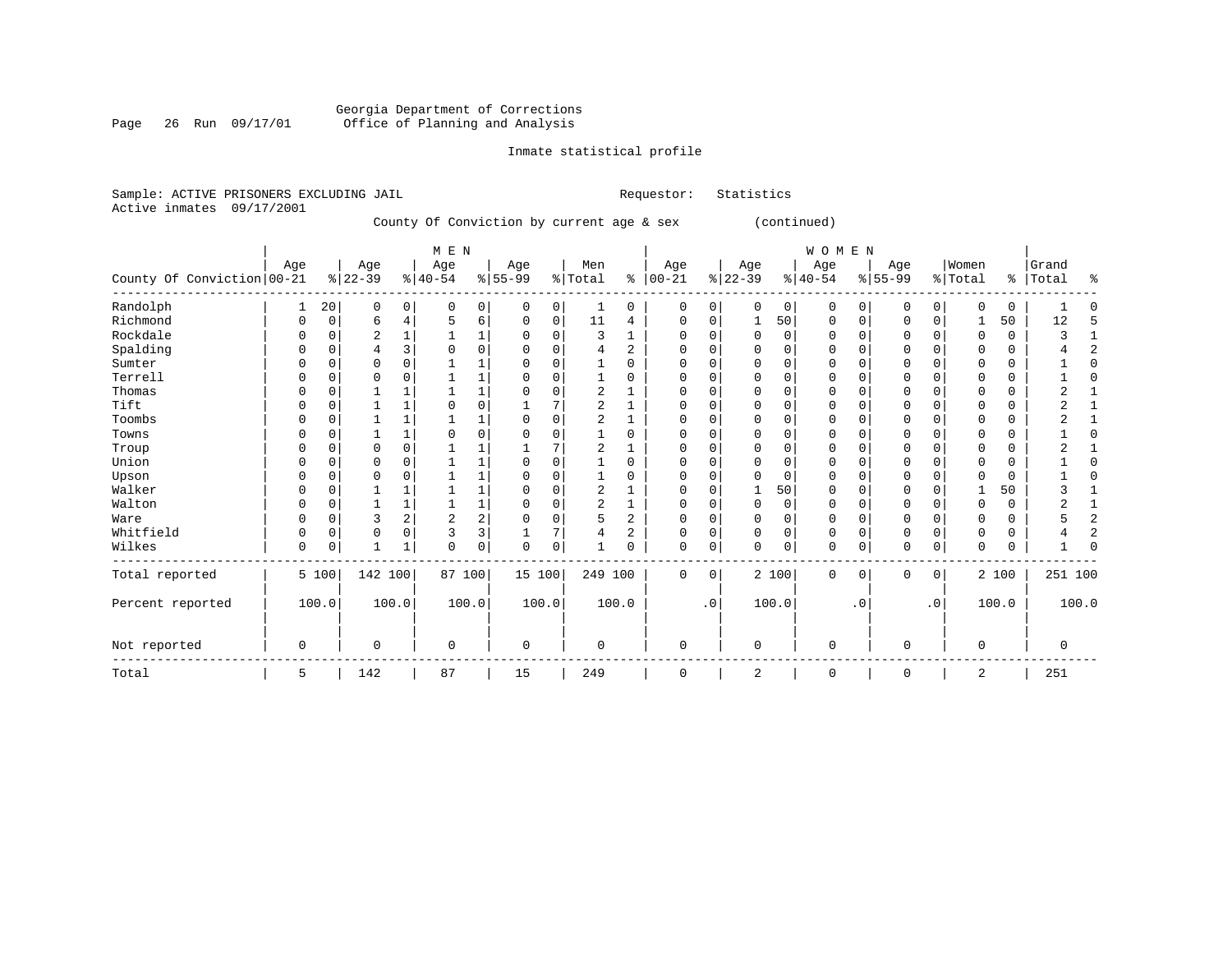#### Georgia Department of Corrections Page 27 Run 09/17/01 Office of Planning and Analysis

#### Inmate statistical profile

Sample: ACTIVE PRISONERS EXCLUDING JAIL **Requestor:** Statistics Active inmates 09/17/2001

Circ Of Conviction by current age & sex

|                            |                   |             |                 |              | M E N            |              |                  |             |                |                |                 |             |                 |             | W O M E N       |             |                  |             |                  |          |                |                |
|----------------------------|-------------------|-------------|-----------------|--------------|------------------|--------------|------------------|-------------|----------------|----------------|-----------------|-------------|-----------------|-------------|-----------------|-------------|------------------|-------------|------------------|----------|----------------|----------------|
| Circ Of Conviction         | Age<br>$ 00 - 21$ |             | Age<br>$ 22-39$ |              | Age<br>$8 40-54$ |              | Age<br>$8 55-99$ |             | Men<br>% Total | ి              | Age<br>$ 00-21$ |             | Age<br>$ 22-39$ |             | Age<br>$ 40-54$ |             | Age<br>$8 55-99$ |             | Women<br>% Total | ి        | Grand<br>Total | ႜ              |
| Alapaha                    | 0                 | 0           | 1               | 1            | 0                | 0            | 1                | 7           | 2              | 1              | 0               | 0           | 0               | 0           | 0               | 0           | 0                | 0           | O                | 0        | 2              | $\mathbf{1}$   |
| Alcovy                     | 0                 | $\mathbf 0$ | $\overline{2}$  | $\mathbf{1}$ | $\mathbf 1$      | $\mathbf{1}$ | $\Omega$         | $\mathbf 0$ | 3              | $\mathbf{1}$   | $\mathbf 0$     | $\mathbf 0$ | $\mathbf{0}$    | $\mathbf 0$ | $\mathbf 0$     | $\mathbf 0$ | $\Omega$         | $\mathbf 0$ | $\Omega$         | 0        | 3              | $\mathbf{1}$   |
| Atlanta                    | 0                 | $\mathbf 0$ | 10              | 7            | 9                | 10           | $\Omega$         | 0           | 19             | 8              | $\Omega$        | 0           | $\mathbf 0$     | 0           | 0               | $\mathbf 0$ | 0                | 0           | O                | 0        | 19             | 8              |
| Atlantic                   | 0                 | $\mathbf 0$ | 5               | 4            | $\mathbf{1}$     | $1\,$        | $\Omega$         | $\mathbf 0$ | 6              | $\overline{a}$ | $\Omega$        | $\Omega$    | $\Omega$        | $\Omega$    | $\Omega$        | $\mathbf 0$ | $\Omega$         | $\Omega$    | $\Omega$         | 0        | 6              | $\overline{2}$ |
| Augusta                    | U                 | $\Omega$    | 11              | 8            | 7                | 8            | $\Omega$         | $\Omega$    | 18             | 7              | $\Omega$        | $\Omega$    | 1               | 50          | O               | $\Omega$    | $\Omega$         | $\Omega$    | $\mathbf{1}$     | 50       | 19             | 8              |
| Blue Ridge                 | U                 | $\mathbf 0$ | $\mathbf{1}$    | 1            | 1                | $\mathbf 1$  | $\Omega$         | $\mathbf 0$ | 2              | $\mathbf{1}$   | $\Omega$        | $\Omega$    | $\Omega$        | $\mathbf 0$ | 0               | $\Omega$    | $\Omega$         | $\Omega$    | $\Omega$         | 0        | 2              | $\mathbf{1}$   |
| Brunswick                  | Ω                 | 0           | 8               | 6            | 4                | 5            |                  | 7           | 13             | 5              | $\Omega$        | 0           | 0               | 0           | 0               | 0           | $\Omega$         | $\mathbf 0$ | O                | 0        | 13             | 5              |
| Chattahoochee              | 0                 | $\Omega$    | 6               | 4            | 4                | 5            | $\Omega$         | $\Omega$    | 10             | 4              | $\Omega$        | $\Omega$    | $\Omega$        | 0           | 0               | $\Omega$    | $\Omega$         | $\Omega$    | $\Omega$         | 0        | 10             | $\overline{4}$ |
| Cherokee                   | O                 | $\mathbf 0$ | $\Omega$        | $\Omega$     | 1                | $\mathbf 1$  |                  | 7           | 2              | $\mathbf{1}$   | $\Omega$        | 0           | $\mathbf 0$     | 0           | 0               | $\mathbf 0$ | $\Omega$         | $\mathbf 0$ | $\Omega$         | 0        | $\overline{2}$ | $\mathbf{1}$   |
| Clayton                    | U                 | $\mathbf 0$ | $\overline{4}$  | 3            | $\overline{a}$   | 2            |                  | 7           | 7              | 3              | $\Omega$        | 0           | $\Omega$        | 0           | 0               | 0           | $\Omega$         | 0           | $\Omega$         | 0        |                | 3              |
| Cobb                       |                   | 20          | $\overline{c}$  | $\mathbf{1}$ | $\mathbf{1}$     | $\mathbf{1}$ | $\Omega$         | $\Omega$    | 4              | $\overline{a}$ | $\Omega$        | $\Omega$    | $\Omega$        | 0           | 0               | $\Omega$    | $\Omega$         | $\Omega$    | $\Omega$         | 0        | 4              | $\overline{c}$ |
| Conasauga                  | 0                 | $\Omega$    | $\mathbf 0$     | $\Omega$     | 3                | 3            | 1                | 7           | 4              | $\overline{a}$ | $\Omega$        | $\Omega$    | $\Omega$        | $\Omega$    | 0               | $\Omega$    | $\Omega$         | $\Omega$    | $\Omega$         | $\Omega$ | 4              | $\overline{a}$ |
| Cordele                    | Λ                 | $\mathbf 0$ | $\overline{c}$  | 1            | $\Omega$         | 0            | $\Omega$         | $\mathbf 0$ | 2              | $\mathbf{1}$   | $\Omega$        | 0           | $\Omega$        | 0           | O               | $\Omega$    | $\Omega$         | $\mathbf 0$ | $\Omega$         | 0        | 2              | $\mathbf{1}$   |
| Coweta                     | Λ                 | $\mathbf 0$ | 3               | 2            | $\mathbf{1}$     | 1            |                  | 7           | 5              | $\overline{2}$ | $\Omega$        | $\Omega$    | $\Omega$        | 0           | 0               | $\Omega$    | $\Omega$         | $\Omega$    | $\Omega$         | 0        | 5              | $\overline{2}$ |
| Dougherty                  |                   | 20          | $\overline{2}$  | 1            | $\overline{2}$   | 2            |                  | 7           | 6              | 2              | $\Omega$        | 0           | $\mathbf 0$     | 0           | 0               | $\mathbf 0$ | $\Omega$         | 0           | $\Omega$         | 0        | б              | $\overline{c}$ |
| Eastern                    |                   | 20          | 5               | 4            | $\overline{2}$   | 2            |                  | 7           | 9              | 4              | $\Omega$        | $\Omega$    | $\Omega$        | $\Omega$    | 0               | $\Omega$    | $\Omega$         | $\Omega$    | $\Omega$         | 0        | 9              | $\overline{4}$ |
| Flint                      | O                 | $\Omega$    | 3               | 2            | $\Omega$         | 0            | $\Omega$         | $\Omega$    | 3              | $\mathbf{1}$   | $\Omega$        | $\Omega$    | $\Omega$        | $\Omega$    | 0               | $\Omega$    | $\Omega$         | $\Omega$    | $\cap$           | 0        | 3              | $\mathbf{1}$   |
| Griffin                    | 0                 | $\Omega$    | $\overline{4}$  | 3            | 3                | 3            |                  | 7           | 8              | 3              | $\Omega$        | $\Omega$    | U               | $\Omega$    | 0               | $\Omega$    | $\Omega$         | $\Omega$    | $\Omega$         | 0        | 8              | 3              |
| Gwinnett                   | U                 | $\mathbf 0$ | $\overline{2}$  | 1            | $\mathbf{1}$     | 1            | $\Omega$         | $\mathbf 0$ | 3              | $\mathbf{1}$   | $\Omega$        | 0           | $\Omega$        | 0           | 0               | 0           | $\Omega$         | $\mathbf 0$ | $\Omega$         | 0        | 3              | $\mathbf{1}$   |
| Houston                    | U                 | $\mathbf 0$ | $\overline{2}$  | $\mathbf{1}$ | 3                | 3            |                  | $\mathbf 0$ | 5              | $\overline{2}$ | $\Omega$        | 0           | $\Omega$        | 0           | 0               | 0           | $\Omega$         | 0           | O                | 0        |                | $\overline{c}$ |
| Lookout Mountain           | O                 | $\Omega$    | 3               | 2            | $\mathbf{1}$     | $\mathbf{1}$ | $\Omega$         | $\mathbf 0$ | 4              | $\overline{a}$ | $\Omega$        | 0           | $\mathbf{1}$    | 50          | $\Omega$        | $\mathbf 0$ | $\Omega$         | $\Omega$    | $\mathbf{1}$     | 50       |                | $\overline{2}$ |
| Macon                      | U                 | $\mathbf 0$ | 6               | 4            | 2                | 2            | $\Omega$         | 0           | 8              | 3              | $\Omega$        | 0           | $\mathbf 0$     | 0           | 0               | 0           | $\Omega$         | $\Omega$    | O                | 0        | 8              | $\overline{3}$ |
| Middle                     | U                 | $\Omega$    | $\overline{2}$  | $\mathbf{1}$ | $\mathbf{1}$     | $\mathbf 1$  | ∩                | $\Omega$    | 3              | 1              | $\Omega$        | 0           | $\Omega$        | $\Omega$    | $\Omega$        | $\Omega$    | $\Omega$         | $\Omega$    | $\Omega$         | 0        | 3              | $\mathbf{1}$   |
| Mountain                   | 0                 | $\mathbf 0$ | $\overline{2}$  | 1            | $\mathbf 0$      | 0            | $\Omega$         | $\mathbf 0$ | $\overline{a}$ | 1              | $\Omega$        | 0           | $\Omega$        | 0           | 0               | $\Omega$    | $\Omega$         | 0           | $\Omega$         | 0        | $\overline{2}$ | 1              |
| Northeastern               | 0                 | $\mathbf 0$ | $\mathbf{1}$    |              | $\mathbf{1}$     | $\mathbf{1}$ | $\Omega$         | $\mathbf 0$ | $\overline{2}$ | $\mathbf{1}$   | $\Omega$        | $\Omega$    | $\Omega$        | 0           | 0               | $\Omega$    | $\Omega$         | $\Omega$    | $\Omega$         | 0        | 2              | $\mathbf{1}$   |
| Northern                   | U                 | $\Omega$    | $\overline{4}$  | 3            | $\Omega$         | 0            |                  | 7           | 5              | $\overline{2}$ | $\Omega$        | $\Omega$    | $\Omega$        | $\Omega$    | 0               | $\Omega$    | $\Omega$         | $\Omega$    | $\Omega$         | 0        | 5              | $\overline{2}$ |
| Ocmulgee                   | U                 | $\mathbf 0$ | 7               | 5            | 3                | 3            | $\Omega$         | $\mathbf 0$ | 10             | 4              | $\Omega$        | 0           | $\mathbf 0$     | 0           | 0               | $\mathbf 0$ | $\Omega$         | 0           | $\Omega$         | 0        | 10             | $\overline{4}$ |
| Oconee                     | 0                 | $\Omega$    | 3               | 2            | $\Omega$         | 0            | $\Omega$         | 0           | 3              | $\mathbf{1}$   | $\Omega$        | $\Omega$    | $\Omega$        | $\Omega$    | 0               | $\Omega$    | $\Omega$         | $\Omega$    | $\Omega$         | 0        | 3              | 1              |
| Pataula                    |                   | 20          | $\Omega$        | $\Omega$     | $\mathbf{1}$     | 1            | $\Omega$         | $\Omega$    | $\overline{2}$ | $\mathbf{1}$   | $\Omega$        | $\Omega$    | $\Omega$        | $\Omega$    | 0               | $\Omega$    | $\Omega$         | $\Omega$    | $\Omega$         | O        |                | $\mathbf{1}$   |
| Piedmont                   | U                 | $\mathbf 0$ | 1               | 1            | 3                | 3            | $\Omega$         | $\Omega$    | 4              | $\overline{2}$ | $\Omega$        | $\Omega$    | $\Omega$        | $\Omega$    | $\Omega$        | $\Omega$    | $\Omega$         | $\Omega$    | $\Omega$         | 0        | 4              | $\overline{2}$ |
| Rome                       | 0                 | $\mathbf 0$ | $\overline{4}$  | 3            | $\Omega$         | 0            | $\Omega$         | $\mathbf 0$ | 4              | $\overline{c}$ | $\Omega$        | $\Omega$    | $\mathbf 0$     | 0           | 0               | $\Omega$    | $\Omega$         | 0           | $\Omega$         | 0        | 4              | $\overline{2}$ |
| South Georgia              | U                 | $\mathbf 0$ | $\Omega$        | 0            | 1                | 1            |                  | $\mathbf 0$ | 1              | 0              | $\Omega$        | 0           | $\Omega$        | 0           | 0               | $\mathbf 0$ | $\Omega$         | 0           | $\Omega$         | 0        | 1              | $\mathbf 0$    |
| Southern                   |                   | 20          | $\overline{c}$  | 1            | 4                | 5            | $\Omega$         | $\mathbf 0$ | 7              | 3              | $\Omega$        | $\Omega$    | $\Omega$        | 0           | 0               | $\mathbf 0$ | $\Omega$         | $\Omega$    | $\Omega$         | $\Omega$ | 7              | 3              |
| Southwestern               | 0                 | 0           | $\mathbf{1}$    | 1            | $\mathbf{1}$     | 1            | $\Omega$         | $\mathbf 0$ | 2              | 1              | $\Omega$        | 0           | $\mathbf 0$     | 0           | 0               | 0           | $\Omega$         | 0           | $\Omega$         | 0        | $\overline{2}$ | 1              |
| Stone Mountain             | 0                 | 0           | 11              | 8            | 5                | 6            | 3                | 20          | 19             | 8              | 0               | 0           | 0               | 0           | 0               | 0           | $\Omega$         | 0           | $\Omega$         | 0        | 19             | 8              |
| Tallapoosa<br>------------ | 0                 | $\mathbf 0$ | $\mathbf 0$     | 0            | $\mathbf{1}$     | 1            | $\Omega$         | 0           | 1              | $\Omega$       | $\mathbf 0$     | 0           | $\Omega$        | $\mathbf 0$ | 0               | $\mathbf 0$ | $\Omega$         | 0           | $\mathbf 0$      | 0        | 1              | $\cap$         |

(continued)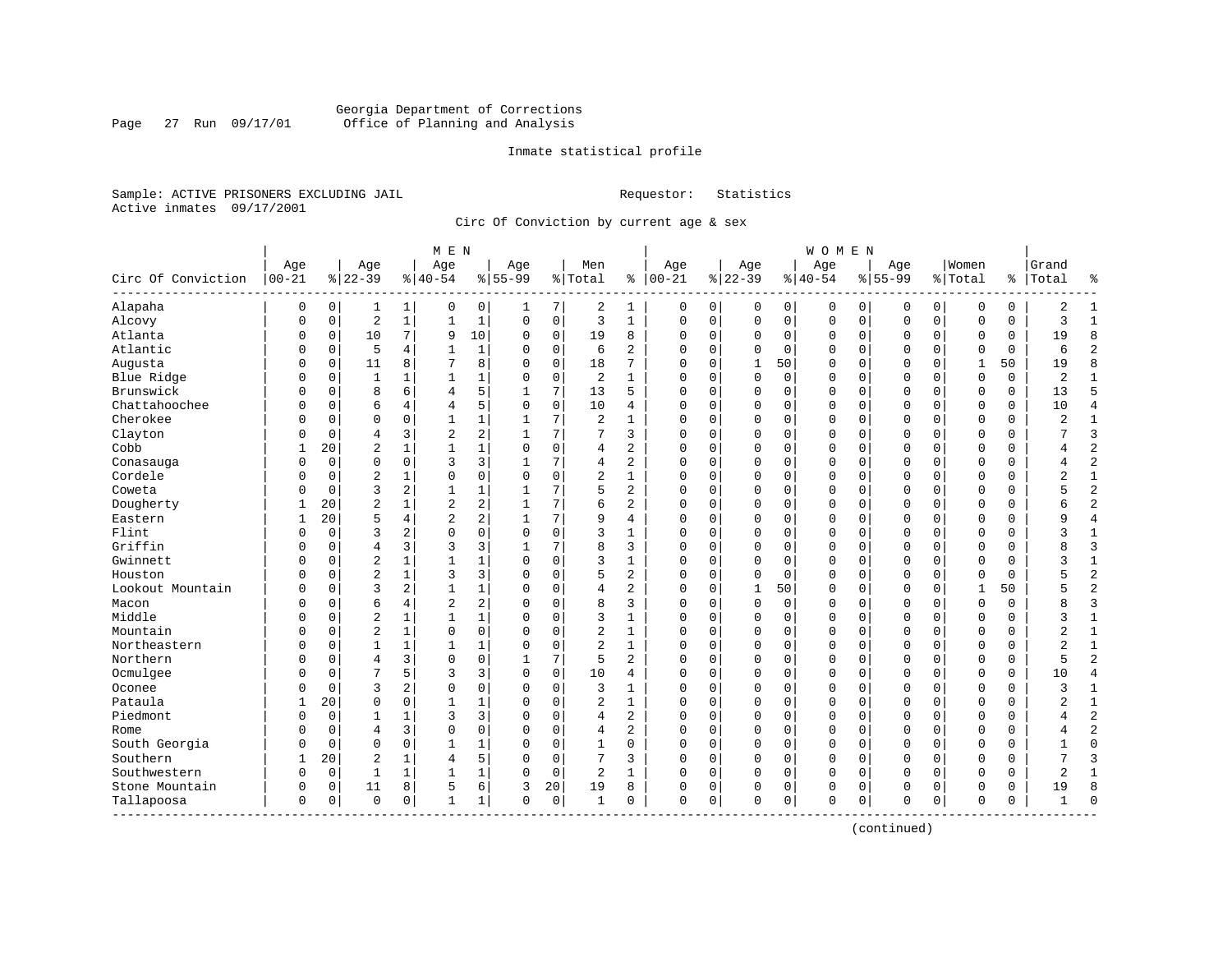### Georgia Department of Corrections Page 28 Run 09/17/01 Office of Planning and Analysis

#### Inmate statistical profile

Sample: ACTIVE PRISONERS EXCLUDING JAIL **Requestor:** Statistics Active inmates 09/17/2001

Circ Of Conviction by current age & sex (continued)

|                    |                   |          |                 |       | M E N            |                |                 |       |                |       |                   |             |                 |             | W O M E N        |           |                 |                 |                  |       |                |       |
|--------------------|-------------------|----------|-----------------|-------|------------------|----------------|-----------------|-------|----------------|-------|-------------------|-------------|-----------------|-------------|------------------|-----------|-----------------|-----------------|------------------|-------|----------------|-------|
| Circ Of Conviction | Age<br>$ 00 - 21$ |          | Age<br>$ 22-39$ |       | Age<br>$ 40-54 $ |                | Age<br>$ 55-99$ |       | Men<br>% Total | နွ    | Age<br>$ 00 - 21$ |             | Age<br>$ 22-39$ |             | Age<br>$ 40-54 $ |           | Age<br>$ 55-99$ |                 | Women<br>% Total | နွ    | Grand<br>Total | ႜ     |
| Tifton             | 0                 | $\Omega$ |                 |       | $\Omega$         | 0              |                 |       | 2              |       | $\Omega$          | 0           | $\Omega$        | $\Omega$    | $\Omega$         |           | O               | $\Omega$        |                  |       |                |       |
| Toombs             | 0                 | $\Omega$ |                 |       | $\Omega$         | 0              | $\Omega$        |       |                |       | $\Omega$          | 0           | $\Omega$        | $\Omega$    | $\Omega$         |           | $\Omega$        | $\Omega$        |                  | 0     |                |       |
| Waycross           |                   |          |                 |       |                  | 5              |                 |       | 8              |       |                   |             |                 |             | O                |           |                 |                 |                  |       |                |       |
| Western            | U                 |          |                 |       |                  |                |                 |       | 11             |       |                   |             |                 |             | 0                |           |                 |                 |                  | 0     |                |       |
| Rockdale           | 0                 |          | 2               |       |                  |                |                 |       |                |       |                   |             |                 |             | $\Omega$         |           |                 |                 |                  | 0     |                |       |
| Douglas            |                   | 0        | 6               |       |                  | $\overline{a}$ |                 |       | 8              |       |                   |             |                 |             | 0                |           |                 |                 |                  |       |                |       |
| Appalachian        | 0                 | 0        |                 |       |                  | 0              |                 |       |                |       | $\Omega$          | U           |                 | $\Omega$    | 0                |           | $\Omega$        |                 |                  |       |                |       |
| Enotah             | U                 |          |                 |       |                  |                |                 |       |                |       | O                 | U           | <sup>0</sup>    |             | 0                |           |                 |                 |                  |       |                |       |
| Forsyth-Bell       | 0                 | C        | $\Omega$        |       |                  |                |                 |       |                |       | $\Omega$          |             | $\Omega$        | $\Omega$    | $\Omega$         |           | $\mathbf 0$     |                 |                  |       |                |       |
| Towaliga           | 0                 | 0        |                 |       | $\overline{a}$   | 2              |                 |       | 4              | 2     | $\mathbf 0$       | 0           | $\Omega$        | $\mathbf 0$ | 0                |           | $\Omega$        |                 |                  | 0     |                |       |
| Total reported     |                   | 5 100    | 142             | 100   | 87 100           |                | 15 100          |       | 249 100        |       | $\mathbf 0$       | $\mathbf 0$ |                 | 2 100       | $\mathbf 0$      | 0         | $\mathbf 0$     | 0 <sup>1</sup>  |                  | 2 100 | 251 100        |       |
| Percent reported   |                   | 100.0    |                 | 100.0 |                  | 100.0          |                 | 100.0 |                | 100.0 |                   | $\cdot$ 0   |                 | 100.0       |                  | $\cdot$ 0 |                 | .0 <sup>1</sup> |                  | 100.0 |                | 100.0 |
| Not reported       | $\mathbf 0$       |          | $\Omega$        |       | $\Omega$         |                | $\mathbf 0$     |       | 0              |       | $\mathbf 0$       |             | $\Omega$        |             | $\mathbf 0$      |           | $\Omega$        |                 | $\Omega$         |       | 0              |       |
| Total              | 5                 |          | 142             |       | 87               |                | 15              |       | 249            |       | $\mathbf 0$       |             | 2               |             | 0                |           | $\Omega$        |                 | 2                |       | 251            |       |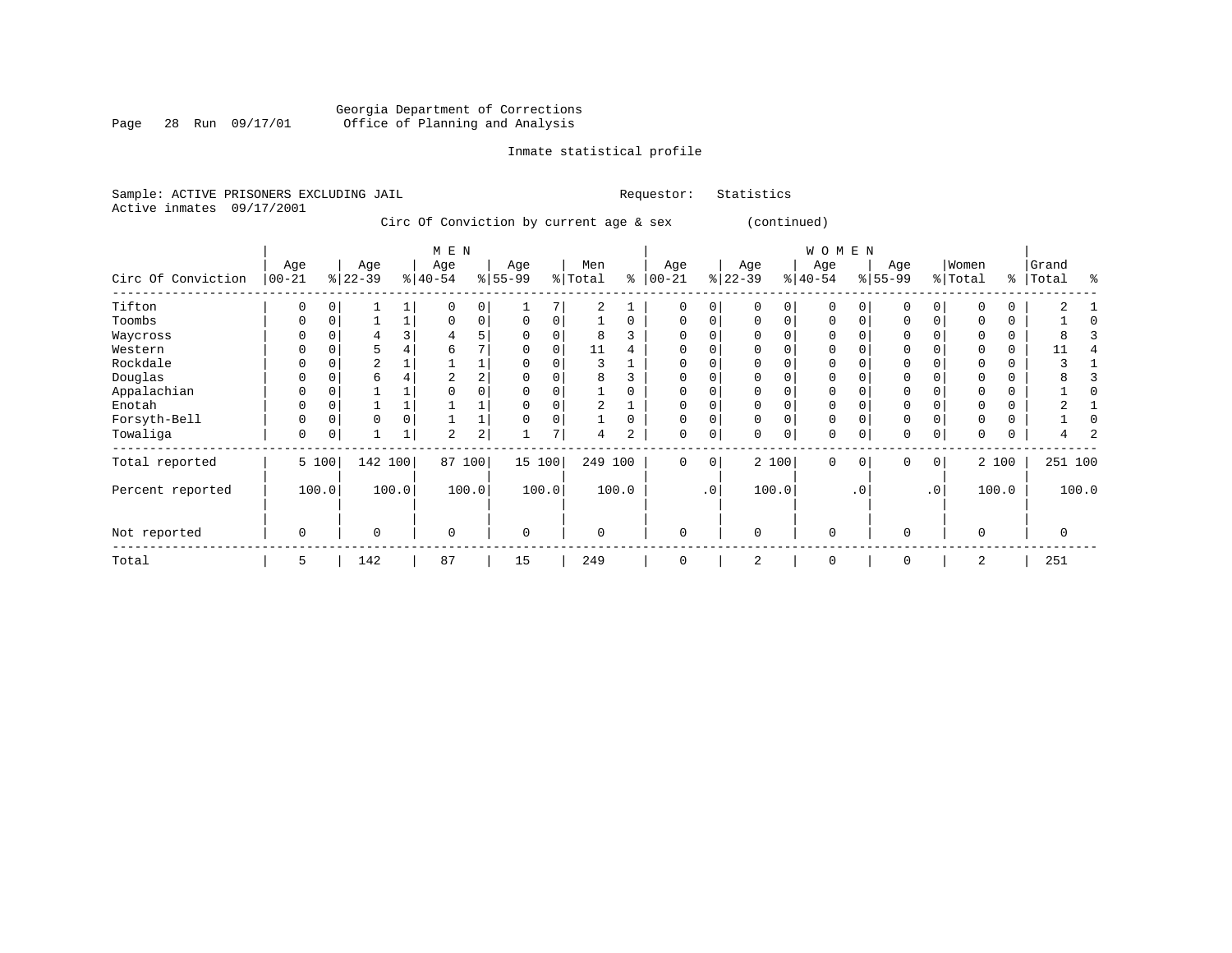#### Georgia Department of Corrections Page 29 Run 09/17/01 Office of Planning and Analysis

#### Inmate statistical profile

Sample: ACTIVE PRISONERS EXCLUDING JAIL **Requestor:** Statistics Active inmates 09/17/2001

Home County by current age & sex

| Age<br>Age<br>Women<br>Grand<br>Age<br>Age<br>Age<br>Men<br>Age<br>Age<br>Age<br>$00 - 21$<br>$ 22-39$<br>$ 00-21$<br>$ 22-39$<br>$8155 - 99$<br>$8 40-54$<br>$8155 - 99$<br>% Total<br>$8 40-54$<br>% Total<br>Total<br>Home County<br>ႜ<br>$\frac{1}{6}$<br>៖<br>Appling<br>$\mathbf 0$<br>$\mathbf 0$<br>$\mathbf 1$<br>$\mathbf 0$<br>2<br>$\mathbf{1}$<br>$\mathbf 0$<br>0<br>$\mathbf 0$<br>0<br>$\mathbf 0$<br>$\mathbf 0$<br>0<br>$\mathbf 0$<br>0<br>2<br>$\mathbf{1}$<br>1<br>0<br>0<br>1<br>1<br>$\mathbf 0$<br>Atkinson<br>$\mathbf 0$<br>$\mathbf 0$<br>$\mathbf 0$<br>$\mathbf 0$<br>9<br>$\mathbf{1}$<br>$\mathbf 0$<br>$\mathbf 0$<br>$\mathbf 0$<br>$\mathbf 0$<br>$\mathbf 0$<br>$\mathbf 0$<br>$\mathbf 0$<br>$\mathbf 0$<br>$\mathbf 0$<br>$\mathbf 0$<br>0<br>$\mathbf 0$<br>0<br>$\mathbf{1}$<br>$\mathbf{1}$<br>Baldwin<br>$\overline{a}$<br>3<br>$\mathbf 0$<br>3<br>0<br>$\mathbf 0$<br>$\mathbf{1}$<br>0<br>$\Omega$<br>0<br>0<br>0<br>0<br>0<br>0<br>0<br>0<br>ς<br>0<br>1<br>1<br>1<br>$\mathbf{1}$<br>$\mathbf 1$<br>$\mathbf 0$<br>2<br>$\mathbf 0$<br>$\mathbf{0}$<br>$\mathbf 0$<br>$\overline{2}$<br>$\mathbf 1$<br>Barrow<br>0<br>1<br>$\mathbf{1}$<br>$\Omega$<br>$\mathbf{1}$<br>$\Omega$<br>0<br>0<br>0<br>0<br>0<br>0<br>0<br>$\overline{2}$<br>3<br>Bartow<br>$\mathbf 0$<br>3<br>$\Omega$<br>$\mathbf 0$<br>$\mathbf 0$<br>$\mathbf{0}$<br>$\mathbf 0$<br>$\mathbf{1}$<br>$\mathbf 0$<br>1<br>$\mathbf{1}$<br>$\Omega$<br>0<br>$\mathbf 0$<br>$\Omega$<br>$\Omega$<br>ζ<br>$\Omega$<br>1<br>$\Omega$<br>0<br>$\mathbf 0$<br>Ben Hill<br>$\mathbf 0$<br>$\mathbf 0$<br>$\mathbf 0$<br>$\mathbf{0}$<br>$\mathbf 0$<br>$\mathbf 0$<br>0<br>1<br>$\Omega$<br>1<br>0<br>0<br>0<br>0<br>0<br>$\mathbf 0$<br>0<br>0<br>1<br>$\overline{2}$<br>Bibb<br>3<br>2<br>$\mathbf{1}$<br>$\mathbf 0$<br>2<br>$\mathbf 0$<br>$\mathbf 0$<br>$\mathbf 1$<br>4<br>$\mathbf 0$<br>$\mathbf 0$<br>$\mathbf 0$<br>$\mathbf 0$<br>$\Omega$<br>$\mathbf 0$<br>$\mathbf{0}$<br>$\mathbf 0$<br>0<br>$\Omega$<br>$\Omega$<br>4<br>Bleckley<br>$\sqrt{2}$<br>2<br>$\mathbf 1$<br>$\mathbf 0$<br>0<br>$\mathbf 0$<br>2<br>$\mathbf{1}$<br>$\mathbf 0$<br>$\mathbf 0$<br>$\mathbf 0$<br>$\mathbf 0$<br>$\mathbf 0$<br>2<br>$\mathbf 0$<br>$\Omega$<br>$\Omega$<br>0<br>0<br>$\mathbf 0$<br>0<br>0<br><b>Brooks</b><br>$\mathbf 0$<br>0<br>$\mathbf 0$<br>$\mathbf{0}$<br>$\Omega$<br>0<br>1<br>1<br>0<br>0<br>$\Omega$<br>0<br>1<br>0<br>0<br>0<br>0<br>0<br>0<br>0<br>0<br>$\overline{2}$<br>Burke<br>2<br>$\mathbf 0$<br>$\mathbf 0$<br>$\mathbf 0$<br>$\mathbf 0$<br>$\mathbf 0$<br>$\mathbf{1}$<br>1<br>$\Omega$<br>3<br>1<br>0<br>0<br>0<br>0<br>$\mathbf 0$<br>0<br>0<br>3<br>1<br>$\Omega$<br>$\mathbf 0$<br>$\mathbf 0$<br>$\mathbf 0$<br>9<br>$\mathbf{1}$<br>$\mathbf 0$<br>$\mathbf 0$<br>$\mathbf 0$<br>$\mathbf 0$<br>$\mathbf 0$<br><b>Butts</b><br>$\mathbf 0$<br>0<br>0<br>$\mathbf 0$<br>$\Omega$<br>0<br>$\mathbf 0$<br>$\Omega$<br>0<br>$\Omega$<br>1<br>1<br>Camden<br>$\Omega$<br>$\mathbf{1}$<br>$\mathbf 0$<br>$\mathbf 0$<br>$\mathbf 0$<br>$\mathbf 0$<br>$\mathbf 0$<br>$\mathbf{1}$<br>$\mathbf 0$<br>$\mathbf{1}$<br>0<br>$\Omega$<br>$\Omega$<br>$\Omega$<br>$\Omega$<br>$\mathbf 0$<br>$\mathbf{0}$<br>$\Omega$<br>0<br>$\Omega$<br>$\Omega$<br>1<br>Carroll<br>$\overline{2}$<br>$\overline{2}$<br>$\Omega$<br>0<br>$\mathbf 0$<br>$\overline{c}$<br>$\mathbf{1}$<br>$\mathbf 0$<br>$\overline{2}$<br>$\mathbf 0$<br>$\Omega$<br>$\Omega$<br>0<br>$\mathbf 0$<br>$\mathbf 0$<br>$\Omega$<br>$\mathbf 0$<br>$\mathbf{0}$<br>$\mathbf 0$<br>0<br>$\mathbf{1}$<br>$\Omega$<br>Chatham<br>6<br>5<br>3<br>9<br>5<br>5<br>20<br>4<br>11<br>$\mathbf 0$<br>$\mathbf 0$<br>$\mathbf 0$<br>$\mathbf 0$<br>$\Omega$<br>$\mathbf 0$<br>$\mathbf{0}$<br>$\mathbf 0$<br>$\mathbf 0$<br>11<br>1<br>1<br>0<br>Chatooga<br>0<br>$\mathsf 0$<br>0<br>$\mathbf 0$<br>$\mathbf 0$<br>$\Omega$<br>0<br>1<br>$\Omega$<br>$\Omega$<br>1<br>0<br>0<br>0<br>0<br>0<br>0<br>0<br>0<br>0<br>Cherokee<br>$\mathbf 0$<br>$\overline{2}$<br>$\mathbf 0$<br>$\overline{2}$<br>$\mathbf 0$<br>1<br>$\mathbf{1}$<br>1<br>$\Omega$<br>$\Omega$<br>0<br>0<br>0<br>$\mathbf 0$<br>$\mathbf 0$<br>0<br>$\mathbf 0$<br>0<br>1<br>$\Omega$<br>$\mathbf{1}$<br>Clarke<br>5<br>7<br>$\overline{4}$<br>3<br>$\Omega$<br>$\Omega$<br>$\Omega$<br>$\Omega$<br>$\overline{4}$<br>$\Omega$<br>9<br>4<br>$\Omega$<br>$\Omega$<br>$\Omega$<br>$\Omega$<br>$\Omega$<br>$\Omega$<br>9<br>$\Omega$<br>$\Omega$<br>$\Omega$<br>3<br>$\overline{4}$<br>3<br>$\mathbf{1}$<br>9<br>6<br>3<br>$\mathbf 0$<br>$\mathbf 0$<br>Clayton<br>$\mathbf 0$<br>$\mathbf{1}$<br>$\Omega$<br>$\Omega$<br>$\mathbf 0$<br>$\Omega$<br>$\mathbf 0$<br>$\mathbf 0$<br>$\Omega$<br>0<br>6<br>$\Omega$<br>1<br>Cobb<br>$\mathbf{1}$<br>$\mathbf 1$<br>$\mathbf 0$<br>3<br>$\mathbf{1}$<br>$\mathbf 0$<br>$\mathbf{1}$<br>20<br>$\mathbf{1}$<br>$\mathbf{1}$<br>$\Omega$<br>$\mathbf 0$<br>0<br>$\mathbf 0$<br>$\mathbf 0$<br>$\Omega$<br>$\mathbf 0$<br>$\mathbf{0}$<br>$\mathbf 0$<br>0<br>3<br>1<br>$\mathbf 0$<br>$\overline{\mathbf{c}}$<br>3<br>$\overline{c}$<br>Colquit<br>$\Omega$<br>$\mathbf 0$<br>$\mathbf 0$<br>$\Omega$<br>$\mathbf 0$<br>$\mathbf{1}$<br>$\mathbf 0$<br>$\mathbf 0$<br>$\mathbf 0$<br>$\mathbf 0$<br>$\mathbf 0$<br>$\mathbf 0$<br>$\mathbf{0}$<br>$\mathbf 0$<br>$\mathbf 0$<br>$\overline{c}$<br>$\mathbf 1$<br>0<br>Columbia<br>$\mathbf 1$<br>0<br>$\mathbf 0$<br>$\mathbf{0}$<br>0<br>0<br>0<br>1<br>$\Omega$<br>0<br>1<br>0<br>0<br>0<br>0<br>0<br>0<br>0<br>0<br>0<br>0<br>Coweta<br>0<br>$\mathbf 0$<br>$\mathbf 0$<br>$\mathbf 0$<br>$\mathbf 0$<br>$\mathbf{1}$<br>$\Omega$<br>$\Omega$<br>$\Omega$<br>$\Omega$<br>0<br>$\mathbf 0$<br>$\mathbf 0$<br>$\mathbf 0$<br>$\mathbf{0}$<br>$\Omega$<br>$\Omega$<br>$\Omega$<br>$\Omega$<br>1<br>1<br>Crisp<br>$\mathbf{1}$<br>$\Omega$<br>$\Omega$<br>$\mathbf 0$<br>$\mathbf{1}$<br>$\Omega$<br>$\mathbf 0$<br>$\Omega$<br>$\Omega$<br>$\Omega$<br>$\Omega$<br>$\Omega$<br>$\mathbf 0$<br>$\Omega$<br>$\Omega$<br>$\Omega$<br>$\Omega$<br>$\Omega$<br>$\mathbf{1}$<br>$\Omega$<br>$\Omega$<br>$\mathbf{1}$<br>$\mathbf 0$<br>$\mathbf 0$<br>$\overline{2}$<br>3<br>$\mathbf 0$<br>$\overline{c}$<br>$\mathbf 0$<br>$\mathbf 0$<br>$\overline{2}$<br>$\mathbf 0$<br>$\Omega$<br>$\Omega$<br>$\Omega$<br>$\mathbf 0$<br>$\Omega$<br>$\mathbf 0$<br>$\mathbf{0}$<br>$\Omega$<br>0<br>$\mathbf{1}$<br>Decatur<br>$\Omega$<br>1<br>DeKalb<br>$\overline{2}$<br>3<br>$\mathbf 0$<br>6<br>$\mathbf 0$<br>6<br>$\overline{0}$<br>12<br>10<br>$\Omega$<br>14<br>$\Omega$<br>0<br>$\mathbf 0$<br>0<br>0<br>$\mathbf 0$<br>$\mathbf 0$<br>$\mathbf 0$<br>0<br>14<br>$\Omega$<br>Dougherty<br>$\overline{2}$<br>$\overline{2}$<br>2<br>3<br>9<br>3<br>20<br>6<br>3<br>$\mathbf 0$<br>$\mathbf 0$<br>$\mathbf 0$<br>$\mathbf 0$<br>$\mathbf 0$<br>$\mathbf 0$<br>$\mathbf 0$<br>$\mathbf 0$<br>6<br>1<br>1<br>0<br>0<br>Douglas<br>$\overline{2}$<br>$\overline{2}$<br>2<br>$\overline{2}$<br>3<br>0<br>0<br>0<br>$\Omega$<br>0<br>4<br>2<br>0<br>0<br>0<br>0<br>0<br>0<br>0<br>0<br>0<br>4<br>Elbert<br>$\Omega$<br>0<br>9<br>$\mathbf 0$<br>$\Omega$<br>$\Omega$<br>$\Omega$<br>$\Omega$<br>$\Omega$<br>$\mathbf 0$<br>$\mathbf 0$<br>$\mathbf 0$<br>$\mathbf 0$<br>$\Omega$<br>$\mathbf 0$<br>0<br>$\Omega$<br>$\mathbf 0$<br>1<br>1<br>$\Omega$<br>$\Omega$<br>9<br>$\overline{2}$<br>$\Omega$<br>$\overline{2}$<br>Fayette<br>$\mathbf{1}$<br>$\mathbf 1$<br>$\mathbf{1}$<br>$\Omega$<br>$\Omega$<br>$\Omega$<br>$\mathbf 0$<br>$\mathbf 0$<br>$\Omega$<br>$\Omega$<br>$\Omega$<br>$\mathbf 1$<br>$\Omega$<br>$\Omega$<br>1<br>$\Omega$<br>O<br>3<br>$\overline{2}$<br>$\mathbf 0$<br>$\mathbf 0$<br>3<br>Floyd<br>$\mathbf 0$<br>$\mathbf 0$<br>$\mathbf 0$<br>$\mathbf{1}$<br>$\Omega$<br>$\Omega$<br>$\mathbf 0$<br>$\mathbf 0$<br>$\mathbf 0$<br>$\mathbf 0$<br>$\mathbf 0$<br>$\Omega$<br>$\mathbf 0$<br>0<br>3<br>$\mathbf{1}$<br>$\Omega$<br>Franklin<br>$\mathbf 1$<br>$\mathsf 0$<br>$\mathbf{1}$<br>$\mathbf 0$<br>$\mathbf{1}$<br>$\mathbf 0$<br>$\mathbf 0$<br>$\Omega$<br>$\mathbf 0$<br>$\mathbf 0$<br>0<br>$\mathsf 0$<br>0<br>0<br>$\mathbf 0$<br>$\mathbf 0$<br>$\mathbf 0$<br>$\mathbf 0$<br>0<br>$\Omega$<br>$\Omega$<br>16<br>13<br>13<br>Fulton<br>$\mathbf 0$<br>12<br>16<br>$\mathbf 0$<br>28<br>13<br>$\mathbf 0$<br>$\mathbf 0$<br>$\mathsf 0$<br>0<br>$\mathbf 0$<br>$\mathbf 0$<br>$\mathbf 0$<br>$\mathbf 0$<br>$\mathbf 0$<br>28<br>$\Omega$<br>$\Omega$<br>0<br>Gilmer<br>$\mathbf 0$<br>$\mathbf 0$<br>$\mathbf{1}$<br>$\mathbf 0$<br>$\mathbf 0$<br>$\mathbf 0$<br>$\mathbf 0$<br>$\mathbf 0$<br>$\mathbf 0$<br>$\mathbf 0$<br>$\mathbf 0$<br>$\mathbf 0$<br>$\mathbf 0$<br>$\mathbf{0}$<br>$\Omega$<br>$\mathbf 0$<br>$\Omega$<br>$\mathbf{1}$<br>$\Omega$<br>1<br>0<br>$\overline{2}$<br>2<br>9<br>$\mathbf 0$<br>$\mathbf 0$<br>Glynn<br>$\mathbf 0$<br>3<br>0<br>$\overline{a}$<br>$\Omega$<br>$\mathbf 0$<br>$\mathbf 0$<br>$\mathbf 0$<br>$\mathbf 0$<br>$\mathbf 0$<br>0<br>$\Omega$<br>$\Omega$<br>1<br>4<br>0<br>4<br>Gordon<br>9<br>$\mathbf 0$<br>$\mathbf 0$<br>$\Omega$<br>0<br>$\Omega$<br>0<br>0<br>0<br>1<br>0<br>0<br>0<br>0<br>$\Omega$<br>0<br>$\mathbf 0$<br>0<br>0<br>0<br>1<br>1<br>0<br>$\mathbf 0$<br>0<br>$\mathbf 0$<br>$\mathbf 0$<br>$\mathbf 0$<br>0<br>0<br>$\mathbf 0$<br>$\mathbf 0$<br>$\mathbf{0}$<br>0<br>$\mathbf 0$<br>$\Omega$<br>0<br>1<br>1<br>0<br>0<br>0<br>Greene<br>1<br>1<br>---------- |  |  | M E N |  |  |  |  | WOMEN |  |  |  |  |
|------------------------------------------------------------------------------------------------------------------------------------------------------------------------------------------------------------------------------------------------------------------------------------------------------------------------------------------------------------------------------------------------------------------------------------------------------------------------------------------------------------------------------------------------------------------------------------------------------------------------------------------------------------------------------------------------------------------------------------------------------------------------------------------------------------------------------------------------------------------------------------------------------------------------------------------------------------------------------------------------------------------------------------------------------------------------------------------------------------------------------------------------------------------------------------------------------------------------------------------------------------------------------------------------------------------------------------------------------------------------------------------------------------------------------------------------------------------------------------------------------------------------------------------------------------------------------------------------------------------------------------------------------------------------------------------------------------------------------------------------------------------------------------------------------------------------------------------------------------------------------------------------------------------------------------------------------------------------------------------------------------------------------------------------------------------------------------------------------------------------------------------------------------------------------------------------------------------------------------------------------------------------------------------------------------------------------------------------------------------------------------------------------------------------------------------------------------------------------------------------------------------------------------------------------------------------------------------------------------------------------------------------------------------------------------------------------------------------------------------------------------------------------------------------------------------------------------------------------------------------------------------------------------------------------------------------------------------------------------------------------------------------------------------------------------------------------------------------------------------------------------------------------------------------------------------------------------------------------------------------------------------------------------------------------------------------------------------------------------------------------------------------------------------------------------------------------------------------------------------------------------------------------------------------------------------------------------------------------------------------------------------------------------------------------------------------------------------------------------------------------------------------------------------------------------------------------------------------------------------------------------------------------------------------------------------------------------------------------------------------------------------------------------------------------------------------------------------------------------------------------------------------------------------------------------------------------------------------------------------------------------------------------------------------------------------------------------------------------------------------------------------------------------------------------------------------------------------------------------------------------------------------------------------------------------------------------------------------------------------------------------------------------------------------------------------------------------------------------------------------------------------------------------------------------------------------------------------------------------------------------------------------------------------------------------------------------------------------------------------------------------------------------------------------------------------------------------------------------------------------------------------------------------------------------------------------------------------------------------------------------------------------------------------------------------------------------------------------------------------------------------------------------------------------------------------------------------------------------------------------------------------------------------------------------------------------------------------------------------------------------------------------------------------------------------------------------------------------------------------------------------------------------------------------------------------------------------------------------------------------------------------------------------------------------------------------------------------------------------------------------------------------------------------------------------------------------------------------------------------------------------------------------------------------------------------------------------------------------------------------------------------------------------------------------------------------------------------------------------------------------------------------------------------------------------------------------------------------------------------------------------------------------------------------------------------------------------------------------------------------------------------------------------------------------------------------------------------------------------------------------------------------------------------------------------------------------------------------------------------------------------------------------------------------------------------------------------------------------------------------------------------------------------------------------------------------------------------------------------------------------------------------------------------------------------------------------------------------------------------------------------------------------------------------------------------------------------------------------------------------------------------------------------------------------------------------------------------------------------------------------------------------------------------------------------------------------------------------------------------------------------------------------------------------------------------------------------------------------------------------------------------------------------------------------------------------------------------------------------------------------------------------------------------------------------------------------------------------------------------------------------------------------------------------------------------------------------------------------------------------------------------------------------------------------------------------------------------------------------------------------------------------------------------------------------------------------------------------------------------------------------------------------------------------------------------------------------------------------------------------------------------------------------------------------------------------------------------------------------------------------------------------------------------------------------------------------------------------------------------------------------------------------------------------------------------------------------------------------------------------------------------------------------------------------------------------------------------------------------------------------------------------------------------------------------------------------------------------------------------------------------------------------------------------------------------------------------------------------------------------------------------------------------------------------------------------------------------------------------------------------------------------------------------------------------------------------------------------------------------------------------------|--|--|-------|--|--|--|--|-------|--|--|--|--|
|                                                                                                                                                                                                                                                                                                                                                                                                                                                                                                                                                                                                                                                                                                                                                                                                                                                                                                                                                                                                                                                                                                                                                                                                                                                                                                                                                                                                                                                                                                                                                                                                                                                                                                                                                                                                                                                                                                                                                                                                                                                                                                                                                                                                                                                                                                                                                                                                                                                                                                                                                                                                                                                                                                                                                                                                                                                                                                                                                                                                                                                                                                                                                                                                                                                                                                                                                                                                                                                                                                                                                                                                                                                                                                                                                                                                                                                                                                                                                                                                                                                                                                                                                                                                                                                                                                                                                                                                                                                                                                                                                                                                                                                                                                                                                                                                                                                                                                                                                                                                                                                                                                                                                                                                                                                                                                                                                                                                                                                                                                                                                                                                                                                                                                                                                                                                                                                                                                                                                                                                                                                                                                                                                                                                                                                                                                                                                                                                                                                                                                                                                                                                                                                                                                                                                                                                                                                                                                                                                                                                                                                                                                                                                                                                                                                                                                                                                                                                                                                                                                                                                                                                                                                                                                                                                                                                                                                                                                                                                                                                                                                                                                                                                                                                                                                                                                                                                                                                                                                                                                                                                                                                                                                                                                                                                                                                                                                                                                                                                                                                                                                                                                                                                                                                                                                                                                                                                                                                                                                                                                                  |  |  |       |  |  |  |  |       |  |  |  |  |
|                                                                                                                                                                                                                                                                                                                                                                                                                                                                                                                                                                                                                                                                                                                                                                                                                                                                                                                                                                                                                                                                                                                                                                                                                                                                                                                                                                                                                                                                                                                                                                                                                                                                                                                                                                                                                                                                                                                                                                                                                                                                                                                                                                                                                                                                                                                                                                                                                                                                                                                                                                                                                                                                                                                                                                                                                                                                                                                                                                                                                                                                                                                                                                                                                                                                                                                                                                                                                                                                                                                                                                                                                                                                                                                                                                                                                                                                                                                                                                                                                                                                                                                                                                                                                                                                                                                                                                                                                                                                                                                                                                                                                                                                                                                                                                                                                                                                                                                                                                                                                                                                                                                                                                                                                                                                                                                                                                                                                                                                                                                                                                                                                                                                                                                                                                                                                                                                                                                                                                                                                                                                                                                                                                                                                                                                                                                                                                                                                                                                                                                                                                                                                                                                                                                                                                                                                                                                                                                                                                                                                                                                                                                                                                                                                                                                                                                                                                                                                                                                                                                                                                                                                                                                                                                                                                                                                                                                                                                                                                                                                                                                                                                                                                                                                                                                                                                                                                                                                                                                                                                                                                                                                                                                                                                                                                                                                                                                                                                                                                                                                                                                                                                                                                                                                                                                                                                                                                                                                                                                                                                  |  |  |       |  |  |  |  |       |  |  |  |  |
|                                                                                                                                                                                                                                                                                                                                                                                                                                                                                                                                                                                                                                                                                                                                                                                                                                                                                                                                                                                                                                                                                                                                                                                                                                                                                                                                                                                                                                                                                                                                                                                                                                                                                                                                                                                                                                                                                                                                                                                                                                                                                                                                                                                                                                                                                                                                                                                                                                                                                                                                                                                                                                                                                                                                                                                                                                                                                                                                                                                                                                                                                                                                                                                                                                                                                                                                                                                                                                                                                                                                                                                                                                                                                                                                                                                                                                                                                                                                                                                                                                                                                                                                                                                                                                                                                                                                                                                                                                                                                                                                                                                                                                                                                                                                                                                                                                                                                                                                                                                                                                                                                                                                                                                                                                                                                                                                                                                                                                                                                                                                                                                                                                                                                                                                                                                                                                                                                                                                                                                                                                                                                                                                                                                                                                                                                                                                                                                                                                                                                                                                                                                                                                                                                                                                                                                                                                                                                                                                                                                                                                                                                                                                                                                                                                                                                                                                                                                                                                                                                                                                                                                                                                                                                                                                                                                                                                                                                                                                                                                                                                                                                                                                                                                                                                                                                                                                                                                                                                                                                                                                                                                                                                                                                                                                                                                                                                                                                                                                                                                                                                                                                                                                                                                                                                                                                                                                                                                                                                                                                                                  |  |  |       |  |  |  |  |       |  |  |  |  |
|                                                                                                                                                                                                                                                                                                                                                                                                                                                                                                                                                                                                                                                                                                                                                                                                                                                                                                                                                                                                                                                                                                                                                                                                                                                                                                                                                                                                                                                                                                                                                                                                                                                                                                                                                                                                                                                                                                                                                                                                                                                                                                                                                                                                                                                                                                                                                                                                                                                                                                                                                                                                                                                                                                                                                                                                                                                                                                                                                                                                                                                                                                                                                                                                                                                                                                                                                                                                                                                                                                                                                                                                                                                                                                                                                                                                                                                                                                                                                                                                                                                                                                                                                                                                                                                                                                                                                                                                                                                                                                                                                                                                                                                                                                                                                                                                                                                                                                                                                                                                                                                                                                                                                                                                                                                                                                                                                                                                                                                                                                                                                                                                                                                                                                                                                                                                                                                                                                                                                                                                                                                                                                                                                                                                                                                                                                                                                                                                                                                                                                                                                                                                                                                                                                                                                                                                                                                                                                                                                                                                                                                                                                                                                                                                                                                                                                                                                                                                                                                                                                                                                                                                                                                                                                                                                                                                                                                                                                                                                                                                                                                                                                                                                                                                                                                                                                                                                                                                                                                                                                                                                                                                                                                                                                                                                                                                                                                                                                                                                                                                                                                                                                                                                                                                                                                                                                                                                                                                                                                                                                                  |  |  |       |  |  |  |  |       |  |  |  |  |
|                                                                                                                                                                                                                                                                                                                                                                                                                                                                                                                                                                                                                                                                                                                                                                                                                                                                                                                                                                                                                                                                                                                                                                                                                                                                                                                                                                                                                                                                                                                                                                                                                                                                                                                                                                                                                                                                                                                                                                                                                                                                                                                                                                                                                                                                                                                                                                                                                                                                                                                                                                                                                                                                                                                                                                                                                                                                                                                                                                                                                                                                                                                                                                                                                                                                                                                                                                                                                                                                                                                                                                                                                                                                                                                                                                                                                                                                                                                                                                                                                                                                                                                                                                                                                                                                                                                                                                                                                                                                                                                                                                                                                                                                                                                                                                                                                                                                                                                                                                                                                                                                                                                                                                                                                                                                                                                                                                                                                                                                                                                                                                                                                                                                                                                                                                                                                                                                                                                                                                                                                                                                                                                                                                                                                                                                                                                                                                                                                                                                                                                                                                                                                                                                                                                                                                                                                                                                                                                                                                                                                                                                                                                                                                                                                                                                                                                                                                                                                                                                                                                                                                                                                                                                                                                                                                                                                                                                                                                                                                                                                                                                                                                                                                                                                                                                                                                                                                                                                                                                                                                                                                                                                                                                                                                                                                                                                                                                                                                                                                                                                                                                                                                                                                                                                                                                                                                                                                                                                                                                                                                  |  |  |       |  |  |  |  |       |  |  |  |  |
|                                                                                                                                                                                                                                                                                                                                                                                                                                                                                                                                                                                                                                                                                                                                                                                                                                                                                                                                                                                                                                                                                                                                                                                                                                                                                                                                                                                                                                                                                                                                                                                                                                                                                                                                                                                                                                                                                                                                                                                                                                                                                                                                                                                                                                                                                                                                                                                                                                                                                                                                                                                                                                                                                                                                                                                                                                                                                                                                                                                                                                                                                                                                                                                                                                                                                                                                                                                                                                                                                                                                                                                                                                                                                                                                                                                                                                                                                                                                                                                                                                                                                                                                                                                                                                                                                                                                                                                                                                                                                                                                                                                                                                                                                                                                                                                                                                                                                                                                                                                                                                                                                                                                                                                                                                                                                                                                                                                                                                                                                                                                                                                                                                                                                                                                                                                                                                                                                                                                                                                                                                                                                                                                                                                                                                                                                                                                                                                                                                                                                                                                                                                                                                                                                                                                                                                                                                                                                                                                                                                                                                                                                                                                                                                                                                                                                                                                                                                                                                                                                                                                                                                                                                                                                                                                                                                                                                                                                                                                                                                                                                                                                                                                                                                                                                                                                                                                                                                                                                                                                                                                                                                                                                                                                                                                                                                                                                                                                                                                                                                                                                                                                                                                                                                                                                                                                                                                                                                                                                                                                                                  |  |  |       |  |  |  |  |       |  |  |  |  |
|                                                                                                                                                                                                                                                                                                                                                                                                                                                                                                                                                                                                                                                                                                                                                                                                                                                                                                                                                                                                                                                                                                                                                                                                                                                                                                                                                                                                                                                                                                                                                                                                                                                                                                                                                                                                                                                                                                                                                                                                                                                                                                                                                                                                                                                                                                                                                                                                                                                                                                                                                                                                                                                                                                                                                                                                                                                                                                                                                                                                                                                                                                                                                                                                                                                                                                                                                                                                                                                                                                                                                                                                                                                                                                                                                                                                                                                                                                                                                                                                                                                                                                                                                                                                                                                                                                                                                                                                                                                                                                                                                                                                                                                                                                                                                                                                                                                                                                                                                                                                                                                                                                                                                                                                                                                                                                                                                                                                                                                                                                                                                                                                                                                                                                                                                                                                                                                                                                                                                                                                                                                                                                                                                                                                                                                                                                                                                                                                                                                                                                                                                                                                                                                                                                                                                                                                                                                                                                                                                                                                                                                                                                                                                                                                                                                                                                                                                                                                                                                                                                                                                                                                                                                                                                                                                                                                                                                                                                                                                                                                                                                                                                                                                                                                                                                                                                                                                                                                                                                                                                                                                                                                                                                                                                                                                                                                                                                                                                                                                                                                                                                                                                                                                                                                                                                                                                                                                                                                                                                                                                                  |  |  |       |  |  |  |  |       |  |  |  |  |
|                                                                                                                                                                                                                                                                                                                                                                                                                                                                                                                                                                                                                                                                                                                                                                                                                                                                                                                                                                                                                                                                                                                                                                                                                                                                                                                                                                                                                                                                                                                                                                                                                                                                                                                                                                                                                                                                                                                                                                                                                                                                                                                                                                                                                                                                                                                                                                                                                                                                                                                                                                                                                                                                                                                                                                                                                                                                                                                                                                                                                                                                                                                                                                                                                                                                                                                                                                                                                                                                                                                                                                                                                                                                                                                                                                                                                                                                                                                                                                                                                                                                                                                                                                                                                                                                                                                                                                                                                                                                                                                                                                                                                                                                                                                                                                                                                                                                                                                                                                                                                                                                                                                                                                                                                                                                                                                                                                                                                                                                                                                                                                                                                                                                                                                                                                                                                                                                                                                                                                                                                                                                                                                                                                                                                                                                                                                                                                                                                                                                                                                                                                                                                                                                                                                                                                                                                                                                                                                                                                                                                                                                                                                                                                                                                                                                                                                                                                                                                                                                                                                                                                                                                                                                                                                                                                                                                                                                                                                                                                                                                                                                                                                                                                                                                                                                                                                                                                                                                                                                                                                                                                                                                                                                                                                                                                                                                                                                                                                                                                                                                                                                                                                                                                                                                                                                                                                                                                                                                                                                                                                  |  |  |       |  |  |  |  |       |  |  |  |  |
|                                                                                                                                                                                                                                                                                                                                                                                                                                                                                                                                                                                                                                                                                                                                                                                                                                                                                                                                                                                                                                                                                                                                                                                                                                                                                                                                                                                                                                                                                                                                                                                                                                                                                                                                                                                                                                                                                                                                                                                                                                                                                                                                                                                                                                                                                                                                                                                                                                                                                                                                                                                                                                                                                                                                                                                                                                                                                                                                                                                                                                                                                                                                                                                                                                                                                                                                                                                                                                                                                                                                                                                                                                                                                                                                                                                                                                                                                                                                                                                                                                                                                                                                                                                                                                                                                                                                                                                                                                                                                                                                                                                                                                                                                                                                                                                                                                                                                                                                                                                                                                                                                                                                                                                                                                                                                                                                                                                                                                                                                                                                                                                                                                                                                                                                                                                                                                                                                                                                                                                                                                                                                                                                                                                                                                                                                                                                                                                                                                                                                                                                                                                                                                                                                                                                                                                                                                                                                                                                                                                                                                                                                                                                                                                                                                                                                                                                                                                                                                                                                                                                                                                                                                                                                                                                                                                                                                                                                                                                                                                                                                                                                                                                                                                                                                                                                                                                                                                                                                                                                                                                                                                                                                                                                                                                                                                                                                                                                                                                                                                                                                                                                                                                                                                                                                                                                                                                                                                                                                                                                                                  |  |  |       |  |  |  |  |       |  |  |  |  |
|                                                                                                                                                                                                                                                                                                                                                                                                                                                                                                                                                                                                                                                                                                                                                                                                                                                                                                                                                                                                                                                                                                                                                                                                                                                                                                                                                                                                                                                                                                                                                                                                                                                                                                                                                                                                                                                                                                                                                                                                                                                                                                                                                                                                                                                                                                                                                                                                                                                                                                                                                                                                                                                                                                                                                                                                                                                                                                                                                                                                                                                                                                                                                                                                                                                                                                                                                                                                                                                                                                                                                                                                                                                                                                                                                                                                                                                                                                                                                                                                                                                                                                                                                                                                                                                                                                                                                                                                                                                                                                                                                                                                                                                                                                                                                                                                                                                                                                                                                                                                                                                                                                                                                                                                                                                                                                                                                                                                                                                                                                                                                                                                                                                                                                                                                                                                                                                                                                                                                                                                                                                                                                                                                                                                                                                                                                                                                                                                                                                                                                                                                                                                                                                                                                                                                                                                                                                                                                                                                                                                                                                                                                                                                                                                                                                                                                                                                                                                                                                                                                                                                                                                                                                                                                                                                                                                                                                                                                                                                                                                                                                                                                                                                                                                                                                                                                                                                                                                                                                                                                                                                                                                                                                                                                                                                                                                                                                                                                                                                                                                                                                                                                                                                                                                                                                                                                                                                                                                                                                                                                                  |  |  |       |  |  |  |  |       |  |  |  |  |
|                                                                                                                                                                                                                                                                                                                                                                                                                                                                                                                                                                                                                                                                                                                                                                                                                                                                                                                                                                                                                                                                                                                                                                                                                                                                                                                                                                                                                                                                                                                                                                                                                                                                                                                                                                                                                                                                                                                                                                                                                                                                                                                                                                                                                                                                                                                                                                                                                                                                                                                                                                                                                                                                                                                                                                                                                                                                                                                                                                                                                                                                                                                                                                                                                                                                                                                                                                                                                                                                                                                                                                                                                                                                                                                                                                                                                                                                                                                                                                                                                                                                                                                                                                                                                                                                                                                                                                                                                                                                                                                                                                                                                                                                                                                                                                                                                                                                                                                                                                                                                                                                                                                                                                                                                                                                                                                                                                                                                                                                                                                                                                                                                                                                                                                                                                                                                                                                                                                                                                                                                                                                                                                                                                                                                                                                                                                                                                                                                                                                                                                                                                                                                                                                                                                                                                                                                                                                                                                                                                                                                                                                                                                                                                                                                                                                                                                                                                                                                                                                                                                                                                                                                                                                                                                                                                                                                                                                                                                                                                                                                                                                                                                                                                                                                                                                                                                                                                                                                                                                                                                                                                                                                                                                                                                                                                                                                                                                                                                                                                                                                                                                                                                                                                                                                                                                                                                                                                                                                                                                                                                  |  |  |       |  |  |  |  |       |  |  |  |  |
|                                                                                                                                                                                                                                                                                                                                                                                                                                                                                                                                                                                                                                                                                                                                                                                                                                                                                                                                                                                                                                                                                                                                                                                                                                                                                                                                                                                                                                                                                                                                                                                                                                                                                                                                                                                                                                                                                                                                                                                                                                                                                                                                                                                                                                                                                                                                                                                                                                                                                                                                                                                                                                                                                                                                                                                                                                                                                                                                                                                                                                                                                                                                                                                                                                                                                                                                                                                                                                                                                                                                                                                                                                                                                                                                                                                                                                                                                                                                                                                                                                                                                                                                                                                                                                                                                                                                                                                                                                                                                                                                                                                                                                                                                                                                                                                                                                                                                                                                                                                                                                                                                                                                                                                                                                                                                                                                                                                                                                                                                                                                                                                                                                                                                                                                                                                                                                                                                                                                                                                                                                                                                                                                                                                                                                                                                                                                                                                                                                                                                                                                                                                                                                                                                                                                                                                                                                                                                                                                                                                                                                                                                                                                                                                                                                                                                                                                                                                                                                                                                                                                                                                                                                                                                                                                                                                                                                                                                                                                                                                                                                                                                                                                                                                                                                                                                                                                                                                                                                                                                                                                                                                                                                                                                                                                                                                                                                                                                                                                                                                                                                                                                                                                                                                                                                                                                                                                                                                                                                                                                                                  |  |  |       |  |  |  |  |       |  |  |  |  |
|                                                                                                                                                                                                                                                                                                                                                                                                                                                                                                                                                                                                                                                                                                                                                                                                                                                                                                                                                                                                                                                                                                                                                                                                                                                                                                                                                                                                                                                                                                                                                                                                                                                                                                                                                                                                                                                                                                                                                                                                                                                                                                                                                                                                                                                                                                                                                                                                                                                                                                                                                                                                                                                                                                                                                                                                                                                                                                                                                                                                                                                                                                                                                                                                                                                                                                                                                                                                                                                                                                                                                                                                                                                                                                                                                                                                                                                                                                                                                                                                                                                                                                                                                                                                                                                                                                                                                                                                                                                                                                                                                                                                                                                                                                                                                                                                                                                                                                                                                                                                                                                                                                                                                                                                                                                                                                                                                                                                                                                                                                                                                                                                                                                                                                                                                                                                                                                                                                                                                                                                                                                                                                                                                                                                                                                                                                                                                                                                                                                                                                                                                                                                                                                                                                                                                                                                                                                                                                                                                                                                                                                                                                                                                                                                                                                                                                                                                                                                                                                                                                                                                                                                                                                                                                                                                                                                                                                                                                                                                                                                                                                                                                                                                                                                                                                                                                                                                                                                                                                                                                                                                                                                                                                                                                                                                                                                                                                                                                                                                                                                                                                                                                                                                                                                                                                                                                                                                                                                                                                                                                                  |  |  |       |  |  |  |  |       |  |  |  |  |
|                                                                                                                                                                                                                                                                                                                                                                                                                                                                                                                                                                                                                                                                                                                                                                                                                                                                                                                                                                                                                                                                                                                                                                                                                                                                                                                                                                                                                                                                                                                                                                                                                                                                                                                                                                                                                                                                                                                                                                                                                                                                                                                                                                                                                                                                                                                                                                                                                                                                                                                                                                                                                                                                                                                                                                                                                                                                                                                                                                                                                                                                                                                                                                                                                                                                                                                                                                                                                                                                                                                                                                                                                                                                                                                                                                                                                                                                                                                                                                                                                                                                                                                                                                                                                                                                                                                                                                                                                                                                                                                                                                                                                                                                                                                                                                                                                                                                                                                                                                                                                                                                                                                                                                                                                                                                                                                                                                                                                                                                                                                                                                                                                                                                                                                                                                                                                                                                                                                                                                                                                                                                                                                                                                                                                                                                                                                                                                                                                                                                                                                                                                                                                                                                                                                                                                                                                                                                                                                                                                                                                                                                                                                                                                                                                                                                                                                                                                                                                                                                                                                                                                                                                                                                                                                                                                                                                                                                                                                                                                                                                                                                                                                                                                                                                                                                                                                                                                                                                                                                                                                                                                                                                                                                                                                                                                                                                                                                                                                                                                                                                                                                                                                                                                                                                                                                                                                                                                                                                                                                                                                  |  |  |       |  |  |  |  |       |  |  |  |  |
|                                                                                                                                                                                                                                                                                                                                                                                                                                                                                                                                                                                                                                                                                                                                                                                                                                                                                                                                                                                                                                                                                                                                                                                                                                                                                                                                                                                                                                                                                                                                                                                                                                                                                                                                                                                                                                                                                                                                                                                                                                                                                                                                                                                                                                                                                                                                                                                                                                                                                                                                                                                                                                                                                                                                                                                                                                                                                                                                                                                                                                                                                                                                                                                                                                                                                                                                                                                                                                                                                                                                                                                                                                                                                                                                                                                                                                                                                                                                                                                                                                                                                                                                                                                                                                                                                                                                                                                                                                                                                                                                                                                                                                                                                                                                                                                                                                                                                                                                                                                                                                                                                                                                                                                                                                                                                                                                                                                                                                                                                                                                                                                                                                                                                                                                                                                                                                                                                                                                                                                                                                                                                                                                                                                                                                                                                                                                                                                                                                                                                                                                                                                                                                                                                                                                                                                                                                                                                                                                                                                                                                                                                                                                                                                                                                                                                                                                                                                                                                                                                                                                                                                                                                                                                                                                                                                                                                                                                                                                                                                                                                                                                                                                                                                                                                                                                                                                                                                                                                                                                                                                                                                                                                                                                                                                                                                                                                                                                                                                                                                                                                                                                                                                                                                                                                                                                                                                                                                                                                                                                                                  |  |  |       |  |  |  |  |       |  |  |  |  |
|                                                                                                                                                                                                                                                                                                                                                                                                                                                                                                                                                                                                                                                                                                                                                                                                                                                                                                                                                                                                                                                                                                                                                                                                                                                                                                                                                                                                                                                                                                                                                                                                                                                                                                                                                                                                                                                                                                                                                                                                                                                                                                                                                                                                                                                                                                                                                                                                                                                                                                                                                                                                                                                                                                                                                                                                                                                                                                                                                                                                                                                                                                                                                                                                                                                                                                                                                                                                                                                                                                                                                                                                                                                                                                                                                                                                                                                                                                                                                                                                                                                                                                                                                                                                                                                                                                                                                                                                                                                                                                                                                                                                                                                                                                                                                                                                                                                                                                                                                                                                                                                                                                                                                                                                                                                                                                                                                                                                                                                                                                                                                                                                                                                                                                                                                                                                                                                                                                                                                                                                                                                                                                                                                                                                                                                                                                                                                                                                                                                                                                                                                                                                                                                                                                                                                                                                                                                                                                                                                                                                                                                                                                                                                                                                                                                                                                                                                                                                                                                                                                                                                                                                                                                                                                                                                                                                                                                                                                                                                                                                                                                                                                                                                                                                                                                                                                                                                                                                                                                                                                                                                                                                                                                                                                                                                                                                                                                                                                                                                                                                                                                                                                                                                                                                                                                                                                                                                                                                                                                                                                                  |  |  |       |  |  |  |  |       |  |  |  |  |
|                                                                                                                                                                                                                                                                                                                                                                                                                                                                                                                                                                                                                                                                                                                                                                                                                                                                                                                                                                                                                                                                                                                                                                                                                                                                                                                                                                                                                                                                                                                                                                                                                                                                                                                                                                                                                                                                                                                                                                                                                                                                                                                                                                                                                                                                                                                                                                                                                                                                                                                                                                                                                                                                                                                                                                                                                                                                                                                                                                                                                                                                                                                                                                                                                                                                                                                                                                                                                                                                                                                                                                                                                                                                                                                                                                                                                                                                                                                                                                                                                                                                                                                                                                                                                                                                                                                                                                                                                                                                                                                                                                                                                                                                                                                                                                                                                                                                                                                                                                                                                                                                                                                                                                                                                                                                                                                                                                                                                                                                                                                                                                                                                                                                                                                                                                                                                                                                                                                                                                                                                                                                                                                                                                                                                                                                                                                                                                                                                                                                                                                                                                                                                                                                                                                                                                                                                                                                                                                                                                                                                                                                                                                                                                                                                                                                                                                                                                                                                                                                                                                                                                                                                                                                                                                                                                                                                                                                                                                                                                                                                                                                                                                                                                                                                                                                                                                                                                                                                                                                                                                                                                                                                                                                                                                                                                                                                                                                                                                                                                                                                                                                                                                                                                                                                                                                                                                                                                                                                                                                                                                  |  |  |       |  |  |  |  |       |  |  |  |  |
|                                                                                                                                                                                                                                                                                                                                                                                                                                                                                                                                                                                                                                                                                                                                                                                                                                                                                                                                                                                                                                                                                                                                                                                                                                                                                                                                                                                                                                                                                                                                                                                                                                                                                                                                                                                                                                                                                                                                                                                                                                                                                                                                                                                                                                                                                                                                                                                                                                                                                                                                                                                                                                                                                                                                                                                                                                                                                                                                                                                                                                                                                                                                                                                                                                                                                                                                                                                                                                                                                                                                                                                                                                                                                                                                                                                                                                                                                                                                                                                                                                                                                                                                                                                                                                                                                                                                                                                                                                                                                                                                                                                                                                                                                                                                                                                                                                                                                                                                                                                                                                                                                                                                                                                                                                                                                                                                                                                                                                                                                                                                                                                                                                                                                                                                                                                                                                                                                                                                                                                                                                                                                                                                                                                                                                                                                                                                                                                                                                                                                                                                                                                                                                                                                                                                                                                                                                                                                                                                                                                                                                                                                                                                                                                                                                                                                                                                                                                                                                                                                                                                                                                                                                                                                                                                                                                                                                                                                                                                                                                                                                                                                                                                                                                                                                                                                                                                                                                                                                                                                                                                                                                                                                                                                                                                                                                                                                                                                                                                                                                                                                                                                                                                                                                                                                                                                                                                                                                                                                                                                                                  |  |  |       |  |  |  |  |       |  |  |  |  |
|                                                                                                                                                                                                                                                                                                                                                                                                                                                                                                                                                                                                                                                                                                                                                                                                                                                                                                                                                                                                                                                                                                                                                                                                                                                                                                                                                                                                                                                                                                                                                                                                                                                                                                                                                                                                                                                                                                                                                                                                                                                                                                                                                                                                                                                                                                                                                                                                                                                                                                                                                                                                                                                                                                                                                                                                                                                                                                                                                                                                                                                                                                                                                                                                                                                                                                                                                                                                                                                                                                                                                                                                                                                                                                                                                                                                                                                                                                                                                                                                                                                                                                                                                                                                                                                                                                                                                                                                                                                                                                                                                                                                                                                                                                                                                                                                                                                                                                                                                                                                                                                                                                                                                                                                                                                                                                                                                                                                                                                                                                                                                                                                                                                                                                                                                                                                                                                                                                                                                                                                                                                                                                                                                                                                                                                                                                                                                                                                                                                                                                                                                                                                                                                                                                                                                                                                                                                                                                                                                                                                                                                                                                                                                                                                                                                                                                                                                                                                                                                                                                                                                                                                                                                                                                                                                                                                                                                                                                                                                                                                                                                                                                                                                                                                                                                                                                                                                                                                                                                                                                                                                                                                                                                                                                                                                                                                                                                                                                                                                                                                                                                                                                                                                                                                                                                                                                                                                                                                                                                                                                                  |  |  |       |  |  |  |  |       |  |  |  |  |
|                                                                                                                                                                                                                                                                                                                                                                                                                                                                                                                                                                                                                                                                                                                                                                                                                                                                                                                                                                                                                                                                                                                                                                                                                                                                                                                                                                                                                                                                                                                                                                                                                                                                                                                                                                                                                                                                                                                                                                                                                                                                                                                                                                                                                                                                                                                                                                                                                                                                                                                                                                                                                                                                                                                                                                                                                                                                                                                                                                                                                                                                                                                                                                                                                                                                                                                                                                                                                                                                                                                                                                                                                                                                                                                                                                                                                                                                                                                                                                                                                                                                                                                                                                                                                                                                                                                                                                                                                                                                                                                                                                                                                                                                                                                                                                                                                                                                                                                                                                                                                                                                                                                                                                                                                                                                                                                                                                                                                                                                                                                                                                                                                                                                                                                                                                                                                                                                                                                                                                                                                                                                                                                                                                                                                                                                                                                                                                                                                                                                                                                                                                                                                                                                                                                                                                                                                                                                                                                                                                                                                                                                                                                                                                                                                                                                                                                                                                                                                                                                                                                                                                                                                                                                                                                                                                                                                                                                                                                                                                                                                                                                                                                                                                                                                                                                                                                                                                                                                                                                                                                                                                                                                                                                                                                                                                                                                                                                                                                                                                                                                                                                                                                                                                                                                                                                                                                                                                                                                                                                                                                  |  |  |       |  |  |  |  |       |  |  |  |  |
|                                                                                                                                                                                                                                                                                                                                                                                                                                                                                                                                                                                                                                                                                                                                                                                                                                                                                                                                                                                                                                                                                                                                                                                                                                                                                                                                                                                                                                                                                                                                                                                                                                                                                                                                                                                                                                                                                                                                                                                                                                                                                                                                                                                                                                                                                                                                                                                                                                                                                                                                                                                                                                                                                                                                                                                                                                                                                                                                                                                                                                                                                                                                                                                                                                                                                                                                                                                                                                                                                                                                                                                                                                                                                                                                                                                                                                                                                                                                                                                                                                                                                                                                                                                                                                                                                                                                                                                                                                                                                                                                                                                                                                                                                                                                                                                                                                                                                                                                                                                                                                                                                                                                                                                                                                                                                                                                                                                                                                                                                                                                                                                                                                                                                                                                                                                                                                                                                                                                                                                                                                                                                                                                                                                                                                                                                                                                                                                                                                                                                                                                                                                                                                                                                                                                                                                                                                                                                                                                                                                                                                                                                                                                                                                                                                                                                                                                                                                                                                                                                                                                                                                                                                                                                                                                                                                                                                                                                                                                                                                                                                                                                                                                                                                                                                                                                                                                                                                                                                                                                                                                                                                                                                                                                                                                                                                                                                                                                                                                                                                                                                                                                                                                                                                                                                                                                                                                                                                                                                                                                                                  |  |  |       |  |  |  |  |       |  |  |  |  |
|                                                                                                                                                                                                                                                                                                                                                                                                                                                                                                                                                                                                                                                                                                                                                                                                                                                                                                                                                                                                                                                                                                                                                                                                                                                                                                                                                                                                                                                                                                                                                                                                                                                                                                                                                                                                                                                                                                                                                                                                                                                                                                                                                                                                                                                                                                                                                                                                                                                                                                                                                                                                                                                                                                                                                                                                                                                                                                                                                                                                                                                                                                                                                                                                                                                                                                                                                                                                                                                                                                                                                                                                                                                                                                                                                                                                                                                                                                                                                                                                                                                                                                                                                                                                                                                                                                                                                                                                                                                                                                                                                                                                                                                                                                                                                                                                                                                                                                                                                                                                                                                                                                                                                                                                                                                                                                                                                                                                                                                                                                                                                                                                                                                                                                                                                                                                                                                                                                                                                                                                                                                                                                                                                                                                                                                                                                                                                                                                                                                                                                                                                                                                                                                                                                                                                                                                                                                                                                                                                                                                                                                                                                                                                                                                                                                                                                                                                                                                                                                                                                                                                                                                                                                                                                                                                                                                                                                                                                                                                                                                                                                                                                                                                                                                                                                                                                                                                                                                                                                                                                                                                                                                                                                                                                                                                                                                                                                                                                                                                                                                                                                                                                                                                                                                                                                                                                                                                                                                                                                                                                                  |  |  |       |  |  |  |  |       |  |  |  |  |
|                                                                                                                                                                                                                                                                                                                                                                                                                                                                                                                                                                                                                                                                                                                                                                                                                                                                                                                                                                                                                                                                                                                                                                                                                                                                                                                                                                                                                                                                                                                                                                                                                                                                                                                                                                                                                                                                                                                                                                                                                                                                                                                                                                                                                                                                                                                                                                                                                                                                                                                                                                                                                                                                                                                                                                                                                                                                                                                                                                                                                                                                                                                                                                                                                                                                                                                                                                                                                                                                                                                                                                                                                                                                                                                                                                                                                                                                                                                                                                                                                                                                                                                                                                                                                                                                                                                                                                                                                                                                                                                                                                                                                                                                                                                                                                                                                                                                                                                                                                                                                                                                                                                                                                                                                                                                                                                                                                                                                                                                                                                                                                                                                                                                                                                                                                                                                                                                                                                                                                                                                                                                                                                                                                                                                                                                                                                                                                                                                                                                                                                                                                                                                                                                                                                                                                                                                                                                                                                                                                                                                                                                                                                                                                                                                                                                                                                                                                                                                                                                                                                                                                                                                                                                                                                                                                                                                                                                                                                                                                                                                                                                                                                                                                                                                                                                                                                                                                                                                                                                                                                                                                                                                                                                                                                                                                                                                                                                                                                                                                                                                                                                                                                                                                                                                                                                                                                                                                                                                                                                                                                  |  |  |       |  |  |  |  |       |  |  |  |  |
|                                                                                                                                                                                                                                                                                                                                                                                                                                                                                                                                                                                                                                                                                                                                                                                                                                                                                                                                                                                                                                                                                                                                                                                                                                                                                                                                                                                                                                                                                                                                                                                                                                                                                                                                                                                                                                                                                                                                                                                                                                                                                                                                                                                                                                                                                                                                                                                                                                                                                                                                                                                                                                                                                                                                                                                                                                                                                                                                                                                                                                                                                                                                                                                                                                                                                                                                                                                                                                                                                                                                                                                                                                                                                                                                                                                                                                                                                                                                                                                                                                                                                                                                                                                                                                                                                                                                                                                                                                                                                                                                                                                                                                                                                                                                                                                                                                                                                                                                                                                                                                                                                                                                                                                                                                                                                                                                                                                                                                                                                                                                                                                                                                                                                                                                                                                                                                                                                                                                                                                                                                                                                                                                                                                                                                                                                                                                                                                                                                                                                                                                                                                                                                                                                                                                                                                                                                                                                                                                                                                                                                                                                                                                                                                                                                                                                                                                                                                                                                                                                                                                                                                                                                                                                                                                                                                                                                                                                                                                                                                                                                                                                                                                                                                                                                                                                                                                                                                                                                                                                                                                                                                                                                                                                                                                                                                                                                                                                                                                                                                                                                                                                                                                                                                                                                                                                                                                                                                                                                                                                                                  |  |  |       |  |  |  |  |       |  |  |  |  |
|                                                                                                                                                                                                                                                                                                                                                                                                                                                                                                                                                                                                                                                                                                                                                                                                                                                                                                                                                                                                                                                                                                                                                                                                                                                                                                                                                                                                                                                                                                                                                                                                                                                                                                                                                                                                                                                                                                                                                                                                                                                                                                                                                                                                                                                                                                                                                                                                                                                                                                                                                                                                                                                                                                                                                                                                                                                                                                                                                                                                                                                                                                                                                                                                                                                                                                                                                                                                                                                                                                                                                                                                                                                                                                                                                                                                                                                                                                                                                                                                                                                                                                                                                                                                                                                                                                                                                                                                                                                                                                                                                                                                                                                                                                                                                                                                                                                                                                                                                                                                                                                                                                                                                                                                                                                                                                                                                                                                                                                                                                                                                                                                                                                                                                                                                                                                                                                                                                                                                                                                                                                                                                                                                                                                                                                                                                                                                                                                                                                                                                                                                                                                                                                                                                                                                                                                                                                                                                                                                                                                                                                                                                                                                                                                                                                                                                                                                                                                                                                                                                                                                                                                                                                                                                                                                                                                                                                                                                                                                                                                                                                                                                                                                                                                                                                                                                                                                                                                                                                                                                                                                                                                                                                                                                                                                                                                                                                                                                                                                                                                                                                                                                                                                                                                                                                                                                                                                                                                                                                                                                                  |  |  |       |  |  |  |  |       |  |  |  |  |
|                                                                                                                                                                                                                                                                                                                                                                                                                                                                                                                                                                                                                                                                                                                                                                                                                                                                                                                                                                                                                                                                                                                                                                                                                                                                                                                                                                                                                                                                                                                                                                                                                                                                                                                                                                                                                                                                                                                                                                                                                                                                                                                                                                                                                                                                                                                                                                                                                                                                                                                                                                                                                                                                                                                                                                                                                                                                                                                                                                                                                                                                                                                                                                                                                                                                                                                                                                                                                                                                                                                                                                                                                                                                                                                                                                                                                                                                                                                                                                                                                                                                                                                                                                                                                                                                                                                                                                                                                                                                                                                                                                                                                                                                                                                                                                                                                                                                                                                                                                                                                                                                                                                                                                                                                                                                                                                                                                                                                                                                                                                                                                                                                                                                                                                                                                                                                                                                                                                                                                                                                                                                                                                                                                                                                                                                                                                                                                                                                                                                                                                                                                                                                                                                                                                                                                                                                                                                                                                                                                                                                                                                                                                                                                                                                                                                                                                                                                                                                                                                                                                                                                                                                                                                                                                                                                                                                                                                                                                                                                                                                                                                                                                                                                                                                                                                                                                                                                                                                                                                                                                                                                                                                                                                                                                                                                                                                                                                                                                                                                                                                                                                                                                                                                                                                                                                                                                                                                                                                                                                                                                  |  |  |       |  |  |  |  |       |  |  |  |  |
|                                                                                                                                                                                                                                                                                                                                                                                                                                                                                                                                                                                                                                                                                                                                                                                                                                                                                                                                                                                                                                                                                                                                                                                                                                                                                                                                                                                                                                                                                                                                                                                                                                                                                                                                                                                                                                                                                                                                                                                                                                                                                                                                                                                                                                                                                                                                                                                                                                                                                                                                                                                                                                                                                                                                                                                                                                                                                                                                                                                                                                                                                                                                                                                                                                                                                                                                                                                                                                                                                                                                                                                                                                                                                                                                                                                                                                                                                                                                                                                                                                                                                                                                                                                                                                                                                                                                                                                                                                                                                                                                                                                                                                                                                                                                                                                                                                                                                                                                                                                                                                                                                                                                                                                                                                                                                                                                                                                                                                                                                                                                                                                                                                                                                                                                                                                                                                                                                                                                                                                                                                                                                                                                                                                                                                                                                                                                                                                                                                                                                                                                                                                                                                                                                                                                                                                                                                                                                                                                                                                                                                                                                                                                                                                                                                                                                                                                                                                                                                                                                                                                                                                                                                                                                                                                                                                                                                                                                                                                                                                                                                                                                                                                                                                                                                                                                                                                                                                                                                                                                                                                                                                                                                                                                                                                                                                                                                                                                                                                                                                                                                                                                                                                                                                                                                                                                                                                                                                                                                                                                                                  |  |  |       |  |  |  |  |       |  |  |  |  |
|                                                                                                                                                                                                                                                                                                                                                                                                                                                                                                                                                                                                                                                                                                                                                                                                                                                                                                                                                                                                                                                                                                                                                                                                                                                                                                                                                                                                                                                                                                                                                                                                                                                                                                                                                                                                                                                                                                                                                                                                                                                                                                                                                                                                                                                                                                                                                                                                                                                                                                                                                                                                                                                                                                                                                                                                                                                                                                                                                                                                                                                                                                                                                                                                                                                                                                                                                                                                                                                                                                                                                                                                                                                                                                                                                                                                                                                                                                                                                                                                                                                                                                                                                                                                                                                                                                                                                                                                                                                                                                                                                                                                                                                                                                                                                                                                                                                                                                                                                                                                                                                                                                                                                                                                                                                                                                                                                                                                                                                                                                                                                                                                                                                                                                                                                                                                                                                                                                                                                                                                                                                                                                                                                                                                                                                                                                                                                                                                                                                                                                                                                                                                                                                                                                                                                                                                                                                                                                                                                                                                                                                                                                                                                                                                                                                                                                                                                                                                                                                                                                                                                                                                                                                                                                                                                                                                                                                                                                                                                                                                                                                                                                                                                                                                                                                                                                                                                                                                                                                                                                                                                                                                                                                                                                                                                                                                                                                                                                                                                                                                                                                                                                                                                                                                                                                                                                                                                                                                                                                                                                                  |  |  |       |  |  |  |  |       |  |  |  |  |
|                                                                                                                                                                                                                                                                                                                                                                                                                                                                                                                                                                                                                                                                                                                                                                                                                                                                                                                                                                                                                                                                                                                                                                                                                                                                                                                                                                                                                                                                                                                                                                                                                                                                                                                                                                                                                                                                                                                                                                                                                                                                                                                                                                                                                                                                                                                                                                                                                                                                                                                                                                                                                                                                                                                                                                                                                                                                                                                                                                                                                                                                                                                                                                                                                                                                                                                                                                                                                                                                                                                                                                                                                                                                                                                                                                                                                                                                                                                                                                                                                                                                                                                                                                                                                                                                                                                                                                                                                                                                                                                                                                                                                                                                                                                                                                                                                                                                                                                                                                                                                                                                                                                                                                                                                                                                                                                                                                                                                                                                                                                                                                                                                                                                                                                                                                                                                                                                                                                                                                                                                                                                                                                                                                                                                                                                                                                                                                                                                                                                                                                                                                                                                                                                                                                                                                                                                                                                                                                                                                                                                                                                                                                                                                                                                                                                                                                                                                                                                                                                                                                                                                                                                                                                                                                                                                                                                                                                                                                                                                                                                                                                                                                                                                                                                                                                                                                                                                                                                                                                                                                                                                                                                                                                                                                                                                                                                                                                                                                                                                                                                                                                                                                                                                                                                                                                                                                                                                                                                                                                                                                  |  |  |       |  |  |  |  |       |  |  |  |  |
|                                                                                                                                                                                                                                                                                                                                                                                                                                                                                                                                                                                                                                                                                                                                                                                                                                                                                                                                                                                                                                                                                                                                                                                                                                                                                                                                                                                                                                                                                                                                                                                                                                                                                                                                                                                                                                                                                                                                                                                                                                                                                                                                                                                                                                                                                                                                                                                                                                                                                                                                                                                                                                                                                                                                                                                                                                                                                                                                                                                                                                                                                                                                                                                                                                                                                                                                                                                                                                                                                                                                                                                                                                                                                                                                                                                                                                                                                                                                                                                                                                                                                                                                                                                                                                                                                                                                                                                                                                                                                                                                                                                                                                                                                                                                                                                                                                                                                                                                                                                                                                                                                                                                                                                                                                                                                                                                                                                                                                                                                                                                                                                                                                                                                                                                                                                                                                                                                                                                                                                                                                                                                                                                                                                                                                                                                                                                                                                                                                                                                                                                                                                                                                                                                                                                                                                                                                                                                                                                                                                                                                                                                                                                                                                                                                                                                                                                                                                                                                                                                                                                                                                                                                                                                                                                                                                                                                                                                                                                                                                                                                                                                                                                                                                                                                                                                                                                                                                                                                                                                                                                                                                                                                                                                                                                                                                                                                                                                                                                                                                                                                                                                                                                                                                                                                                                                                                                                                                                                                                                                                                  |  |  |       |  |  |  |  |       |  |  |  |  |
|                                                                                                                                                                                                                                                                                                                                                                                                                                                                                                                                                                                                                                                                                                                                                                                                                                                                                                                                                                                                                                                                                                                                                                                                                                                                                                                                                                                                                                                                                                                                                                                                                                                                                                                                                                                                                                                                                                                                                                                                                                                                                                                                                                                                                                                                                                                                                                                                                                                                                                                                                                                                                                                                                                                                                                                                                                                                                                                                                                                                                                                                                                                                                                                                                                                                                                                                                                                                                                                                                                                                                                                                                                                                                                                                                                                                                                                                                                                                                                                                                                                                                                                                                                                                                                                                                                                                                                                                                                                                                                                                                                                                                                                                                                                                                                                                                                                                                                                                                                                                                                                                                                                                                                                                                                                                                                                                                                                                                                                                                                                                                                                                                                                                                                                                                                                                                                                                                                                                                                                                                                                                                                                                                                                                                                                                                                                                                                                                                                                                                                                                                                                                                                                                                                                                                                                                                                                                                                                                                                                                                                                                                                                                                                                                                                                                                                                                                                                                                                                                                                                                                                                                                                                                                                                                                                                                                                                                                                                                                                                                                                                                                                                                                                                                                                                                                                                                                                                                                                                                                                                                                                                                                                                                                                                                                                                                                                                                                                                                                                                                                                                                                                                                                                                                                                                                                                                                                                                                                                                                                                                  |  |  |       |  |  |  |  |       |  |  |  |  |
|                                                                                                                                                                                                                                                                                                                                                                                                                                                                                                                                                                                                                                                                                                                                                                                                                                                                                                                                                                                                                                                                                                                                                                                                                                                                                                                                                                                                                                                                                                                                                                                                                                                                                                                                                                                                                                                                                                                                                                                                                                                                                                                                                                                                                                                                                                                                                                                                                                                                                                                                                                                                                                                                                                                                                                                                                                                                                                                                                                                                                                                                                                                                                                                                                                                                                                                                                                                                                                                                                                                                                                                                                                                                                                                                                                                                                                                                                                                                                                                                                                                                                                                                                                                                                                                                                                                                                                                                                                                                                                                                                                                                                                                                                                                                                                                                                                                                                                                                                                                                                                                                                                                                                                                                                                                                                                                                                                                                                                                                                                                                                                                                                                                                                                                                                                                                                                                                                                                                                                                                                                                                                                                                                                                                                                                                                                                                                                                                                                                                                                                                                                                                                                                                                                                                                                                                                                                                                                                                                                                                                                                                                                                                                                                                                                                                                                                                                                                                                                                                                                                                                                                                                                                                                                                                                                                                                                                                                                                                                                                                                                                                                                                                                                                                                                                                                                                                                                                                                                                                                                                                                                                                                                                                                                                                                                                                                                                                                                                                                                                                                                                                                                                                                                                                                                                                                                                                                                                                                                                                                                                  |  |  |       |  |  |  |  |       |  |  |  |  |
|                                                                                                                                                                                                                                                                                                                                                                                                                                                                                                                                                                                                                                                                                                                                                                                                                                                                                                                                                                                                                                                                                                                                                                                                                                                                                                                                                                                                                                                                                                                                                                                                                                                                                                                                                                                                                                                                                                                                                                                                                                                                                                                                                                                                                                                                                                                                                                                                                                                                                                                                                                                                                                                                                                                                                                                                                                                                                                                                                                                                                                                                                                                                                                                                                                                                                                                                                                                                                                                                                                                                                                                                                                                                                                                                                                                                                                                                                                                                                                                                                                                                                                                                                                                                                                                                                                                                                                                                                                                                                                                                                                                                                                                                                                                                                                                                                                                                                                                                                                                                                                                                                                                                                                                                                                                                                                                                                                                                                                                                                                                                                                                                                                                                                                                                                                                                                                                                                                                                                                                                                                                                                                                                                                                                                                                                                                                                                                                                                                                                                                                                                                                                                                                                                                                                                                                                                                                                                                                                                                                                                                                                                                                                                                                                                                                                                                                                                                                                                                                                                                                                                                                                                                                                                                                                                                                                                                                                                                                                                                                                                                                                                                                                                                                                                                                                                                                                                                                                                                                                                                                                                                                                                                                                                                                                                                                                                                                                                                                                                                                                                                                                                                                                                                                                                                                                                                                                                                                                                                                                                                                  |  |  |       |  |  |  |  |       |  |  |  |  |
|                                                                                                                                                                                                                                                                                                                                                                                                                                                                                                                                                                                                                                                                                                                                                                                                                                                                                                                                                                                                                                                                                                                                                                                                                                                                                                                                                                                                                                                                                                                                                                                                                                                                                                                                                                                                                                                                                                                                                                                                                                                                                                                                                                                                                                                                                                                                                                                                                                                                                                                                                                                                                                                                                                                                                                                                                                                                                                                                                                                                                                                                                                                                                                                                                                                                                                                                                                                                                                                                                                                                                                                                                                                                                                                                                                                                                                                                                                                                                                                                                                                                                                                                                                                                                                                                                                                                                                                                                                                                                                                                                                                                                                                                                                                                                                                                                                                                                                                                                                                                                                                                                                                                                                                                                                                                                                                                                                                                                                                                                                                                                                                                                                                                                                                                                                                                                                                                                                                                                                                                                                                                                                                                                                                                                                                                                                                                                                                                                                                                                                                                                                                                                                                                                                                                                                                                                                                                                                                                                                                                                                                                                                                                                                                                                                                                                                                                                                                                                                                                                                                                                                                                                                                                                                                                                                                                                                                                                                                                                                                                                                                                                                                                                                                                                                                                                                                                                                                                                                                                                                                                                                                                                                                                                                                                                                                                                                                                                                                                                                                                                                                                                                                                                                                                                                                                                                                                                                                                                                                                                                                  |  |  |       |  |  |  |  |       |  |  |  |  |
|                                                                                                                                                                                                                                                                                                                                                                                                                                                                                                                                                                                                                                                                                                                                                                                                                                                                                                                                                                                                                                                                                                                                                                                                                                                                                                                                                                                                                                                                                                                                                                                                                                                                                                                                                                                                                                                                                                                                                                                                                                                                                                                                                                                                                                                                                                                                                                                                                                                                                                                                                                                                                                                                                                                                                                                                                                                                                                                                                                                                                                                                                                                                                                                                                                                                                                                                                                                                                                                                                                                                                                                                                                                                                                                                                                                                                                                                                                                                                                                                                                                                                                                                                                                                                                                                                                                                                                                                                                                                                                                                                                                                                                                                                                                                                                                                                                                                                                                                                                                                                                                                                                                                                                                                                                                                                                                                                                                                                                                                                                                                                                                                                                                                                                                                                                                                                                                                                                                                                                                                                                                                                                                                                                                                                                                                                                                                                                                                                                                                                                                                                                                                                                                                                                                                                                                                                                                                                                                                                                                                                                                                                                                                                                                                                                                                                                                                                                                                                                                                                                                                                                                                                                                                                                                                                                                                                                                                                                                                                                                                                                                                                                                                                                                                                                                                                                                                                                                                                                                                                                                                                                                                                                                                                                                                                                                                                                                                                                                                                                                                                                                                                                                                                                                                                                                                                                                                                                                                                                                                                                                  |  |  |       |  |  |  |  |       |  |  |  |  |
|                                                                                                                                                                                                                                                                                                                                                                                                                                                                                                                                                                                                                                                                                                                                                                                                                                                                                                                                                                                                                                                                                                                                                                                                                                                                                                                                                                                                                                                                                                                                                                                                                                                                                                                                                                                                                                                                                                                                                                                                                                                                                                                                                                                                                                                                                                                                                                                                                                                                                                                                                                                                                                                                                                                                                                                                                                                                                                                                                                                                                                                                                                                                                                                                                                                                                                                                                                                                                                                                                                                                                                                                                                                                                                                                                                                                                                                                                                                                                                                                                                                                                                                                                                                                                                                                                                                                                                                                                                                                                                                                                                                                                                                                                                                                                                                                                                                                                                                                                                                                                                                                                                                                                                                                                                                                                                                                                                                                                                                                                                                                                                                                                                                                                                                                                                                                                                                                                                                                                                                                                                                                                                                                                                                                                                                                                                                                                                                                                                                                                                                                                                                                                                                                                                                                                                                                                                                                                                                                                                                                                                                                                                                                                                                                                                                                                                                                                                                                                                                                                                                                                                                                                                                                                                                                                                                                                                                                                                                                                                                                                                                                                                                                                                                                                                                                                                                                                                                                                                                                                                                                                                                                                                                                                                                                                                                                                                                                                                                                                                                                                                                                                                                                                                                                                                                                                                                                                                                                                                                                                                                  |  |  |       |  |  |  |  |       |  |  |  |  |
|                                                                                                                                                                                                                                                                                                                                                                                                                                                                                                                                                                                                                                                                                                                                                                                                                                                                                                                                                                                                                                                                                                                                                                                                                                                                                                                                                                                                                                                                                                                                                                                                                                                                                                                                                                                                                                                                                                                                                                                                                                                                                                                                                                                                                                                                                                                                                                                                                                                                                                                                                                                                                                                                                                                                                                                                                                                                                                                                                                                                                                                                                                                                                                                                                                                                                                                                                                                                                                                                                                                                                                                                                                                                                                                                                                                                                                                                                                                                                                                                                                                                                                                                                                                                                                                                                                                                                                                                                                                                                                                                                                                                                                                                                                                                                                                                                                                                                                                                                                                                                                                                                                                                                                                                                                                                                                                                                                                                                                                                                                                                                                                                                                                                                                                                                                                                                                                                                                                                                                                                                                                                                                                                                                                                                                                                                                                                                                                                                                                                                                                                                                                                                                                                                                                                                                                                                                                                                                                                                                                                                                                                                                                                                                                                                                                                                                                                                                                                                                                                                                                                                                                                                                                                                                                                                                                                                                                                                                                                                                                                                                                                                                                                                                                                                                                                                                                                                                                                                                                                                                                                                                                                                                                                                                                                                                                                                                                                                                                                                                                                                                                                                                                                                                                                                                                                                                                                                                                                                                                                                                                  |  |  |       |  |  |  |  |       |  |  |  |  |

(continued)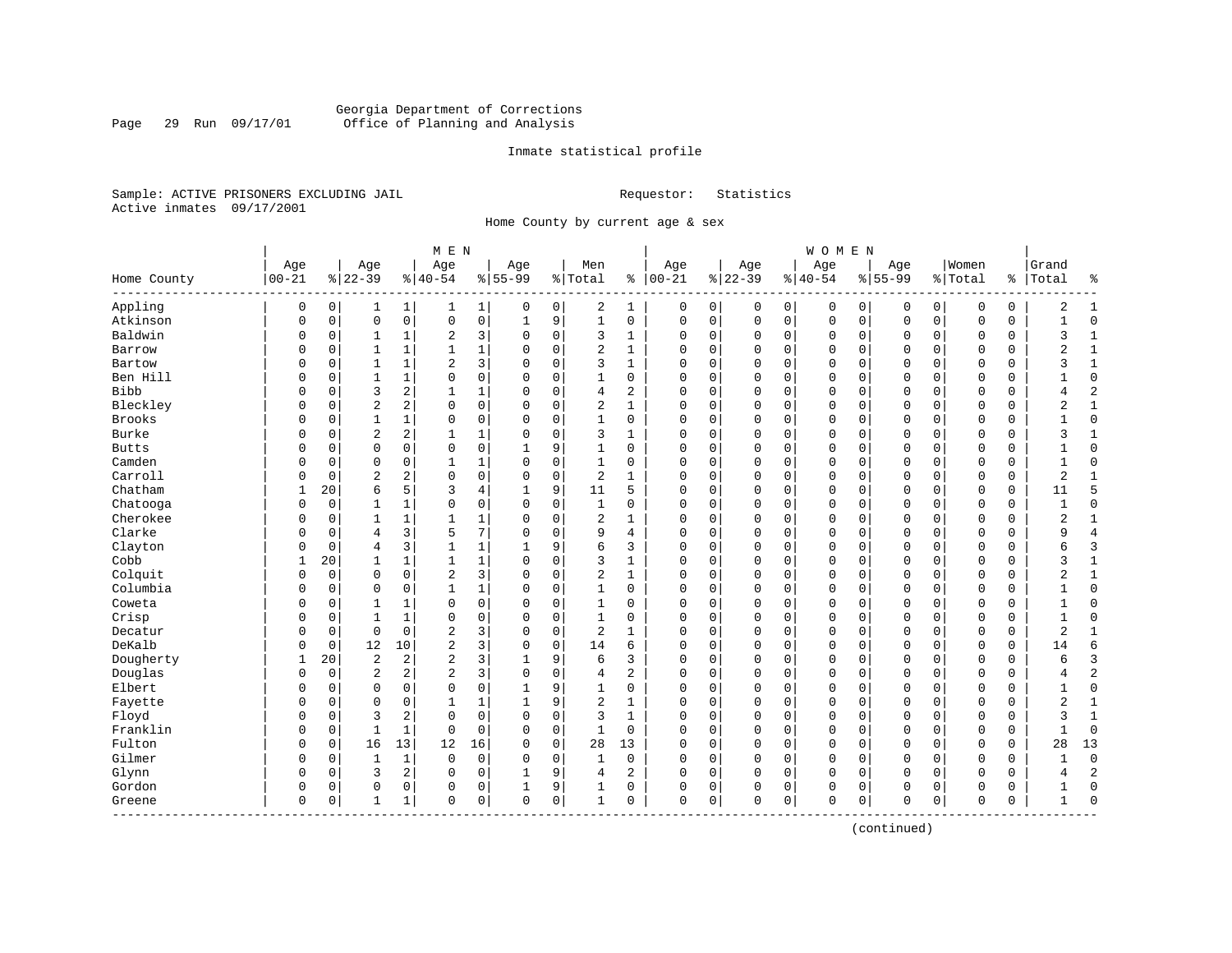#### Georgia Department of Corrections Page 30 Run 09/17/01 Office of Planning and Analysis

#### Inmate statistical profile

|  | Sample: ACTIVE PRISONERS EXCLUDING JAIL |  | Requestor: Statistics |  |
|--|-----------------------------------------|--|-----------------------|--|
|  | Active inmates 09/17/2001               |  |                       |  |

------------------------------------------------------------------------------------------------------------------------------------

Home County by current age & sex (continued)

| M E N | W O M E N | Age | Age | Age | Age | Men | Age | Age | Age | Age |Women |Grand Home County |00-21 %|22-39 %|40-54 %|55-99 %|Total % |00-21 %|22-39 %|40-54 %|55-99 %|Total % |Total % ------------------------------------------------------------------------------------------------------------------------------------Gwinnett | 0 0| 1 1| 2 3| 0 0| 3 1 | 0 0| 0 0| 0 0| 0 0| 0 0 | 3 1 Habersham | 0 0| 1 1| 0 0| 0 0| 1 0 | 0 0| 0 0| 0 0| 0 0| 0 0 | 1 0 Hall | 0 0| 1 1| 2 3| 0 0| 3 1 | 0 0| 0 0| 0 0| 0 0| 0 0 | 3 1 Harris | 0 0| 0 0| 1 1| 0 0| 1 0 | 0 0| 0 0| 0 0| 0 0| 0 0 | 1 0 Hart | 0 0| 1 1| 0 0| 0 0| 1 0 | 0 0| 0 0| 0 0| 0 0| 0 0 | 1 0 Henry | 0 0| 2 2| 1 1| 0 0| 3 1 | 0 0| 0 0| 0 0| 0 0| 0 0 | 3 1 Houston | 0 0| 2 2| 2 3| 0 0| 4 2 | 0 0| 0 0| 0 0| 0 0| 0 0 | 4 2 Jackson | 0 0| 0 0| 1 1| 0 0| 1 0 | 0 0| 0 0| 0 0| 0 0| 0 0 | 1 0 Jeff Davis | 0 0| 2 2| 0 0| 0 0| 2 1 | 0 0| 0 0| 0 0| 0 0| 0 0 | 2 1 Jenkins | 0 0| 2 2| 0 0| 0 0| 2 1 | 0 0| 0 0| 0 0| 0 0| 0 0 | 2 1 Laurens | 0 0| 1 1| 0 0| 0 0| 1 0 | 0 0| 0 0| 0 0| 0 0| 0 0 | 1 0 Liberty | 0 0| 2 2| 1 1| 0 0| 3 1 | 0 0| 0 0| 0 0| 0 0| 0 0 | 3 1 Lincoln | 0 0| 1 1| 0 0| 0 0| 1 0 | 0 0| 0 0| 0 0| 0 0| 0 0 | 1 0 Long | 0 0| 1 1| 0 0| 0 0| 1 0 | 0 0| 0 0| 0 0| 0 0| 0 0 | 1 0 Lowndes | 0 0| 1 1| 0 0| 0 0| 1 0 | 0 0| 0 0| 0 0| 0 0| 0 0 | 1 0 Marion | 0 0| 1 1| 0 0| 0 0| 1 0 | 0 0| 0 0| 0 0| 0 0| 0 0 | 1 0 McDuffie | 0 0| 1 1| 0 0| 0 0| 1 0 | 0 0| 0 0| 0 0| 0 0| 0 0 | 1 0 McIntosh | 0 0| 2 2| 0 0| 0 0| 2 1 | 0 0| 0 0| 0 0| 0 0| 0 0 | 2 1 Mitchell | 1 20| 0 0| 0 0| 0 0| 1 0 | 0 0| 0 0| 0 0| 0 0| 0 0 | 1 0 Monroe | 0 0| 0 0| 1 1| 0 0| 1 0 | 0 0| 0 0| 0 0| 0 0| 0 0 | 1 0 Morgan | 0 0| 1 1| 0 0| 0 0| 1 0 | 0 0| 0 0| 0 0| 0 0| 0 0 | 1 0 Muscogee | 0 0| 4 3| 3 4| 0 0| 7 3 | 0 0| 0 0| 0 0| 0 0| 0 0 | 7 3 Newton | 0 0| 1 1| 0 0| 0 0| 1 0 | 0 0| 0 0| 0 0| 0 0| 0 0 | 1 0 Paulding | 0 0| 0 0| 1 1| 0 0| 1 0 | 0 0| 0 0| 0 0| 0 0| 0 0 | 1 0 Pierce | 0 0| 0 0| 1 1| 0 0| 1 0 | 0 0| 0 0| 0 0| 0 0| 0 0 | 1 0 Pike | 0 0| 0 0| 1 1| 0 0| 1 0 | 0 0| 0 0| 0 0| 0 0| 0 0 | 1 0 Putnam | 0 0| 1 1| 1 1| 0 0| 2 1 | 0 0| 0 0| 0 0| 0 0| 0 0 | 2 1 Rabun | 0 0| 1 1| 0 0| 0 0| 1 0 | 0 0| 0 0| 0 0| 0 0| 0 0 | 1 0 Randolph | 1 20| 0 0| 1 1| 0 0| 2 1 | 0 0| 0 0| 0 0| 0 0| 0 0 | 2 1 Richmond | 0 0| 5 4| 3 4| 0 0| 8 4 | 0 0| 1 50| 0 0| 0 0| 1 50 | 9 4 Rockdale | 0 0| 0 0| 1 1| 0 0| 1 0 | 0 0| 0 0| 0 0| 0 0| 0 0 | 1 0 Spalding | 0 0| 3 2| 0 0| 0 0| 3 1 | 0 0| 0 0| 0 0| 0 0| 0 0 | 3 1 Sumter | 0 0| 0 0| 1 1| 0 0| 1 0 | 0 0| 0 0| 0 0| 0 0| 0 0 | 1 0 Tattnall | 0 0| 1 1| 0 0| 0 0| 1 0 | 0 0| 0 0| 0 0| 0 0| 0 0 | 1 0 Thomas | 0 0| 1 1| 1 1| 0 0| 2 1 | 0 0| 0 0| 0 0| 0 0| 0 0 | 2 1

(continued)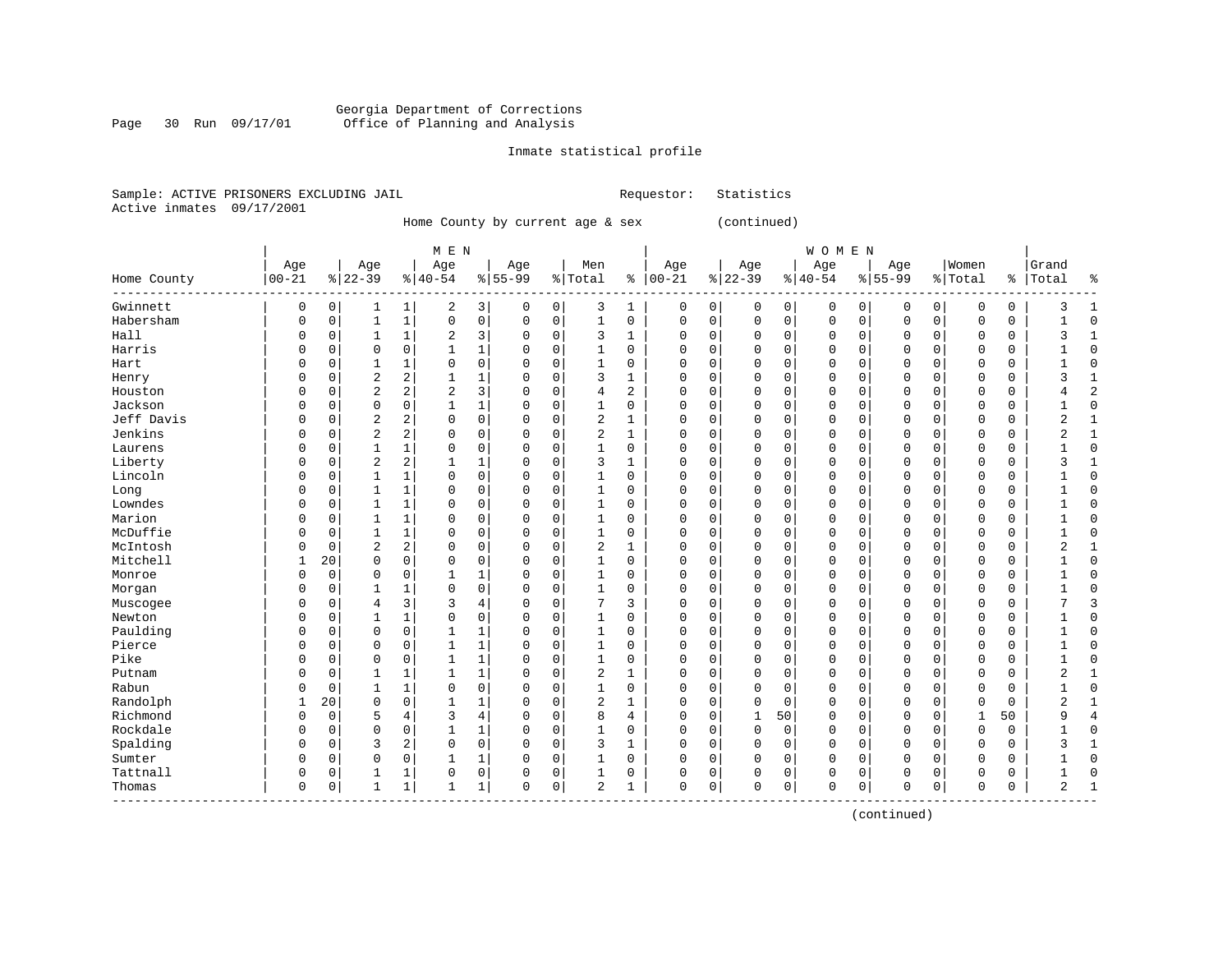### Georgia Department of Corrections Page 31 Run 09/17/01 Office of Planning and Analysis

#### Inmate statistical profile

Sample: ACTIVE PRISONERS EXCLUDING JAIL **Requestor:** Statistics Active inmates 09/17/2001

Home County by current age & sex (continued)

|                  |                   |          |                 |      | M E N            |      |                  |          |                |      |                   |             |                 |          | WOMEN            |     |                  |                 |                  |       |                    |      |
|------------------|-------------------|----------|-----------------|------|------------------|------|------------------|----------|----------------|------|-------------------|-------------|-----------------|----------|------------------|-----|------------------|-----------------|------------------|-------|--------------------|------|
| Home County      | Age<br>$ 00 - 21$ |          | Age<br>$ 22-39$ |      | Age<br>$ 40-54 $ |      | Age<br>$8 55-99$ |          | Men<br>% Total | နွ   | Age<br>$ 00 - 21$ |             | Age<br>$ 22-39$ |          | Age<br>$ 40-54 $ |     | Age<br>$ 55-99 $ |                 | Women<br>% Total |       | Grand<br>%   Total | ႜ    |
| Tift             | U                 |          |                 |      |                  | 0    |                  | 9        | 2              |      | $\Omega$          | 0           |                 |          | $\Omega$         |     |                  |                 |                  |       | 2                  |      |
| Toombs           | U                 |          |                 |      |                  |      |                  |          | $\overline{2}$ |      | $\Omega$          | 0           | $\Omega$        | $\Omega$ | $\Omega$         |     | O                | 0               |                  |       |                    |      |
| Troup            | U                 |          |                 |      |                  |      |                  |          |                |      |                   |             |                 |          | 0                |     |                  |                 |                  |       |                    |      |
| Union            | 0                 |          |                 |      |                  |      |                  |          |                |      | 0                 |             |                 | 0        | 0                |     | 0                |                 |                  | 0     |                    |      |
| Upson            |                   | 0        |                 |      |                  |      |                  |          |                |      |                   |             |                 | $\Omega$ | $\Omega$         |     |                  |                 |                  | 0     |                    |      |
| Walker           | 0                 | 0        | 2               |      |                  |      |                  | $\Omega$ | $\overline{2}$ |      | 0                 | 0           |                 | 50       | 0                |     | $\Omega$         |                 |                  | 50    |                    |      |
| Walton           |                   | 0        |                 |      |                  |      |                  |          | $\overline{2}$ |      | <sup>0</sup>      | 0           | 0               | $\Omega$ | $\Omega$         |     | $\Omega$         |                 |                  | 0     |                    |      |
| Ware             | U                 | $\Omega$ |                 |      |                  |      |                  |          |                | 2    | 0                 | 0           | <sup>0</sup>    | $\Omega$ | 0                |     | $\Omega$         |                 |                  | 0     |                    |      |
| Wayne            | 0                 |          |                 |      |                  | 0    |                  |          |                |      | $\Omega$          | 0           | $\Omega$        | $\Omega$ | $\Omega$         |     | $\Omega$         |                 |                  | 0     |                    |      |
| Whitfield        | 0                 | $\Omega$ | $\Omega$        |      |                  |      |                  |          |                |      | $\Omega$          | 0           |                 | $\Omega$ | 0                |     | $\Omega$         |                 |                  | 0     |                    |      |
| Wilkinson        | 0                 | 0        |                 |      | O                | 0    | $\cap$           | 0        |                |      | 0                 | 0           | $\Omega$        | 0        | 0                |     | $\Omega$         | 0               |                  |       |                    |      |
| Total reported   |                   | 5 100    | 125             | 100  | 75 100           |      | 11 100           |          | 216 100        |      | $\mathbf 0$       | $\mathbf 0$ |                 | 2 100    | $\mathbf 0$      | 0   | $\Omega$         | $\overline{0}$  |                  | 2 100 | 218 100            |      |
| Percent reported |                   | 100.0    |                 | 88.0 |                  | 86.2 |                  | 73.3     |                | 86.7 |                   | $\cdot$ 0   |                 | 100.0    |                  | .0' |                  | .0 <sup>1</sup> |                  | 100.0 |                    | 86.9 |
| Not reported     | 0                 |          | 17              |      | 12               |      | 4                |          | 33             |      | $\mathbf 0$       |             | $\Omega$        |          | 0                |     | $\Omega$         |                 | 0                |       | 33                 |      |
| Total            | 5                 |          | 142             |      | 87               |      | 15               |          | 249            |      | $\Omega$          |             | 2               |          | 0                |     | 0                |                 | 2                |       | 251                |      |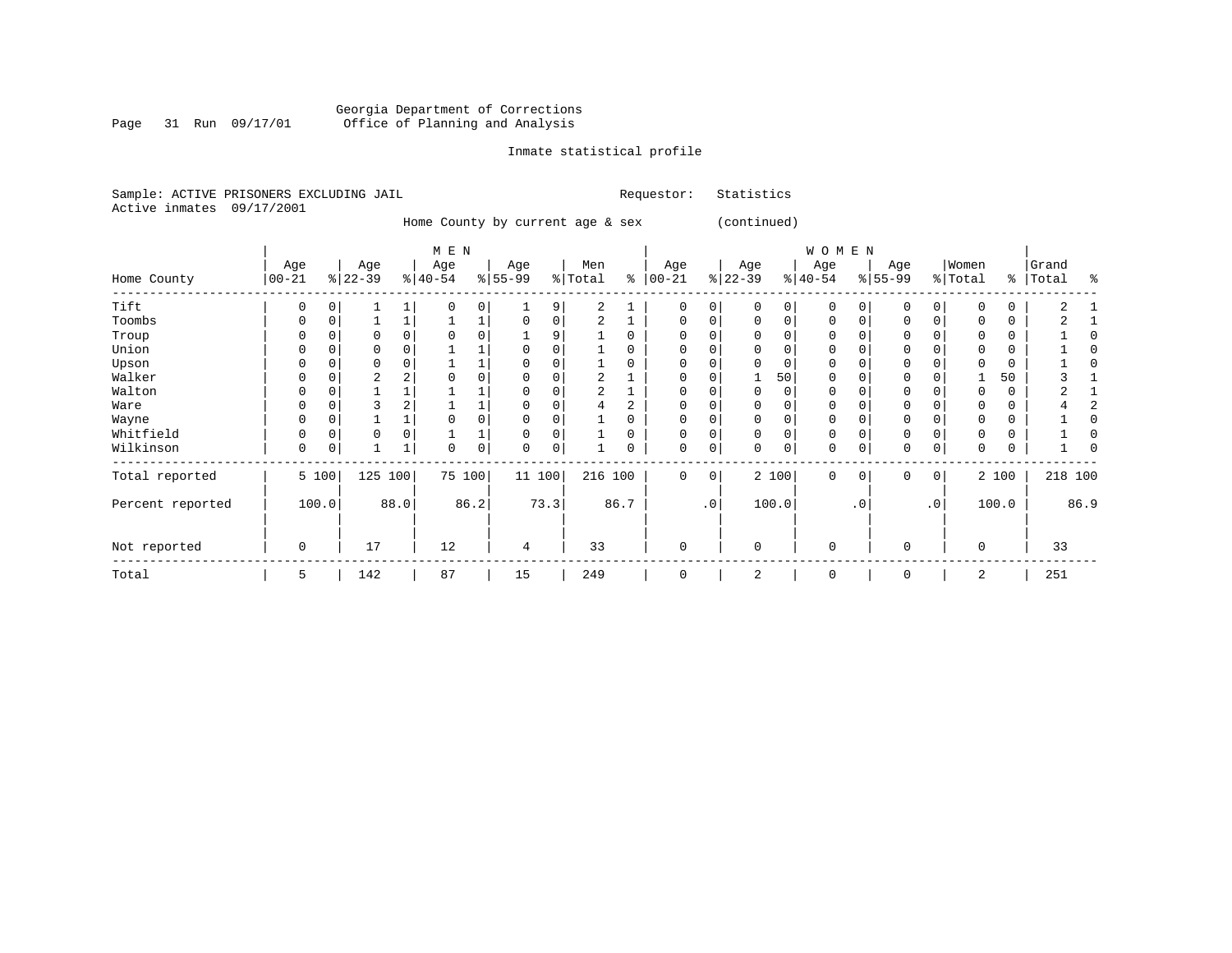Georgia Department of Corrections Office of Planning and Analysis

Inmate statistical profile<br>Requestor: Statistics

Sample: ACTIVE PRISONERS EXCLUDING JAIL Active inmates 09/17/2001

### Prison Sentence In Years by current age & sex

|                                    |                   |                                     | M E N                        |                         |                            |                      |                                     | WOMEN            |                             |                            |                          |
|------------------------------------|-------------------|-------------------------------------|------------------------------|-------------------------|----------------------------|----------------------|-------------------------------------|------------------|-----------------------------|----------------------------|--------------------------|
| Sentence In Years                  | Age<br>$ 00 - 21$ | Age<br>$ 22-39$                     | Age<br>$\frac{1}{6}$   40-54 | Age<br>$8 55-99$        | Men<br>% Total             | Age<br>$8   00 - 21$ | Age<br>$ 22-39$                     | Age<br>$ 40-54$  | Age<br>$8 55-99$            | Women<br>% Total           | Grand<br>%   Total<br>နွ |
| $0 - 1$                            | 0                 | 0<br>0<br>0                         | 0<br>0                       | 0<br>0                  | 0<br>$\mathbf 0$           | 0                    | 0<br>0<br>$\circ$                   | 0<br>0           | 0<br>0                      | 0<br>0                     | $\mathbf 0$<br>0         |
| $1.1 - 2$                          | $\mathbf 0$       | 0<br>0<br>0                         | $\mathbf 0$<br>0             | 0<br>0                  | $\mathbf 0$<br>$\mathbf 0$ | 0                    | 0<br>$\mathbf{0}$<br>$\mathbf 0$    | 0<br>0           | $\mathsf{O}$<br>0           | $\mathbf 0$<br>0           | 0<br>$\Omega$            |
| $2.1 - 3$                          | 0                 | $\mathbf 0$<br>0<br>0               | 0<br>0                       | 0<br>$\mathbf 0$        | $\mathbf 0$<br>$\mathbf 0$ | $\mathbf 0$          | 0<br>$\mathbf 0$<br>0               | 0<br>0           | $\mathbf 0$<br>0            | 0<br>$\mathbf 0$           | 0<br>$\mathbf 0$         |
| $3.1 - 4$                          | 0                 | $\Omega$<br>$\mathbf 0$<br>0        | $\mathbf 0$<br>$\mathbf 0$   | 0<br>$\mathbf 0$        | $\Omega$<br>$\Omega$       | 0                    | 0<br>$\mathbf 0$<br>$\Omega$        | 0<br>0           | $\mathbf 0$<br>0            | 0<br>$\Omega$              | $\Omega$<br>$\Omega$     |
| $4.1 - 5$                          | $\Omega$          | $\mathbf 0$<br>0<br>0               | $\mathsf 0$<br>$\mathbf 0$   | $\Omega$<br>0           | $\Omega$<br>$\Omega$       | 0                    | 0<br>$\mathsf{O}$<br>$\mathbf 0$    | 0<br>0           | $\mathbf 0$<br>$\mathbf 0$  | 0<br>$\mathbf 0$           | $\Omega$<br>$\Omega$     |
| $5.1 - 6$                          | $\Omega$          | $\mathbf 0$<br>0<br>$\Omega$        | 0<br>$\Omega$                | $\Omega$<br>$\mathbf 0$ | O<br>0                     | $\Omega$             | 0<br>$\mathbf 0$<br>0               | 0<br>0           | $\mathbf 0$<br>$\mathbf{0}$ | 0<br>0                     | $\Omega$<br>0            |
| $6.1 - 7$                          | $\Omega$          | $\mathbf 0$<br>0<br>0               | $\mathbf 0$<br>$\mathbf 0$   | $\mathbf 0$<br>$\Omega$ | $\Omega$<br>0              | 0                    | 0<br>$\mathbf 0$<br>$\mathbf 0$     | $\mathbf 0$<br>0 | $\mathbf 0$<br>$\mathbf 0$  | $\mathbf 0$<br>$\mathbf 0$ | $\Omega$<br>$\Omega$     |
| $7.1 - 8$                          | $\Omega$          | $\mathbf 0$<br>0<br>$\mathbf 0$     | $\mathbf 0$<br>$\mathbf 0$   | $\Omega$<br>$\mathbf 0$ | $\Omega$<br>$\Omega$       | 0                    | 0<br>$\mathbf{0}$<br>$\mathbf 0$    | $\mathbf 0$<br>0 | $\mathbf 0$<br>$\mathbf 0$  | $\Omega$<br>0              | $\Omega$<br>$\Omega$     |
| $8.1 - 9$                          | $\Omega$          | $\mathbf 0$<br>$\mathbf 0$<br>0     | $\mathbf 0$<br>0             | $\Omega$<br>0           | $\Omega$<br>$\Omega$       | $\Omega$             | 0<br>$\mathbf{0}$<br>$\mathbf 0$    | $\mathbf 0$<br>0 | $\mathbf 0$<br>$\mathbf 0$  | $\mathbf 0$<br>$\mathbf 0$ | $\mathbf 0$<br>0         |
| $9.1 - 10$                         | $\mathbf 0$       | $\Omega$<br>$\mathbf 0$<br>$\Omega$ | $\mathbf 0$<br>$\Omega$      | $\Omega$<br>$\mathbf 0$ | $\Omega$<br>$\Omega$       | $\Omega$             | $\Omega$<br>$\Omega$<br>$\mathbf 0$ | 0<br>0           | $\mathbf 0$<br>$\Omega$     | $\Omega$<br>$\Omega$       | $\Omega$<br>$\Omega$     |
| $10.1 - 12$                        | $\Omega$          | $\mathbf 0$<br>$\mathbf 0$<br>0     | 0<br>$\mathbf 0$             | $\Omega$<br>0           | $\Omega$<br>$\Omega$       | $\mathbf 0$          | 0<br>0<br>$\mathbf 0$               | 0<br>0           | $\mathbf 0$<br>$\mathbf 0$  | $\mathbf 0$<br>$\mathbf 0$ | $\Omega$<br>$\Omega$     |
| $12.1 - 15$                        | $\Omega$          | $\Omega$<br>$\mathbf 0$<br>0        | $\mathbf 0$<br>$\Omega$      | 0<br>0                  | $\mathbf 0$<br>0           | $\Omega$             | 0<br>$\mathbf 0$<br>0               | 0<br>0           | $\mathbf 0$<br>$\mathbf{0}$ | $\Omega$<br>0              | 0<br>$\Omega$            |
| $15.1 - 20$                        | $\Omega$          | $\mathbf 0$<br>$\mathbf 0$<br>0     | $\mathbf 0$<br>$\mathbf 0$   | $\mathbf 0$<br>0        | $\mathbf 0$<br>$\Omega$    | $\mathbf 0$          | 0<br>$\mathbf 0$<br>$\mathbf 0$     | $\mathbf 0$<br>0 | $\mathbf 0$<br>$\mathbf 0$  | $\mathbf 0$<br>$\mathbf 0$ | $\Omega$<br>0            |
| 20.1-OVER                          | $\Omega$          | $\mathbf 0$<br>0<br>$\mathbf 0$     | $\mathbf 0$<br>$\Omega$      | $\Omega$<br>$\mathbf 0$ | $\Omega$<br>$\Omega$       | $\Omega$             | 0<br>$\mathbf 0$<br>$\mathbf 0$     | $\mathbf 0$<br>0 | $\mathbf 0$<br>$\Omega$     | $\mathbf 0$<br>$\Omega$    | $\Omega$<br>$\Omega$     |
| LIFE                               | $\Omega$          | $\mathbf 0$<br>$\mathbf 0$<br>0     | $\mathbf 0$<br>$\Omega$      | $\Omega$<br>$\mathbf 0$ | $\mathbf 0$<br>$\Omega$    | $\Omega$             | 0<br>$\mathbf 0$<br>$\mathbf 0$     | $\mathbf 0$<br>0 | $\mathbf 0$<br>$\mathbf 0$  | $\mathbf 0$<br>$\mathbf 0$ | $\Omega$<br>$\Omega$     |
| <b>DEATH</b>                       | $\Omega$          | 0<br>$\mathbf 0$<br>0               | $\mathbf 0$<br>$\mathbf 0$   | 0<br>$\mathbf 0$        | $\mathbf 0$<br>$\Omega$    | 0                    | 0<br>$\mathbf 0$<br>$\Omega$        | 0<br>0           | $\mathbf 0$<br>0            | $\mathbf 0$<br>0           | 0<br>$\Omega$            |
| LIFE W/O PAROLE                    | 5<br>100          | 142 100                             | 100<br>87                    | 15<br>100               | 249<br>100                 | $\mathbf 0$          | 0<br>$\overline{a}$<br>100          | 0<br>0           | $\mathbf 0$<br>$\mathbf 0$  | 2<br>100                   | 251 100                  |
| YOUTHFUL OFFENDERS                 | 0                 | 0<br>0<br>0                         | 0<br>0                       | 0<br>0                  | 0<br>0                     | 0                    | $\overline{0}$<br>0<br> 0           | 0<br>0           | $\mathbf 0$<br>0            | 0<br>0                     | 0<br>0                   |
| Total reported                     | 5 100             | 142 100                             | 87 100                       | 15 100                  | 249 100                    | $\mathbf 0$          | $\overline{0}$<br>2 100             | $\mathbf 0$<br>0 | $\mathbf 0$<br>$\mathbf{0}$ | 2 100                      | 251 100                  |
| Percent reported                   | 100.0             | 100.0                               | 100.0                        | 100.0                   | 100.0                      | $\cdot$ 0            | 100.0                               | $\cdot$ 0        | $\cdot$ 0                   | 100.0                      | 100.0                    |
| NOT REPORTED                       | 0                 | 0                                   | 0                            | 0                       | 0                          | 0                    | 0                                   | 0                | 0                           | 0                          | $\mathbf 0$              |
| Total                              | 5                 | 142                                 | 87                           | 15                      | 249                        | $\mathbf 0$          | 2                                   | $\mathbf 0$      | $\mathbf 0$                 | 2                          | 251                      |
| AVG EXCLUDING<br>LIFE, DEATH, YO   | .00               | .00                                 | .00                          | .00                     | .00                        | .00                  | .00                                 | .00              | .00                         | .00                        | .00                      |
| AVG INCLUDING<br>LIFE=21, YO=3 YRS | 3.00              | 3.00                                | 3.00                         | 3.00                    | 3.00                       | .00                  | 3.00                                | .00              | .00                         | 3.00                       | 3.00                     |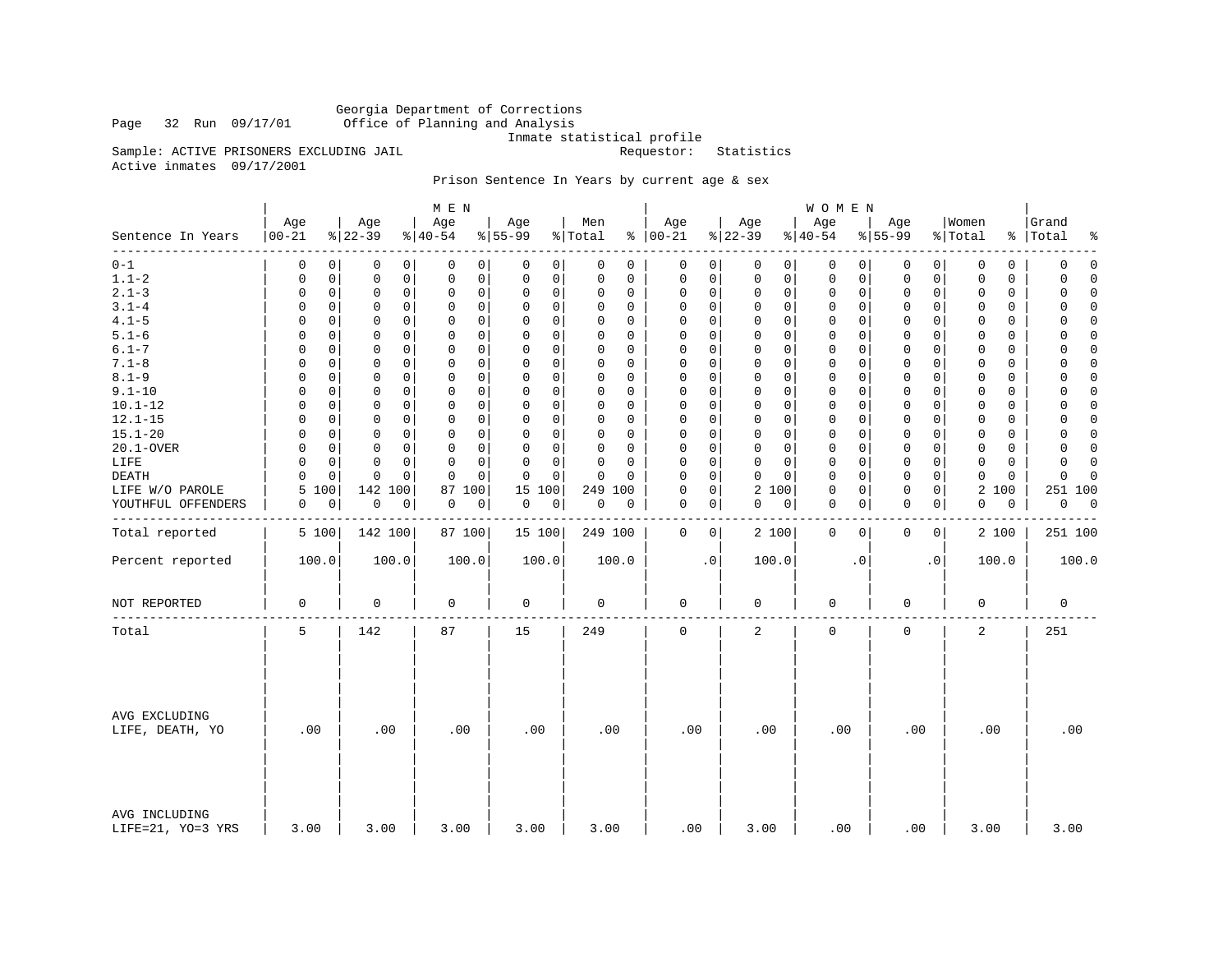#### Georgia Department of Corrections Page 33 Run 09/17/01 Office of Planning and Analysis

#### Inmate statistical profile

Sample: ACTIVE PRISONERS EXCLUDING JAIL **Requestor:** Statistics Active inmates 09/17/2001

Probation To Follow Prison by current age & sex

|                                        |                                     |                             | M E N            |                             |                     |                  |                                                  | <b>WOMEN</b>      |                               |                                    |                    |
|----------------------------------------|-------------------------------------|-----------------------------|------------------|-----------------------------|---------------------|------------------|--------------------------------------------------|-------------------|-------------------------------|------------------------------------|--------------------|
| Prob After Prison                      | Age<br>$00 - 21$                    | Age<br>$8 22-39$            | Age<br>$8 40-54$ | Age<br>$8155 - 99$          | Men<br>ႜ<br>% Total | Aqe<br>$00 - 21$ | Age<br>န္  <br>$22 - 39$                         | Aqe<br>$8 40-54$  | Age<br>$8155 - 99$            | Women<br>% Total                   | Grand<br>% Total % |
| PROBATION TO<br>FOLLOW<br>NO PROBATION | $\mathbf 0$<br>$\mathbf 0$<br>5 100 | $\overline{2}$<br>139<br>98 | ∸.<br>86<br>99   | $\mathbf{0}$<br>0<br>15 100 | 2<br>4<br>245<br>98 | 0<br>$\mathbf 0$ | 0<br>0<br>$\mathbf 0$<br>0 <sup>1</sup><br>2 100 | 0<br>$\mathbf{0}$ | 0<br>0<br>0 <sup>1</sup><br>0 | 0<br>$\Omega$<br>0<br> 0 <br>2 100 | -2<br>247 98       |
| Total reported                         | 5 100                               | 142 100                     | 87 100           | 15 100                      | 249<br>100          | 0                | 2 100<br>$\mathbf 0$                             | $\mathbf 0$       | 0<br>0                        | 2 100<br>$\overline{0}$            | 251 100            |
| Percent reported                       | 100.0                               | 100.0                       | 100.0            | 100.0                       | 100.0               | .0 <sup>1</sup>  | 100.0                                            |                   | . 0                           | 100.0<br>.0 <sup>1</sup>           | 100.0              |
| NOT REPORTED                           | $\mathbf 0$                         | $\Omega$                    | $\Omega$         | $\mathbf 0$                 | $\mathbf 0$         | $\Omega$         | 0                                                | $\mathbf 0$       | $\Omega$                      | $\Omega$                           | 0                  |
| Total                                  | 5                                   | 142                         | 87               | 15                          | 249                 | $\Omega$         | 2                                                | $\mathbf 0$       | $\Omega$                      | $\mathfrak{D}$                     | 251                |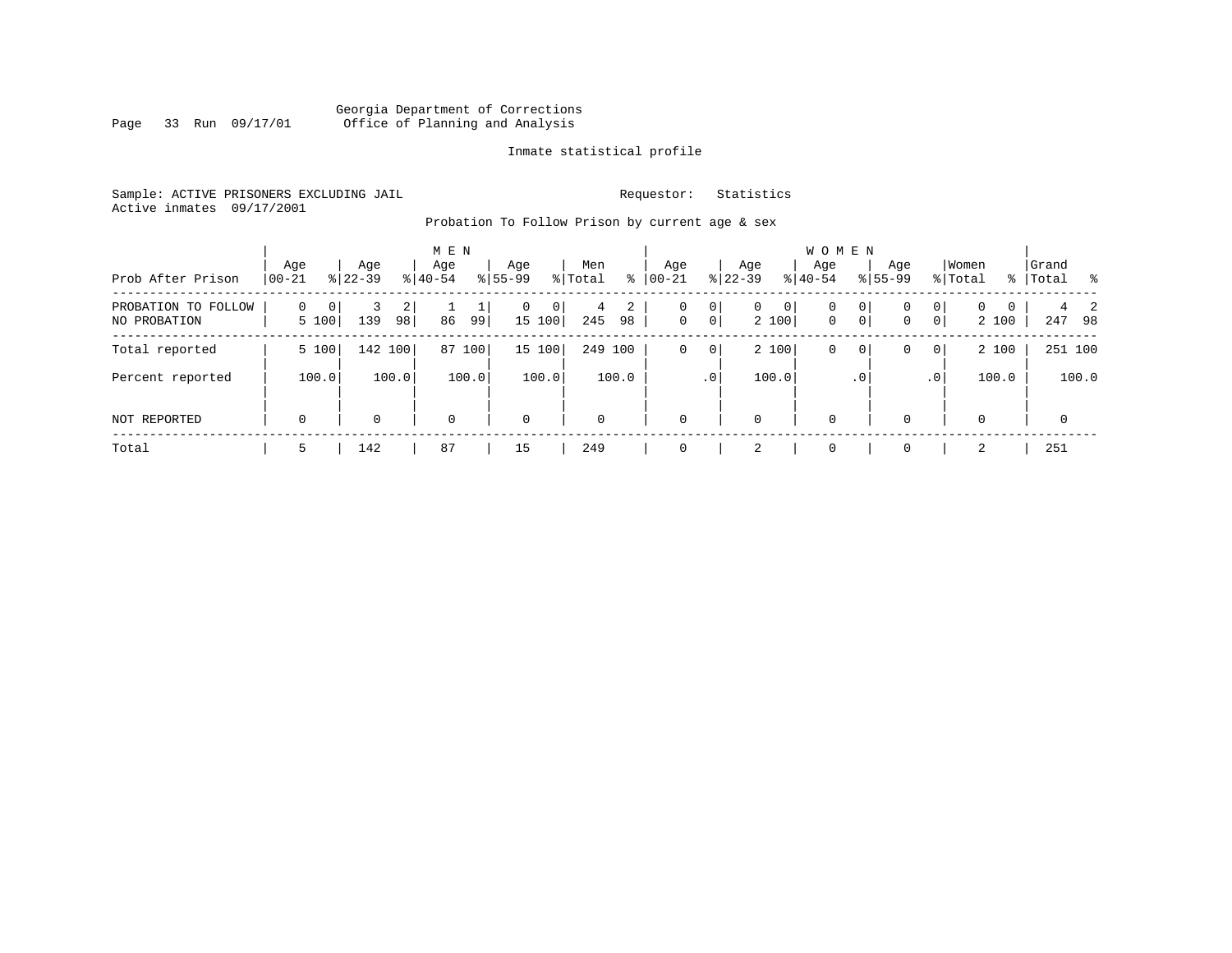### Georgia Department of Corrections Page 34 Run 09/17/01 Office of Planning and Analysis

#### Inmate statistical profile

Sample: ACTIVE PRISONERS EXCLUDING JAIL **Requestor:** Statistics Active inmates 09/17/2001

Admission Type by current age & sex

|                      |           |             |          |          | M E N       |             |           |             |         |          |              |             |          |              | <b>WOMEN</b> |          |           |           |          |          |         |                         |
|----------------------|-----------|-------------|----------|----------|-------------|-------------|-----------|-------------|---------|----------|--------------|-------------|----------|--------------|--------------|----------|-----------|-----------|----------|----------|---------|-------------------------|
|                      | Age       |             | Age      |          | Age         |             | Aqe       |             | Men     |          | Age          |             | Age      |              | Age          |          | Aqe       |           | Women    |          | Grand   |                         |
| Admission Type       | $00 - 21$ |             | $ 22-39$ |          | $ 40-54$    |             | $8 55-99$ |             | % Total | ွေ       | $ 00-21 $    |             | $ 22-39$ |              | $ 40-54$     |          | $8 55-99$ |           | % Total  | ွေ       | Total   | ू                       |
| COMMITTED FROM COURT | 1         | 20          | 43       | 30       | 31          | 36          | 2         | 13          | 77      | 31       | 0            | 0           |          | 2 100        | 0            | U        | 0         | 0         |          | 2 100    | 79      | -31                     |
| RETURN APPEAL/BOND   | 0         | $\mathbf 0$ | 0        | 0        | $\Omega$    | 0           | O         | $\mathbf 0$ | 0       | $\Omega$ | 0            | 0           | $\Omega$ | 0            | 0            | $\Omega$ | $\Omega$  | 0         | $\Omega$ | $\Omega$ | 0       | $\Omega$                |
| PAROLE REV/NEW SENT  | U         | $\Omega$    | 13       | 9        | 12          | 14          |           | 7           | 26      | 10       | <sup>0</sup> | $\Omega$    | ∩        | O            | $\Omega$     | $\Omega$ | $\Omega$  | $\Omega$  | U        | U        | 26      | 10                      |
| PAR REV/NO NEW SENT  |           | $\Omega$    | 3        |          | 1           | 1           | ∩         | $\Omega$    | 4       | 2        | <sup>0</sup> | $\Omega$    | U        | $\Omega$     | U            | n        | $\Omega$  | 0         | U        | U        |         | $\overline{\mathbf{c}}$ |
| PROB VIOL/TOTAL REV  |           | $\Omega$    | O        | 0        | $\Omega$    | 0           | O         | $\Omega$    | U       | U        | <sup>0</sup> | 0           | U        | O            | U            | $\Omega$ | $\Omega$  | 0         |          | U        |         | <sup>0</sup>            |
| PROB VIOL/PARTIAL    |           | 20          | U        | 0        |             | $\mathbf 1$ |           | $\Omega$    | 2       |          | <sup>0</sup> | 0           |          | O            | 0            | $\Omega$ | $\Omega$  |           |          | U        |         |                         |
| ADMIT FM OTHER CUST  |           | $\Omega$    | U        | 0        | $\Omega$    | 0           | U         | $\Omega$    | 0       | 0        | <sup>0</sup> | 0           | U        | <sup>0</sup> | U            | $\Omega$ | $\Omega$  | 0         | n        | 0        |         | $\Omega$                |
| SHOCK INCARCERATION  |           | $\Omega$    | U        | 0        | $\Omega$    | $\Omega$    | U         | $\Omega$    | 0       | $\Omega$ | 0            | $\Omega$    | O        | O            | U            | $\Omega$ | O         | $\Omega$  | n        | 0        |         | ∩                       |
| PROB REV/REMAINDER   |           | $\Omega$    |          | 4        | 2           | 2           |           | $\Omega$    |         | 3        | <sup>0</sup> | $\Omega$    | U        | O            | U            | $\Omega$ | $\Omega$  | $\Omega$  |          | 0        |         |                         |
| NEW SENT/PAR REV PND |           | 0           | $\Omega$ | $\Omega$ |             | 1           | O         | 0           |         | U        | <sup>0</sup> | $\Omega$    | U        | $\Omega$     | U            | n        | $\Omega$  | $\Omega$  | O        | 0        |         | ſ                       |
| LIFE W/O PAROLE      |           | 60          | 78       | 55       | 39          | 45          | 11        | 73          | 131     | 53       |              | 0           |          | $\Omega$     | Ω            | $\Omega$ | $\Omega$  | $\Omega$  |          | 0        | 131     | 52                      |
| PAROLE REV BOOT CAMP |           | $\Omega$    | U        | $\Omega$ | $\mathbf 0$ | 0           | O         | $\mathbf 0$ | U       | $\Omega$ | 0            | 0           |          | 0            | U            | $\Omega$ | $\Omega$  | O         | O        | 0        |         | $\Omega$                |
| PAR REV/RSN UNKNOWN  |           | $\Omega$    | U        | $\Omega$ | $\Omega$    | 0           |           | 7           |         | U        | 0            | 0           | ∩        | <sup>0</sup> | U            | $\Omega$ | $\Omega$  | 0         | O        | 0        |         | <sup>0</sup>            |
| PROBATION/PAROLE REV |           | $\Omega$    | U        | 0        | $\Omega$    | 0           | U         | $\Omega$    | 0       | 0        | O            | $\Omega$    | ∩        | $\Omega$     | U            | ∩        | ∩         | $\Omega$  | U        | 0        | O       | ∩                       |
| PB PAROLE RESCINDED  |           | $\Omega$    | U        | 0        | ∩           | $\Omega$    | U         | $\Omega$    | 0       | 0        | <sup>0</sup> | $\Omega$    | U        | $\Omega$     | U            | $\cap$   | ∩         | $\Omega$  | n        | 0        |         | n                       |
| PROB REVOC/SPEC COND | U         | $\Omega$    | U        | 0        | $\Omega$    | O           | U         | $\Omega$    | U       | U        | O            | 0           | ∩        | $\Omega$     | U            | n        | ∩         | 0         |          | U        |         | n                       |
| PAR REV/REVOC CENTER |           | 0           | U        | 0        | $\Omega$    | O           | O         | $\Omega$    | U       | U        | <sup>0</sup> | 0           | U        | O            | U            | $\Omega$ | $\Omega$  | 0         |          | U        |         | <sup>0</sup>            |
| INFORMATION ONLY     |           | $\Omega$    | U        | 0        | $\Omega$    | O           | O         | $\Omega$    | 0       | U        | <sup>0</sup> | 0           |          | O            | Ω            | $\Omega$ |           | O         |          | U        |         | <sup>0</sup>            |
| INCOMPLETE SENT PKG  |           | 0           | U        | 0        | $\Omega$    | O           | U         | 0           | 0       | U        | <sup>0</sup> | 0           | U        | U            | U            | $\Omega$ | ∩         | U         |          | 0        |         | ∩                       |
| HANCOCK REVOC CENTER | O         | 0           | O        | $\Omega$ | $\Omega$    | $\Omega$    | U         | $\Omega$    | 0       | U        | <sup>0</sup> | $\Omega$    | $\Omega$ | $\Omega$     | U            | $\Omega$ | ∩         | $\Omega$  | n        | 0        |         | $\Omega$                |
| WHITWORTH DETENTION  | U         | $\Omega$    | U        | $\Omega$ | $\Omega$    | $\Omega$    | U         | $\Omega$    | 0       | U        | $\Omega$     | $\Omega$    | $\Omega$ | $\Omega$     | U            | $\Omega$ | ∩         | $\Omega$  | n        | 0        |         | $\cap$                  |
| DCYS AT RISK         |           | 0           | 0        | 0        | $\Omega$    | 0           | O         | 0           | U       | U        | 0            | 0           | U        | $\Omega$     | U            | $\Omega$ | $\Omega$  | $\Omega$  | O        | 0        |         | ∩                       |
| <b>OTHER</b>         | O         | 0           | O        | 0        | $\Omega$    | 0           | O         | 0           | N       | U        | <sup>0</sup> | 0           | U        | 0            | 0            | $\Omega$ | $\Omega$  | 0         | O        | U        |         |                         |
| Total reported       |           | 5 100       | 142 100  |          |             | 87 100      | 15 100    |             | 249 100 |          | 0            | $\mathbf 0$ |          | 2 100        | 0            | $\Omega$ | $\Omega$  | 0         |          | 2 100    | 251 100 |                         |
| Percent reported     |           | 100.0       |          | 100.0    |             | 100.0       |           | 100.0       |         | 100.0    |              | $\cdot$ 0   |          | 100.0        |              | . 0      |           | $\cdot$ 0 |          | 100.0    |         | 100.0                   |
| UNKNOWN              | 0         |             | 0        |          | 0           |             | 0         |             | 0       |          | 0            |             | 0        |              | 0            |          | 0         |           | 0        |          | 0       |                         |
| Total                | 5         |             | 142      |          | 87          |             | 15        |             | 249     |          | $\mathbf 0$  |             | 2        |              | 0            |          | 0         |           | 2        |          | 251     |                         |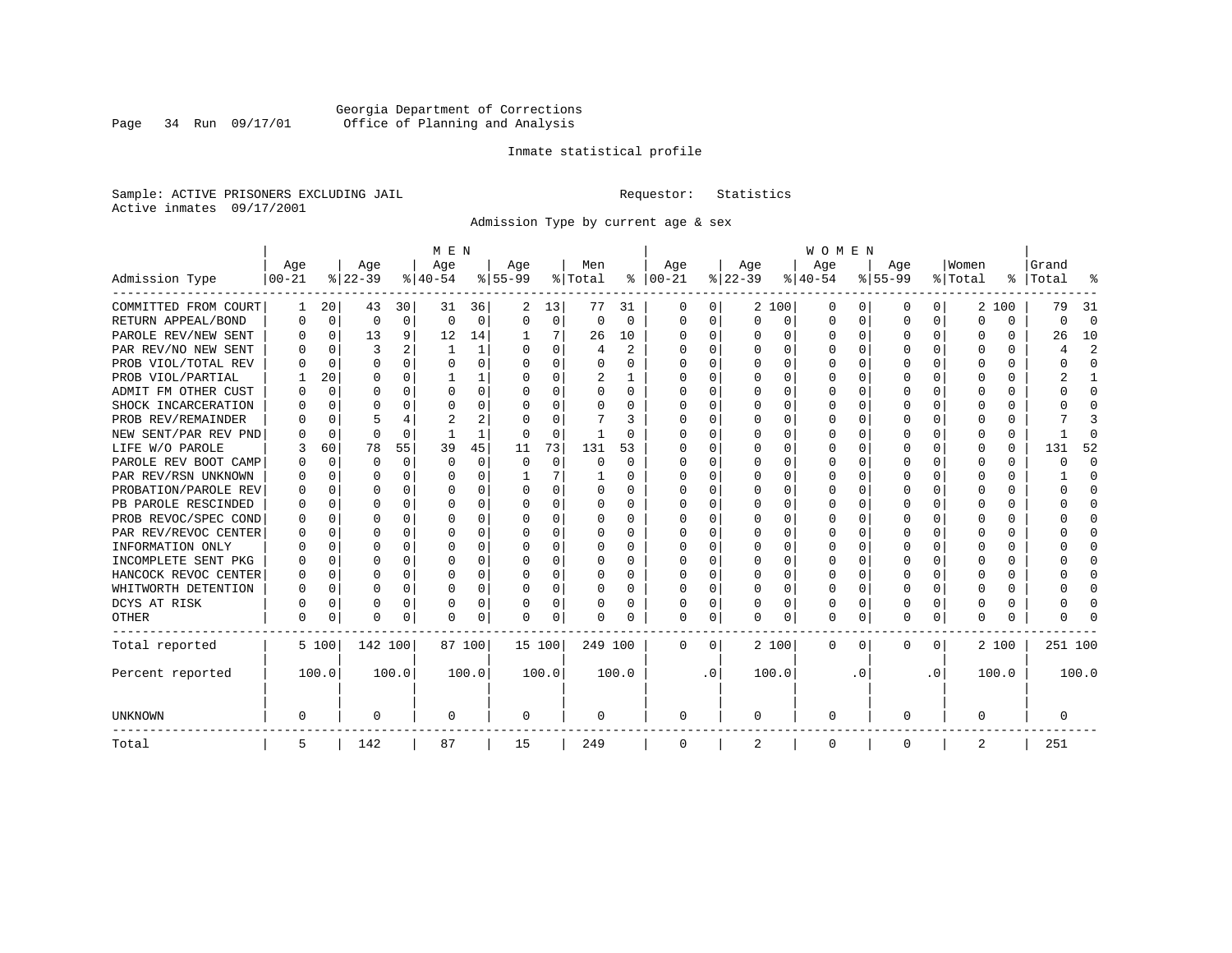#### Georgia Department of Corrections Page 35 Run 09/17/01 Office of Planning and Analysis

## Inmate statistical profile

251 100

| Active inmates | Sample: ACTIVE PRISONERS EXCLUDING JAIL<br>09/17/2001 |                                     | Requestor:      | Statistics                              |                                                         |               |
|----------------|-------------------------------------------------------|-------------------------------------|-----------------|-----------------------------------------|---------------------------------------------------------|---------------|
|                |                                                       | Release Type by current age & sex   |                 |                                         |                                                         |               |
|                | Aqe<br>Aqe                                            | M E N<br>Age<br>Men<br>Age          | Age             | W O M E N<br>Age<br>Aqe                 | Women<br>Aqe                                            | Grand         |
| Release Type   | $8122 - 39$<br>$100 - 21$                             | $8155 - 99$<br>% Total<br>$ 40-54 $ | ႜၟ<br>$ 00-21 $ | $ 22-39 $<br>$8 40-54$                  | $8155 - 99$<br>% Total                                  | ႜ<br>%  Total |
| Active         | 142 100<br>5 100                                      | 87 100<br>15 100                    | 249 100         | $0 \qquad 0$<br>2 100<br>$\overline{0}$ | 2 100<br>$\begin{array}{c c} 0 \end{array}$<br> 0 <br>0 | 251 100       |
| Total          | 142<br>5                                              | 87<br>249<br>15                     | 0               | 2<br>$\circ$                            | 2<br>0                                                  | 251           |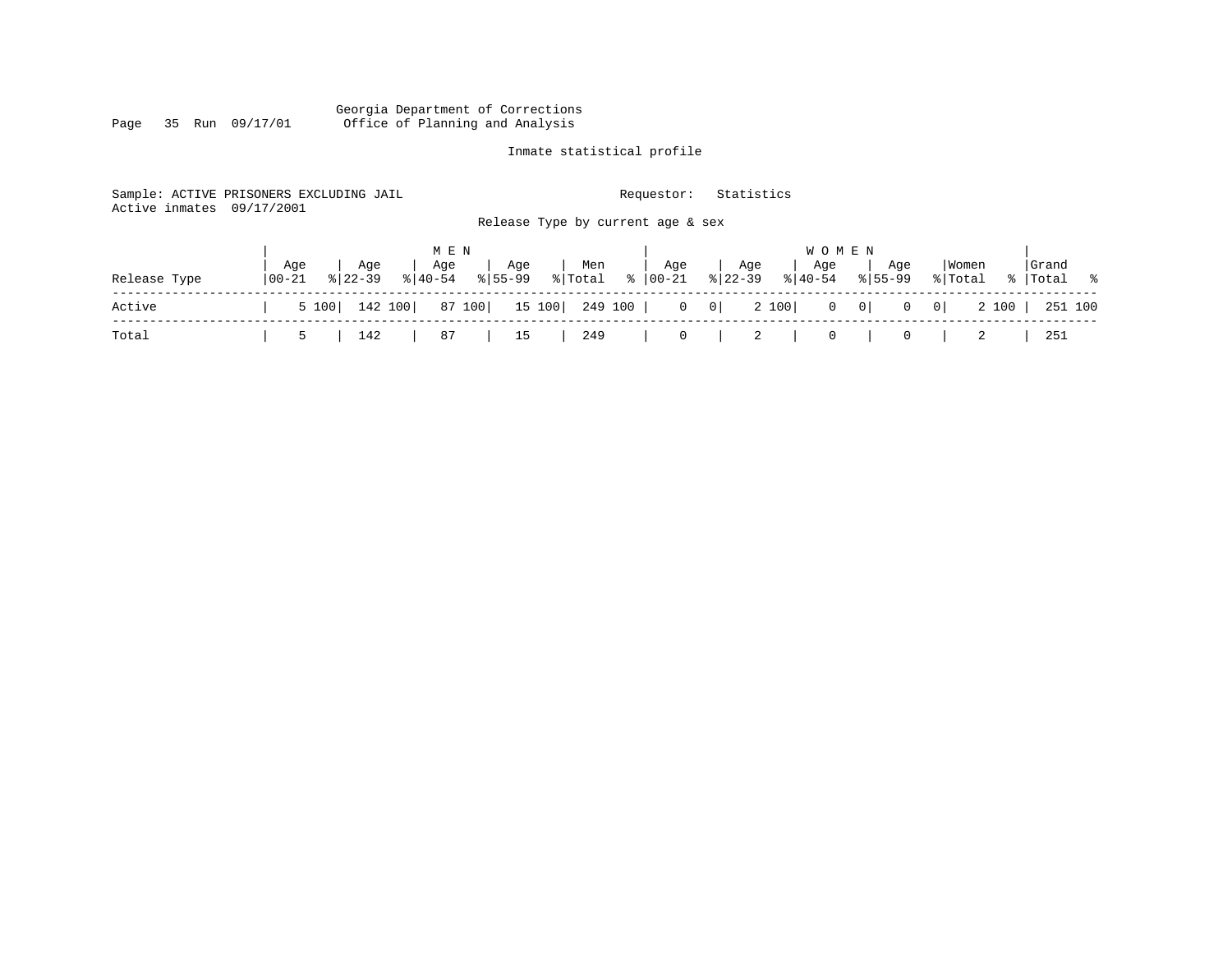### Georgia Department of Corrections Page 36 Run 09/17/01 Office of Planning and Analysis

#### Inmate statistical profile

Sample: ACTIVE PRISONERS EXCLUDING JAIL **Requestor:** Statistics Active inmates 09/17/2001

Inst By Group by current age & sex

| M E N                |             |             |             |                |           |             |           |             |          |          | <b>WOMEN</b> |          |          |             |             |             |             |                 |          |       |           |   |
|----------------------|-------------|-------------|-------------|----------------|-----------|-------------|-----------|-------------|----------|----------|--------------|----------|----------|-------------|-------------|-------------|-------------|-----------------|----------|-------|-----------|---|
|                      | Age         |             | Age         |                | Age       |             | Age       |             | Men      |          | Age          |          | Age      |             | Age         |             | Age         |                 | Women    |       | Grand     |   |
| Inst By Group        | $00 - 21$   |             | $ 22-39 $   |                | $8 40-54$ |             | $8 55-99$ |             | % Total  | ႜ        | $ 00-21 $    |          | $ 22-39$ |             | $ 40-54 $   |             | $8155 - 99$ |                 | % Total  |       | %   Total | ႜ |
| County jails         | 0           | $\mathbf 0$ | 0           | 0              |           | 0           |           | 0           | U        |          |              | 0        |          |             | $\Omega$    |             |             |                 |          |       |           |   |
| Transitional centers | $\mathbf 0$ | 0           | 0           | $\Omega$       | $\Omega$  | 0           | $\Omega$  | $\Omega$    | $\Omega$ | $\Omega$ | $\mathbf 0$  | $\Omega$ | 0        | $\Omega$    | $\Omega$    | $\Omega$    | $\Omega$    |                 | $\Omega$ |       |           |   |
| County camps         | $\Omega$    |             | 0           |                | $\Omega$  | 0           |           |             | $\Omega$ | $\Omega$ | $\Omega$     |          |          |             | $\Omega$    |             |             |                 |          |       |           |   |
| Inmate boot camps    | U           | 0           | $\Omega$    |                |           |             |           | $\Omega$    | 0        |          |              |          |          |             | $\Omega$    |             | $\Omega$    |                 |          |       |           |   |
| State prisons        |             | 5 100       | 142         | 100            | 87        | 100         |           | 15 100      |          | 249 100  |              |          |          | 2 100       | $\Omega$    |             | $\Omega$    |                 |          | 2 100 | 251 100   |   |
| Private prisons      | 0           | $\Omega$    | 0           | 0              | $\Omega$  | 0           | $\Omega$  | $\Omega$    | 0        | $\Omega$ | $\Omega$     | $\Omega$ | $\Omega$ | $\Omega$    | $\Omega$    |             | $\Omega$    |                 | 0        | 0     | 0         | n |
| Other                | 0           | 0           | $\mathbf 0$ | $\overline{0}$ | $\Omega$  | $\mathbf 0$ | $\Omega$  | $\mathbf 0$ | $\Omega$ |          | $\mathbf 0$  | 0        | $\Omega$ | $\mathbf 0$ | $\mathbf 0$ | $\Omega$    | $\Omega$    | $\Omega$        | 0        | 0     | 0         |   |
| Total reported       |             | 5 100       |             | 142 100        | 87        | 100         |           | 15 100      |          | 249 100  | 0            | 0        |          | 2 100       | $\Omega$    | $\mathbf 0$ | 0           | 0 <sup>1</sup>  |          | 2 100 | 251 100   |   |
| Percent reported     |             | 100.0       |             | 100.0          |           | 100.0       |           | 100.0       |          | 100.0    |              | .0'      |          | 100.0       |             | $\cdot$ 0   |             | .0 <sup>1</sup> |          | 100.0 | 100.0     |   |
| Not reported         | $\mathbf 0$ |             | $\Omega$    |                | $\Omega$  |             | $\Omega$  |             | $\Omega$ |          | $\Omega$     |          | $\Omega$ |             | $\Omega$    |             | $\cap$      |                 | $\cap$   |       | O         |   |
| Total                | 5           |             | 142         |                | 87        |             | 15        |             | 249      |          | $\mathbf 0$  |          | 2        |             | $\mathbf 0$ |             | $\Omega$    |                 | 2        |       | 251       |   |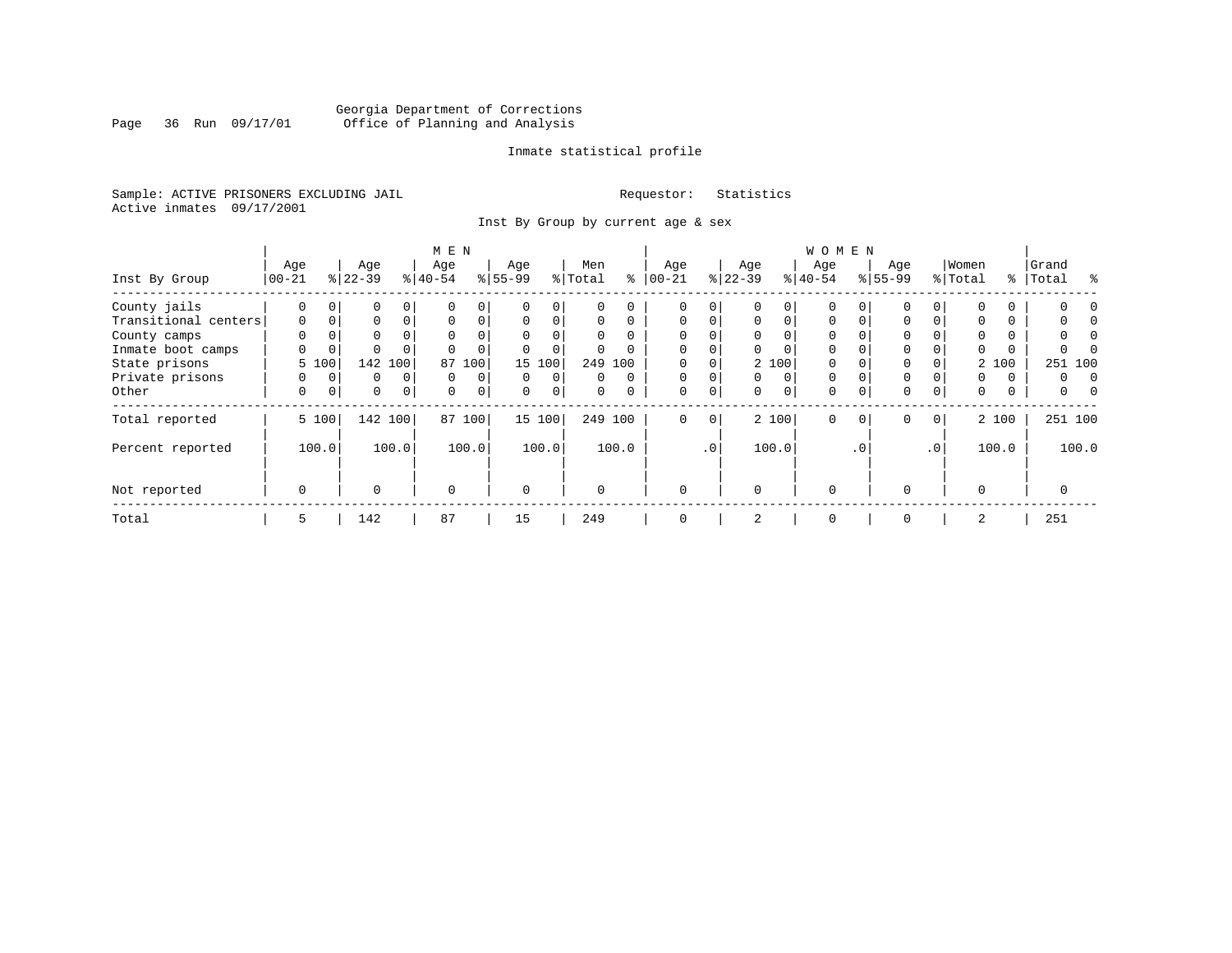### Georgia Department of Corrections Page 37 Run 09/17/01 Office of Planning and Analysis

#### Inmate statistical profile

Sample: ACTIVE PRISONERS EXCLUDING JAIL **Requestor:** Statistics Active inmates 09/17/2001

Institution by current age & sex

|                      | M E N     |          |                |       |           |                |                |          |         |                |            |           | WOMEN          |       |           |          |           |           |          |          |           |                |
|----------------------|-----------|----------|----------------|-------|-----------|----------------|----------------|----------|---------|----------------|------------|-----------|----------------|-------|-----------|----------|-----------|-----------|----------|----------|-----------|----------------|
|                      | Age       |          | Age            |       | Age       |                | Age            |          | Men     |                | Age        |           | Age            |       | Age       |          | Age       |           | Women    |          | Grand     |                |
| Institution          | $00 - 21$ |          | $ 22-39 $      |       | $ 40-54 $ |                | $8 55-99$      |          | % Total | ి              | $ 00 - 21$ |           | $ 22-39 $      |       | $ 40-54 $ |          | $ 55-99 $ |           | % Total  |          | %   Total | ႜ              |
| Ware Prison          |           |          | 12             | 8     | q         | 10             | 2              | 13       | 23      | 9              |            |           |                |       |           |          |           | U         |          |          | 23        | 9              |
| Phillips Prison      |           | 20       | 6              | 4     | 3         | 3              |                | 0        | 10      | 4              |            |           | <sup>0</sup>   | 0     |           | $\Omega$ |           | $\Omega$  |          | $\Omega$ | 10        | 4              |
| Arrendale Prison     |           | 20       | ς              | 2     |           |                |                | 7        |         | $\mathfrak{D}$ |            |           |                | U     |           |          |           | O         |          | 0        | 5         | $\overline{2}$ |
| Georgia State Prison |           | $\Omega$ | 28             | 20    | 12        | 14             |                |          | 41      | 16             |            |           |                | U     |           |          |           | U         |          |          | 41        | 16             |
| Jackson Prison-Diag  |           | 20       | $\overline{2}$ |       |           |                |                | 7        | 4       | $\overline{a}$ |            |           |                | U     | ∩         |          |           | U         |          | $\Omega$ | 4         | $\overline{2}$ |
| Coastal Prison       |           | 20       | $\overline{2}$ |       |           |                |                | $\Omega$ | 4       | $\mathcal{L}$  |            |           | ∩              | U     | ∩         | $\Omega$ |           | U         |          | $\Omega$ | 4         | $\overline{a}$ |
| Augusta Med Prison   |           | 0        | 11             | 8     | 6         |                | 4              | 27       | 21      | R              |            |           |                |       |           |          |           | U         |          | $\Omega$ | 21        | 8              |
| Valdosta Prison      |           | $\Omega$ | 27             | 19    | 10        | 11             | $\overline{a}$ | 13       | 39      | 16             | O          |           |                |       |           |          | N         | U         | ∩        | 0        | 39        | 16             |
| Hays Prison          |           | $\Omega$ | 10             | 7     | q         | 10             |                | 7        | 20      | 8              |            |           | <sup>0</sup>   | O     |           | ∩        |           | $\Omega$  | ∩        |          | 20        | 8              |
| Hancock Prison       |           | $\Omega$ | 9              | 6     |           |                | U              | U        | 13      |                |            |           |                | U     |           |          |           | O         |          | $\Omega$ | 13        | 5              |
| Telfair Prison       |           | O        | 14             | 10    |           | 10             |                |          | 24      | 10             |            |           |                | U     |           |          |           |           |          |          | 2.4       | 10             |
| Macon Prison         |           | 20       | 9              | б.    | 13        | 15             |                |          | 24      | 10             |            |           |                | O     |           |          |           | U         | ∩        | $\Omega$ | 24        | 10             |
| Smith Prison         |           | $\Omega$ | 9              | б     | q         | 10             |                | 7        | 19      | $\mathsf{R}$   |            |           |                | O     |           | $\Omega$ |           | U         | $\Omega$ |          | 19        | 8              |
| Baldwin Prison       |           |          |                |       | 2         | $\overline{a}$ | $\Omega$       |          | 2       |                |            |           |                | O     | $\Omega$  | ∩        |           |           |          | $\Omega$ |           |                |
| Metro Womens Prison  |           | $\Omega$ | U              | 0     | $\Omega$  | $\Omega$       | U              | 0        |         | <sup>0</sup>   |            |           |                | 50    | $\Omega$  | $\Omega$ | ი         | U         |          | 50       |           | O              |
| Pulaski Womens Pris  | 0         | 0        | U              | 0     |           | 0              | U              | 0        |         |                | $\Omega$   | $\Omega$  |                | 50    | $\Omega$  | 0        | N         | 0         |          | 50       |           |                |
| Total reported       |           | 5 100    | 142 100        |       |           | 87 100         | 15 100         |          | 249 100 |                | $\Omega$   | $\Omega$  |                | 2 100 | $\Omega$  | $\Omega$ | 0         | $\Omega$  |          | 2 100    | 251 100   |                |
| Percent reported     |           | 100.0    |                | 100.0 |           | 100.0          |                | 100.0    |         | 100.0          |            | $\cdot$ 0 |                | 100.0 |           | . 0      |           | $\cdot$ 0 |          | 100.0    |           | 100.0          |
| Not Reported         |           |          | U              |       |           |                | $\Omega$       |          |         |                | $\Omega$   |           | $\Omega$       |       | $\Omega$  |          | U         |           | $\Omega$ |          | O         |                |
| Total                | 5.        |          | 142            |       | 87        |                | 15             |          | 249     |                | $\Omega$   |           | $\overline{2}$ |       | $\Omega$  |          | O         |           |          |          | 251       |                |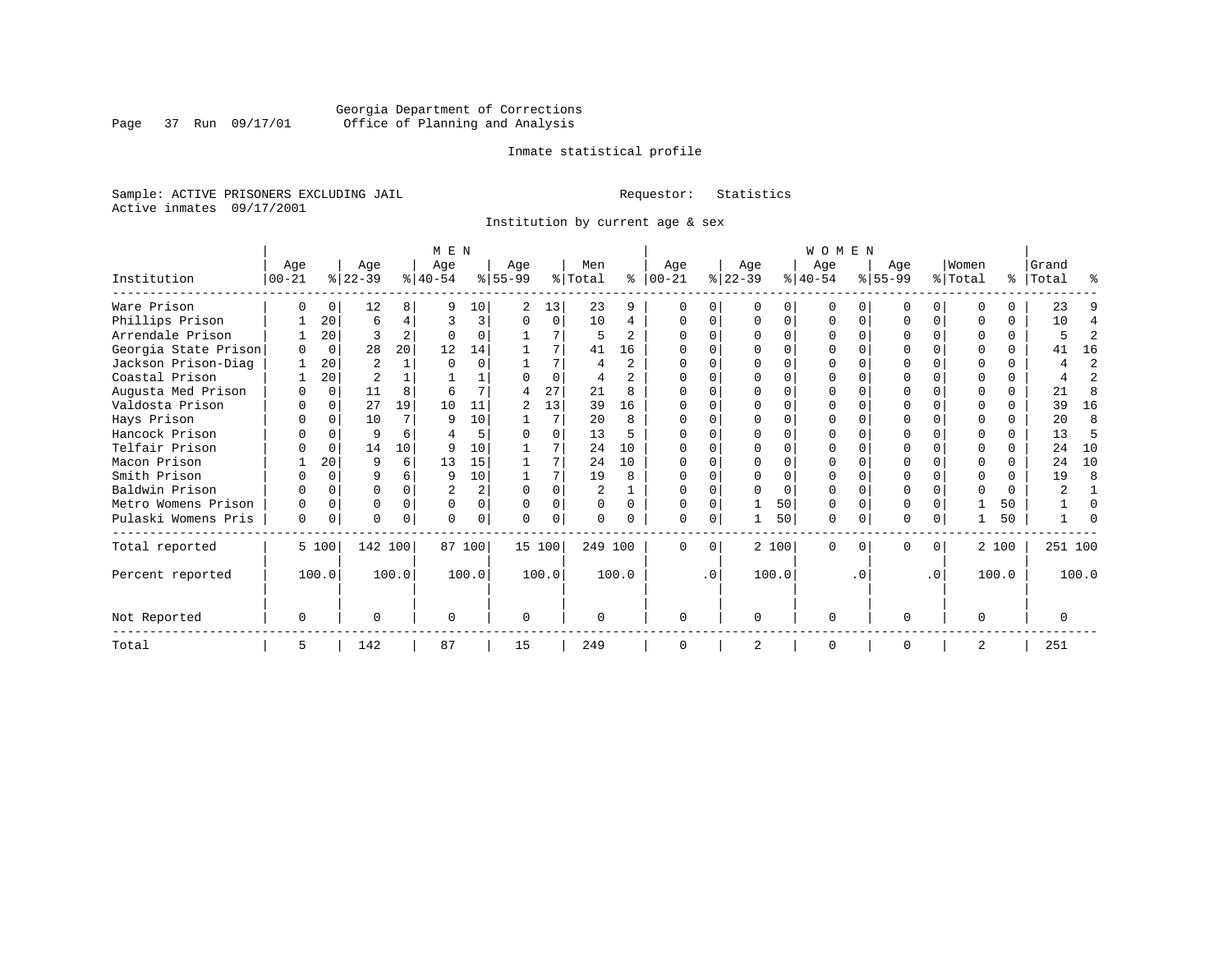#### Georgia Department of Corrections Page 38 Run 09/17/01 Office of Planning and Analysis

#### Inmate statistical profile

Sample: ACTIVE PRISONERS EXCLUDING JAIL **Requestor:** Statistics Active inmates 09/17/2001

Misdemeanors And Felonies by current age & sex

| Crime Type            | Aqe<br>$00 - 21$ | Age<br>$8122 - 39$                             | M E N<br>Age<br>$8140 - 54$ | Age<br>$8155 - 99$          | Men<br>ွေ<br>% Total              | Age<br>$00 - 21$ | Age<br>$ 22-39 $                             | <b>WOMEN</b><br>Aqe<br>$8 40-54$ | Age<br>$8155 - 99$ | Women<br>% Total                                                    | Grand<br>%   Total<br>း         |
|-----------------------|------------------|------------------------------------------------|-----------------------------|-----------------------------|-----------------------------------|------------------|----------------------------------------------|----------------------------------|--------------------|---------------------------------------------------------------------|---------------------------------|
| MISDEMEANOR<br>FELONY | 0<br>5 100       | $\mathbf{0}$<br>$\circ$<br>$\Omega$<br>142 100 | 0<br>0<br>87<br>100         | $\mathbf{0}$<br>0<br>15 100 | $\mathbf 0$<br>$\circ$<br>249 100 | 0<br>$\mathbf 0$ | 0<br>$\mathbf{0}$<br>$\overline{0}$<br>2 100 | 0<br>$\mathbf 0$<br>$\mathbf{0}$ | 0<br>0<br> 0 <br>0 | $\mathbf{0}$<br>$\Omega$<br>$\mathbf{0}$<br>$\overline{0}$<br>2 100 | $\Omega$<br>$\Omega$<br>251 100 |
| Total reported        | 5 100            | 142 100                                        | 100<br>87                   | 15 100                      | 249<br>100                        | 0                | 2 100<br>0                                   | 0                                | 0<br>0             | 2 100<br>$\overline{0}$                                             | 251 100                         |
| Percent reported      | 100.0            | 100.0                                          | 100.0                       | 100.0                       | 100.0                             |                  | 100.0<br>$\cdot$ 0                           |                                  | $\cdot$ 0          | 100.0<br>.0 <sup>1</sup>                                            | 100.0                           |
| NOT REPORTED          | $\mathbf 0$      | 0                                              | $\mathbf 0$                 | $\mathbf 0$                 | $\mathbf 0$                       | $\mathbf 0$      | 0                                            | $\mathbf 0$                      | 0                  | $\mathbf 0$                                                         | $\mathbf 0$                     |
| Total                 | 5                | 142                                            | 87                          | 15                          | 249                               | 0                | 2                                            | $\overline{0}$                   | $\Omega$           | 2                                                                   | 251                             |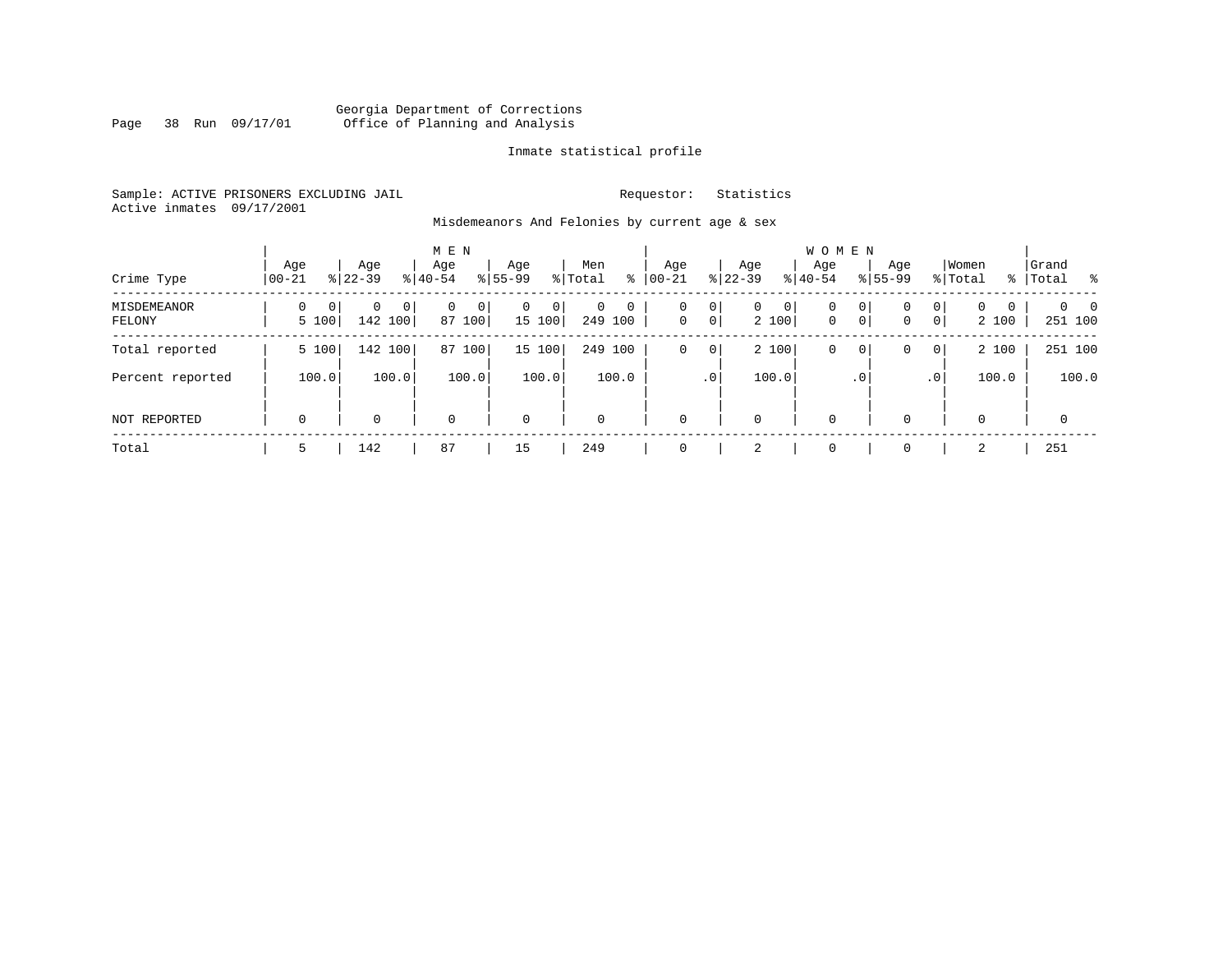### Georgia Department of Corrections Page 39 Run 09/17/01 Office of Planning and Analysis

#### Inmate statistical profile

Sample: ACTIVE PRISONERS EXCLUDING JAIL **Requestor:** Statistics Active inmates 09/17/2001

Crimes By Group by current age & sex

|                      | M E N      |             |             |              |             |          |           |             |          |             |             |           |             |          | W O M E N   |          |           |           |          |          |              |             |
|----------------------|------------|-------------|-------------|--------------|-------------|----------|-----------|-------------|----------|-------------|-------------|-----------|-------------|----------|-------------|----------|-----------|-----------|----------|----------|--------------|-------------|
|                      | Age        |             | Age         |              | Age         |          | Age       |             | Men      |             | Age         |           | Age         |          | Age         |          | Age       |           | Women    |          | Grand        |             |
| Crimes By Group      | $ 00 - 21$ |             | $ 22-39$    |              | $ 40-54$    |          | $8 55-99$ |             | % Total  | ႜ           | $ 00-21$    |           | $ 22-39$    |          | $ 40-54$    |          | $8 55-99$ |           | % Total  | ႜ        | Total        | 읏           |
| HOMICIDE             |            | 5 100       | 98          | 69           | 34          | 39       | 9         | 60          | 146      | 59          | 0           | 0         |             | 2 100    | 0           | 0        | $\Omega$  | 0         |          | 2 100    | 148          | 59          |
| ABORTION             | U          | 0           | $\mathbf 0$ | $\mathbf 0$  | $\mathbf 0$ | 0        | $\Omega$  | $\mathbf 0$ | 0        | $\mathbf 0$ | 0           | 0         | $\mathbf 0$ | 0        | 0           | 0        | $\Omega$  | 0         | $\Omega$ | 0        | 0            | $\mathbf 0$ |
| BODILY INJRY&REL OFF | 0          | $\mathbf 0$ | 10          | 7            | 16          | 18       | 2         | 13          | 28       | 11          | 0           | 0         | 0           | 0        | 0           | 0        | $\Omega$  | 0         | O        | 0        | 28           | 11          |
| ARSON & REL OFF      | O          | $\Omega$    | $\Omega$    | 0            | $\Omega$    | $\Omega$ |           | $\Omega$    | $\Omega$ | $\Omega$    | $\Omega$    | $\Omega$  | 0           | $\Omega$ | $\Omega$    | $\Omega$ | $\Omega$  | $\Omega$  | O        | 0        | $\cap$       | $\Omega$    |
| DAMAGE OF PROPERTY   | U          | $\Omega$    | $\Omega$    | 0            | $\Omega$    | 0        | O         | $\Omega$    | 0        | 0           | $\Omega$    | 0         | $\Omega$    | 0        | $\Omega$    | $\Omega$ | $\Omega$  | $\Omega$  | C        | 0        | O            | $\Omega$    |
| BURGLARY & REL OFF   | 0          | $\Omega$    | $\Omega$    | $\Omega$     | 1           | 1        |           | $\Omega$    | 1        | 0           | $\Omega$    | $\Omega$  | 0           | $\Omega$ | 0           | $\Omega$ | $\Omega$  | $\Omega$  | O        | $\Omega$ |              | $\Omega$    |
| FORGERY & REL OFF    |            | $\Omega$    | $\Omega$    | $\Omega$     | $\Omega$    | 0        |           | $\Omega$    | $\Omega$ | $\Omega$    | O           | $\Omega$  | 0           | $\Omega$ | 0           | $\Omega$ | $\Omega$  | $\Omega$  | C        | 0        | 0            | $\bigcap$   |
| THEFT                |            | 0           | $\Omega$    | $\Omega$     | $\cap$      | 0        |           | $\Omega$    | 0        | $\Omega$    | $\Omega$    | $\Omega$  | U           | O        | U           | 0        | $\Omega$  | $\Omega$  | O        | 0        | <sup>0</sup> | $\Omega$    |
| <b>ROBBERY</b>       | U          | 0           | 14          | 10           | 19          | 22       | 3         | 20          | 36       | 14          | $\Omega$    | 0         | 0           | O        | 0           | 0        | $\Omega$  | $\Omega$  | C        | 0        | 36           | 14          |
| SEXUAL OFFENSES      | U          | $\Omega$    | 14          | 10           | 15          | 17       |           | 7           | 30       | 12          | $\Omega$    | 0         | U           | O        | $\Omega$    | $\Omega$ | $\Omega$  | $\Omega$  | C        | U        | 30           | 12          |
| OBSCENITY CRIMES     |            | $\Omega$    | $\Omega$    | 0            | 0           | 0        | $\Omega$  | 0           | 0        | 0           | $\Omega$    | 0         | U           | O        | 0           | 0        | $\Omega$  | $\Omega$  | C        | 0        | U            | $\mathbf 0$ |
| TREASON & REL OFF    |            | 0           | $\Omega$    | 0            | 0           | 0        | $\Omega$  | 0           | 0        | 0           | $\Omega$    | 0         | 0           | 0        | 0           | 0        | $\Omega$  | 0         | O        | 0        | O            | $\mathbf 0$ |
| CRIMES INVOLVNG GOVT |            | $\Omega$    | $\Omega$    | $\Omega$     | 0           | 0        |           | 0           | 0        | $\Omega$    | $\Omega$    | $\Omega$  | $\Omega$    | $\Omega$ | 0           | $\Omega$ | $\Omega$  | $\Omega$  | $\Omega$ | 0        | U            | $\Omega$    |
| FALSIFICATIONS       | O          | $\Omega$    | $\Omega$    | $\Omega$     | $\Omega$    | 0        | ∩         | 0           | 0        | 0           | $\Omega$    | 0         | 0           | $\Omega$ | 0           | 0        | $\Omega$  | $\Omega$  | O        | 0        | U            | $\mathbf 0$ |
| OBSTRUCT LAW ENFORCE | O          | $\Omega$    | $\Omega$    | 0            | 0           | 0        |           | 0           | 0        | 0           | $\Omega$    | 0         | 0           | $\Omega$ | 0           | 0        | $\Omega$  | 0         | C        | 0        |              | $\mathbf 0$ |
| DISORDERLY CONDUCT   | O          | $\Omega$    | $\Omega$    | <sup>0</sup> | $\Omega$    | 0        |           | $\Omega$    | 0        | O           | $\Omega$    | $\Omega$  | U           | $\Omega$ | $\Omega$    | $\Omega$ | $\Omega$  | $\Omega$  | C        | 0        |              | $\cap$      |
| GAMBLING & REL OFF   | U          | $\Omega$    | O           | 0            | $\Omega$    | 0        | $\Omega$  | $\Omega$    | 0        | 0           | $\Omega$    | $\Omega$  | O           | 0        | U           | O        | O         | $\Omega$  | O        | 0        |              | $\Omega$    |
| CRUELTY TO CHILDREN  | 0          | 0           | $\Omega$    | $\Omega$     | $\Omega$    | 0        |           | $\mathbf 0$ | 0        | 0           | $\Omega$    | $\Omega$  | 0           | 0        | 0           | 0        | $\Omega$  | $\Omega$  | C        | 0        |              | $\Omega$    |
| CRIMES WITH GUNS     | Ω          | $\Omega$    | $\Omega$    | 0            | $\Omega$    | 0        |           | $\Omega$    | 0        | O           | $\Omega$    | $\Omega$  | U           | O        | U           | $\Omega$ | $\Omega$  | $\Omega$  | C        | 0        |              | $\Omega$    |
| INVASION PRIVACY     | U          | 0           | ∩           | 0            | $\Omega$    | 0        |           | 0           | 0        | 0           | $\Omega$    | $\Omega$  | $\Omega$    | O        | 0           | 0        | O         | $\Omega$  | O        | 0        |              | $\Omega$    |
| RACKETEERING         |            | $\Omega$    | ∩           | <sup>0</sup> | n           | 0        |           | 0           | 0        | 0           | $\Omega$    | 0         | O           | O        | 0           | $\Omega$ | $\Omega$  | $\Omega$  | O        | 0        |              | $\cap$      |
| DRUG ABUSE OFFENSES  | n          | $\Omega$    | 5           | 4            |             | 2        |           | $\Omega$    |          | 3           | $\Omega$    | $\Omega$  | $\Omega$    | $\Omega$ | 0           | $\Omega$ | $\Omega$  | $\Omega$  | $\cap$   | 0        |              | 3           |
| DRUG TRAFFICKING     | Ω          | $\Omega$    |             | 1            | 0           | 0        | $\Omega$  | 0           | 1        | 0           | $\Omega$    | $\Omega$  | 0           | 0        | 0           | $\Omega$ | $\Omega$  | $\Omega$  | O        | 0        |              | $\Omega$    |
| AUTO CRIMES          |            | $\Omega$    | $\Omega$    | 0            | $\Omega$    | 0        |           | 0           | $\Omega$ | 0           | 0           | 0         | 0           | 0        | 0           | 0        | $\Omega$  | 0         | O        | 0        |              | $\mathbf 0$ |
| REVENUE & CONTRABAND | 0          | $\Omega$    | $\Omega$    | $\Omega$     | 0           | 0        | $\Omega$  | 0           | 0        | $\Omega$    | $\Omega$    | 0         | 0           | 0        | 0           | $\Omega$ | $\Omega$  | 0         | O        | 0        | U            | $\Omega$    |
| CRIMES OF OTH STATES | 0          | $\Omega$    | $\Omega$    | $\Omega$     | $\Omega$    | 0        | $\Omega$  | $\Omega$    | 0        | 0           | $\Omega$    | $\Omega$  | $\Omega$    | $\Omega$ | 0           | $\Omega$ | $\Omega$  | $\Omega$  | $\Omega$ | 0        | U            | $\Omega$    |
| MISC. FELONIES       | 0          | $\Omega$    | $\Omega$    | 0            | 0           | 0        |           | 0           | 0        | 0           | $\Omega$    | 0         | 0           | $\Omega$ | 0           | $\Omega$ | $\Omega$  | $\Omega$  | O        | 0        |              | $\bigcap$   |
| MISDEMEANORS         | 0          | 0           | $\Omega$    | 0            | $\Omega$    | 0        | $\Omega$  | 0           | 0        | O           | 0           | 0         | U           | 0        | $\Omega$    | 0        | $\Omega$  | 0         | C        | 0        | Λ            |             |
| Total reported       |            | 5 100       | 142 100     |              |             | 87 100   |           | 15 100      | 249 100  |             | 0           | 0         |             | 2 100    | 0           | 0        | 0         | 0         |          | 2 100    | 251 100      |             |
| Percent reported     |            | 100.0       |             | 100.0        |             | 100.0    |           | 100.0       |          | 100.0       |             | $\cdot$ 0 |             | 100.0    |             | . 0      |           | $\cdot$ 0 |          | 100.0    |              | 100.0       |
| NOT REPORTED         | 0          |             | 0           |              | 0           |          | 0         |             | 0        |             | 0           |           | 0           |          | 0           |          | 0         |           | 0        |          | 0            |             |
| Total                | 5          |             | 142         |              | 87          |          | 15        |             | 249      |             | $\mathbf 0$ |           | 2           |          | $\mathbf 0$ |          | 0         |           | 2        |          | 251          |             |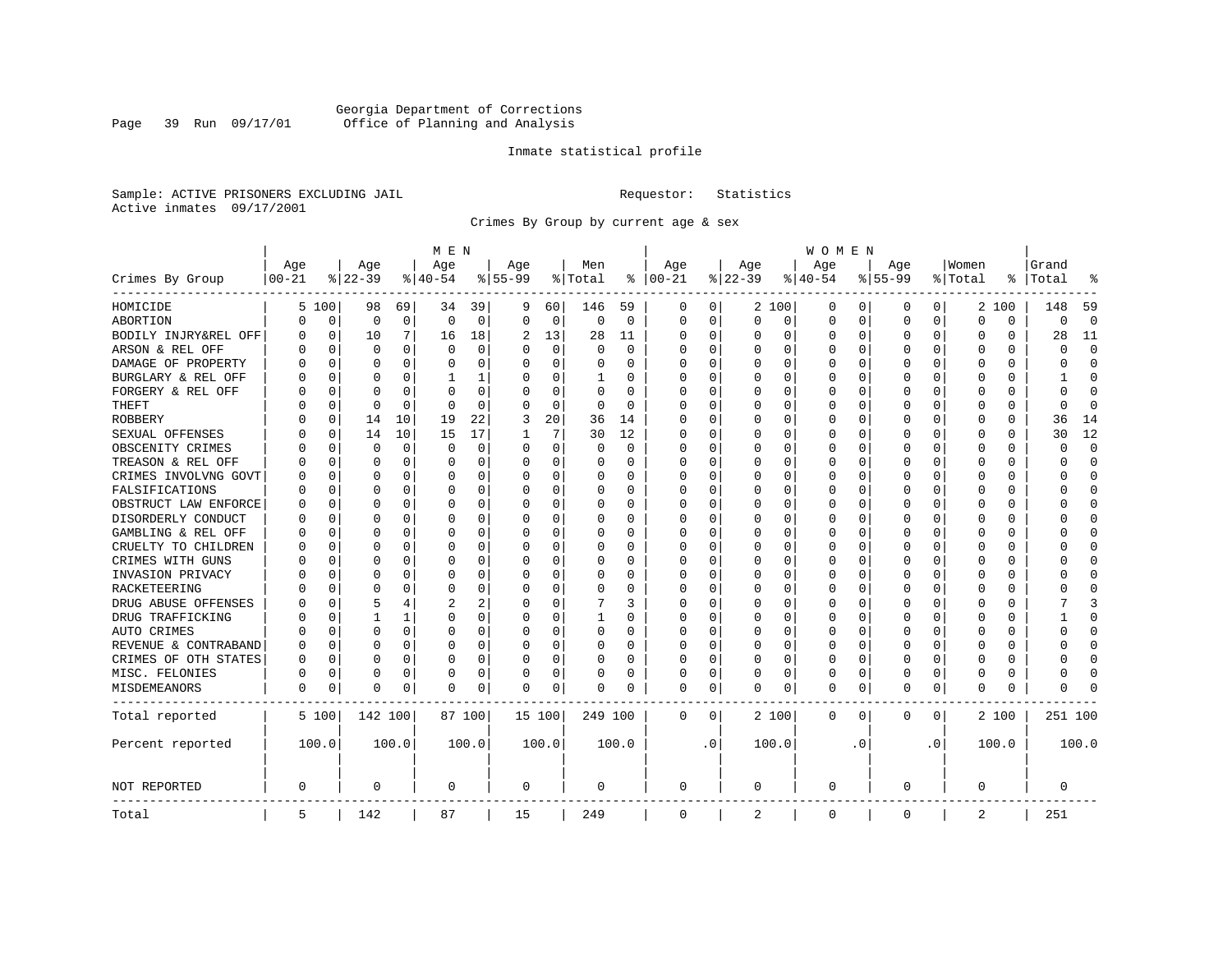Georgia Department of Corrections Page 40 Run 09/17/01 Office of Planning and Analysis

## Inmate statistical profile

| Sample: ACTIVE PRISONERS EXCLUDING JAIL<br>Active inmates<br>09/17/2001 |             |                |                |                 |                                |                |              | Requestor:<br>Statistics |                |                |                                           |                |             |                |                              |              |                |                |                  |             |                    |                |
|-------------------------------------------------------------------------|-------------|----------------|----------------|-----------------|--------------------------------|----------------|--------------|--------------------------|----------------|----------------|-------------------------------------------|----------------|-------------|----------------|------------------------------|--------------|----------------|----------------|------------------|-------------|--------------------|----------------|
|                                                                         |             |                |                |                 |                                |                |              |                          |                |                | Most Serious Offense by current age & sex |                |             |                |                              |              |                |                |                  |             |                    |                |
|                                                                         |             |                |                |                 |                                |                |              |                          | <b>WOMEN</b>   |                |                                           |                |             |                |                              |              |                |                |                  |             |                    |                |
| Most Serious Offense 00-21                                              | Aqe         |                | Age<br>% 22-39 |                 | Age<br>% 40-54 % 55-99 % Total |                | Age          |                          | Men            |                | Age<br>%   00-21 %   22-39                |                | Age         |                | Age<br>$\frac{1}{6}$   40-54 |              | Age<br>% 55-99 |                | Women<br>% Total |             | Grand<br>% Total % |                |
| Misdemeanors                                                            |             |                |                |                 |                                |                |              |                          |                |                |                                           |                |             |                |                              |              |                |                |                  |             |                    |                |
| FELONIES                                                                |             |                |                |                 |                                |                |              |                          |                |                |                                           |                |             |                |                              |              |                |                |                  |             |                    |                |
| <b>MURDER</b>                                                           |             | 5 100          | 98             | 69              | 34                             | 39             | 9            | 60                       | 146            | 59             | $\Omega$                                  | 0              |             | 2 100          | $\Omega$                     | 0            | $\Omega$       | $\Omega$       |                  | 2 100       | 148                | 59             |
| KIDNAPPING                                                              |             | 0              | 10             | 7               | 16                             | 18             | 2            | 13                       | 28             | 11             | $\mathbf 0$                               | 0 <sup>1</sup> | $\Omega$    | 0              | $\mathbf 0$                  | $\mathsf{O}$ | 0              | 0              | $\Omega$         | $\mathbf 0$ | 28                 | 11             |
| <b>BURGLARY</b>                                                         | 0           | $\mathbf{0}$   | $\Omega$       | $\Omega$        | 1                              | $\mathbf{1}$   | 0            | $\mathbf 0$              | $\mathbf{1}$   | $\mathbf 0$    | $\mathbf 0$                               | $\mathbf{0}$   | $\mathbf 0$ | $\overline{0}$ | $\mathbf 0$                  | $\mathbf 0$  | $\mathbf 0$    | 0 <sup>1</sup> | $\Omega$         | $\Omega$    | 1                  | $\mathbf 0$    |
| ARMED ROBBERY                                                           | $\Omega$    | $\mathbf 0$    | 14             | 10 <sup>1</sup> | 19                             | 22             | 3            | 20                       | 36             | 14             | $\Omega$                                  | $\Omega$       | $\Omega$    | $\Omega$       | $\Omega$                     | $\Omega$     | $\mathbf 0$    | $\Omega$       | $\Omega$         | $\Omega$    | 36                 | 14             |
| <b>RAPE</b>                                                             | $\Omega$    | $\Omega$       | 10             | 7               | 14                             | 16             | $\mathbf{1}$ | $7\overline{ }$          | 25             | 10             | $\mathbf 0$                               | $\mathbf 0$    | $\Omega$    | $\Omega$       | $\Omega$                     | $\Omega$     | $\Omega$       | $\Omega$       | $\Omega$         | 0           | 25                 | 10             |
| AGGRAV. CHILD MOLEST                                                    | 0           | $\Omega$       | $\overline{4}$ | 3               | 1                              | 1              | $\Omega$     | $\mathbf 0$              | 5              | $\overline{2}$ | $\Omega$                                  | $\Omega$       | $\Omega$    | $\Omega$       | $\Omega$                     | $\Omega$     | $\Omega$       |                | $\Omega$         | 0           | 5                  | $\overline{2}$ |
| VIOLATE GA CNTRL SBS                                                    | 0           | 0 <sup>1</sup> | $\mathbf{1}$   | 1               | $\mathbf 0$                    | $\mathbf 0$    | $\mathbf 0$  | 0 <sup>1</sup>           | $\mathbf{1}$   | $\Omega$       | $\mathbf 0$                               | $\overline{0}$ | $\mathbf 0$ | 0 <sup>1</sup> | $\mathbf 0$                  | $\mathbf 0$  | $\mathbf 0$    | $\Omega$       | $\Omega$         | 0           |                    | $\Omega$       |
| SALE/DISTRIBUTION CO                                                    | 0           | $\Omega$       | 3              | 2               | $\mathbf 0$                    | 0 <sup>1</sup> | $\mathbf{0}$ | 0 <sup>1</sup>           | $\mathbf{3}$   | $\mathbf{1}$   | $\mathbf 0$                               | 0 <sup>1</sup> | $\mathbf 0$ | 0 <sup>1</sup> | $\mathbf{0}$                 | $\Omega$     | $\mathbf 0$    | $\Omega$       | $\Omega$         | $\Omega$    | 3                  | $\mathbf{1}$   |
| POSSESSION OF COCAIN                                                    | $\Omega$    | $\Omega$       | $\mathbf{1}$   | 1               | $\overline{2}$                 | 2              | $\Omega$     | $\Omega$                 | $\overline{3}$ | $\mathbf{1}$   | $\Omega$                                  | $\Omega$       | $\Omega$    | $\Omega$       | $\Omega$                     | $\Omega$     | $\Omega$       | $\Omega$       | $\Omega$         | $\Omega$    | 3                  |                |
| ATT/CONSPRCY COMMT C                                                    | $\mathbf 0$ | $\mathbf 0$    | $\mathbf{1}$   | $\mathbf{1}$    | $\cap$                         | $\mathbf 0$    | $\Omega$     | $\mathbf 0$              | $\mathbf{1}$   | $\Omega$       | $\cap$                                    | 0              | $\cap$      | $\Omega$       | $\Omega$                     | $\Omega$     | $\Omega$       | $\Omega$       | $\cap$           | $\Omega$    |                    | $\Omega$       |
| Total reported                                                          |             | 5 100          | 142 100        |                 |                                | 87 100         | 15 100       |                          | 249 100        |                | $\Omega$                                  | $\overline{0}$ |             | 2 100          | $\Omega$                     | $\Omega$     | $\Omega$       | $\Omega$       |                  | 2 100       | 251 100            |                |
| Percent reported                                                        |             | 100.0          |                | 100.0           |                                | 100.0          |              | 100.0                    |                | 100.0          |                                           | .0             |             | 100.0          |                              | $\cdot$ 0    |                | $\cdot$ 0      |                  | 100.0       |                    | 100.0          |
| NOT REPORTED                                                            | 0           |                | 0              |                 | $\Omega$                       |                | $\Omega$     |                          | $\Omega$       |                | $\Omega$                                  |                | $\Omega$    |                | $\Omega$                     |              | <sup>n</sup>   |                | <sup>n</sup>     |             | $\Omega$           |                |
| Total                                                                   | 5           |                | 142            |                 | 87                             |                | 15           |                          | 249            |                | 0                                         |                | 2           |                | $\mathbf 0$                  |              | 0              |                | 2                |             | 251                |                |